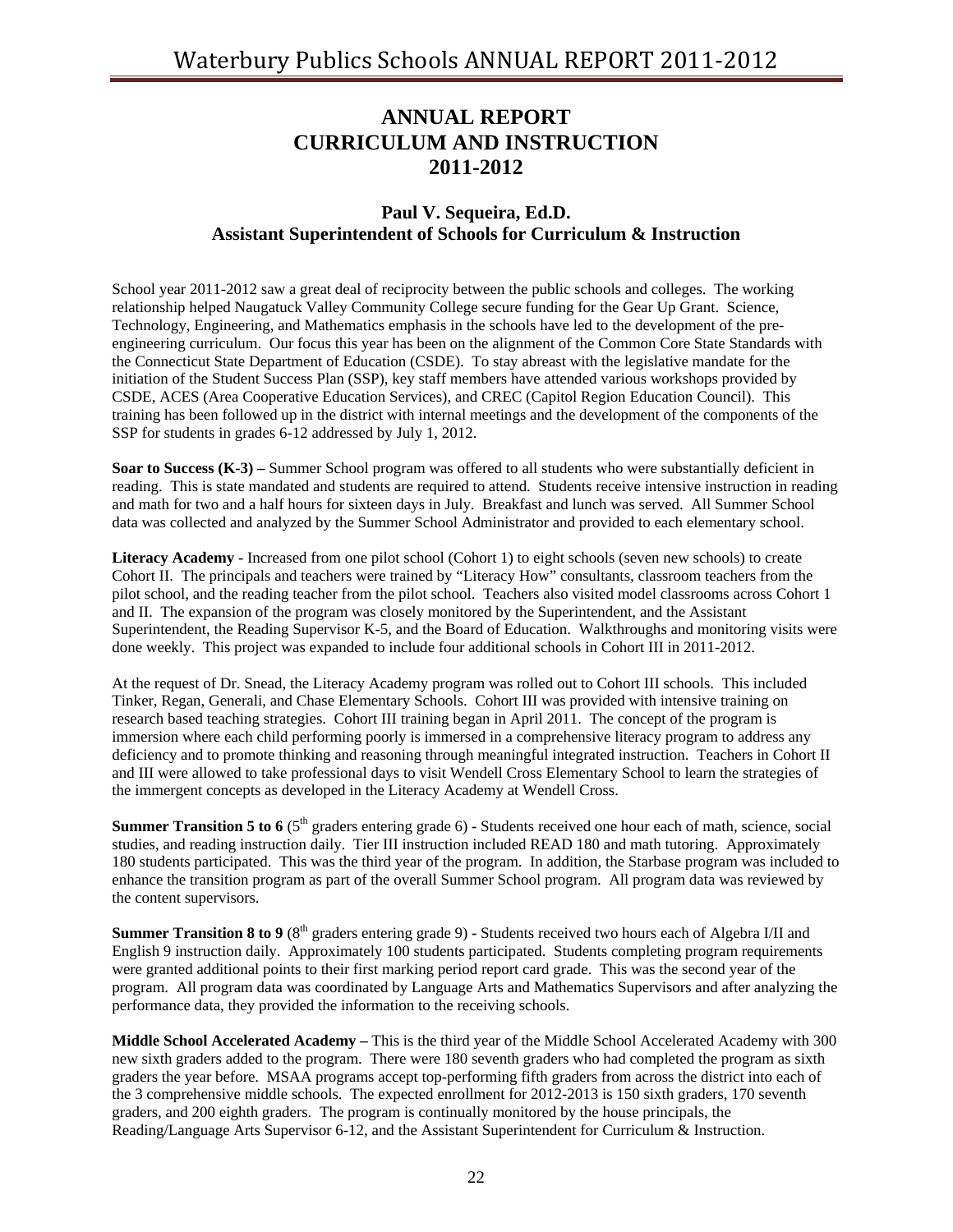**Middle School Scheduling -** This phase of the middle school revitalization moved forward during the 2011-12 school year. As a result, planning meetings started in 2010 were continued throughout the 2012 school year. It is expected that implementation will take place in 2013. These plans were included in the new District Improvement Plan for 2011-2014. Schedules and course selections are being adjusted to accommodate the needs of all students, particularly in Reading/Language Arts and Mathematics. The schedule changes will allow the schools to focus on increasing the time on task in reading and mathematics.

**Data Warehousing -** During the 2011-2012 school year, Central Office, school principals, and teachers continued meeting with the Cognos Consultants and the Director of Information Technology in Waterbury to finalize the development of the Data Warehousing program for the district. The in-depth operation and training of the Data Warehouse will be handled by the Information Technology Department in the fall of 2012. Assistant superintendents, supervisors, and principals have spent a considerable amount of time in reviewing the dashboard and understanding the operational data for the efficient running of the district and individual schools. This valuable resource of technology will be an asset for Data Driven Decision Making, monitoring student progress with numerous capabilities.

**Online Learning Plan** – The Online Learning proposal has been implemented and continues to grow. We believe that in the future many of our courses and assignments will emerge from this concept. The State of Connecticut Education Reform Act has made Online Learning programs mandatory for all schools experiencing a dropout rate higher than 8%. To meet this need, CSDE has an Online Learning Center for high school students in the state. During our planning phase, we realized that this offering will increase the learning options with opportunities to take Advanced Placement (AP) test preparations, complete extra courses, and repeat courses that a student failed in regular class time. This program will allow students to move forward at their individual pace. With the introduction of Odysseyware, the program will eventually grow to offer another avenue for students to complete course requirements within the time frame of a semester.

**SharePoint -** The planning began in the mathematics department with the collection of student data through an Excel template housed on SharePoint (an intra-web product). Requiring teachers to enter data into Excel forced us to upgrade computers and train teachers in the use of Excel. Over the last four years, teachers have become very adept at using this product. Feedback on student performance on district benchmarks has been the driving force in improving student achievement. The entire Excel process and use of Share Point has expanded into other departments and is well accepted in the district.

**Instant Feedback -** The navigator system purchased three years ago continues to give immediate and consistent feedback to students on a daily basis. The navigator allows every student to answer questions in class and receive immediate feedback on their responses. This has allowed teachers to adjust their lessons in real-time. Additionally, benchmarks and class assessments can be administered through the use of this technology. The results are available to students within 30 seconds of the class completion of the task. The Reading/Language Arts/English Department has also purchased Smart Response Systems to replicate the program.

**Targeted Prep Time Academy (TPTA) -** Continued to be one of our foremost tutorial programs in the district. Great strides were made over the years with the revised format. The program consisted of three Elementary Division Facilitators who were responsible for the 18 elementary sites including on-site walkthroughs. Each site had a lead teacher who reported directly to the appropriate division facilitator. Attendance was collected by facilitators. Class sizes were maintained at 1 to 5 students per class. Program length was 90 minutes, 3 days per week for 60 days over 3 sessions. Target grades were 2, 3, 4 and 5 depending on identified student needs at the school. Pre and post assessments were given and posted to SharePoint. Unfortunately, the program was suspended for the 2011- 2012 school year because of the exorbitant cost for transportation. We hope to reintroduce the program in the future.

**Middle School -** During the 2011-2012 school year, students in the three comprehensive middle schools participated in three Grade Retrieval sessions where students were provided the opportunity to improve their marking period report card grade by attending 12 hours of after-school sessions in reading and mathematics. Approximately 90% of the students who enrolled completed the entire program. Additionally, a CMT Prep class was offered as an afterschool program in February of 2012.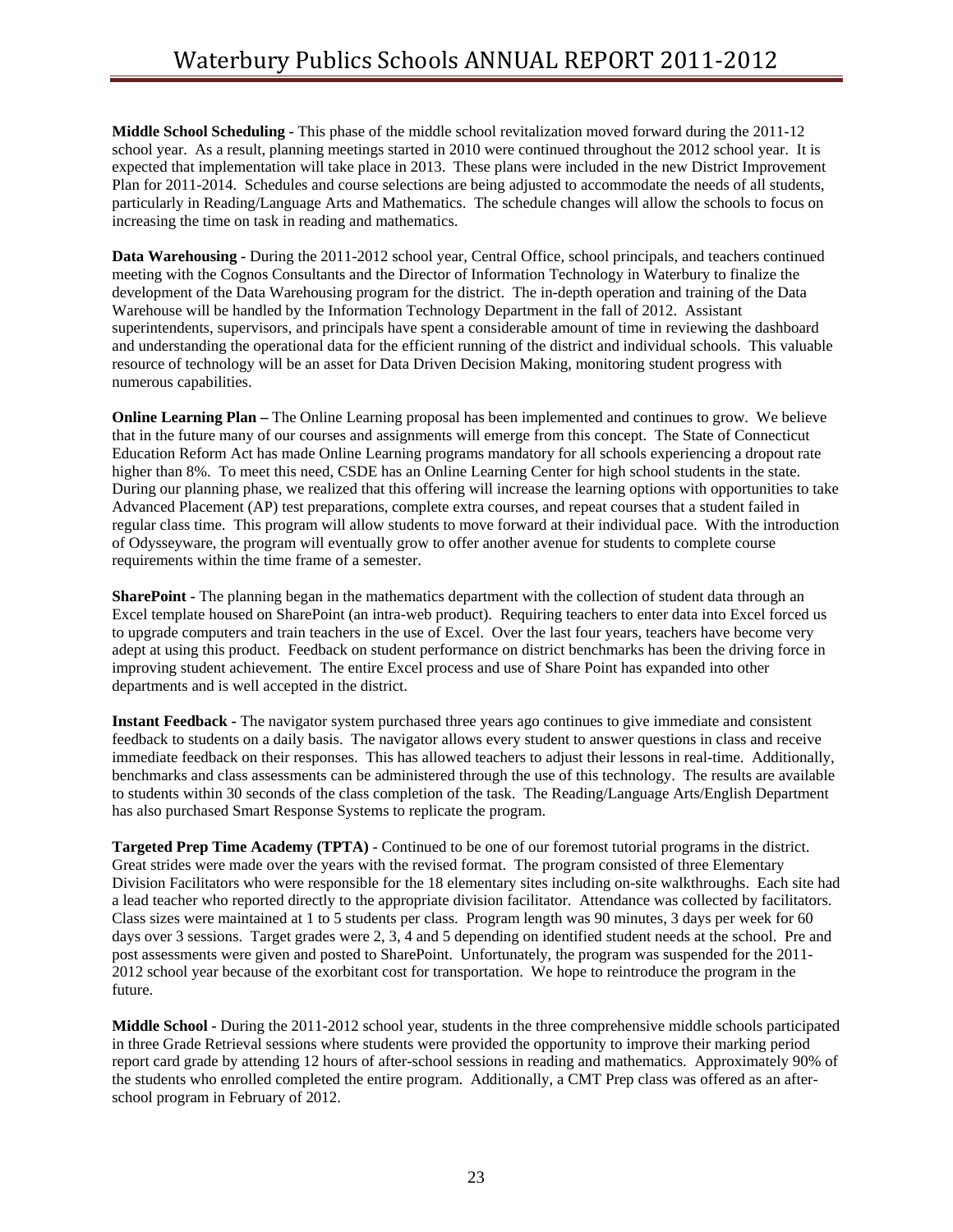**High School -** Students in the three comprehensive high schools and the Arts Magnet School participated in varying Grade Retrieval Programs. Students were provided the opportunity to improve their marking period report card grades by attending 12 hours of after-school sessions.

At the high school level a concerted effort was made to increase student participation. This is still a problem and student participation continues to remain low for these types of after-school programs. The goal for next year will concentrate in providing more "in-school Tier II" programs to decrease student failure rates and improve graduation.

**Assessments -** This school year, the Superintendent recommended we pilot CREC Mathematics and Language Arts assessments in the district. The CREC assessments helped teachers because they focused on the four CMT strands and provided information to teachers on students on fluency, comprehension and vocabulary. Teachers welcomed the assessments as they were of a short duration and provided much valuable information in a very short time.

**Use of Progress Book -** This is an extremely valuable tool for parents to follow their child's progress in school. The issue is still being addressed but hindered by contractual language. Approximately 30% of our staff has not taken advantage of this important part of the school operation.

**SAT for Middle School Students - This is our second year where we have encouraged our students in the Middle** School Accelerated Academy (MSAA) program, as well as any other student who were recommended by their teachers to take the SAT's. The Language Arts Supervisor worked closely with the staff of the John Hopkins University on the administration of the tests and the opportunities for students and parents to participate in the summer institute. Students who took the SAT's this year had a high of 600 in the verbal and some students scored 580 in verbal and mathematics. Over 17 students now qualify to attend the summer program having earned over \$25,000 in scholarship money from John Hopkins University to attend college level classes and earn college credits over the summer.

**Effective Monitoring -** During the 2011-2012 school year, the department has made a concerted effort to monitor the teaching of language arts, mathematics, and writing at the elementary, middle and high schools in the district. This was accomplished by the content supervisors doing walkthrough observations, visiting classrooms, and attending data team meetings with teachers followed by a meeting with the building principal on issues that needed to be brought to their attention.

**Project Lead the Way (PLTW) -** This program will be eliminated for school year 2012-2013. Due to the rigor of the course it has had low enrollment in the last four years. This is compounded when students starting in the PLTW program, end up dropping out as the courses became increasingly difficult. Students will have the opportunity to take the CSDE engineering course which has been developed through collaboration with the State Department, and configures with the STEM requirements for the Common Core State Standards. Unlike PLTW, the CSDE engineering course can be achieved at a student's own pace.

**Connecticut Common Core State Standards -** Our work began back in 2010 when we attended workshops and analyzed the impact it would have on our school district, especially with the additional three Carnegie units required for graduation. As we gained momentum, we focused on the mechanics of CCSS, Students Success plan, Capstone project and the online assessments. We have audited the number of computers and computer labs available to us in Waterbury in preparation for the online testing in 2015. This will be ongoing as we attempt to meet our goal.

**Research and Testing -** The Supervisor of Research and Testing conducted a comprehensive analysis of CMT and CAPT data and provided test scores for incoming students by school and teacher by the first day for professional development purposes. Meetings were held regularly with the building principals to review their individual school and student performance data. Staff in the district were provided three sessions of training on the changes to CMT/CAPT accommodations for 2011-2012. Other academic content departments were provided information to ensure accuracy of all student texts. Test preparation and administration is done with fidelity so that all staff is fully trained on all testing procedures.

**Conclusion -** A great deal was accomplished in the district with regards to improving student performance through effective instruction. We achieved this through continuous training of staff and school administrators, modeling, improved curriculum, and focus on technology to enhance curriculum and the delivery of instruction. Data Warehouse capabilities will allow us to track both vertical and horizontal growth in all phases from the time a student enters the Waterbury School system. This will allow parents to follow their child's performance in school on a daily basis. In order to secure success, its use by all staff must be mandated from the Central Office as we move into the 2012-2013 school year.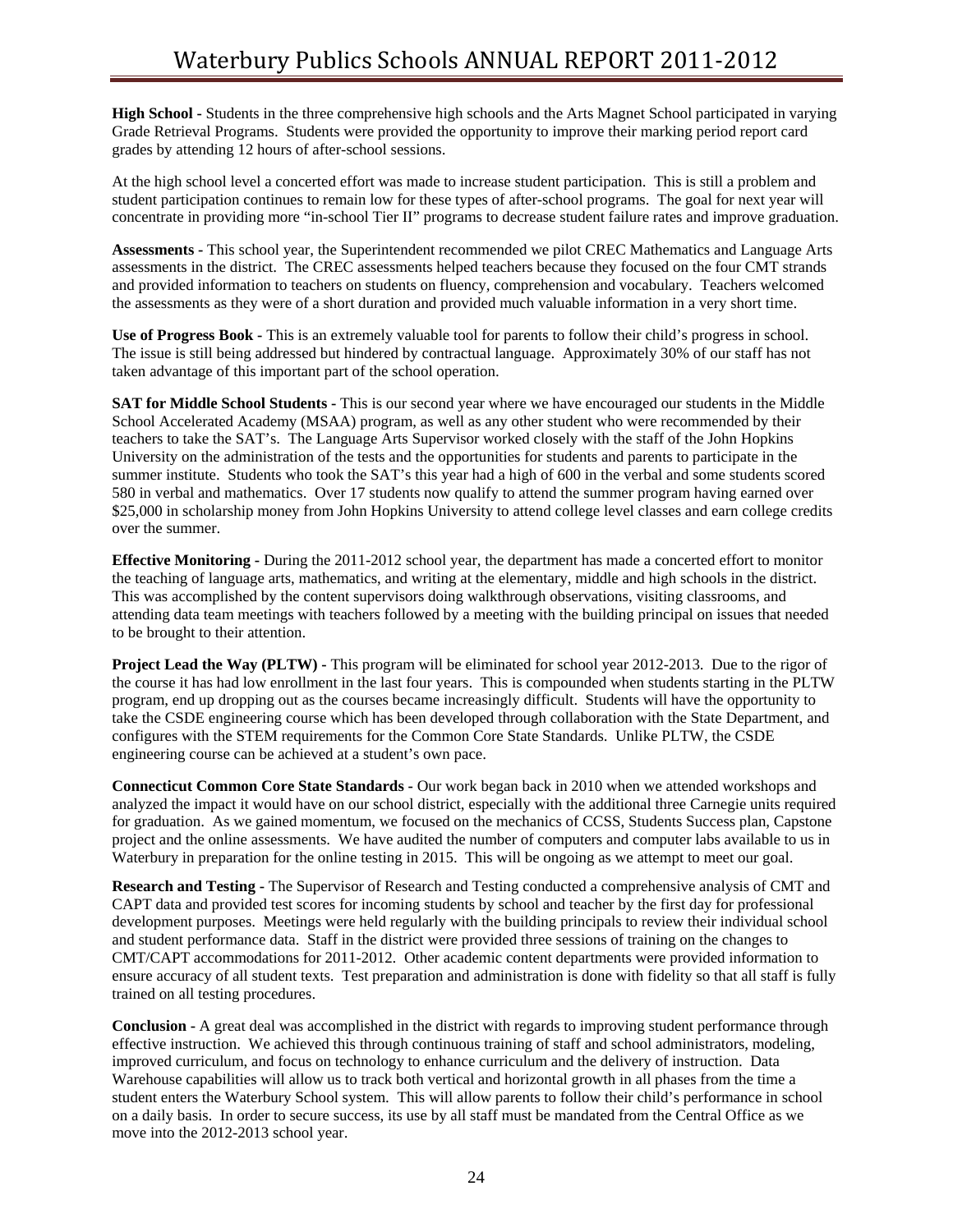## **READING/LANGUAGE ARTS DEPARTMENT Patricia Conlon Moran, Supervisor, K-6**

I. Goals:

Provide leadership and support in Reading/Language Arts and Library Media to increase academic achievement for all Waterbury students by increasing proficiency in literacy.

The goals for 2011-2012 were to ensure that all the procedures and strategies outlined in the District Improvement Plan for literacy were implemented. This included:

- Continued focus on oral language, vocabulary and reading in the content areas for all elementary students.
- Developing a district curriculum scope and sequence for reading/language arts and including science and social studies.
- Developing a district assessment calendar reflective of the above scope and sequence.
- Literacy facilitators continued to provide on-going job embedded professional development tailored to the identified needs of teachers within individual buildings.
- Rolling out Scientifically Based Reading Researched practices throughout the district.
- Supporting Wendell Cross as a Literacy Academy.
- Supporting Cohort II and III Literacy Academy schools.
- Implementing federal and state initiatives and/or mandates.
- Continued implementation of the Literacy How Literacy Initiative at Wendell Cross School and Duggan School.
- Training Literacy Facilitators in the components of the Literacy How Initiative so they can share them with the other schools throughout the district.
- Piloting new K 3 Assessment at Chase School and Bunker Hill School. Carrington School will participate in the pilot in the 2012-2013 school year.
- Supporting Data teams in individual schools.
- Continuing Professional Learning Communities at various levels.
- Implementing revised Reading Tier III Intervention for Summer School.
- Providing Pre/post tests for Summer School.
- Providing professional development to support reading/language arts and library media specialists.

II. Goals for 2012-2013:

The goal for 2012-2013 is to ensure that all the procedures and strategies outlined in the District Plan for literacy are implemented. This will include:

- Continued development of Professional Learning Communities and Common Formative Assessments.
- Continued development systems, procedures and forms that will be district-wide rather than in individual schools.
- Continued focus on oral language, vocabulary and reading in the content areas for all elementary students.
- Focus on enhancing the rigor of instruction for all students.
- Continue the implementation of the Literacy How program and rolling out best practices with the literacy facilitators.
- Complete aligning the reading and writing curricula to Common Core State Standards.
- Provide targeted professional development based on identified needs of administrators and teachers.

III. Highlights:

- Beginning the process of aligning Reading and Writing curriculum to Common Core State Standards. Kindergarten, Grades 1 and 2 will be completed and ready for implementation by the 2012-2013 school year.
- Kindergarten Exit Criteria has been replaced with Early Reading Success Indicators which will provide more data for teachers and allow teachers more time to get to know their students before the assessment process begins.
- Literacy Facilitators provided job-embedded professional development by coaching and modeling research based instructional practices to meet the needs of individual teachers and/or grade level teams.
- Discussions about Tier II and Tier III Interventions continued. Intervention logs were used by all who provided Tier II or Tier III to document interventions appropriately.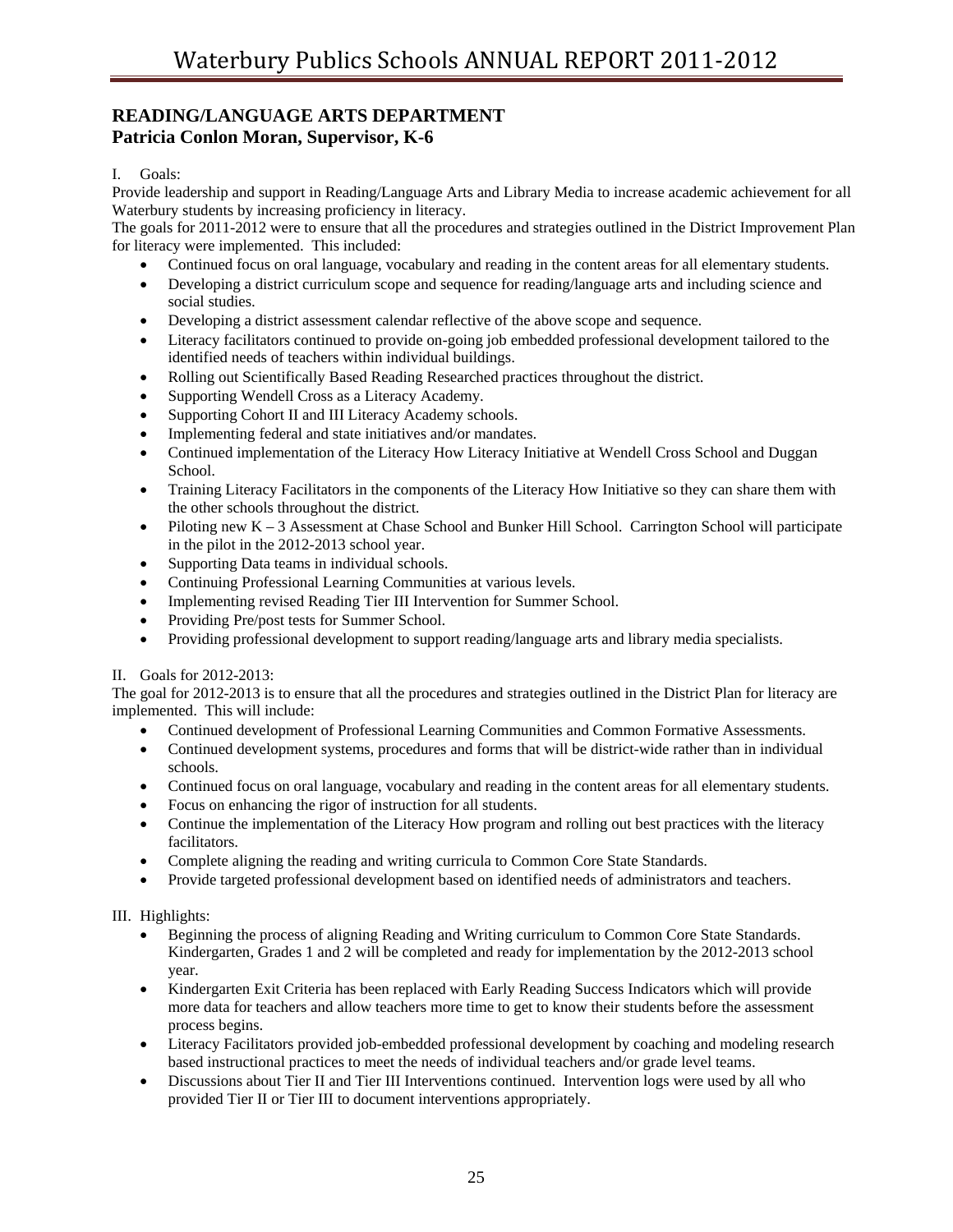- Providing professional development for An Introduction to Common Core State Standards to all elementary staff.
- Implementation of the Literacy How initiative continued at Wendell Cross and Duggan. Professional development was job embedded training, modeling and coaching. In addition to being at the two schools, Literacy How provided professional development for the Literacy Facilitators and other reading department staff.
- Recognition for student achievement in Literacy was highlighted by the fourth annual Waterbury Language Arts Festival at the Palace Theater. Over 2,500 students (grades  $4 - 12$ ), teachers, and parents attended and it was a glorious representation of the creativity and talent of the students in Waterbury.
- Extensive training for Reading department staff to ensure implementation of the Leveled Literacy Intervention Kits with fidelity. A handbook tailored to our district was developed and distributed to all reading staff.
- Our teachers are internalizing how not only to collect data but how to analyze it and then alter their instructional practices based on what the data is telling them.
- Implementing Tier III Intervention for reading during Summer School. Explicit small group instruction was focused on targeted needs of students based on their Individual Reading Plans.
- Providing pre/post tests for Summer School addressing the specific components of literacy (phonemic awareness, phonics, vocabulary, comprehension and fluency).
- Developing a walk-through protocol to ensure that all the components of literacy (phonemic awareness, phonics, fluency, comprehension, vocabulary and writing) are being implemented with fidelity in all classrooms.
- Continuation of the components of the Enhancing Literacy Through School Libraries Grant was sustained even though we did not receive any money from the United States Department of Education.

IV. Strengths of Educational Program:

There are many strengths in this department but the overarching one is that the foundation has been laid and the literacy components outlined in the District Improvement Plan are being implemented. Schools are continuing to be professional learning communities which know how to analyze data and then adjust instructional strategies based on the data.

Differentiating instruction for students is critical to ensure that all children are pushed to their highest level, both students who need remediation as well as students who are gifted and talented. Teaching is differentiated in some schools and/or grade levels and we will use these sites as models for others. Common formative assessments are used to monitor student progress and students move within and among groups as the data dictates. The Literacy Facilitators provide on-going job embedded professional development tailored to the needs of individual teachers. Teacher knowledge regarding the three tiers of reading has increased as a result of the coaching and modeling and teachers feel that they are being supported in the implementation of Scientific Research Based Interventions. The alignment of our current curriculum to the Common Core State Standards has begun and will be completed in a timely manner.

## **READING/LANGUAGE ARTS DEPARTMENT Nicholas Albini, Supervisor, 7 - 12**

I. GOALS: The Waterbury Public Schools will attain high academic achievement for all students in literacy. a. Accomplishment of Goals 2011-2012 MIDDLE SCHOOL (6-8)

 The goal was addressed and advanced through on-going visits to the schools and classroom walk-throughs in an effort to support the Reading, Language Arts, and Literacy teachers. During data team meetings and with individual teachers from September to June, Effective Teaching Strategies (ETS) were implemented. Individual schools designed and administered their own Common Formative Assessments (CFAs) and scoring rubrics. In grades 6-8, the CFA data was used to drive instruction and identify specific students in need of re-teaching targeted skills through differentiated instruction and the implementation of student / teacher conferences. The English Language Arts content supervisor also attended meetings whenever scheduling permitted at all middle schools to assist with the implementation and analysis of CFAs. Occasionally the supervisor also met with representatives from Connecticut Accountability for Learning Initiative (CALI) and Connecticut Association of Schools (CAS) during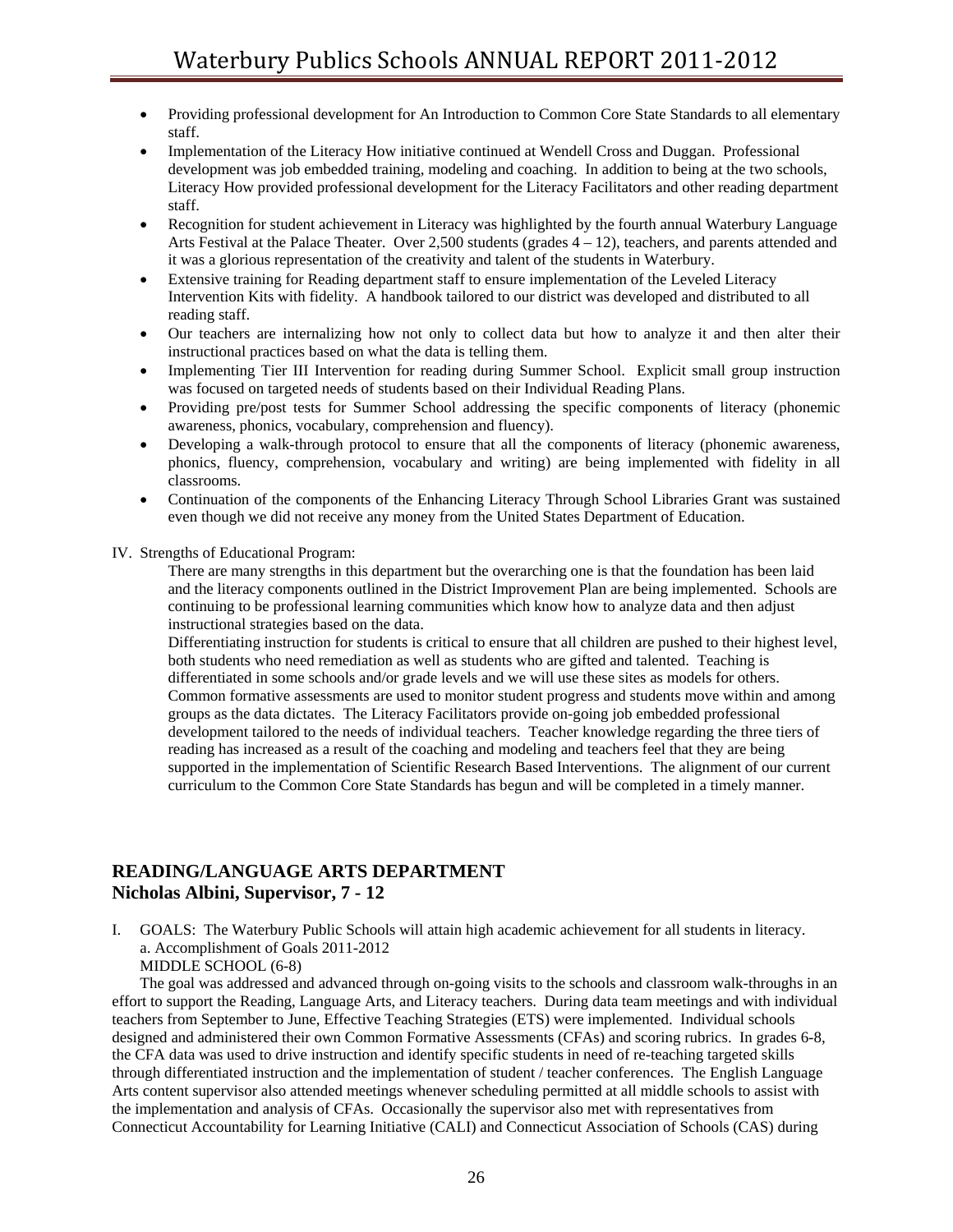these data team meetings. Our main focus was changing the adult behavior (teachers) in an effort to achieve student advancement.

 Middle school students who received marking period averages of less than 75 in the first three marking periods at the three comprehensive middle schools participated in the Grade Retrieval Program to improve their marking period grade and reduce student retention. The students received 12 hours of Reading instruction over six afterschool sessions. We also instituted a CMT Preparation class in the month of February to support the students with skills that are directly measured on the CMTs. This was an after-school program with the same format as the Grade Retrieval Program. The CMT session was also implemented in Gilmartin, grades 6 and 7 and at Duggan, grade 6. The teachers used lessons that were written by a committee of teachers in conjunction with the English Language Arts Supervisor. All classes were monitored by the supervisor at each middle school to ensure fidelity to the Program and to maintain instructional rigor. Bussing was also provided for the students to assist the parents in encouraging student participation.

The Read 180 Program continues to be implemented at North End Middle School, Wallace Middle School, and West Side Middle School for regular education students. The Program shows success at all three schools but takes on two different models of instruction. North End utilizes the Program as an alternative mode of instruction compared to a traditional Reading class, Wallace's and West Side's Programs service 20 grade 6 students, 20 grade 7 students, and 20 grade 8 students from each of the 3 Houses. The classes at North End are 45 minutes in length while the classes at Wallace and West Side are 90 minutes. We are moving towards identical models in each building once a middle school restructuring plan is formally implemented, which should fully occur in the 2012- 2013 school year. We have scheduled a 7-hour Professional Development session and plan another 7-hour session prior to the beginning of school to train additional teachers with the Program.

In preparation for the CMTs in March, each grade level utilized a majority of non-fiction articles as reading passages in all CMT practice assessments. As a District, we have been moving towards a substantial increase in the reading and writing of non-fiction articles. This is an effort to increase content vocabulary and move towards real-life reading and writing experiences. The teachers modeled all assessments with actual Strand A, B, C, and D CMTtype questions using the state-developed scoring rubric. The District has implemented benchmark assessments that were developed by Capitol Region Education Council (CREC) in January and again in May / June. The value of these assessments is that they are scientifically research-based and are much more valid and reliable than others that were used by the District in the past. As a complementary support, the literacy portfolio requirements continue to be an integral component to monitoring student achievement in CMT skills directly used in the classroom. The requirements addressed each part of the CMT that is tested in Reading/Language Arts – writing, reading comprehension, editing and revising, and Degrees of Reading Power (DRP).

We have completed our third year of the Middle School Accelerated Academy (MSAA) Program and we continue to increase enrollment. Added rigor is embedded into a compacted curriculum and for the most part, the students respond with integrity. There are a very small number of students who do not respond well to the additional workload, but adjustments are continually made. The Program has grown each year from inception. We are continuing with our summer program for the incoming Grade 6 MSAA students for the summer of 2012. There will be 22 students each week from the three comprehensive middle schools who will attend Naugatuck Valley Community College for a 4-day science-based program from STARBASE. This year we have also partnered with Johns Hopkins University in a program that enabled our grade 7 and grade 8 MSAA students to participate in taking the SATs. Our students responded with glowing results. There were a total of 140 students from the North End, Wallace, West Side, Waterbury Arts Magnet, and Gilmartin Schools who accepted this challenge. Of these students, 7 students qualified in the Math, 38 students in the Verbal, and 16 students in both the Verbal and the Math for a 3 week college course sponsored by the Center for Talented Youth at Johns Hopkins University. Scores reached as high as a 580 in the Math and a 600 in the Verbal.

 We have implemented Final Exams in all Reading and Language Arts classes in all middle schools including Enlightenment and State Street. This process will ensure continuous, effective instruction through the end of the school year. The Final Exams are skill-based acquisition derived from Laying the Foundation encompassing grades 6-10 which is part of the high school program of Project Opening Doors in Grades 11 and 12.

#### HIGH SCHOOL (9-12)

 High school students who received marking period averages less than 65 at the three comprehensive high schools and the Arts Magnet School participated in the Grade Retrieval Program to improve their marking period grade. This was a continuation from the previous years. The teachers used lessons that were written by Department Chairpersons and the English Language Arts Supervisor for the after-school program for grades 9 and 10. The Program has its challenges as it is very difficult to promote the significance of not failing a class to high school students. There are further issues as some students have family or employment obligations.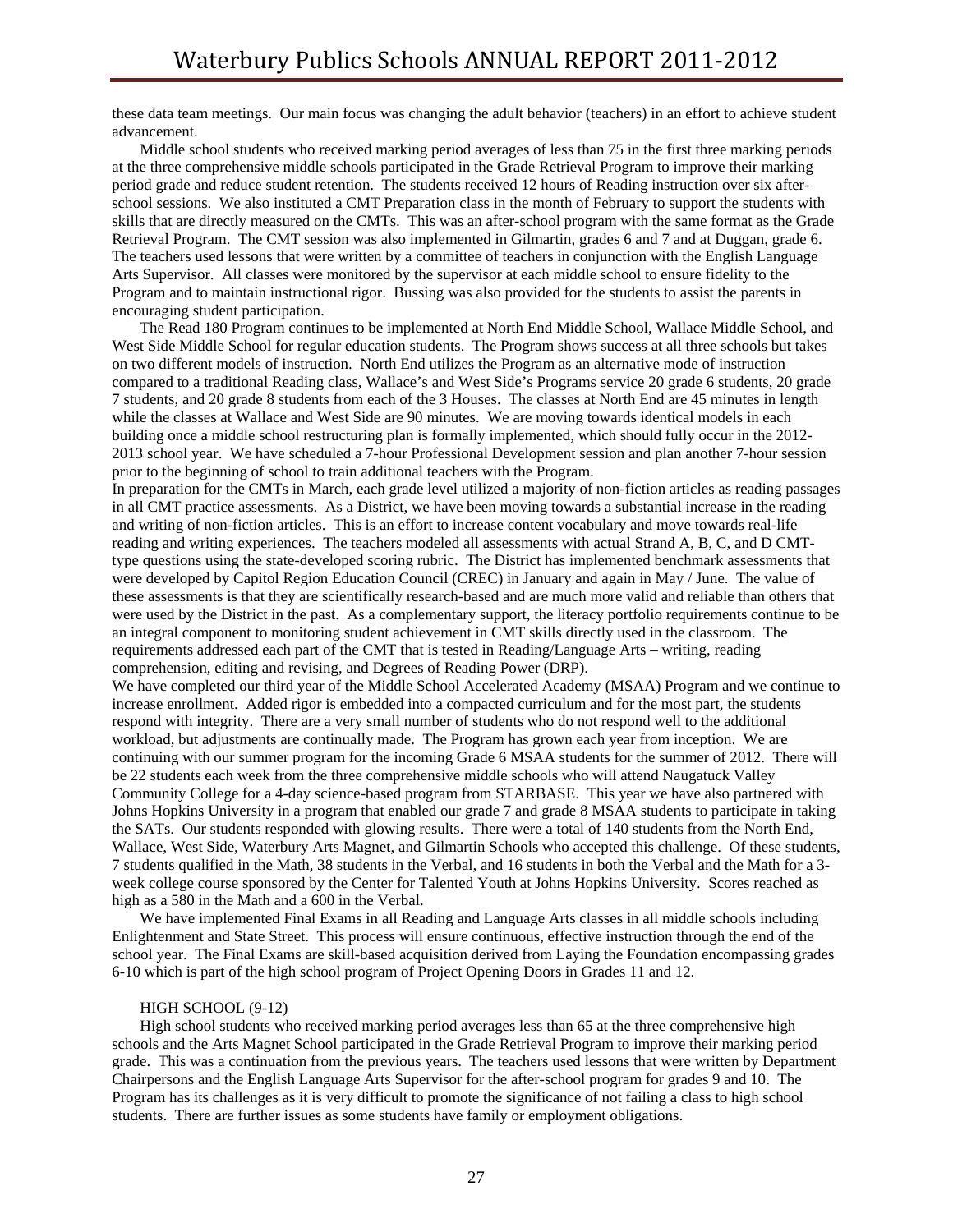This year common midterm exams, common final exams, and quarterly benchmark assessments were given in all English 9 and 10 courses (including literacy) at the high school level. By using anchor sets as templates for common scoring, uniformity in scoring has improved among teachers. This also allows the teacher to better monitor student progress and identify areas in need of improvement. This data is analyzed during instructional data team meetings and during collaboration time as provided by the Board of Education. In the 2012-2013 school year, we will reduce our number of benchmark assessments and allow the CFAs to guide instruction in each building. The portfolio requirements were also rewritten to better address our newly adopted Common Core State Standards which remains as our guiding instructional practice.

 The English Department continues to support Project Opening Doors at Wilby High School and Crosby High School. This Program strongly encourages students to participate in the registration of AP courses. This will greatly enhance a student's ability for college acceptance while earning college credit in high school. The English Department has purchased additional textbooks to supplement the textbooks that are purchased through the Project's grant.

#### b. Goals for 2012-2013

 It is a goal of the English Language Arts Department to hire a Reading Coach/Consultant to assist the English Language Arts teachers directly in the classroom in both the middle schools and the high schools. This person would be skilled in reading strategies that can greatly support the teachers in delivering their English content. This Coach/Consultant would also be a valuable asset to the teachers in other content areas such as science, social studies, and technology education. Students would greatly benefit with the emphasis that will be placed on the reading and comprehension of nonfiction and informational text.

#### MIDDLE SCHOOL (6-8)

 The Read 180 Program is offered in all three comprehensive middle schools for either 45 or 90 minutes per day from 4-5 days per week. A new schedule was developed with the building principal of each school, house principals and the English Language Arts supervisor. Beginning in the fall of 2012, all Read 180 classes will take place 4 days per week in 90 minute sessions. The teachers in each building also received additional novels from the English Language Arts Supervisor that are used during the independent reading phase in order to increase student choice in reading selections.

 The District is implementing the School-wide Enrichment Model-Reading (SEM-R) at North End Middle School and Wallace Middle School in the 2012-2013 school year. The Reading, Language Arts, and English Language Learner (ELL) teachers received a 7-hour Professional Development session and will receive another 4 hour session prior to the school year. Along with this, North End and Wallace will move to a 90-minute English Language Arts block schedule. This will be the final piece in creating identical schedules in each of the 3 comprehensive middle schools in both core and Unified Arts. The books and supplies have been ordered and the teachers are very excited with this opportunity. The SEM-R Program has been in existence for 3 years at West Side Middle School and has shown growth in fluency and comprehension.

#### HIGH SCHOOL (9-12)

 The English Department piloted a new format to increase student enrollment in the Grade Retrieval Program by reducing the number of required days to attend after school but increasing the take-home assignments. This new format has proven to be ineffective and will be discontinued as a District practice. In its place, we will introduce and implement an online Grade Retrieval Program called Odysseyware. While this also has challenges, we are hoping that students view it as a means to summer school or retention.

 The English Language Arts Supervisor, the department chairpersons, and selected teachers created benchmark assessments in each of the high schools and the Alternative Programs. This provides the supervisor and each school with individual student achievement as well as district status with the CAPT assessment. This initiative was a strategy in the District Improvement Plan for 2008-2011 and may continue in the soon to be adopted "Blueprint for Change." This practice, however, will be significantly reduced in scope. In 2011-2012, we administered 7 benchmark assessments in grade 9 and 6 in grade 10. This will change to 4 in grade 9 and 3 in grade 10.

We are continuing with our vertical collaboration between the middle schools and the high schools. This is year 3 and we have expanded the expectations of grade 8 students. The Grade 8 Final Exams include Response to Literature, Reading for Information, and Editing and Revising – the 3 components assessed on the CAPT.

#### II. HIGHLIGHTS from 2011-2012

**1.** The grades 9-12 English curriculum is in the process of being revised to reflect consistency with the Common Core State Standards. We are collaborating with CREC in this process. This committee will also assist teachers at the middle school level in developing the grades 6-8 curriculum.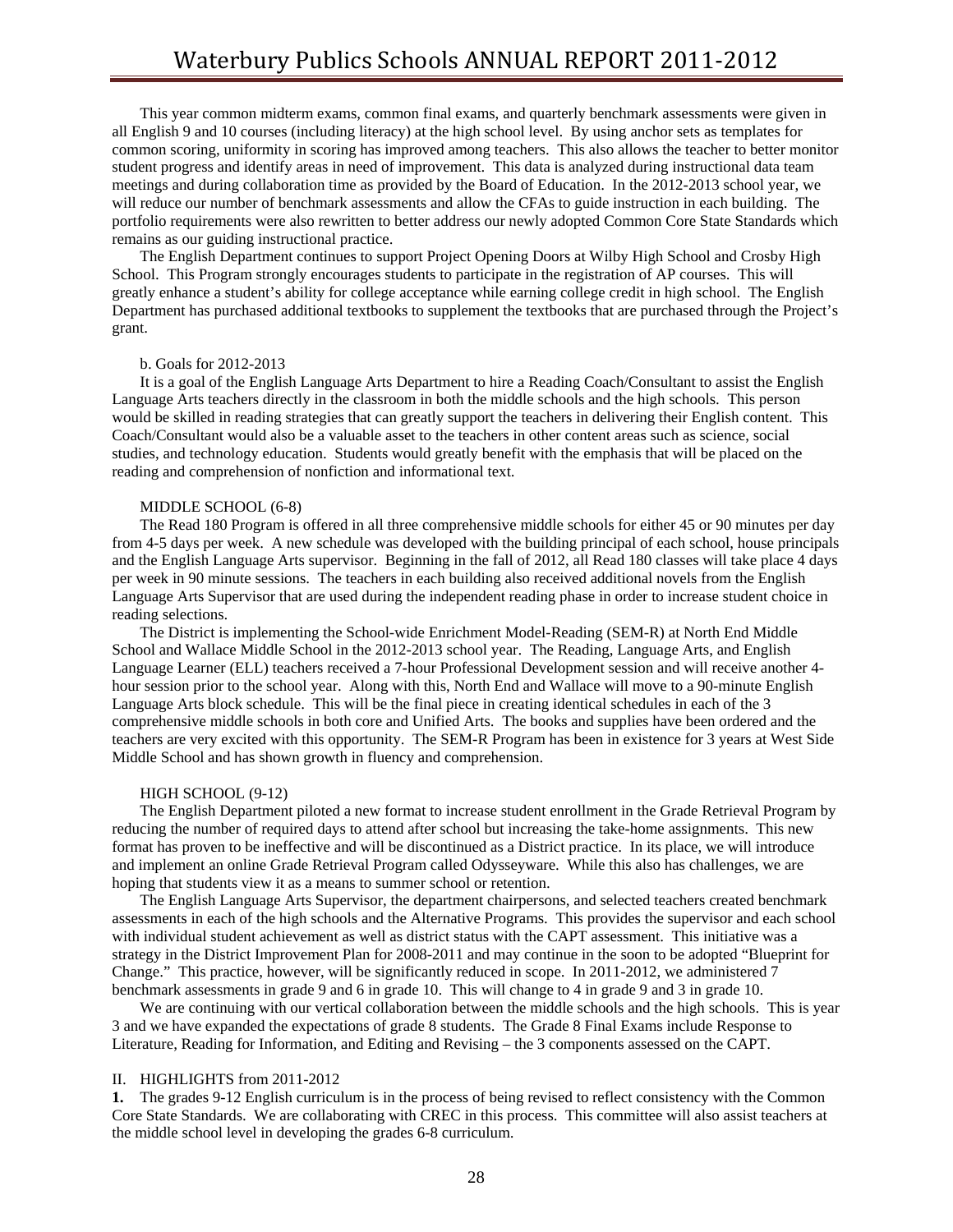**2.** The English Language Arts Supervisor purchased a collection of fiction and nonfiction books for the English departments in each of the middle schools and high schools. This will allow SEM-R to continue with integrity at West Side and commence at North End and Wallace. In addition, the high schools will have all the available nonfiction texts that will weigh heavily in the English curriculum.

**3.** We have partnered with the Center for Talented Youth at Johns Hopkins University and our Middle School Accelerated Academy grades 7 and 8 students with an opportunity to take the SAT. Based on their Verbal and Math scores, many students qualified for a summer college experience. Ten (10) students will participate in the Program with eight (8) students receiving a total of \$25,545.00 in scholarship money.

### III. STRENGTHS of Educational Program

 This year's focus for the English Language Arts supervisor was to focus on "Improving our core instruction by raising the level of instructional rigor." The supervisor provided in-service to all middle school Reading, Language Arts, and Literacy teachers and all English and Literacy teachers in the high school during the first 2 days of Professional Development in August of 2011. The presentation highlighted the implementation of reading strategies as part of student learning. This is a monumental shift in teaching for secondary teachers. The presentations were provided by well-known local and national educators such as Nancy Boyles, Dr. Mia Mercurio, and Sue Z. Beers.

 The Professional Development that was provided revolved around the theme of "Reading Strategies for the Content Areas." Resource books and in-service has been provided in 2009-2010, 2010-2011, and 2011-2012 in all areas of literacy instruction – core and non-core subjects.

 The supervisor has developed a dual articulation with Naugatuck Valley Community College (NVCC) and our 4 high schools and alternative program for college credit. The new course, Public Speaking, has been added to our high school curriculum so that grade 12 students in the District can earn 3 elective college credits. The Public Speaking course will be a half-year course for .5 high school credit that will be taught with a Journalism II class. The agreement with NVCC also includes 25 textbooks for each of the locations which total more than \$10,000.00.

 The English Department is moving forward in an attempt to address the needs of students as they prepare for college. The Waterbury Public Schools has partnered with NVCC in the College Access Challenge Grant. Students who need to enroll in remedial courses in college have the opportunity to gain additional instructional assistance from NVCC instructors directly in our high school classrooms. The goal is to enable students to enter college without the need to enroll in remedial classes and move directly into college-level courses.

## **MATHEMATICS William Rice, Supervisor**

### I. GOALS:

a. Accomplishment of Goals 2011-2012

The district improvement plan for 2009-2011 ended in June of 2011 prior to my arrival. The development of the new plan was put on hold due to the change in leadership in the district and in the state. With that being said my accomplishments for 2011-12 are below.

- Support Mathematics program in grades K-12 through informal and formal observations and school visits.
	- o Informal observations completed (rubric developed with teachers).
	- o Formal observations scheduled throughout school year at request of school administrators.
- Support administrators and teachers with data analysis of state assessments in mathematics.
	- The middle schools received a breakdown of the 2011 CMT by strand for every student. Each student's strengths and weaknesses were identified. The scale scores within the performance level were analyzed to further delineate and identify students who scored at the higher end of a range and are therefore closer to proficiency or goal. A calculation was also done to identify exactly how many more problems a student had to get correct to get to the next performance level. Therefore, each middle school was able to identify the exact number of students who were within 5 correct responses of earning proficiency. Students who performed at the low end of proficiency were also identified to alert the teacher to continue to support these students so they do not fall back into a lower performance level. The middle schools planned to group the students who were within 5 correct responses and provide instruction in the strands where the students were close to mastery. A CMT Prep computer program called Study Island was purchased for each middle school (450 licenses per school). The middle school math teachers used this to support CMT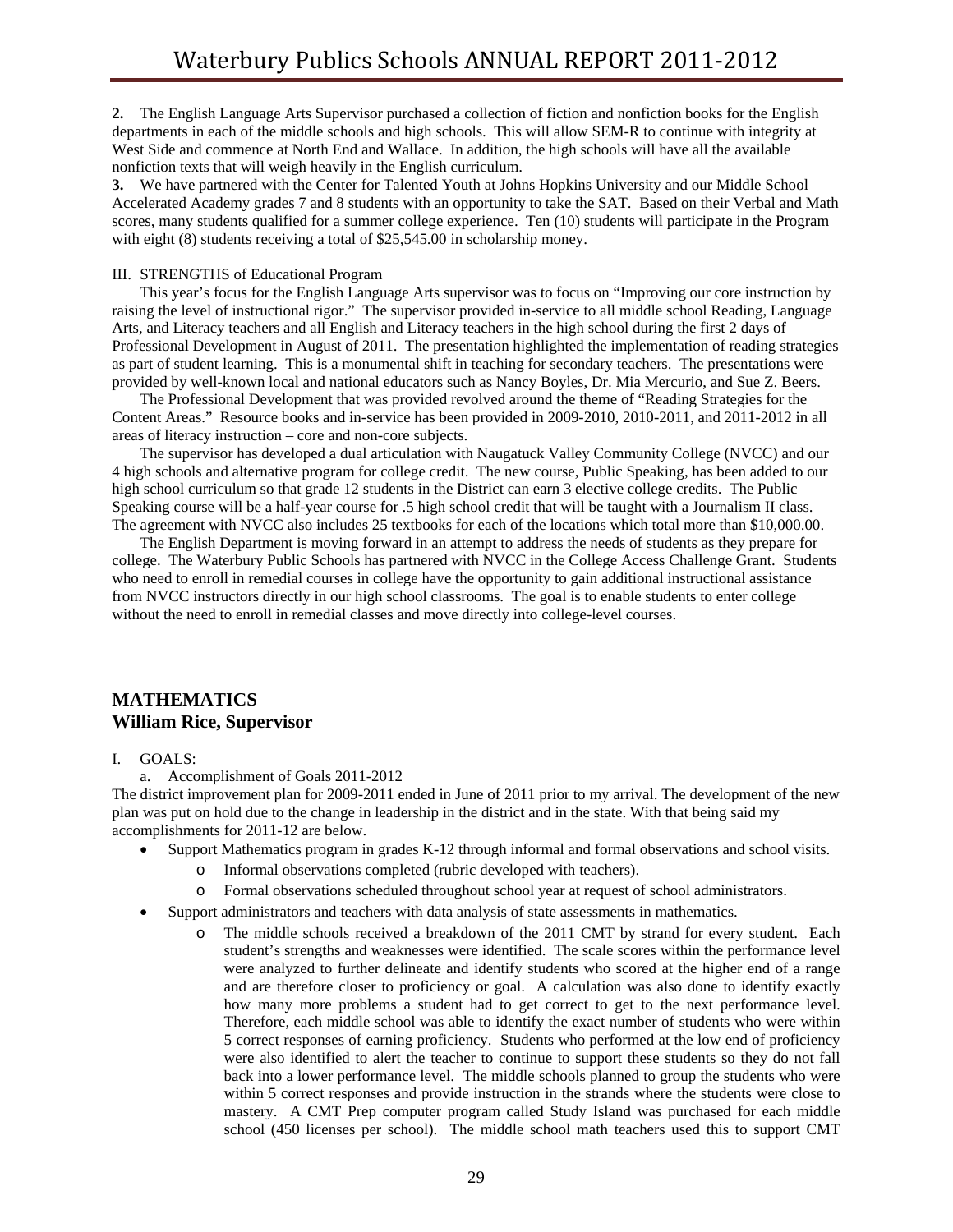preparation. The program is web based so students who have internet access at home can log in and practice. Teachers can set up assignments for students in their specific area of strength or weakness. The middle school teachers got training on Study Island at the Nov. 8<sup>th</sup> PD.

- o At the start of the 2011-2012 school year the elementary schools that are supported by the elementary mathematics coaches received a breakdown of the 2011 CMT by strand for every student. Each student's strengths and weaknesses were identified. The scale scores within the performance level were analyzed to further delineate and identify students who scored at the higher end of a range and are therefore closer to proficiency or goal. A calculation was also done to identify exactly how many more problems a student had to get correct to get to the next performance level. Students' who performed at the low end of proficiency were also identified to alert the teacher to continue to support these students so they do not fall back into a lower performance level. The elementary coaches utilized this information in addition to the common formative assessments and cycle assessments to develop a plan specific to the students in each grade level.
- Applied to be in the pilot group for the Algebra Model Curriculum and the district was selected for the 2<sup>nd</sup> cohort; which means that the state will provided training for all of our Algebra teachers in the summer of 2013.
- Partnered with Capitol Educational Regional Council (CREC) for assessment and professional development.
- Assessments aligned with the common core informed by the SBAC guidelines were developed and launched in marking periods 3 and 4 in grades one thru Geometry.
- Developed a Professional Development Program for Coaches and teachers K-12 on CMT/CAPT and Common Core Curriculum.
	- o CMT/CAPT PD January to March
	- o Common Core PD April to May
	- o Elementary Common Core PD 10/14, 11/8, 3/27, 3/28, 4/3, 5/2, 5/29
- Served on the State Common Core Exemplar lesson writing committee for High School.
- Served on State Performance Evaluation Advisory Committee to develop evaluation guidelines for Student and Educator Support Personnel.

 b. Goals for 2012-2013: The goals for the Math Department for 2012-2013 are to complete the curriculum revision and alignment to the Common Core Sate Standards for grades K-Algebra 2; develop an instruction and assessment implementation program based on embedded coaching for teachers; develop a continuous improvement professional develop program built around professional learning communities amongst mathematics teachers, revise unit and benchmark assessments to align with guidelines set forth by Smarter Balanced Assessment Consortium; identify an assessment vehicle that will make benchmark data more usable, accessible and timely.

### II. HIGHLIGHTS from 2011-2012

Among the highlights from 2011-12 I feel is the partnership established with the Capital Regional Educational Council (CREC). The partnership allowed the district to participate in the CREC Assessment Consortium. This gave the district access to reliable and valid assessments that were used in grades 6-8 and grade 10 to help teachers identify specific strengths and weakness in real time. In addition through the leadership in the Mathematics Department a professional development program was developed through CREC to support improved instruction in CMT and CAPT. This relationship with CREC then transitioned into Common Core instructional support and professional development. The Common Core professional development consisted not only of workshops but classroom embedded coaching by the CREC consultant. Another highlight was the piloting of new assessments aligned to the Common Core and guided by the specifications devoted by Smarter Balanced Assessment Consortium (The consortium who will develop the new assessment for our state.) in grades one through Geometry. The assessment change was a highlight because it served to provide examples to teachers, students and parents of the performance expectations of the new standards. Based on the feedback from the teachers and the coaches the new assessments seemed to spark the desire for new learning as teachers were talking about instruction and instructional strategies in mathematics that had not been seen in a while. The professional development plan will continue to feed that desire for new learning.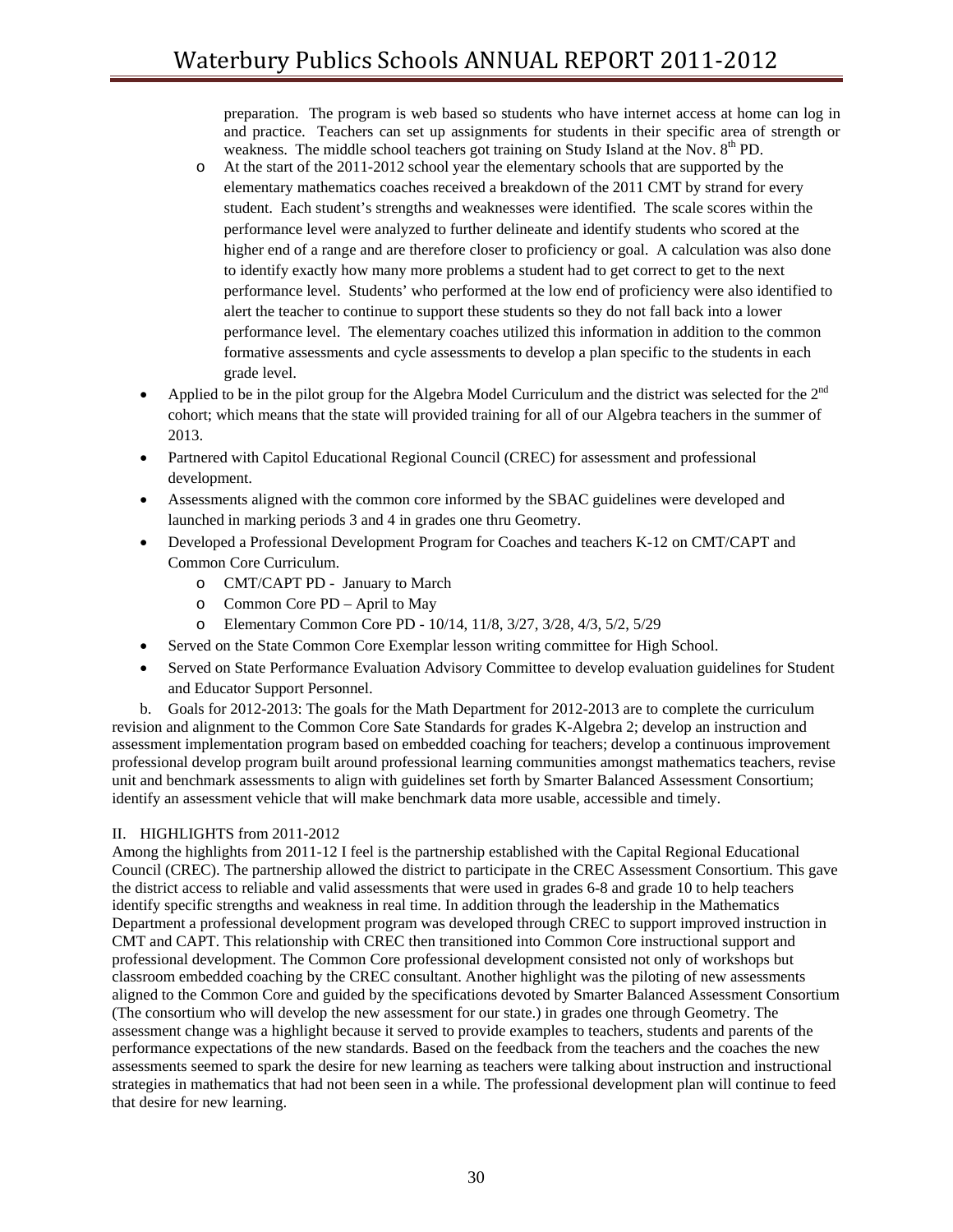### III. STRENGTHS of Educational program

In terms of mathematics the district as well as the entire state and country is in transition as we all work to determine how we will implement the Common Core State Standards in Mathematics with fidelity in all of our classrooms. The strengths that I can identify are the professional development program for teachers utilized this year, the willingness of teachers to participate and the piloting of the new way teachers need to assess in the Common Core Framework. The professional development program was set up not only to provide instructional strategies but to teach educators the mathematics and reasoning behind the strategies being used. The professional development was modeled in the same way we want teachers to work with students. We want them to start with students by building a concrete understanding using manipulatives, then we want to move them to work with and create pictorial representations of the mathematics and lastly we want them to work in the abstract and use the algorithm. Each session provided the resources for instruction and a road map on how to implement the strategy the next day in class. The feedback from teachers was very positive. In terms of the new assessments, there was dissonance at first but the teachers quickly came around to understand what needed to change in their instruction and many were willing to change. Teachers welcomed the consultant into their classrooms to do embedded coaching. The strength in the assessment program is that it sets a high level of expectation for teachers and students; which sets high expectations for instruction and performance. Waterbury is in a very strong and forward thinking position in mathematics.

## **SCIENCE AND TECHNOLOGY EDUCATION Victoria Chaudhuri, Supervisor**

### Implemented Goals for 2011-12:

Chemical Hygiene plan

• Implementation of Chemical Hygiene Plan: All high schools and comprehensive middle schools have a copy of a chemical hygiene plan. High schools are still working on having active chemical hygiene officers. The K-8 schools will need their own chemical hygiene plan.

Reading and Writing in the Content Areas

• Professional Development (PD) – goals for PD have been met. Workshops were done on PD days for science and technology education teachers in reading and writing in the content areas. Also PD was given to elementary teachers on using science notebooks to support science education and inquiry. The PD for elementary teachers further covered using science instruction in reading blocks and using the science based texts for reading instruction. This means the teachers are well placed for the implementing the new Common Core English Language Arts Standards.

Continuation of curriculum revision

- Automotive courses were revised.
- An audit of Project Lead the Way (PLTW) was done. Withdrawal from PLTW was accomplished based on this audit and an internal pre-engineering program was initiated.
- Middle school technology education curriculum is being completely re-written. Modern concern for computer technology skills will be addressed and focus on robotic activities.

Pedagogy

- Continuous monitoring of science and technology education classes with a focus on:
	- o Overall collaborative planning of units
		- What are we going to teach
		- How are we going to teach it
		- How will we know they learned it
		- What will we do if they haven't learned it
	- o Individual teacher lessons
		- Clear, measureable learning objective based on concepts and skills to learned (not on activities to be completed)
		- **Teaching, modeling and demonstrating**
		- Guided practice
		- Formative checks for understanding and re-teaching as needed until all students have learned

Student Success Plan (SSP)

- Participation in the creation of the Waterbury  $6<sup>th</sup> 12<sup>th</sup>$  grade SSP
- Created the timeline for creation and implementation that went to the CSDE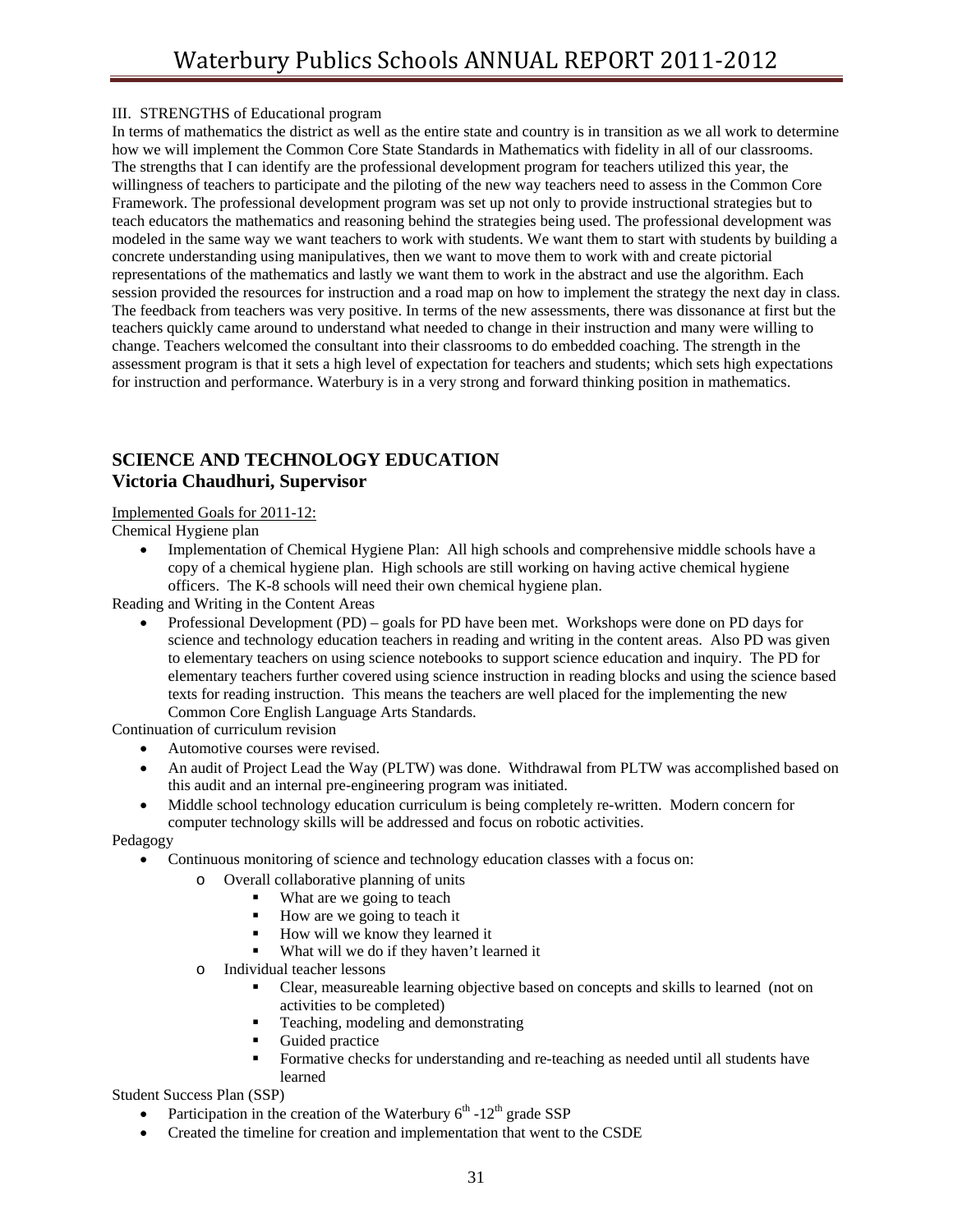New Videography Lab at Wilby

- The video and graphics lab at Wilby is outdated
- A three year plan to update the lab was sent out to bid (with the help of Purchasing Director Rocco Orso)
- A bid winner was determined (HB Communications)
- Over the next 3 years HB Communications will completely overhaul the video and graphics lab at Wilby. When the work is completed, the lab at Wilby will be state of the art. Students will be able to go directly into employment or go onto post- secondary education in graphics and/or video production

### **Goals for 2012-13:**

- Continue work on chemical hygiene plans
	- o Chemical hygiene officers for high/middle schools
	- o Chemical hygiene plans for k-8 schools
	- o Chemical hygiene officer for k-8 schools
- Work with Superintendent, Chief Financial Officer and School Inspector to create and implement a protocol for reporting maintenance issues in the areas covered by OSHA, in particular the Laboratory Standard and Light Industry Shop Standard. This protocol will establish a chain of evidence, and maintenance liability.
- Continue implementation of Common Core reading standards for Science and Technology Education. This will also involve revisiting curricula and getting them in line with the new common core standards in both English Language Arts and Mathematics.
- Continue on Pedagogy with continuous monitoring of science and technology education classes with a focus on …
	- o Overall collaborative planning of units
		- What are we going to teach
		- $\blacksquare$  How are we going to teach it
		- How will we know they learned it
		- What will we do if they haven't learned it
	- o Individual teacher lessons
		- Clear, measureable learning objective based on concepts and skills to learned (not on activities to be completed)
		- **Teaching, modeling and demonstrating**
		- Guided practice
		- Formative checks for understanding and re-teaching as needed until all students have learned

### **Highlights**

- STEM career fair at Crosby High School that was attended by Waterbury High Schools and also by students from Naugatuck High School, Wolcott High School and Kaynor Tech
- Many science and technology education teachers are furthering their education and professional development on their own time
- Wilby High School students took first place in the electric car competition at Lime Rock
- Crosby High School students participated in and placed in the Envirothon competition
- Crosby High School students started a raised bed vegetable garden
- Kennedy High School students participated in the Sikorsky STEM Challenge
- Students from all high schools attended the Smaller Manufacturing Conference and Show in October
- Teachers and students at Wilby occupied the newly renovated science classrooms
- Duggan PreK-8 school opened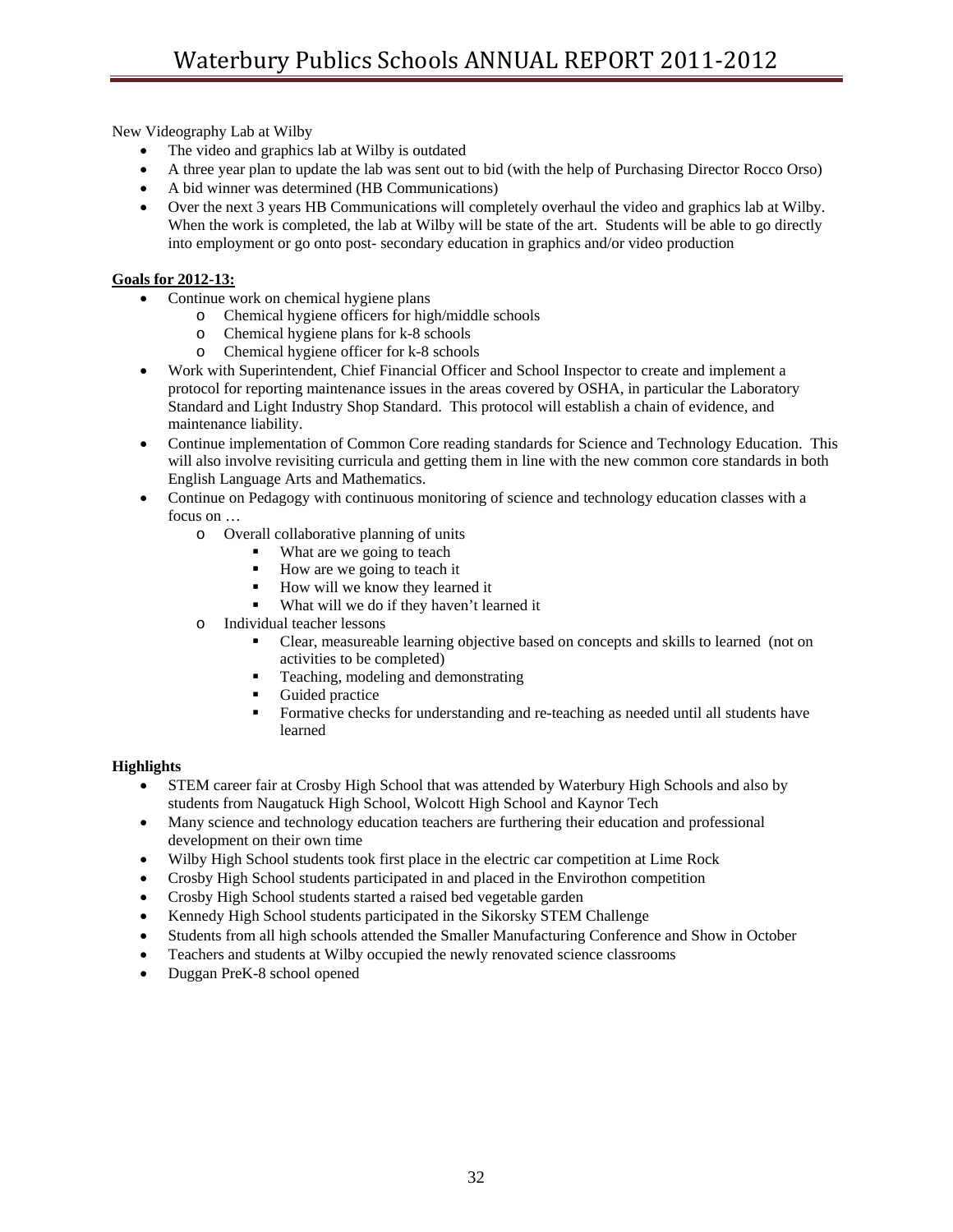## **SOCIAL STUDIES AND FAMILY CONSUMER SCIENCES Michael Harris - Supervisor**

### I. GOALS:

a. Accomplishment of Goals 2011-2012

The focus of my goals last year was to offer my teachers Professional Development in a couple of different areas. My teachers were given Professional Development (PD) on Technology. This was very beneficial for the Social Studies teachers in the middle and high schools. They received a new online supplement for U.S. History to use in their classrooms. I was also able to bring in Joe Jelen from ACES who did a PD on the Common Core State Standards in Social Studies. The Business and Family Consumer Science teachers also received Technology PD. I was able to bring in two State Consultants in the beginning of the year to give presentations on the most up-to-date information regarding these areas. The PD was relevant to their disciplines. The District ran into an issue with adding Articulation with Naugatuck Valley Community College (NVCC). We were put on hold through the summer in adding Introduction to Business at Wilby and Crosby. I see this being accomplished after school begins. Our students will receive NVCC credit in the 2013-2014 school year.

b. Goals for 2012-2013

I would like to continue to have my teachers assist in closing the achievement gap. I would like to offer continuing PD on the Common Core State Standards, so that our teachers will gain a true understanding of the standards. I would also like to create more half-year Business courses to offer our students a variety of options when choosing classes. The most important goal I have for 2012-2013 is to align our middle school Social Studies to the suggested State of Connecticut framework. This will mean changing our current set up in the grades 6-8. Also, I would like to purchase new text books for these grades. Realistically, I see this goal may need more than one year to achieve. I will proceed with this goal under the direction and consent of Dr. Ouellette and Mr. Guidone.

### II. HIGHLIGHTS from 2011-2012:

 This year we had our second Hispanic Heritage Month Celebration. Students from all over the City completed a project / assignment celebrating the accomplishments of a Hispanic American. Some of the completed work was displayed at the Chase Building, and the students and their parents / guardians were invited to attend. We had students from the elementary, middle and high schools attend. We also continued with the District's celebration of Black History Month. We were able to fill a binder with lesson plans prepared by teachers throughout the district and provide a copy to the Board of Education.

 In March, we took 70 students from Crosby, Wilby, Kennedy, Enlightenment and Waterbury Arts Magnet School to the (Connecticut Association of Boards of Education (CABE) Day Event in Hartford. Our students were able to meet the Governor as well as some of our local Representatives at the Legislative Offices.

 This year was the first year that our Social Studies Department received an online supplement for teaching U.S. History. Many of the teachers were excited about the offerings of the website and this resulted in many of their lessons being done using this resource. I was excited to see so many of our teachers incorporating technology in their daily lessons.

 In the Family Consumer Science Department, we purchased I-Pads for student use in various courses. In the Business Department, we wrote two new curriculums for two new half year courses. These courses were established in response to recommendations made by the State to the District. The courses will be offered in the 2012-2013 school year. Crosby High School went through a Carl D. Perkins review and the results were very favorable. The State was very pleased with our CTE programs at Crosby. Finally, the re-establishment of our Advisory Board will allow our students to gain exposure to a variety of potential career interests and job opportunities. The Board will also play an important role in the SSPs for our students in grades 6-12.

#### III. Strengths of Educational program:

Our  $10<sup>th</sup>$  Grade Writing scores still are very strong on the CAPT, although we continue to strive for higher scores for all students. Our CTE programs for the second year in a row received commendations from the State following a Carl D. Perkins Review. This year Crosby went through the review. The State was impressed with the Technology we provide our students to assist in the learning process, they were impressed with the enthusiasm of our students when they were interviewed about the CTE programs, and they were extremely happy with Dr. Padua's commitment to the CTE programs. Our Culinary Arts students at Crosby and Wilby enjoyed success at various State competitions. This program continues to be very strong. Finally, our Allied Health students were once again very successful, passing their CNA exam.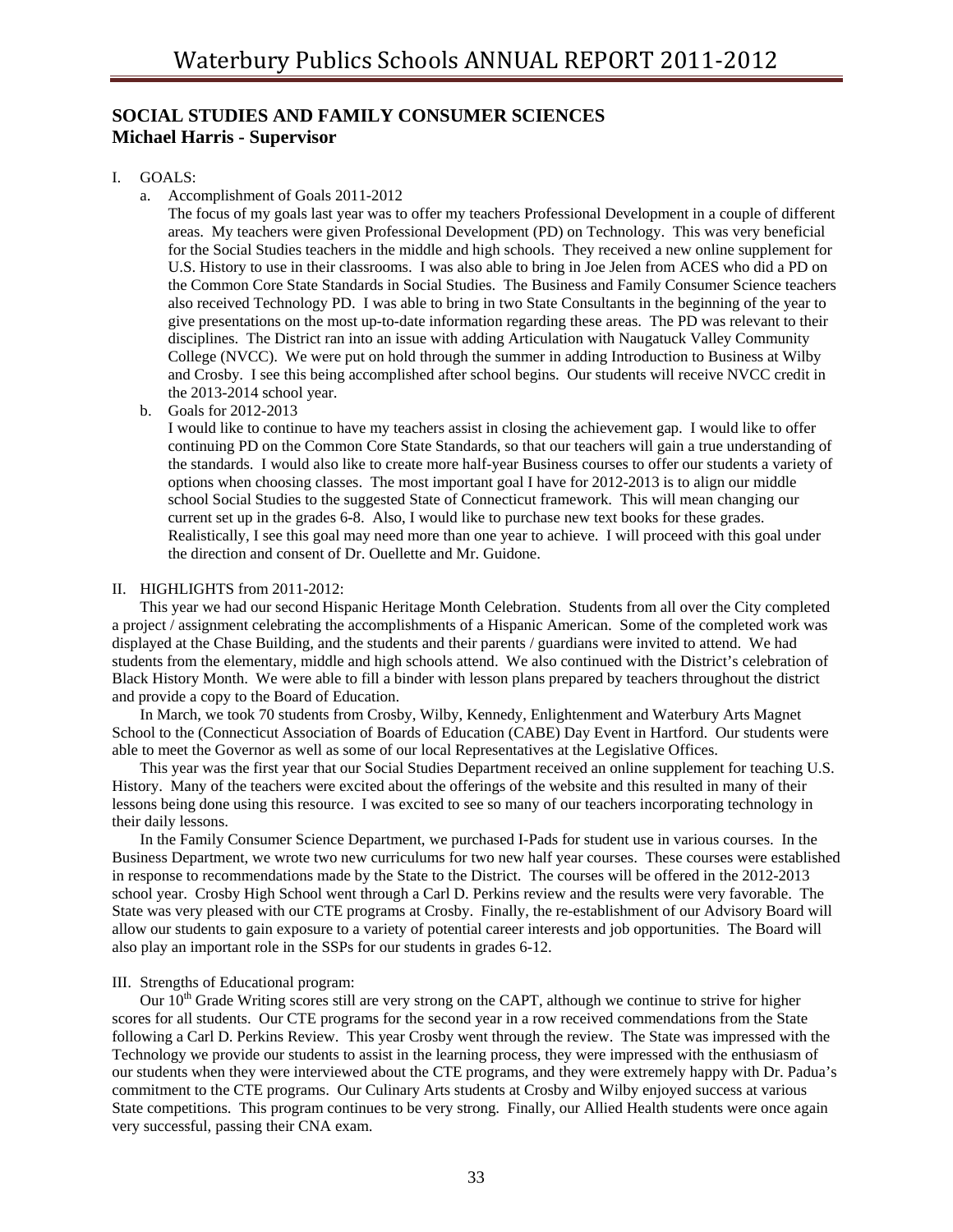## **HEALTH AND PHYSICAL EDUCATION Joseph R. Gorman, Supervisor**

## **I. GOALS:**

- 1. Our 2011-2012 student performance goal was to continue to improve, or at least maintain past gains on the 2011-2012 Connecticut Physical Fitness Assessment.
- 2. Our 2011-2012 staff development goals were to:
	- a. Fully train all middle school staff in regard to the use and maintenance of all new fitness center and bio-analysis equipment and initiate infusion within the curriculum.
	- b. Train all high school staff to prepare for implementation of the revised High School Health, Physical Education and Wellness Curriculum in SY 2011-2012.
- 3. Maintain responsible stewardship and accountability for all current grant programs, and aggressively pursue new ones.
- 4. The 2011-2012 athletics goal was to sustain and grow athletic programs to empower student participation in athletics.
- 5.

### **Achievement Area #1: Student Performance – Satisfactorily completed**

District–wide results on the 2011 Connecticut Physical Fitness Assessment reached a historical high water mark. This was a slightly unexpected but welcome development, with 41.5% of all fourth, sixth, eighth and tenth grade students meeting or exceeding the assessment Health Standard on all four test items, up from 38.2% last year and the previous high of 41.0% in 2009. Middle school students in general and middle school girls in particular, showed very promising rates of improvement in this past year.

Our 2012-2013 student performance goal is to continue to improve, or at least maintain these advanced gains on the 2011-2012 Connecticut Physical Fitness Assessment.

### **Achievement Area #2: Staff Development – Satisfactorily completed**

### **Our 2011-2012 staff development goals were to:**

- 1. Fully train all middle school staff in regard to the use and maintenance of all new fitness center and bio-analysis equipment and initiate infusion within the curriculum. ACCOMPLISHED
- 2. Train all high school staff to prepare for implementation of the revised High School Health, Physical Education and Wellness Curriculum in SY 2011-2012. IN PROGRESS; STAFF AVAILABILITY FOR CONTENT-SPECIFIC PROFESSIONAL DEVELOPMENT WAS, AND REMAINS A CHALLENGE DUE TO NEEDS OF OTHER COMPETING INTERESTS.
	- Middle school staff training on the use and maintenance of the new fitness center equipment continued throughout the 2011-2012 school year. Routine use of bio-analysis tools by teachers to advise students of their progress is expanding rapidly.
	- Carol White PEP Grant-funded presenters conducted intensive Middle School staff development in technology training on August, 2011 enabling Middle School staff to use their new HP Slate 500 computers for instructional and data management purposes.
	- Led collaborative Health and Physical Education Professional Learning Community development re: assessment; high school curriculum preparation and alignment to New England Association of Schools and Colleges (NEASC) compliance reviews at Kennedy, Wilby, Crosby and Waterbury Arts Magnet High Schools,
	- Completed Middle School Curriculum Revision,
	- Collaborative Elementary Physical Education Curriculum Revision and High School Curriculum implementation is in progress.
	- All Health and Physical Education (PE) staff members were re-certified in First Aid, Adult, Child and Infant CPR and AED management on November 8th, 2011.
	- All Early Childhood Education staff members (approximately 130) were certified in First Aid, Adult, Child and Infant CPR and AED (automated external defibrillator) management by American Red Cross instructors from the Health and PE Department on November 8th, 2011.
	- All Health and PE Teachers will have demonstrated continued improvement in data management skills when they present Data Walls and Intervention plans regarding the CT Physical Fitness Assessment to their principal/supervisor, and display their data at the Board Of Education workshop on May 31st, 2012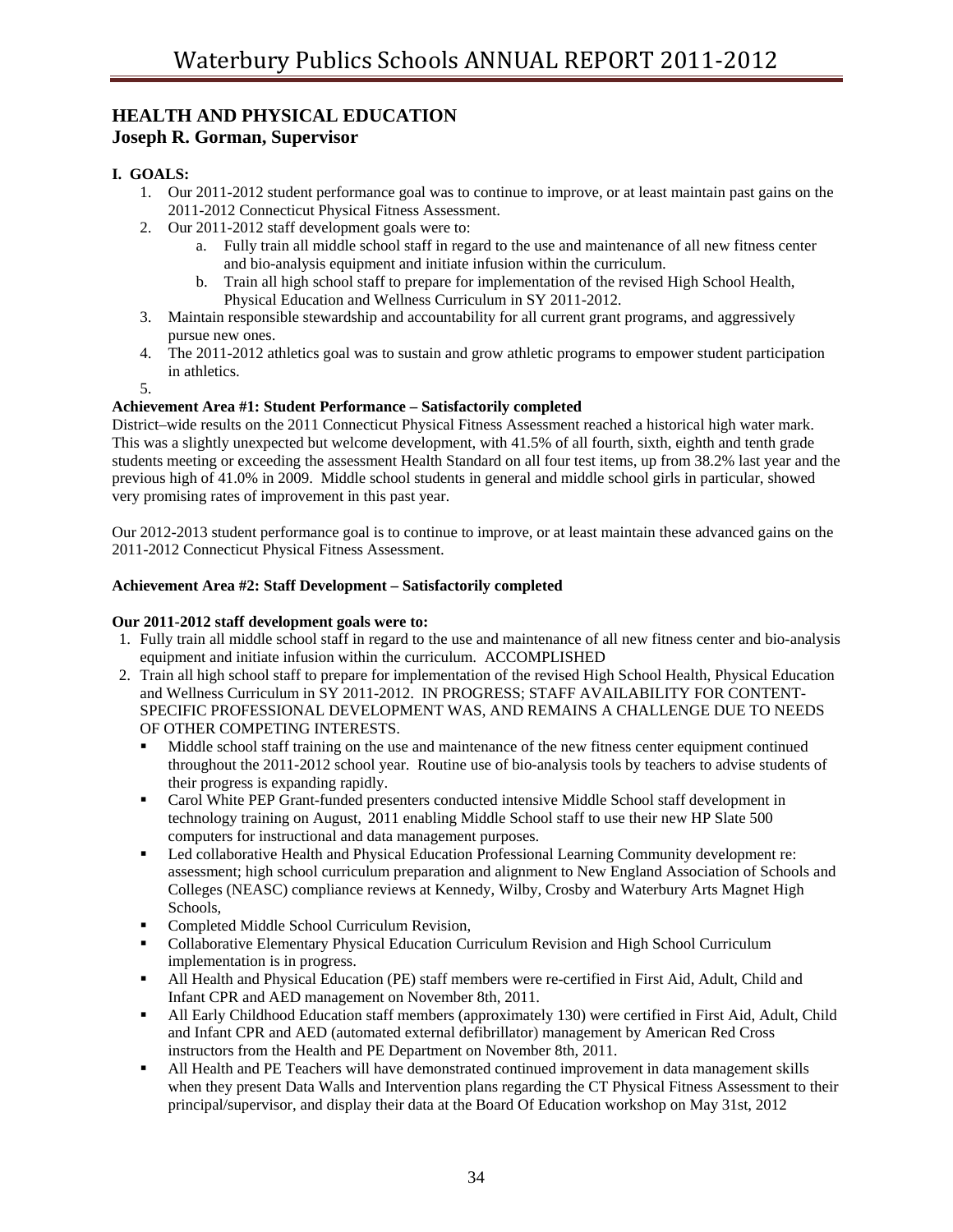- Informal professional learning community activities continue to occur daily through technology via the District Health & PE collaboration site SharePoint. Teachers share curriculum resources, unit and lesson plans and grading rubrics with each other and their principals as a regular order of day-to-day departmental business.
- Three Health and PE teachers participated fully in the district's New Teacher Orientation & TEAM Mentor training projects.
- As N-O-T Smoking Cessation Instructor-Trainers, all Health Specialists at High and Middle Schools continue to offer smoking cessation classes to staff and students at their respective schools.
- The Waterbury Physical Education Department continued standardized physical fitness test administration throughout the State of Connecticut through use of the new 3<sup>rd</sup> Generation Connecticut Physical Fitness Assessment training and administration DVD videos, CDs and website content that were produced by the department in 2009.

### **Achievement #3: Grants Management – Substantially completed**

- 1. Maintain responsible stewardship and accountability for all current grant programs. Completed Satisfactorily
	- Successfully administered third and final year implementation of the \$825,000.00 Federal Safe and Drug Free Schools Carol M. White Physical Education Program Grant.
		- o Managed high-tech "exer-gaming" fitness centers at North End Middle School, Wallace Middle School, West Side Middle School, the Waterbury Police Athletic League and the Waterbury YMCA.
		- o Conducted four data collection weeks pertaining to students' weekly physical activity logs to track students' progress at engaging in 'moderate to vigorous physical activity' (MTVPA) time.
		- o Conducted pre- and post- surveys to all administrators, teachers and students in September 2011 and May 2012 to gauge levels of satisfaction with the new centers and receive feedback for improvements.
	- Completed implementation of three separate competitive grants \$2,500.00 New England Dairy Council 'Fuel Up To Play' Wellness Grants at Wallace, North End and WAMS.
	- Continued funding for Health instructional materials relevant to the Pre-K-12 District Health and Wellness curriculum through the 'N-O-T' Healthy and Tobacco-Free Schools Grant, in collaboration with Education Connection.
	- Managed the second year of the three-year \$825,000 Support for Pregnant and Parenting Teens Grant in collaboration with the Special Education Department, CT State Department of Education, State Department of Public Health, Waterbury Dept. of Public Health, StayWell Health Center, the Nurturing Families Network and the Hispanic Health Council.
	- Managed the Mayor's Task Force Against Substance Abuse Grant in collaboration with the CT State Department of Mental Health and Addiction Services and the Central Naugatuck Valley Regional Action Council.
- 2. Secure new funding sources to assist department programming and advocate for community wellness. Completed Satisfactorily
	- The Health and Physical Education department won a \$2,500.00 competitive program development grant for 2012-2013 from the New England Region – United States Tennis Association (USTA) in April 2012.
	- The Health and Physical Education Department also won a companion \$5,000.00 program grant for 2012-2013 from the Connecticut Region – United States Tennis Association (USTA) in May 2012.
	- Competitive grant applications that were either filed on behalf of the department, or contributed to include: the "ING - Run For Something Better" grant, the Entertainment Software Association Foundation Challenge grant, the America's Promise Alliance "100 BEST Communities" grant, the New England Dairy Council 'Fuel Up To Play' wellness grants and the Safe Routes to School community development grant.

### •

### **Achievement #4: Athletics**

- 1. Our 2011-2012 athletics goal was to sustain and grow athletic programs to empower increased student participation in athletics*.* 
	- The expanded Middle School Co-ed Cross Country programs report positive growth and development observed, effectively doubling the number of cross-country meets (and student participation rates) beginning in 2011-2012.
	- The expanded Middle School Flag Football programs reported positive growth and development were observed, and note that the expansion that included grade 6 and 7 teams effectively doubled student participation in 2011-2012.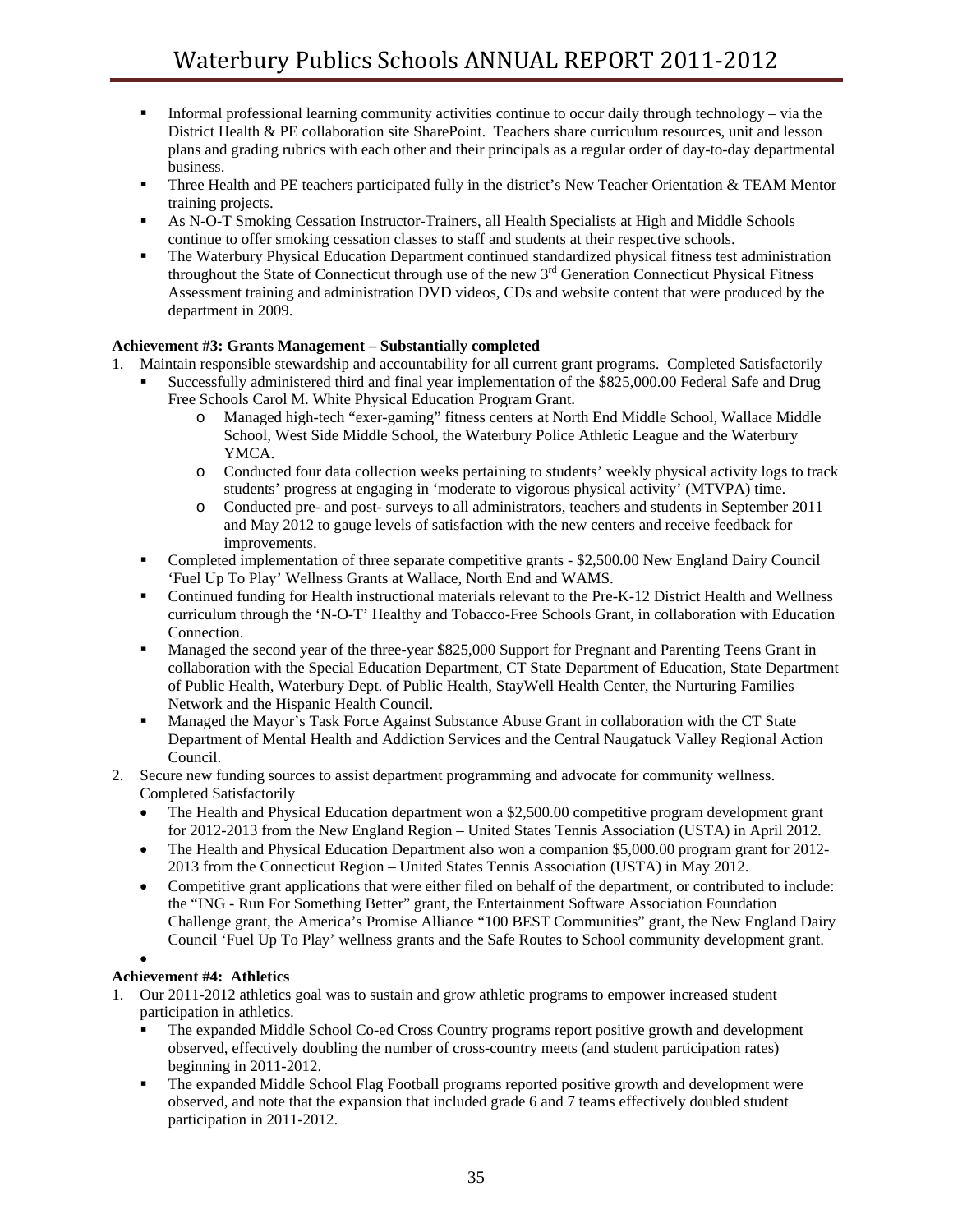- Unified Sports programs expanded at Wilby, Crosby and Kennedy High School to include state-wide competitions in U.S. soccer, basketball and track and field.
- Elementary "Young Athletes" programs included Washington, Bucks Hill Annex, Wendell Cross, and Gilmartin, et. al.
- **High School Athletic Directors continue to report positive growth observed among their indoor track** programs.
- Consulted the conceptual design studies for athletic fields and facilities at Crosby, Wilby and Kennedy conducted by Blades and Goven, LLC and the BSC Group in response to NEASC recommendations.
- Established a multi-year contract with StayWell Health Center at zero (\$0) cost to the district collaborated with the Waterbury Department of Public Health to provide in-school sports physicals at all high schools and middle schools four times per year.
- In process of negotiating year-round athletic trainers for all interscholastic teams year-round beginning in August 2012.
- In process of re-bidding athletic trainers for all home basketball games beginning in January 2013.
- Successfully advocated for special appropriation for rehabilitation of football equipment to comply with state regulations.

### *Our 2012-2013 athletics goal is to continue to facilitate and empower principals, athletic directors and coaches with programs and initiatives that substantially increase student participation in athletics.*

### **II. HIGHLIGHTS from SY 2011-2012**

- District wide results on the 2009 Connecticut Physical Fitness Assessment (CPFA) reached a historical high water mark with 41.5% of all students tested passing all four CPFA assessments at the Healthy Standard level.
- Managed high tech exer-gaming fitness centers at North End Middle School, Wallace Middle School, West Side Middle School, the Waterbury Police Athletic League and the Waterbury YMCA.
- Completed revision process and received BOE approval of new Middle School Health, Physical Education and Wellness Curriculum for implementation in 2012-2013.
- In process of completing the revision process and anticipate BOE approval of new Elementary Health, Physical Education and Wellness Curriculum for implementation in 2012-2013 sometime in August 2012.
- Launched Odysseyware, Waterbury's first online learning program for credit retrieval in high school English & Language Arts, Mathematics, Science, Social Studies and Health and Physical Education.
- Launched Odysseyware Health Quest, Waterbury's first online learning high school elective Health and Physical Education.
- Unified Sports programs introduced at Wilby expanded rapidly to Crosby and Kennedy High School.
- Facilitated final installation of pool lifts at Kennedy, Wilby/NEMS and WSMS pools for handicapped access.
- **Received Board Of Education approval for coaches and initiated Strength and Conditioning programs at all** district high schools.
- Continued to underwrite the philanthropic activities of the Waterbury Teens Who Care Foundation in collaboration with the Mayor's Task Force Against Substance Abuse, the Waterbury Youth Council and the Central Naugatuck Valley Regional Action Council.
- A grand total of 3,821 Waterbury Public School students attended the New Britain Rock Cats game vs. the Toronto Blue Jays AA affiliate, the New Hampshire Fisher Cats on April 20th, 2012; student behavior and comportment were, as usual, exemplary throughout the entire event.
- Actively participated in numerous committees responsible for, but not limited to, the revisions of the High School GPA standards, Attendance and Discipline Policies, Academic Course Re-Coding mandated by the State of CT, Safe Routes to School, Tools for Schools, the Online Learning Initiative, advised American Resource Recovery Act (ARRA) projects management, high school conceptual design studies, Duggan and Jonathan Reed School playscape designs and selections, the Waterbury Oral Health Collaborative (WOHC), Local Emergency Preparedness Council (LEPC), Waterbury Interdepartmental Health Committee, the Waterbury Interdepartmental Wellness Committee, The Bridge to Success – Birth to 21 Initiative, the Waterbury Youth Council, Board Of Education Building Committee activities in relation to facility designs for Reed and the new Vocational High School, et.al.
- Revised and updated the District Wellness Policy February 2012.
- In process of revising and updating the District Student-Athlete Eligibility Policy in time for 2012-2013.
- Developed, produced and re-distributed anti-child obesity flyers aligned with the healthy snack program in collaboration with the Waterbury Board of Health and the WPS Food Service Division.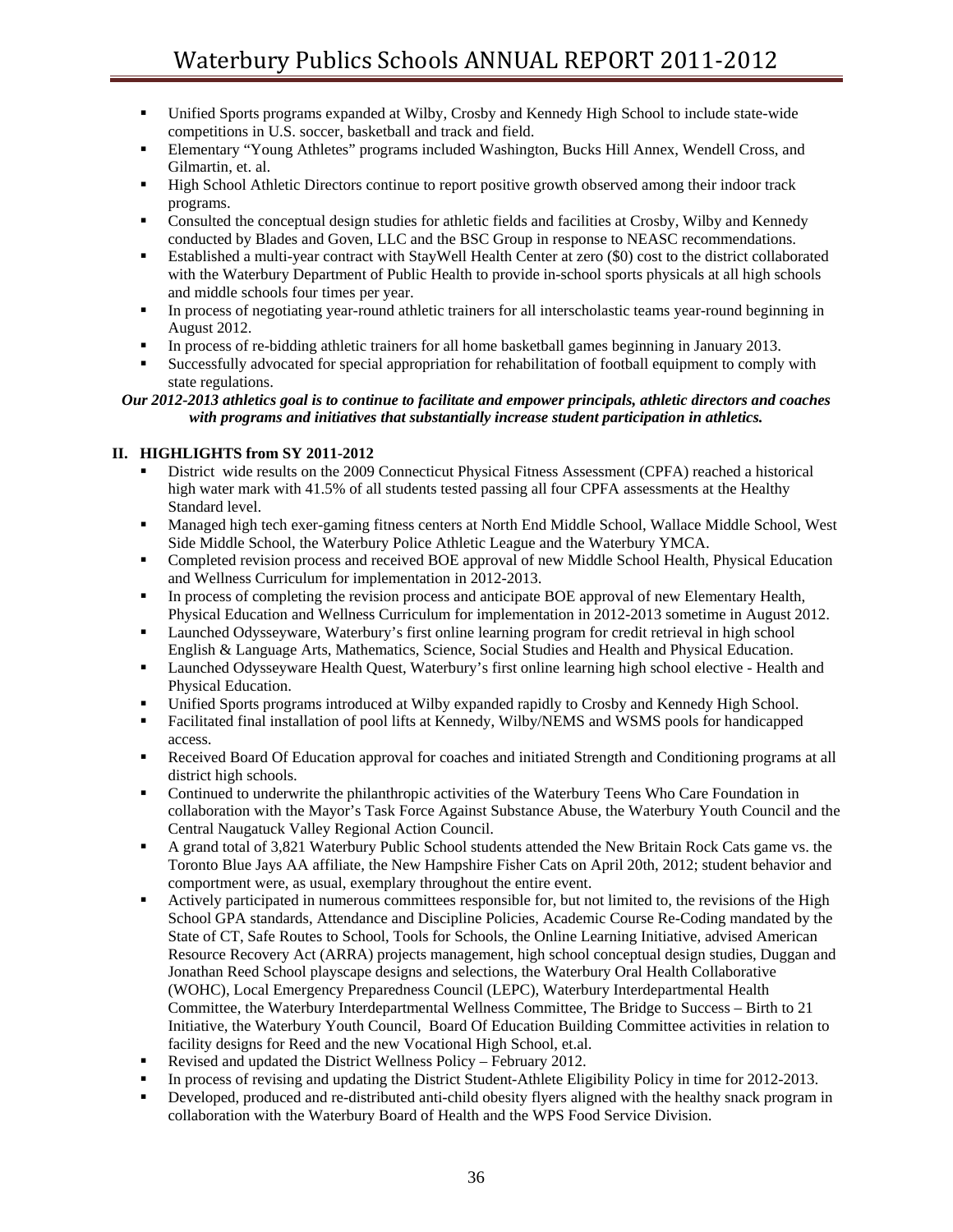- All Early Childhood Education staff members (approximately 130) were certified in First Aid, Adult, Child and Infant CPR and AED management by American Red Cross instructors from the Health and PE Department on November 8th, 2011.
- All Health and PE staff members were re-certified in First Aid, Adult, Child and Infant CPR and AED management on November 8th, 2011.

### **III. STRENGTHS of Educational program**

The strengths of the Health and Physical Education Department have not and will not change in any significant way in the foreseeable future. Our primary strengths continue to be our people, our evolving program, and our shared commitment to seek continuous improvements that benefit our kids physically, academically and socially within and beyond our own instructional environments.

- The blending of Physical Education with Health and Wellness instruction at all levels has addressed a longterm student need for our learners, and continues to evolve positively. The Middle School exer-gaming fitness centers have fit in seamlessly with this philosophical direction, and contributed to promising improvement in Middle School student test performance this past year.
- The curriculum revision processes for High School, Middle School and Elementary Health and Physical Education have been, and continue to be products of ongoing teacher collaboration. Revisions are teachergenerated and directed, and are advised by direct feedback from the students themselves. The rate of teacher ownership is high because they recognize that it was designed and developed by their colleagues.
- **High school students continue to participate in the design and execution of their own personalized Fitness** Plans.
- Staff participation in developing alternatives to the traditional physical education program continues to demonstrate genuine responsiveness to the needs of all students.
- The ongoing direction and supervision of prevention services and grants management by the department of Health and Physical Education will continue to serve the interests of the district, and all its students.
- Data Driven Decision Making (DDDM) advises Health and Physical Education instruction and continues as the embraced norm within the Department.
- Elementary Physical Education teachers administer a content area that is exceptionally attractive to the vast majority of children. We intentionally capitalize on this interest to advance interdisciplinary learning through the medium of movement and creative play and hope to slowly replicate this concept upward more effectively into middle and high schools.
- Department staff is actively engaged in both the academic and extracurricular life of their schools through their participation in committees, special events, coaching assignments, and other roles of leadership within their respective Professional Leaning Communities. As such, they are connected to the school improvement planning process, and utilize this knowledge in designing effective interdisciplinary instructional improvement.

### **Annual Health and Physical Education Department Report Additional Highlights for SY 2011-2012**

- Appropriated teacher supply kits as a welcome gift to all new teachers hired in the district and collaborated with Human Resources Department to distribute them during the New Teacher Orientation sessions in August 2011. This was our  $7<sup>th</sup>$  consecutive year of arranging this at zero (\$0) cost to the district.
- Conducted and completed annual Formal and Professional Growth evaluations with 53 of the 54 total Health and Physical Education teachers throughout the district.
- Presented our Health and Physical Education instructional collaboration intra-district website SharePoint at the Connecticut Association for Health, Physical Education, Recreation and Dance (CTAPHERD) statewide conference in October 2011.
- Submitted our Health and Physical Education instructional collaboration intra-district website SharePoint at the American Association for Health, Physical Education, Recreation and Dance (AAPHERD) national conference in April 2012 for consideration as a presentation at the 2013 national conference in Charlotte, North Carolina.
- Facilitated Connecticut State Department of Education Eyesight Form and Summary of Annual Eyesight Testing report.
- Administered annual scoliosis pre-screening and referral with all students pre-school to Grade 8.
- Revised and updated district policy document 8013 AED Automated External Defibrillator Policy
- Organized the upgrades and reconfigurations of all 34 AED (automatic external defibrillator) units districtwide to comply with the new American Heart Association guidelines for 2012.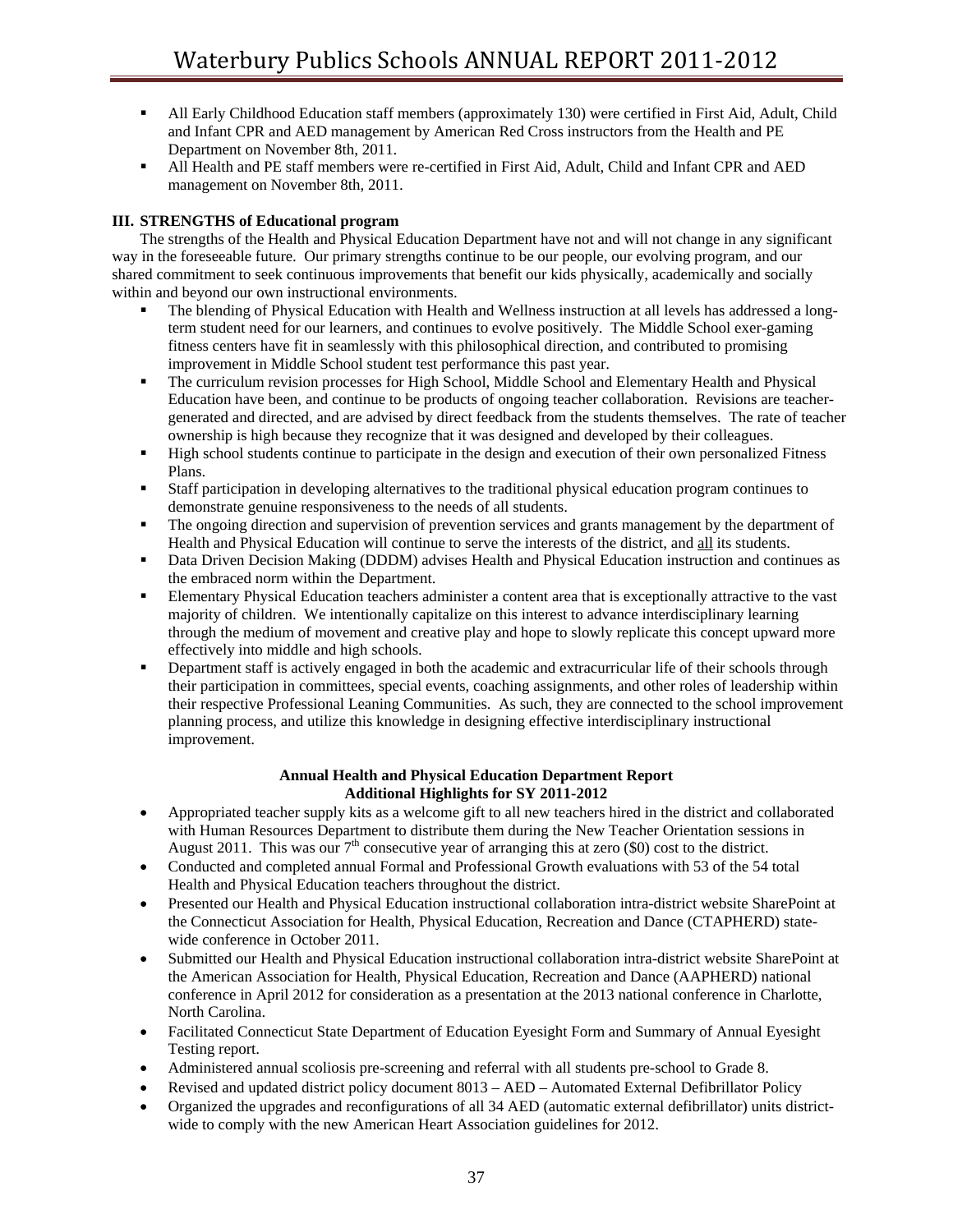- Organized purchase of replacement defibrillator pads for all units (expiration date September 2012)
- Coordinated the 'Smile Builders' school dental program with the Waterbury Oral Health Collaborative, StayWell Health Center and all district schools for the seventh consecutive year.
- Coordinated the 'First Tee of Connecticut' in- school clinics program to provide golf instruction for our students by nationally certified golf professionals in all schools. This was our seventh consecutive year of providing this opportunity to our kids at zero (\$) cost to the district.
- Advised the Bridge to Success effort to apply for the 2012 Childhood Obesity Policy grant application.
- Represent and advise at all Elementary, Middle and High School Principal's Forum meetings.
- Distributed U.S. Department of Health and Human Services Centers for Disease Control and Prevention (CDC) "Youth Physical Activity Guidelines Toolkit" to all Health and Physical Education teachers.
- Advised revisions to BOE 8014 Food Allergy and Special Dietary Needs policy.
- Began coordinating draft revisions to BOE 8014 Bomb Threat Policy in collaboration with Police, Fire Department and Homeland Security personnel and School Administrators.
- Coordinated American Red Cross "Emergency Preparedness for Families" trainings with 5th graders at schools district-wide.
- Advised design and engineering specifications for Health, Physical Education and athletic facilities for the new Career Academy High School.
- Advised design and engineering specifications for the Jonathan Reed Gr. athletic fields and new grade 3-5 playscape.
- Coordinated initial Connecticut Childcare Instructor certifications for 5 Health and Physical Education teachers – April 2012.
- Routinely distributed 40 Developmental Assets and Character Development Education training materials to all Health & PE teachers throughout the year.
- Coordinated the initial phases of adopting Life Skills evidence-based Health curriculum materials to embed in existing PK-12 district health curricula.

## **MUSIC DEPARTMENT David Gardino, Supervisor**

### **I. GOALS:**

Accomplishment of Goals 2011-2012

- Wrote Art Curriculum which aligns with improving CAPT and CMT scores.
- Implemented new curricula for Piano Lab, Music Theory, Jazz/Rock Orchestra and Foundations of Music
- Developed music program for the new PreK-8 Gilmartin, Duggan, and Reed Schools.
- Revamped course offering in the Music Department; eliminated, consolidated and created new courses and numbers to match new K-12 curriculum.
- Developed a program to include Waterbury students into the C.M.E.A. Southern Regional Music Festival.
- Goals for 2012-2013
- Develop grade level assessments which line up with the music curriculum as well as state and national music standards.
- Continue to use the district wide CPR lesson plan format.
- Develop parent groups to support the school band program.
- To provide on-going professional development and staff development in order to ensure that all teachers' instructional needs are met.

### **II. HIGHLIGHTS FROM 2010-2011:**

- 1. A working relationship continues with the First Church of Waterbury which provides free concerts for all  $5<sup>th</sup>$ grade students.
- 2. A working relationship continues with the Waterbury Symphony; free concerts have been provided to students.
- 3. Waterbury Public High Schools participated in the Southern Regional Music Festival.
- 4. Holiday and year-end programs in every school.
- 5. Wilby, Kennedy and WAMS high schools, Wallace, North End, West Side and WAMS middle schools marched in the Memorial Day Parade.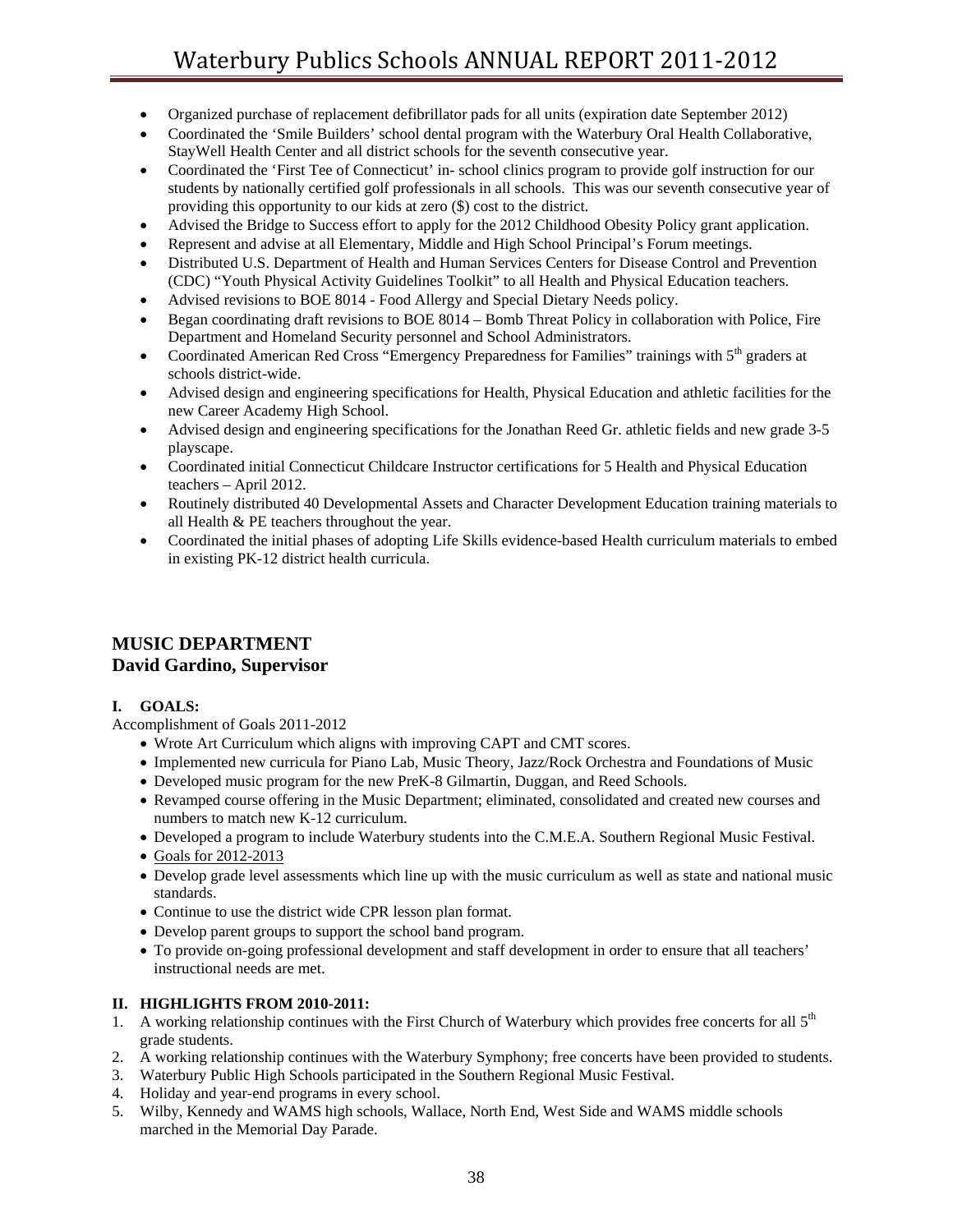### **III. STRENGTHS:**

The music department is experiencing an on-going revival. There continues to be an increase in student involvement in music related classes. We are in a growth period through student elective and program expansion. The Music Department's greatest strength is the music staff and their ability to adapt to situations in a professional manner.

The 2011-2012 school year has truly been one of growth for the Waterbury School's Music Department. We continue to expose the students to performance and arts based enhancement. We look forward to continued growth in the coming years.

## **EARLY CHILDHOOD EDUCATION PROGRAM Kris Keidel, ECEP Supervisor**

I. GOALS:

a. Accomplishment of Goals 2012-2013

This year the Early Childhood Education Program serviced 491 regular education students (Actual total was 657 students when including all special, co-taught, and inclusion seats). This was an increase of 32 students in the Waterbury Public School Pre-Kindergarten Program. (23% white, 43% Hispanic, 24% Black and 10% other).

The Early Reading First (ERF) grant is in the fourth and final year of its implementation and serviced 206 students in the 2011- 2011 school year. The overwhelming majority of the ERF students were in at least one of these high risk categories: low income, limited English proficiency, or special needs. The program showed impressive gains in literacy skill development. This is especially noteworthy when reviewing the progress of the English Language Learners population as evidenced by outcome data on the Kindergarten Spring DRA. Please see below.

|              | <b>ELL Students (WPS PreK)</b> | <b>ELL Students (NO WPS PreK)</b> | <b>ALL STUDENTS</b> |
|--------------|--------------------------------|-----------------------------------|---------------------|
|              | $n=43$                         | $n=189$                           | $n=1610$            |
| <b>SD</b>    | 18.6%                          | 29.6%                             | 10.4%               |
| <b>BASIC</b> | 44.2%                          | 56.1%                             | 54.1%               |
| <b>PROF</b>  | 37.2%                          | 14.3%                             | 35.5%               |

### **2008-2009 WPS Pre K and 2009-2010 Spring DRA**

Note: Of the 43 students identified in WPS PreK as ELL, only 29 were identified as ELL the following year in K

### **6 Months of Coaching**

### **2009-2010 WPS PreK and 2010-2011 Spring DRA**

|              | <b>ELL Students (WPS PreK)</b> | <b>ELL Students (NO WPS PreK)</b> | <b>ALL STUDENTS</b> |
|--------------|--------------------------------|-----------------------------------|---------------------|
|              | $n=37$                         | $n=200$                           | $n=1604$            |
| <b>SD</b>    | 5.4%                           | 18.5%                             | 8.4%                |
| <b>BASIC</b> | 54.1%                          | 71.5%                             | 51.6%               |
| <b>PROF</b>  | 40.5%                          | 10.0%                             | 40.0%               |

Note: Of the 37 students identified in WPS PreK as ELL, only 7 were identified as ELL the following year in K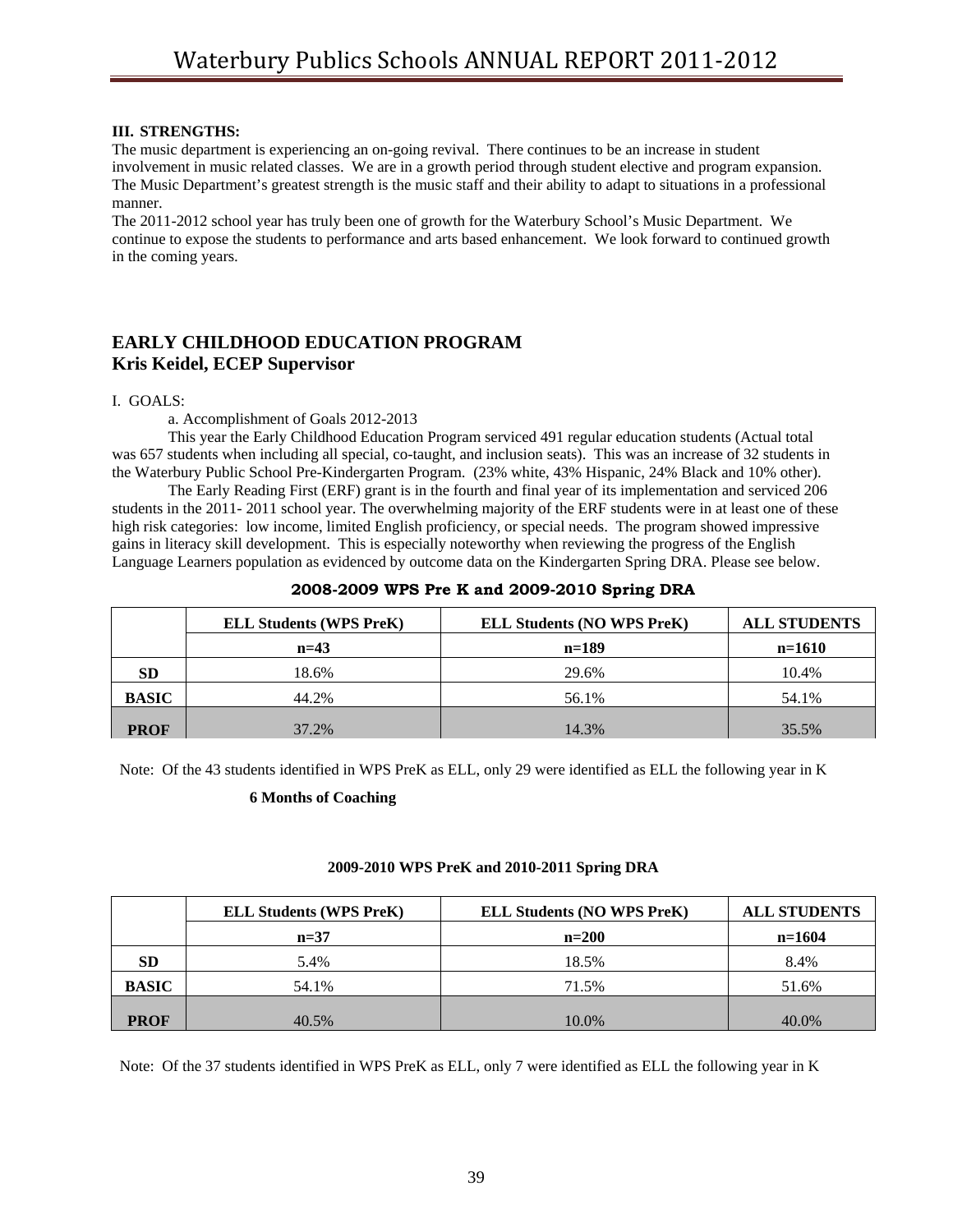b. Goals for 2012-2013

Below is a specific list of goals for the 2012-2013 school year.

- *Targeted Student Support*: Instructional coaches will provide small group, intense, intentional instruction to students. This support will purposely focus on assisting English Language Learners and children in the Tier II and Tier III intervention categories. Thus allowing us to maintain and further increase spring DRA scores in Kindergarten for the ELL population, along with all our remaining Pre-Kindergarten students. Our goal is to raise the ELL proficiency rate to at least 50%. We plan to increase that score by 10% every year.
- *Maintain an average score of 4 on all ELLCO's in the entire Pre Kindergarten Program* (4 being *Strong* and 5 being *Exemplar*). For the past four years we have worked on getting all the 12 ERF classrooms up to par. At this point I want to include the remaining 14 non- ERF classrooms and hold them to these high standards as well - providing an environment which promotes solid instruction that embeds early literacy practices in every part of the day. This will be evidenced by the positive effects of teacher effectiveness and student growth in learning. The ultimate goal being, *producing students who are well prepared to enter Kindergarten.*

### II. HIGHLIGHTS from 2010-2011

The School Readiness Grant was approved for the 2012-2013 school year, bringing in \$1,125,000 in School Readiness funding per year for the Bucks Hill Annex, Gilmartin, Duggan and the new Reed classroom sites.

The Early Childhood Education Program (ECEP) will maintain the three Early Reading First Literacy coaches to support the entire ECEP program. This will allow all of the 24, four-year old classrooms to benefit from their knowledge and coaching skills. These coaches will work in intentional small groups, conducting intervention with Tier II and Tier III students.

This year we implemented the new Houghton Mifflin Reading series in the two half-day, four-year old programs. This series focuses on Phonemic Awareness, Oral Language, Concepts About Print and Letter Identification. As research has proven, these four areas are the essential basic skills for early literacy that incoming kindergarten students need to succeed in school.

### III. STRENGTHS of Educational program

The commitment of the teachers, teacher assistants and coaches is by far the program's strongest asset. With the implementation of Early Reading First, our program has gone through a paradigm shift. Despite many aches and pains endured, through research, professional development, onsite coaching, experimenting and trusting, we have all benefited from this grant. Our data results have been phenomenal. Teachers are excited to see that this "new" way of teaching is the "only" way of teaching. The teachers are amazed at the results and admit they would never go back to the "old way of teaching". Although I will miss the ERF support – I do believe the philosophy is now deeply embedded into our program. I look forward to the upcoming year, knowing that we will again find success. Data Driven Decision Making teams met bi weekly. These teams worked collaboratively to analyze data. They then effectively used the data and discussed researched based strategies to drive their instruction and conduct small intervention groups to meet the individual needs of all children.

The second strength of our program is the true dedication and commitment of the Waterbury Public School district. For without its support we would not be as successful as we are. The acknowledgement of the importance of early education is at the forefront of Waterbury's philosophy and priority.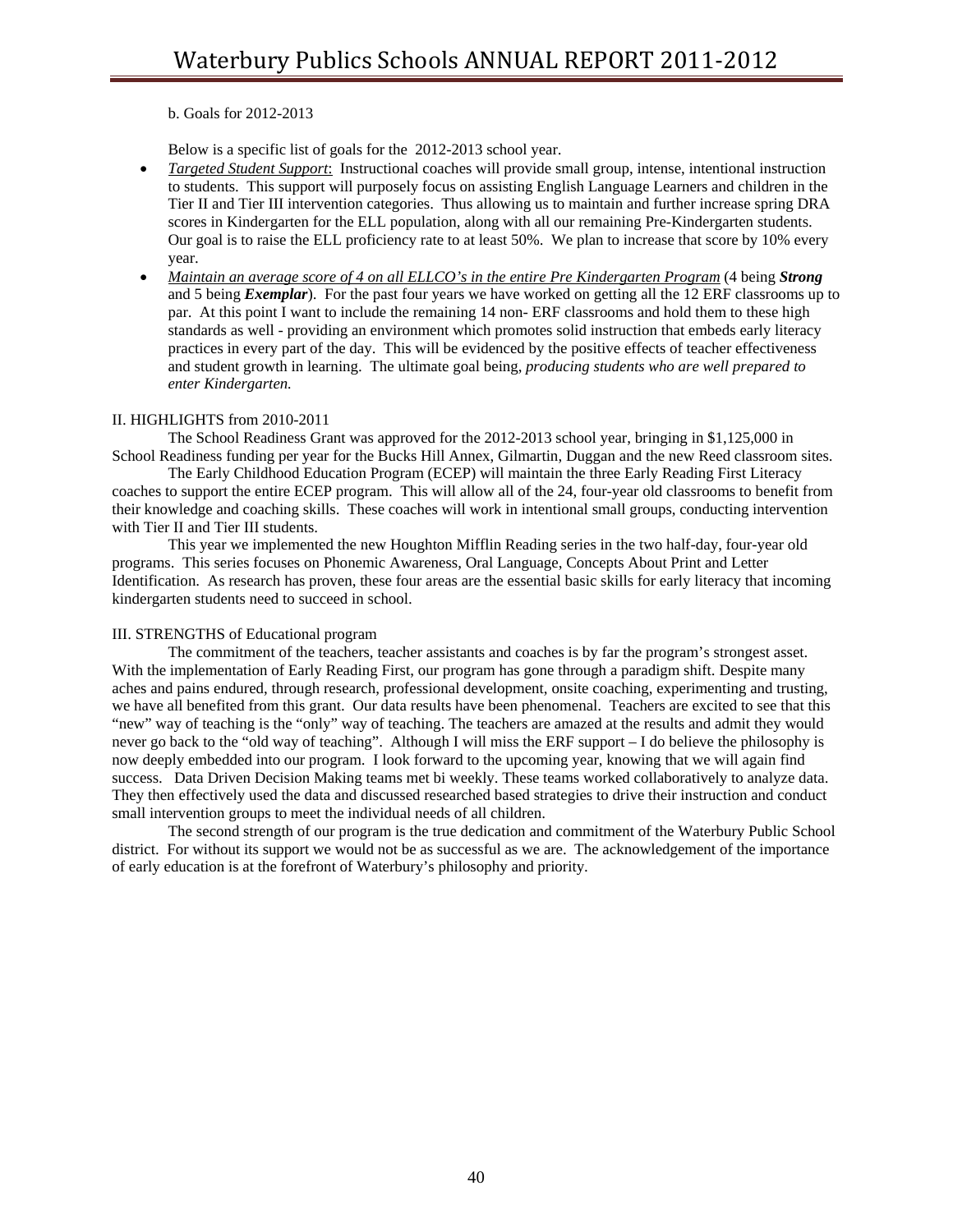# **BILINGUAL / ESOL EDUCATION**

**Adela Jorge-Nelson, Supervisor** 

## **I. GOALS**

- **A. The Bilingual/ESOL Education Department goals were accomplished by:** 
	- Monitoring and updating policies and procedures following the Connecticut General Statutes (CGS), Section 10-17, including the identification, assessment, placement, transferring, and exiting of English Language Learners (ELLs).
	- Offering and providing services in accordance with state, local and federal mandates.
	- Providing Language Transition Support Services (LTSS) to all students who have reached 30 months in the Bilingual Program.
	- Completing "LAS Links" testing for all ELL students in the district as required by law.
	- Maintaining and analyzing student data to ensure student academic success.
	- Assessing and monitoring curriculum implementation by Bilingual/ESOL department staff by ensuring adherence to the CT ELL Framework; "LAS Links;" Curriculum on the Wall; CPR; CMT Standards; and Content Area Curricula by conducting Professional Learning Communities (PLC) meetings; teacher training, walkthroughs, and monitoring student performance.
	- Supporting the implementation of Sheltered Instruction to maintain and enhance Best Practices for all students.
	- Maintaining a partnership with Content Area Supervisors in order to improve literacy and numeracy proficiency for all students.

### **B. Future and Immediate Goals to Improve Student Performance and Promote Effective Delivery of Instruction:**

- Increase ELLs academic achievement by monitoring curriculum implementation, teacher training, and student assessments.
- Monitor the implementation of policies and procedures under Connecticut General Statutes (CGS), Section 10-17, NCLB, Office of Civil Rights and Title III.
- On-going partnership with content area department supervisors in order to incorporate Sheltered Instruction in all content areas.
- Continue focus on academic language development: oral language, vocabulary development, and reading in the content areas for ELLs.
- On-going Professional Development to ensure that all procedures and strategies outlined in the District Improvement Plan for ELLs are implemented.

## **II. Highlights**

- The Bilingual/ESOL Education Department, in collaboration with the Reading/Language Arts Department and the Social Studies/Family & Consumer Science Department, celebrated the Second Annual Districtwide Hispanic Heritage Month Celebration.
- Administered Language Assessment Scale (LAS) Links to all ELLs as mandated by state and federal requirements & NCLB.
- Created a comprehensive chart that illustrates ELL programs, services, and CT English Mastery standard
- Two current ELLs (Bilingual) and eighteen students previously identified as ELL were selected by their particular schools to compete in Olympics of the Mind.
- One English Language Learner (Bilingual Student) earned the top score among all fifth graders participating in Olympics of the Mind.
- Two ESL teachers (Rowena Zylali and Cheryl Newland) were selected Teacher of the Year for their individual schools.
- Bilingual/ESOL Education Department Supervisor (Adela Jorge-Nelson) received the Hispanic Coalition of Greater Waterbury's Coqui Award for Educational Leadership.
- One ESL teacher (Suzanna Dali-Parker) is currently an adjunct professor in Saint Joseph's College Teacher Preparation Program.
- Bilingual/ESOL Department Supervisor and Bilingual Literacy Coach attended the International Reading Association Annual Conference.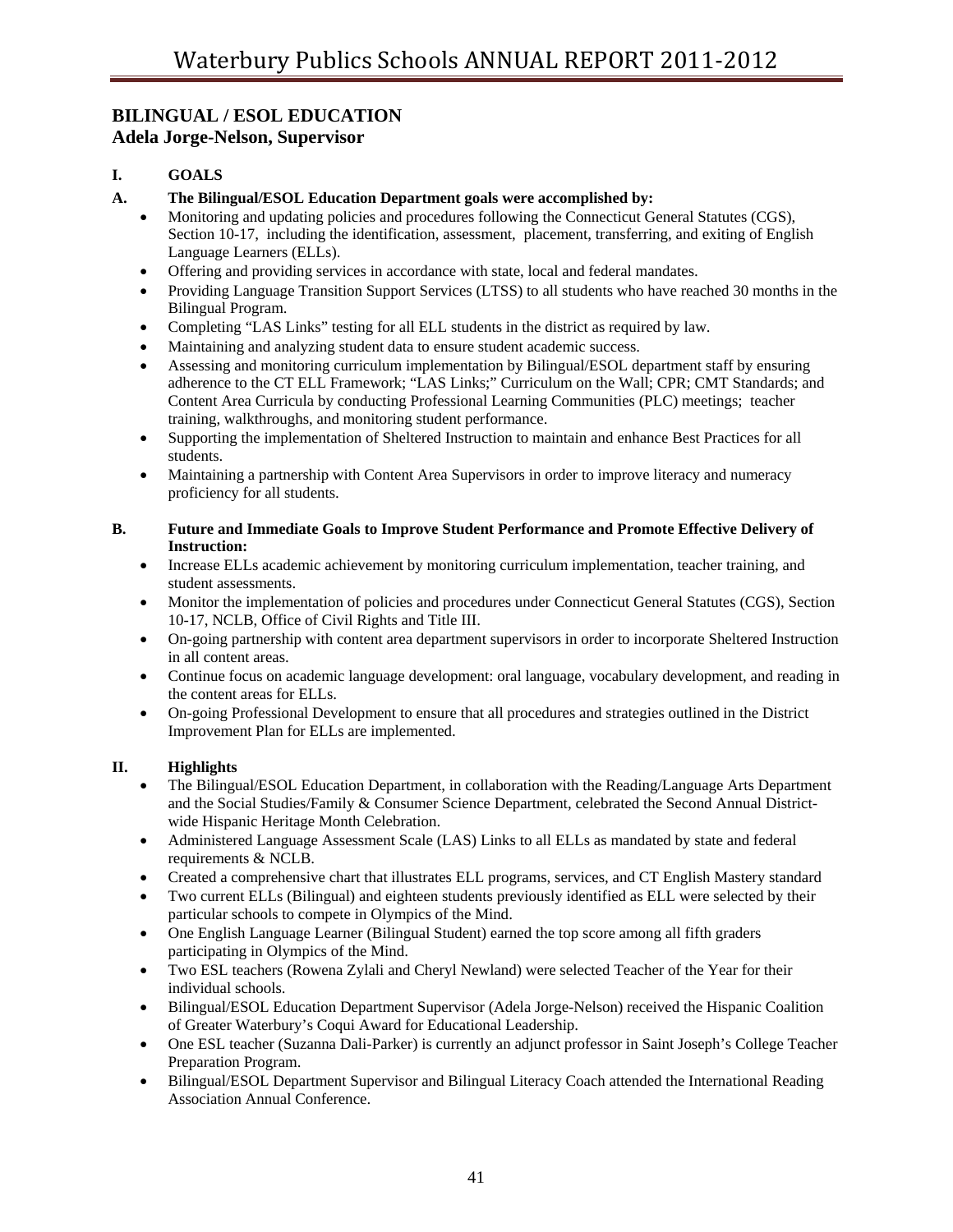| The Bilingual/ESOL Education Department provided the following Professional Development: |                                                                                                    |  |  |
|------------------------------------------------------------------------------------------|----------------------------------------------------------------------------------------------------|--|--|
| <b>DATE</b>                                                                              | <b>Workshop Title</b>                                                                              |  |  |
| 2011-2012                                                                                | Job-Embedded PD: Bilingual Staff Developer and Bilingual Literacy Coach provided                   |  |  |
|                                                                                          | presentations/demonstrative lessons using the SIOP Model/Marzano's strategies/Classroom            |  |  |
|                                                                                          | Management/Differentiated Instruction for MS/HS ESL and Bilingual teachers, and at the three       |  |  |
|                                                                                          | <b>Elementary Bilingual Centers</b>                                                                |  |  |
| Aug. 23, 2011                                                                            | New Teacher Orientation                                                                            |  |  |
|                                                                                          | Laws, Regulations, and Implications for Teaching English Language Learners                         |  |  |
| Aug. 25, 2011                                                                            | WPS Professional Development Day                                                                   |  |  |
|                                                                                          | Differentiated Instruction Modules 1 and 2 for ESL High School Teachers                            |  |  |
| Aug. 26, 2011                                                                            | WPS Professional Development Day                                                                   |  |  |
|                                                                                          | Differentiated Instruction Modules 1 and 2 for ESL Middle School Teachers                          |  |  |
| Sept. 14, 2011                                                                           | Bilingual/ESOL Education Department Staff General Meeting                                          |  |  |
| Sept. 15, 2011                                                                           | Bilingual/ESOL Education Department Meeting by Level: Collaboratively Analyzed LAS Links           |  |  |
|                                                                                          | Data and other student assessment data: DRA, CMT, CAPT                                             |  |  |
|                                                                                          | MS/HS ESL and Bilingual<br>٠                                                                       |  |  |
|                                                                                          | <b>Elementary Bilingual</b><br>٠                                                                   |  |  |
|                                                                                          | <b>Elementary ESL</b>                                                                              |  |  |
| Oct. 6, 2011                                                                             | Wallace MS Bilingual/ESL PLC                                                                       |  |  |
| Nov. 8, 2011                                                                             | WPS Professional Development Day                                                                   |  |  |
|                                                                                          | Differentiated Instruction Module 3 for ESL Middle/High School Teachers                            |  |  |
| Dec. 7, 2011                                                                             | Wilby HS Workshop on Building Academic Vocabulary for all Department Heads                         |  |  |
| Dec. 14, 2011                                                                            | West Side Unified Arts Teachers: Overview of Laws, Regulations, and Implications for               |  |  |
|                                                                                          | Teaching                                                                                           |  |  |
| Dec. 19, 2011                                                                            | Wilby HS Math Teachers Academic Vocabulary in Mathematics                                          |  |  |
| Dec. 20, 2011                                                                            | Wilby HS Science Teachers Building Academic Vocabulary in Science                                  |  |  |
| Dec. 21, 2011                                                                            | Wilby HS Social Studies Teachers Building Academic Vocabulary in Social Studies                    |  |  |
| Dec. 22, 2011                                                                            | Wilby HS English Teachers Building Academic Vocabulary in English/Language Arts-                   |  |  |
| Jan. 9, 2012                                                                             | Wilby HS Bilingual /ESOL Department, Assistant Principal, School Psychologist, Guidance            |  |  |
| Jan. 10, 2012                                                                            | and Special Ed Staff to discuss ELL accommodations and concerns                                    |  |  |
| Jan. 18, 2012                                                                            | Wallace MS Bilingual/ESL PLC Meeting                                                               |  |  |
| Jan. 19, 2012                                                                            | Bilingual Staff Developer attended CSDE Response to Intervention for ELLs -PD                      |  |  |
| Jan. 23, 2012                                                                            | North End MS Bilingual/ESL PLC Meeting                                                             |  |  |
| Jan. 24, 2012                                                                            | Bilingual Staff Developer attended SDE Singapore Math PD                                           |  |  |
| Jan. 25, 2012                                                                            | West Side MS Bilingual/ESL PLC Meeting                                                             |  |  |
| Jan.29-30, 2012                                                                          | Wilby- CAPT forms and ELL accommodations                                                           |  |  |
| Feb. 1, 2012                                                                             | WPS CCSS for Coaches and Department Heads                                                          |  |  |
| May 2012                                                                                 | ESL Newcomers Curriculum Writing - In Progress                                                     |  |  |
| May 14, 2012                                                                             | Bilingual/ESOL Education Department Meeting by Level: Collaboratively Analyzed LAS Links           |  |  |
|                                                                                          | Data, selected strategies/Intervention                                                             |  |  |
|                                                                                          | MS/HS ESL and Bilingual<br>٠                                                                       |  |  |
|                                                                                          | <b>Elementary Bilingual</b>                                                                        |  |  |
|                                                                                          | <b>Elementary ESL</b><br>٠                                                                         |  |  |
| March-June                                                                               | Elementary Bilingual/ESL Literacy Pacing Guide: Developed to assure consistency and                |  |  |
| 2012                                                                                     | uniformity in the teaching of skills and concepts specific to ELLs, including the incorporation of |  |  |
|                                                                                          | culturally relevant tasks                                                                          |  |  |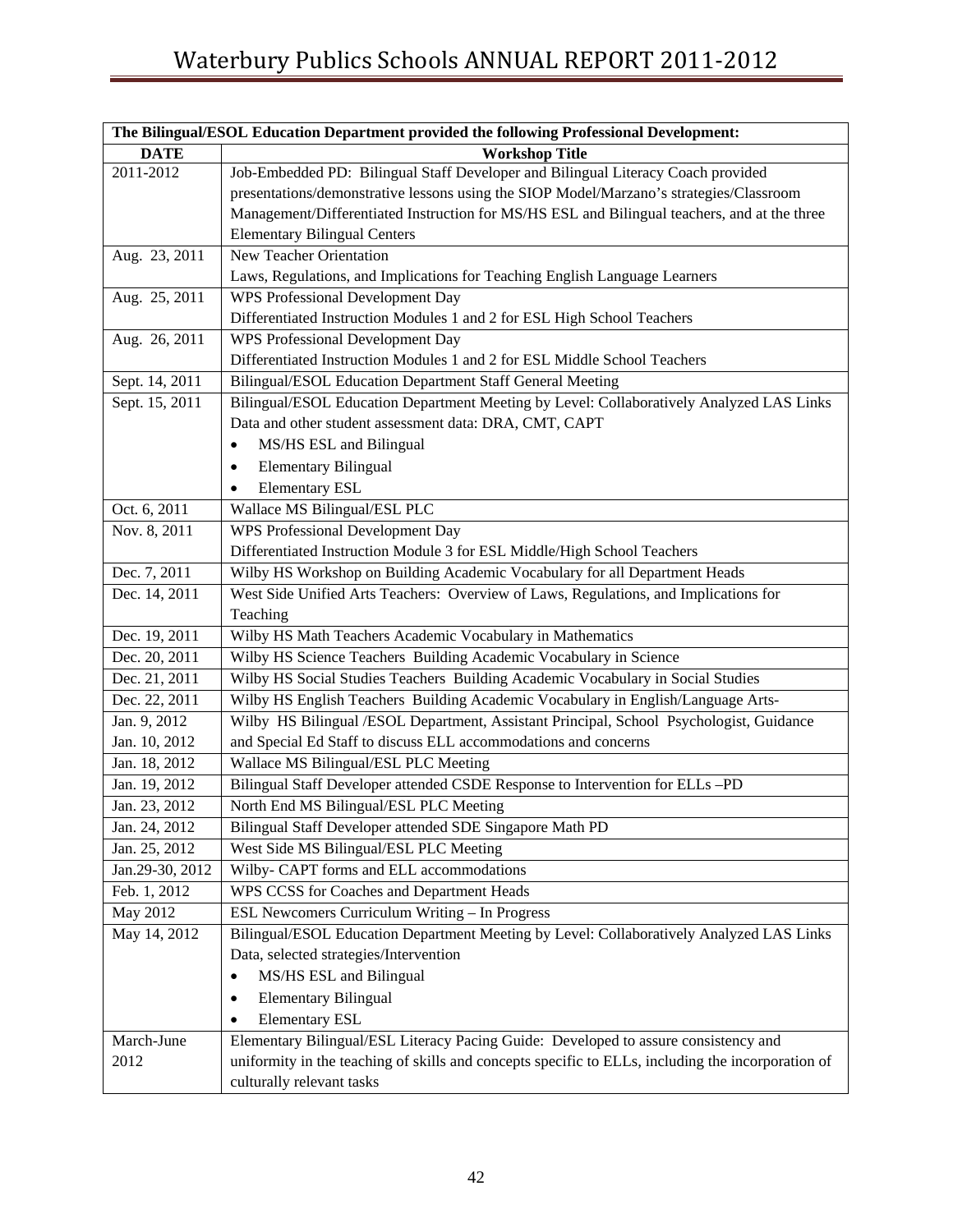Parental Involvement workshops are provided to improve student attendance, behavior and academic performance.

| These workshops are a collaborative effort between the Bilingual Literacy Coach, Bilingual Social Worker, Bilingual |                                                  |                 |  |  |
|---------------------------------------------------------------------------------------------------------------------|--------------------------------------------------|-----------------|--|--|
| Staff Developer, Bilingual Reading teachers, Parent Liaisons, and parents.<br><b>Title</b><br>Date                  |                                                  | <b>Location</b> |  |  |
| Sept. 27                                                                                                            | Introduction to Kindergarten                     | Hopeville       |  |  |
| Oct. 12                                                                                                             | Reading Strategies                               | Chase           |  |  |
| Oct. 15                                                                                                             | Story Elements/ DRA2/EDL2                        | Chase           |  |  |
| Oct. 21                                                                                                             | Literacy Night                                   | Chase           |  |  |
| Dec. 1                                                                                                              | Helping Your Child Succeed in School             | Carrington      |  |  |
| Dec. 17                                                                                                             | Reading and Writing Strategies                   | Chase           |  |  |
| Dec. 15                                                                                                             | DRA/EDL Workshop                                 | Carrington      |  |  |
| Feb. 16                                                                                                             | <b>Reading Strategies</b>                        | Hopeville       |  |  |
| Feb. 17                                                                                                             | Helping Your Child Become a Good Reader          | Hopeville       |  |  |
| Feb. 22                                                                                                             | Reading and Writing Strategies                   | Chase           |  |  |
| Feb. 24                                                                                                             | Family Reading Night                             | Carrington      |  |  |
| Feb. 28                                                                                                             | <b>CMT</b> Workshop                              | Hopeville       |  |  |
| Mar. 2                                                                                                              | Dr. Seuss Celebrity Reader: Parents as Readers   | Hopeville       |  |  |
| Mar. 22                                                                                                             | EDL2/DRA2 Expectations by levels; Story Elements | Chase           |  |  |
| Mar. 30                                                                                                             | Story Telling: Read-aloud Techniques             | Carrington      |  |  |
| April 18                                                                                                            | Kindergarten Exit Criteria                       | Hopeville       |  |  |
| April 18                                                                                                            | <b>Family Reading Night</b>                      | Carrington      |  |  |
| April 13                                                                                                            | DRA2/EDL2                                        | Hopeville       |  |  |
| April 21                                                                                                            | First Parent and Youth Fair                      | <b>WAMS</b>     |  |  |
| April 26                                                                                                            | DRA <sub>2</sub>                                 | Kingsbury       |  |  |
| April 27                                                                                                            | Visit to Naugatuck Com. College                  | NVCC/Carrington |  |  |
| May 3                                                                                                               | <b>Strategies to Develop Reading Fluency</b>     | Chase           |  |  |
| May                                                                                                                 | Special Reader Month: Parents as Guest Readers   | Hopeville       |  |  |
| May 23                                                                                                              | Reading in the Content Areas                     | Hopeville       |  |  |
| May 25                                                                                                              | Reading in the Content Area                      | Hopeville       |  |  |

### **III. Strengths**

- ELL students are identified, placed, and serviced in accordance with Connecticut General Statutes (CGS), Section 10-17 and federal mandates (NCLB).
- Provide translations in the two most common languages (Spanish and Albanian) of district-wide documents as well as of forms and letters for individual schools.
- Student assessment and performance data is collected, analyzed and distributed to schools in order to drive instruction and monitor student progress as well as reported through various federal, state, and local reports in coordination with the Technology, Research, Development and Testing Departments.
- Ensure ELLs linguistic and academic achievement by implementing Best Practices, Research based strategies and Data Driven Decision making in accordance with CGS and federal mandates; continued planning and providing research based professional development to all Bilingual/ESOL Education Department staff along with district-wide mainstream teachers and administrators; collaboration with Content Area Supervisors to ensure academic success for all ELLs.
- **Continue evaluation and monitoring of teacher performance through the evaluation process designed and implemented by the district as well as through walkthroughs.**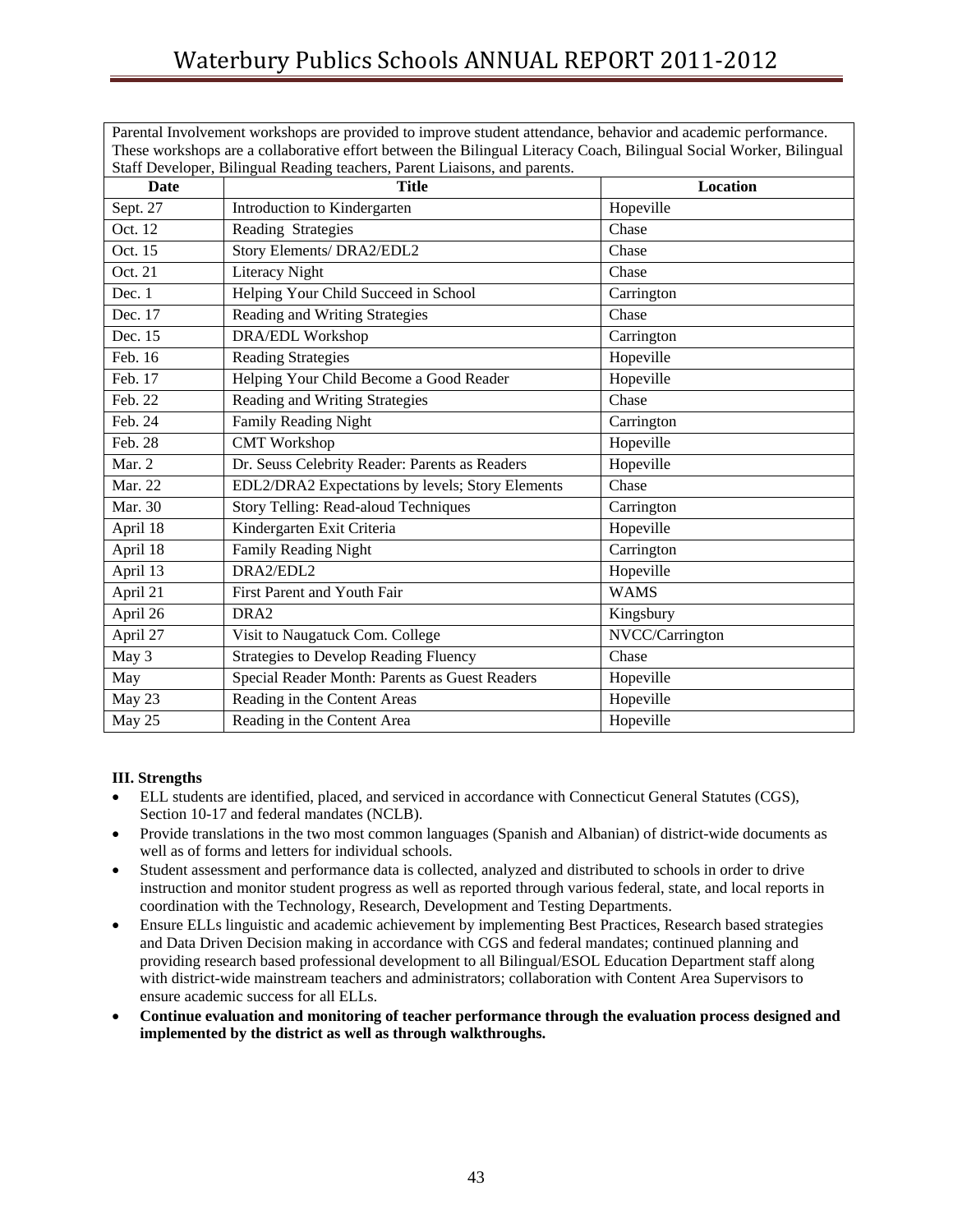**IV. Statistical Data** (as of June 1, 2012) for the School Year 2011-2012

- The Bilingual/ESOL Education Department currently serves approximately **2,276** English Language Learners (ELL).
- Under the state statutes, where a student who has reached the thirty month maximum in the Bilingual Program, and has not met the requirements for English Mastery Standard, Language Transition Support Services (LTSS) are provided.
- Language Transition Support Services (LTSS) were provided to approximately **517** students for the time frame noted, of which **104** became eligible for during the school year 2011-2012.
- **1,095** students were serviced through ESL classes and approximately **564** students through the Bilingual Transitional Model. There were **100** ELLs who did not receive direct services due to parental request but are monitored and tested annually per NCLB.
- A total of **971** new incoming students were tested for English proficiency, of which **634** qualified for and accepted services. Of these, **294** received ESL services, **302** entered the Bilingual Program and **18** were serviced through LTSS.
- **177** students met the exit criteria for proficiency and exited the program for the school year 2011-2012.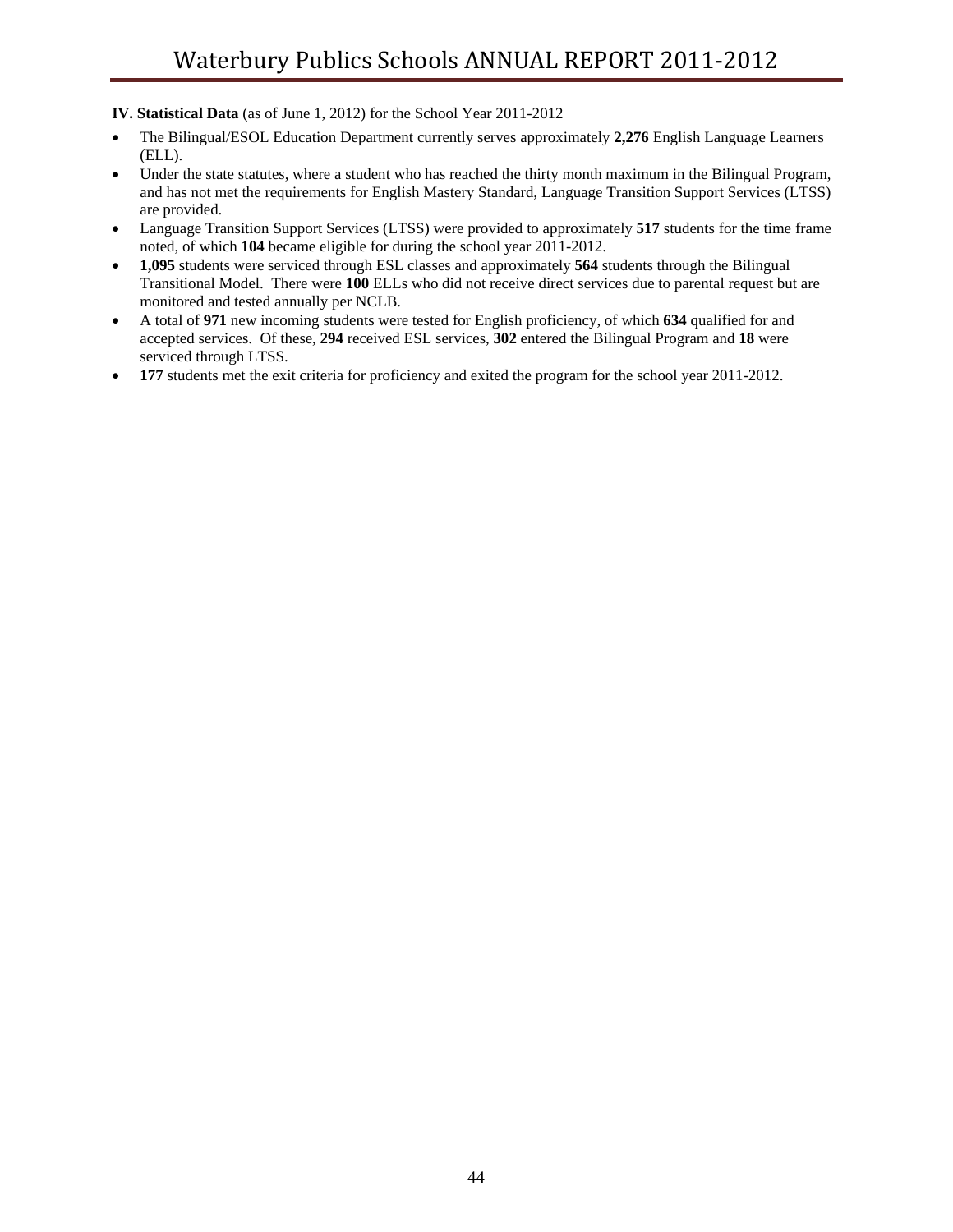## **SPECIAL EDUCATION DEPARTMENT Anne Marie Cullinan Assistant Superintendent for Special Education and Pupil Personnel**

## **Roberta Abell, Lisa Brown, Luisa Cumbo, Wendie Dawiczyk, Denise Derenches Robert Delaney, Elaine Hlavacek, Wendy Owen, and Jason Sconziano Special Education Supervisors and Elaine Skoronski, IDEA Grant Coordinator**

### **I. Goals**

### **A. Accomplishment of Special Education Goals 2011-2012**

- 1. Special Education Supervisors reviewed the Scientific Research-Based Intervention / Early Intervention Project (SRBI/EIP) process as it relates to the new Learning Disabilities Guidelines with district staff and administrators. An SRBI/EIP committee was established during the 2011-2012 school year to examine best practices for implementation at the middle and high school levels.
- 2. Positive Behavior Intervention Support (PBIS) continues to be implemented with great success across all grade levels district wide. The PBIS district team organized numerous year end celebrations for all students Pre-k through high school that met school based PBIS criteria. District collaborative instruction coaches completed a School Wide Evaluation Tool (SET) to assess the effectiveness of PBIS in each building. Data is shared with building administration. Data is used to sustain current practices or improve upon existing ones (See Positive Behavioral Interventions & Supports Report on district web site under Annual Reports).
- 3. Throughout the course of the 2011-2012 school year numerous workshops were hosted by the Special Education Department to increase parent participation. Such topics included Individualized Education Plan (IEP) process, transition planning, and bullying.
- 4. The 504 manual was revised by the Special Education Department. Professional development was provided by Attorney Marcia Moses to all administrators at the onset of the 2011-2012 school year.
- 5. The Special Education Department contracted with Crisis Prevention Intervention to train 70 district staff as certified instructors for Waterbury Public Schools. District staff participated in an intensive four day training program. Utilizing the Trainer of Trainers model, the newly certified instructors provided professional development to all Waterbury Public School staff in Crisis Prevention Intervention (CPI) de-escalation techniques during 2011-2012 school year.
- 6. During the 2011-2012 school year Special Education Supervisors met with Board Certified Behavior Analyst (BCBA) consultant to initiate Behavior Disorder Learning Center (BDLC) transformation and to align across all grade levels for consistency and continuity to promote a positive learning environment. Consultation and programmatic restructuring will continue into next school year.
- 7. The Special Education Department opened a Center Based Learning Classroom at Duggan School to meet the needs of children leaving pre-k who have significant developmental and behavioral needs.
- 8. During the 2011-2012 school year the Special Education Department realigned existing behavioral support PreK-12 with contracted BCBA's and specialized teaching staff. The city was divided into divisions with a BCBA or specialized teacher assigned to each division. BCBA and/or specialized teacher would support teams and provide assistance to school teams struggling with individual students with challenging behaviors.
- 9. Connecticut Accountability and Learning Initiative for the Waterbury Public Schools continues to be facilitated by Anne Marie Cullinan, Assistant Superintendent (See CALI Data Report on district web site under Annual Reports) In-service to administrative staff was presented on the expulsion process. It was emphasized to administrators that SWIS (School Wide Information System) data and all relevant data regarding interventions must be submitted with a complete expulsion referral packet. (See SWIS Data Report on district web site under Annual Reports).
- 10. Special Education Department made an effort to streamline CMT and CAPT reporting process and provided staff with additional training to reduce staff generated errors.
- 11. Special Education Department continually monitors and analyzes required Connecticut State Department Education data in the areas of Evaluation Timeline, Resolution Collection, Restraint and Seclusion, and "Out of District" Attendance and Enrollment. Mandated reporting timelines were met within specified guidelines.
- 12. Special Education Department organized, planned and implemented training for all paraprofessionals during the August and November 2011 PD. In addition, follow up workshops were offered in the spring of 2012 with specific focus on disability identification, behavioral management techniques and reading strategies.
- 13. The district has continued to work collaboratively with Probate Court and Truancy Clinic.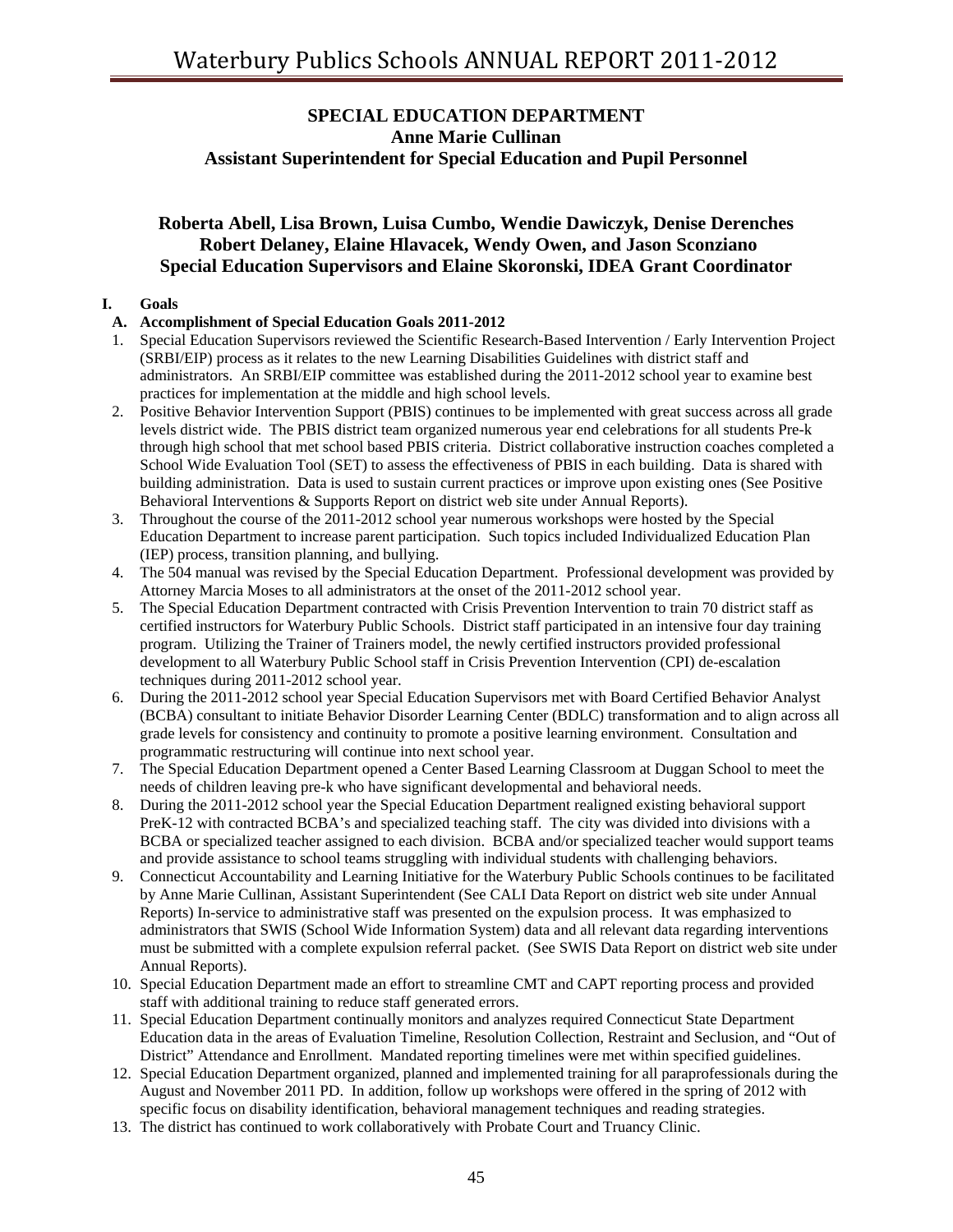- 14. Automated message system for parental notification of absenteeism continues to be utilized.
- 15. Data Warehouse System is currently in the initial phases of implementation.
- 16. Special Education Supervisors met on a monthly basis to hold programmatic meeting with School Psychologist, and quarterly with School Social Workers, School Counselors and Speech and Language Pathologists.
- 17. The Guidance Grade 5 Assessment Instrument has been revised and distributed.
- 18. Using the elementary guidance curriculum, activities, lessons, and projects were utilized to promote a safe and positive school climate. Projects and activities reinforced concepts and skills taught in the classrooms and in small groups.
- 19. The district employed the assistance of all school personnel, PBIS, and school climate committee as resources in an effort to increase the average daily attendance rates of students in the District. (See Attendance Data on district web site under Annual Reports)
- 20. The school district has hired and trained 4 individuals to monitor in school suspension on a rotating schedule at the elementary level as an alternative to out of school suspension. Intervention specialists, resource officers, school counselors, parent liaisons, probate court, and the Juvenile Justice Alliance are utilized at the middle school level. Each middle and high has an in house suspension room as well as detention program supervised by district appointed staff where students are sent as an alternative to an out of school suspension.
- 21. The preschool has continued to maintain NAEYC Accreditation through successful implementation of program standards and successful completion of the required annual report.
- 22. The preschool department received numerous professional development experiences around the reporting and interpretation of ECO (Early Childhood Outcomes), targeting social-behavioral, self- help and learning areas. These workshops provided all staff with a more comprehensive understanding of specified areas and enabled them to provide targeted instruction within the classroom settings.
- 23. The Preschool Special Education Supervisor continually met with the Waterbury School Readiness Coordinator and preschool itinerant staff to ensure implementation of the Early Identification Process and to provide students at risk with supports in all community setting.
- 24. All Elementary schools provided Tiered levels of intervention to all students in need of assistance through SRBI/EIP process.
- 25. All Elementary Special Education Supervisors met periodically with staff to address efficacy of TIENET paperwork.
- 26. All Elementary supervisors collaborated with staff to ensure accuracy in the completion of eligibility criteria worksheets for special education services.
- 27. All Middle school BDLC classrooms were evaluated by district consultant on effectiveness of program.
- 28. Middle schools have provided tiered levels of intervention for students in need of assistance through SRBI/EIP process.
- 29. All Middle school Special Education Supervisors met periodically with staff to address efficacy of TIENET paperwork.
- 30. All High school BDLC classrooms were evaluated by district consultant on effectiveness of program.
- 31. The Naviance Program was activated at each district high school and alternative programs during the 2011- 2012 school year. Each high school has a site manager who supports the guidance counselors in the on-going implementation of Naviance within the building.
- 32. Special Education staff at the high school level utilizes a variety of data to drive IEPs goals and objectives. Data includes, but is not limited to CAPT results, Common Formative Assessments, READ 180 progress, and district Math assessments.
- 33. Special Education teachers at the high school level were provided with informational meetings which addressed State guidelines for improving post-secondary outcome goal statements. Each high school was supplied with assessment materials in the areas of post-secondary education, employment, and independent living skills.
- 34. Post-secondary vocational interests, needs and concerns continue to drive the IEP at the high school level.
- 35. A committee has been developed at the high school level to address revision of the SRBI/EIP process.

### **B Special Education Goals for 2012-2013**

- 1. Monthly monitoring and analysis of required Connecticut State Department Education SPP indicators in the areas of Evaluation Timeline, Resolution Collection, Restraint and Seclusion, and "Out of District" Attendance and Enrollment with 100% timely and accurate completion
- 2. Monthly monitoring of recertification and training of all district staff (certified and non-certified) in Nonviolent Crisis Prevention Intervention (CPI) de-escalation techniques during the 2012-2013 school year.
- 3. Special Education Supervisors will quarterly collaborate and train staff in the core principles of SRBI/EIP process to ensure fidelity of implementation by all personnel by meeting with administration and staff in specifically designed professional development.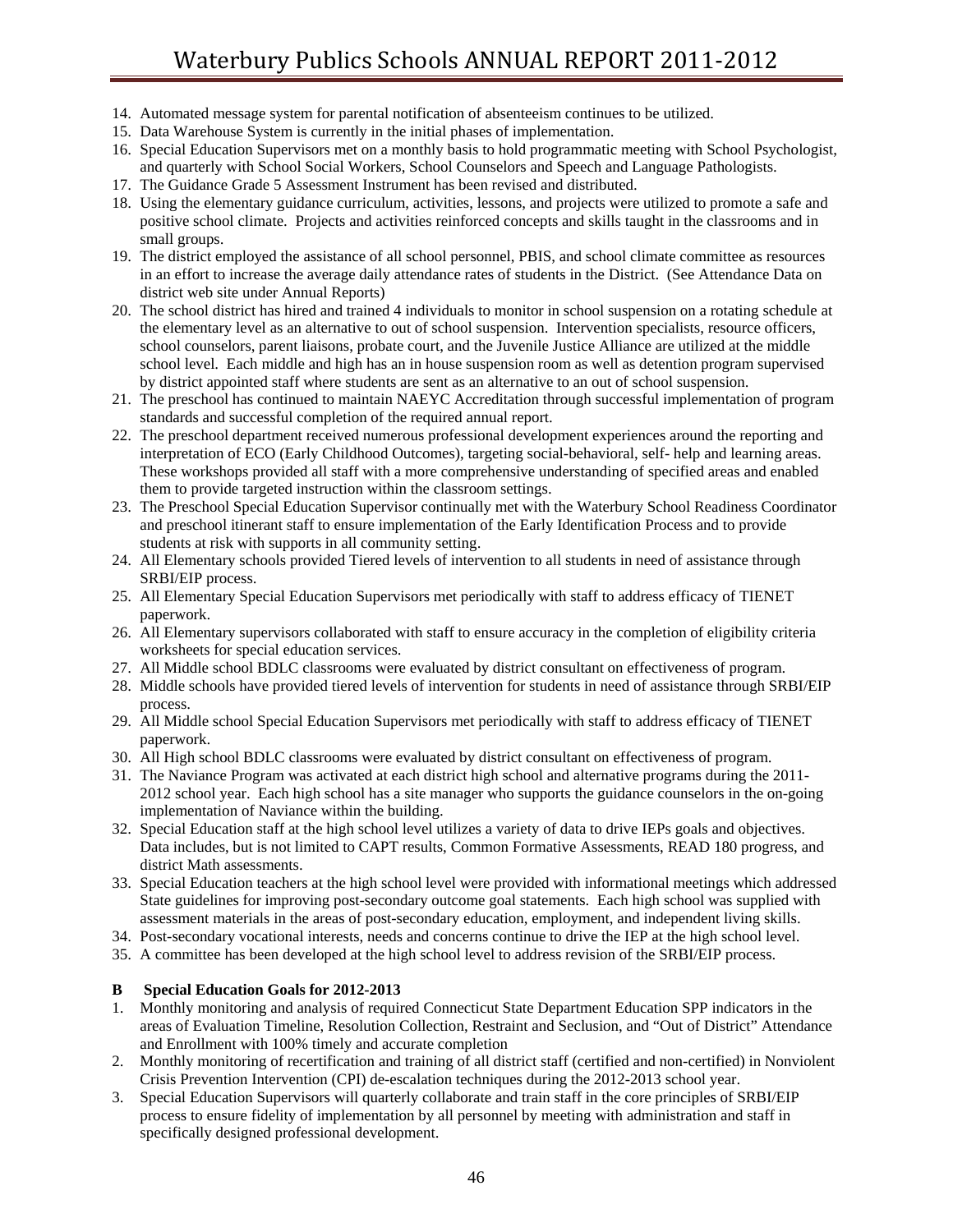- 4. Special Education Supervisors will collaborate with the CSDE and provide professional development (according to the predetermined calendar of availability) to all special education staff on the new state guidelines for identifying students with Emotional Disturbance (scheduled for release) during the 2012-2013 school year.
- 5. During the 2012-2013 school year programmatic meetings will be held monthly with School Psychologists, quarterly with Social Workers, School Counselors, and Speech Language Pathologists to review new policies, procedures, and district/state initiatives to ensure best practice as determined by the specialized roles of the support staff.
- 6. The Special Education Department will develop and implement Paraprofessional Development during the 2012- 2013 school year and topics determined by the completed paraprofessional needs assessment.
- 7. The Special Education Department will provide parents with quarterly workshop opportunities to increase their knowledge base and engagement in their child's education within the 2012-2013 school year.
- 8. Special Education Supervisors will consult and collaborate monthly with the predetermined BCBA in restructuring the K-12 BDLC programs to ensure consistency and continuity in promoting a positive learning environment for all students.
- 9. The School Climate and Safety Committee will finalize the revision of the Student Handbook and disseminate the information to all administration, staff and students during the 2012-2013 school year.
- 10. Special Education Department will utilize the data warehouse and web-based IEP systems to analyze special education data monthly. All data trends will be shared with building administration and staff during collaboration and weekly data team meetings to ensure high quality programs for all students with IEP's.
- 11. All Special Education Supervisors will guide the process of data driven decision making in conjunction with common core standards to drive instruction and development of IEP goals/objectives through weekly collaboration and data team attendance.
- 12. The Special Education Department will provide Developmental Guidance Lessons, activities, and projects to classrooms and in small group settings in all grade levels to promote and foster academic, and social emotional success within the 2012-2013 school year. Building based schedules and themes will be determined in conjunction with administration and staff through monthly collaboration.
- 13. During the 2012-2013 school year the Special Education Programmatic Social Work Supervisor will provide professional development to all school social workers on the revised state guidelines for delivery of school social worker services.
- 14. The Special Education Department will develop, implement and oversee all PBIS practices and the incorporation of SWIS data (for all students) at the district/building level through multidisciplinary school climate meetings to ensure students who require additional supports are identified and provided with appropriately identified and developed interventions..
- 15. Special Education Department will provide staff training in the completion of CMT/CAPT-MAS Eligibility Criteria, CMT/CAPT accommodation forms and related IEP pages through ongoing training and notification prior to the 2013 administration of the State Assessments (anticipated March 2013).
- 16. The Special Education Department will monitor the compliance standards and the ongoing maintenance of the Bucks Hill Annex Preschool Program's National Association for the Education of Young People (NAEYC) accreditation through monthly collaboration and review the standards of practice throughout the 2012-2013 school year.
- 17. Buck Hill Annex Preschool Administration will analyze and interpret Early Childhood Outcomes (ECO) data quarterly to ensure quality programs for preschool students with IEP's and ensure compliance with the CSDE's SPP Indicator.
- 18. Preschool Special Education administration, Early Childhood Education Program Supervisor, and School Readiness Coordinator will collaborate monthly and analyze data to make programmatic decisions for the betterment of the preschool programs within the city of Waterbury during the 2012-2013 school year.
- 19. The Special Education Department will coordinate and oversee all elementary guidance counselors' revision of the Grade 5 assessment instrument to align instruction to the 19 common learning objectives with the goal of obtaining 90% mastery on each objective.
- 20. According to the timeline set forth by the Student Success Plan Team the Special Education Department in conjunction with the district-wide committee on Student Success will formulate a template to be utilized district-wide for all students in grades 6-12 during the 2012-2013 school year.
- 21. Specifically designed quarterly training will be provided to all middle school guidance staff on the Web-Based Naviance Program throughout the 2012-2013 school year.
- 22. The Special Education Department will develop and facilitate/provide training to middle and high school Special Education staff with specific focus on the development of individually determined transition planning and post-secondary goals development as set forth by the CSDE's policies on Best Practices.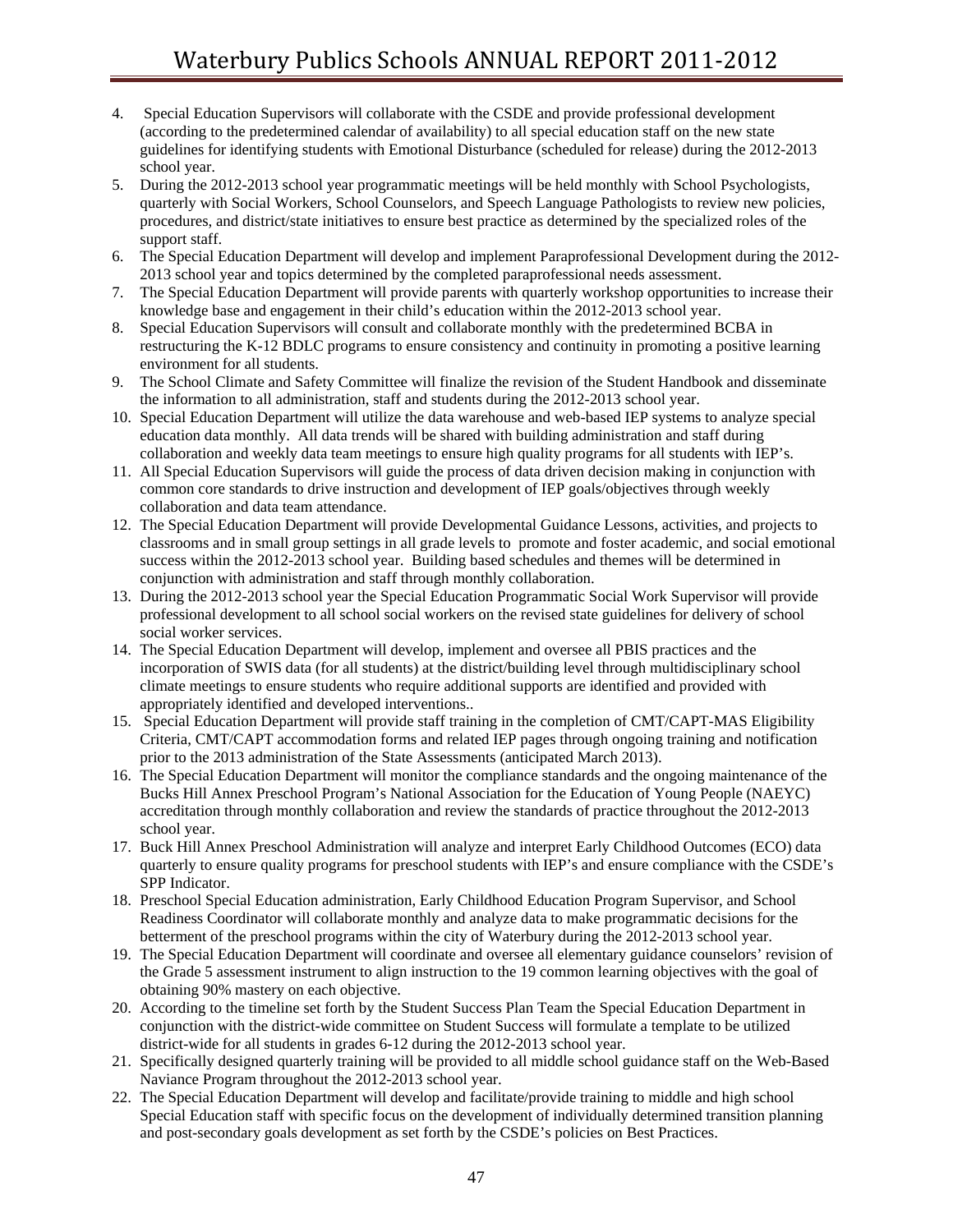- 23. By June 2013 the developmental guidance curriculum for Middle School and High School will be finalized in its expansion, approved, and implemented by School Counselors in all Middle schools and High Schools.
- 24. The Special Education Department will coordinate and collaborate with the Middle School and High School SRBI/EIP subcommittee (quarterly) to further refine current practice and ensure further development of building based practices throughout the 2012-2013 school year.
- 25. Throughout the 2012-2013 school year and in accordance with building based schedules, all Special Education Supervisors will actively participate in school wide data teams to promote student achievement and provide intervention for all students.
- 26. Throughout the 2012-2013 school year all Special Education Supervisors will collaborate with district level and building based administration to strengthen and support an early literacy program preschool through grade three.
- 27. During the 2012-2013 school year the PBIS District Level Team will research and disseminate a School Climate Inventory gathering information from students, parents and staff.
- 28. All Special Education Supervisors will participate in district level and building-based professional development and assist all staff with research based strategies and differentiated instruction as determined by the district wide schedule of delivery.

### **II. Special Education Department Highlights from 2011-2012 Technology Highlights**

 Special Education Supervisors participated on the district technology sub-committee and also assisted in the development of the special education dashboard for the data warehouse. New and innovative technology devices with accompanying software were purchased for several students to support communication and daily functioning needs.

The MECCA (Microcomputer Evaluation of Career and Academics) vocational curriculum program was purchased for all CBT (Community Based Training) classes at the high school level to assist students in vocational, career and social skills.

The Naviance computer software initial implementation is in place at each High School. In addition, administrators participated in an informational Naviance Webinar.

### **Professional Development Highlights**

 Approximately 70 district wide staff participated in intensive 4 day training by the Crisis Prevention Institute. The 70 staff became certified trainers and rolled out a trainer of trainer model in their buildings by completing approximately 10-12 hours of staff training in de-escalation of behavior and personal safety techniques.

 Professional development was provided for all paraprofessional staff two days in August and one day in November, with follow up workshops held in the spring. Such topics included behavior management, the role of the paraprofessional in the classroom, SRBI process, school climate, and disability categories.

Waterbury partnered with DCF to conduct trauma training for all school mental health professionals.

 CMT/CAPT Workshop in partnership with CSDE Bureau of Research and Assessment on decision making. The Special Services Department provided extensive training to school staff including teachers, support staff,

nurses, cafeteria staff, parent liaisons, and to venders working with students including all bus drivers on Connecticut's new Anti-Bullying Laws and Regulations and Waterbury Public Schools new Anti-Bullying Policy and School Climate Plan.

 Collaborative Instruction Coaches facilitated ongoing EIP/SRBI and Data Team training at the building based level.

 All Supervisors conducted Transition Planning Training at the Building Based level with specific focus on the development of appropriate goals and objectives and program of studies.

#### **PBIS Highlights**

 The District PBIS Team, which includes the Collaborative Instruction Coaches and Mrs. Cullinan, met seven times during the school year. The dates were September 27th, 2011, October 25th, 2011, November 29th, 2011, January 24th, 2012, February 21st, 2012, March 27th, 2012, April 24th, 2102, and June 7th, 2012.

 The team members organized the SET (Self Evaluation Tool) schedule to conduct the audit of PBIS practices in each building. The Collaborative Instruction Coaches, along with two additional team members who had been trained as reliable evaluators, conducted the SETs throughout the school year. By May, 2012 all schools had been visited for the SET and reports were submitted to the individual buildings, and the Assistant Superintendent, Mrs.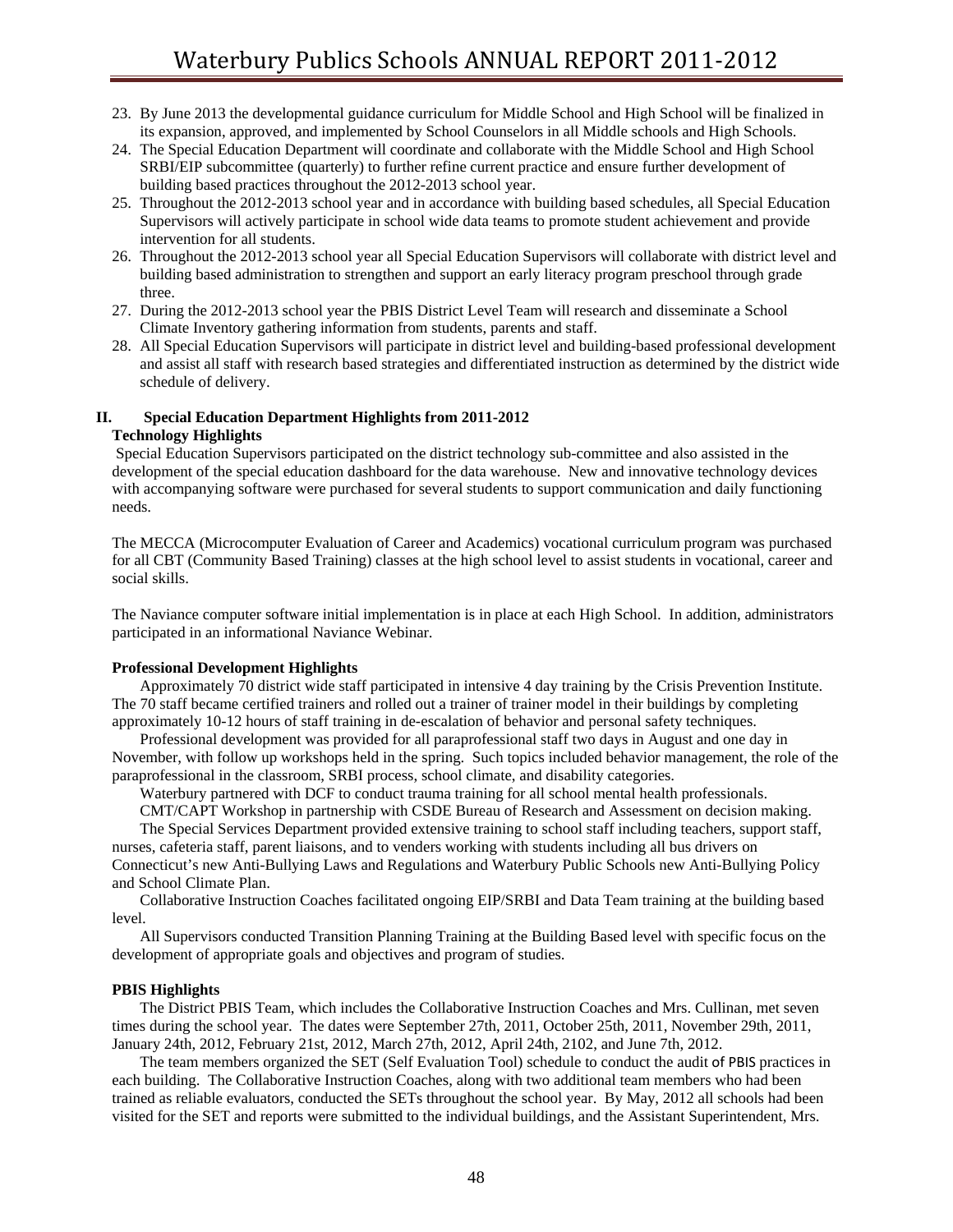Cullinan. These reports provide data for each building to use to sustain the effective practices which they are conducting and to improve in areas where needed. When requested by administrators and team leaders, the Collaborative Instruction Coaches conducted follow-up meetings to discuss next steps for the individual schools.

 This year's data reflects that the schools which received additional support have increased scores. Each schoolbased team had conducted a TIC (Team Implementation Checklist) during October/November, 2011 and April, 2012, along with the EBS (Effective Behavior Support) during April, 2012. These surveys provide a tool to further evaluate the quality of implementation of PBIS practices. The District team continues to examine the results of these and has included further in-depth work with the data from these in the goals for next year. The District team met with the PBIS Coaches from each building three times throughout the school year. The dates were November 17th, 2011, February 17th, 2012, and April 27th, 2012. During these workshop meetings the PBIS District Team members provided continued technical support to the schools as the implementation of PBIS continues. Each school team was provided with a binder in which the teams were directed to accumulate a record of meetings, agendas, actions plans, school improvement plans, lesson plans, current bullying legislation, CPI training, and additional information as provided. In addition, the District Team executed the End of Year PBIS celebrations for students on all levels. Through district funding, the district provided activities for the students who were documented as successful PBIS students. The celebrations were:

- QUASSY DAYS for 2000 elementary school students. On May 23rd and May 24th (1000 students per day), 100 students from each building spent the day at Quassy Amusement Park.
- HIP HOP DIMENSION…up to 800 students from each middle school and high school participated as the audience in a performance by the group, "Poetry in Motion Crew". The performers provided a combination of dance, physical education, music, history, and social studies as they explored the evolution of Hip Hop. The dates of the performances were May 9th, 2012, May 14th, 2012, May 22nd, 2012, May 25th, 2012, May 30th, 2012 and June 1st, 2012.
- HIGH SCHOOL CELEBRATIONS—each high school hosted a day of activities for their feeder elementary schools. The activities ranged from carnival/ field day activities to stations in the gym. Treats consisted of ice cream and other goodies, including pizza. The date for all of the three celebrations was May 31st, 2012. The district team is continuing to define its role in the implementation of PBIS practices throughout the district. The Collaborative Instruction Coaches received continued training in PBIS throughout the school year. In addition, the CIC received SWIS facilitator training on March 21st, 22nd, 23rd, 2012. This training was held at the University of CT with trainers from the University of Oregon. SWIS is a web-based information system which each building in the district uses to gather, enter, summarize, report and utilize office discipline referral information. The purpose of this system is to improve the quality of school personnel to develop safe and effective learning environments. The Collaborative Instruction Coaches are now the District facilitators for the utilization of SWIS. In this role, the CIC conducted two SWIS training sessions on May 29th, 2012. Two previous training sessions for SWIS were provided on November 9th, 2011. These trainings were conducted by SERC.

(See PBIS SET Data 2008 – 2012 on district web site under Annual Reports)

### **Gifted and Talented Program Highlights**

#### High School Gifted Program

 The high school program uses a modified enrichment triad model where students participate in small learning communities. Teachers identified between ten and twenty students from each SLC who would benefit from the process training model incorporated in the gifted program. The model integrates study skills, learning styles, time management, note-taking, research skills, brainstorming and creative thinking skills, as well as web design, resume preparation and career and college exploration. Recommendations for the program were solicited from staff using the following criteria: students who demonstrate an interest in participating; students who exhibit higher level thinking skills; students who exhibit a high level of commitment. These criteria were developed after staff was able to identify areas requiring reinforcement or remediation of these aforementioned skills from previous years. A rating scale and rubric were also incorporated by both the gifted and SLC staff to help facilitate the selection process. This year the program had a total of 166 students participate at Crosby and Kennedy High Schools. The Crosby High School Mock Trial Team won the Connecticut State Competition.

#### Elementary & Middle School Gifted Program

 This year the FOCUS teachers were once again on sight at their respective elementary feeder schools. This model allowed principals to have greater input as to how to best meet the needs of their student populations. FOCUS teachers worked with their students primarily during the Reading/LA block, providing both enrichment and reinforcement of grade level skills. A school-wide enrichment model has been implemented at one elementary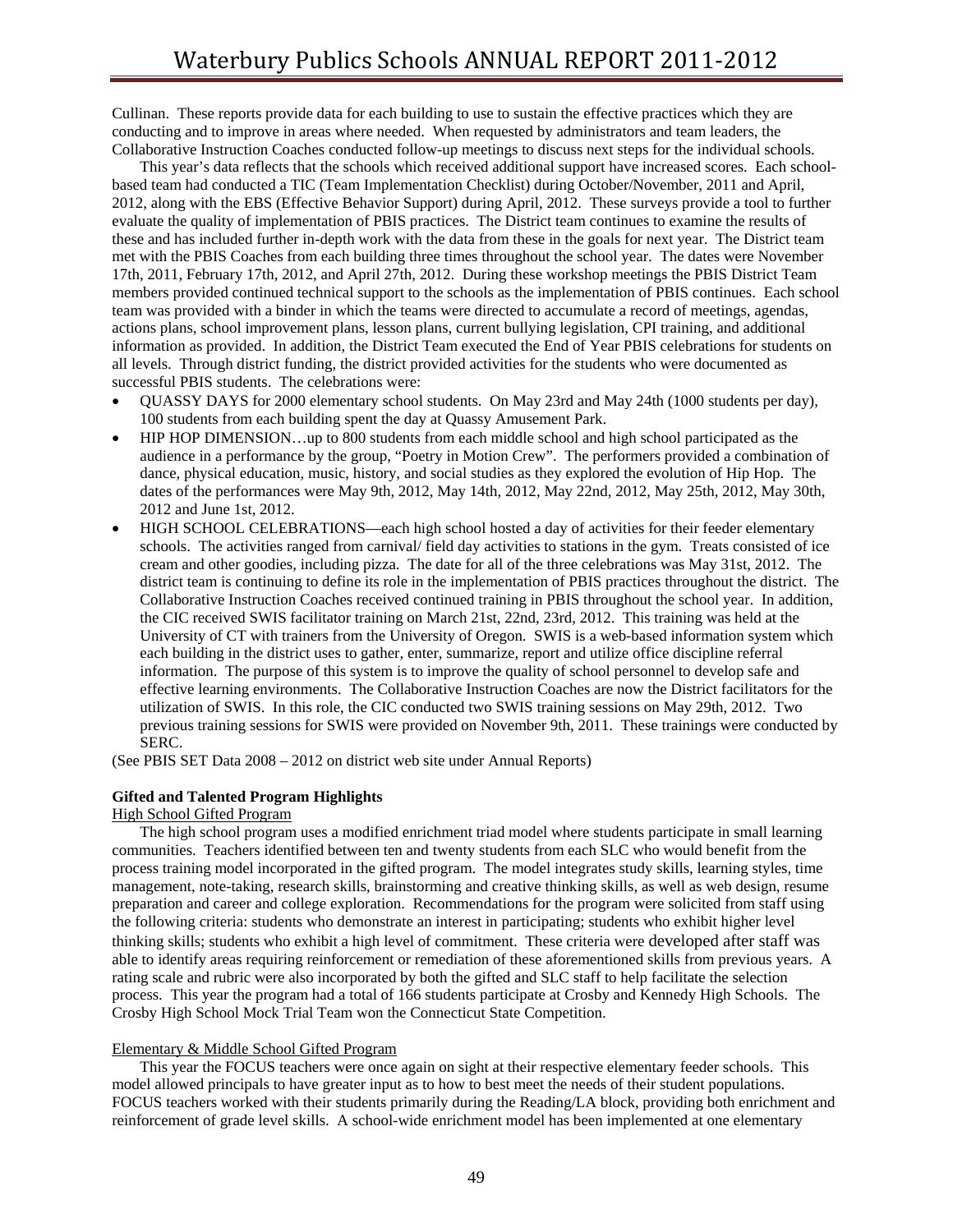school and has been very well received. Middle school accelerated academies, for grades 6-8, were serviced in the afternoons. The scheduling of this model continued to allow the program to grow. On the elementary level, 336 students participated, while at the middle school level 199 students were enrolled.

### Guidelines for Identification

 The district continued to follow Connecticut State Department of Education guidelines requiring the use of multiple criteria to identify intellectually gifted students. The district employs an achievement measure Connecticut Master Tests (CMT/CAPT), an aptitude measure Cognitive Ability test (COGAT), and a research-based rating scale completed by teachers (Scale for Rating Behavioral Characteristics of Able Students).

Students who scored at or above the 90<sup>th</sup> percentile on either the composite achievement or verbal aptitude tests were listed, and a rating scale was completed for each of those students. Scores were plotted on a Baldwin Identification Matrix, which assigns weights to specific scores. The weighted scores were then totaled to derive a single overall score for each student. These scores were then ranked from highest to lowest for each grade in the district.

 Additional testing was conducted, and additional information gathered, as needed for minority group students and others who may lack test-taking abilities. Special nomination procedures were utilized (including evidence of classroom performance, parent /student requests and staff recommendations) to assess potential for these students. A central placement committee reviewed data on all students and made recommendations for placement in the program. Students were then scheduled accordingly, pending parental consent.

### **Curriculum Highlights**

 ORIGO Math supplemental math materials were purchased to be utilized with grades K-6. Supplemental materials include K-3 Big Books with an online component, Think Tank activity cards with a focus on thinking mathematically and problem solving, and Algebra workbooks, which provide support for thinking, reasoning and working mathematically. Included is a teacher source book which gives a step by step approach to develop important aspects of computation.

Read 180 is moving to a new generation with a SMART Board component.

### **Autism Program Highlights**

 There are presently at least one hundred children with autism, on all levels of the spectrum, being educated in Waterbury. A Board Certified Behavior Analyst oversees the Preschool program at the Annex, the elementary program at Generali School and a middle school program at North End Middle School. There are three Special Education teachers at the elementary, one at the middle school, and one in high school experienced in autism. Each student is provided the assistance of a behavior therapist as needed, throughout the day, particularly in the mainstream setting. All children have the opportunity to participate in the least restrictive environment with inclusion in homeroom, lunch, recess and all specials so generalization across all settings occur. Additional inclusion opportunities are introduced as the student progresses. There is always a continuum of services depending on each student's individual needs.

 At the preschool level, IPP continues to educationally program for students with autism. Pupil personnel staff has been trained in administering the ADOS with the goal of completing thorough evaluations for identifying children on the spectrum. This highly trained staff is available to the district for necessary evaluations as determined by the PPT. An additional 6 people were trained in administering the ADOD during the 2011-2012 school year.

- At the preschool there are presently 21 students in the ABA program.
- There are 33 students at the elementary level.
- There are 9 middle school students and 7 high school students.
- The Behavior Therapists continue to receive ongoing training on early dismissal and Professional Development Days.
- Maximum emphasis is placed on verbal behavior, utilizing verbal principles. The V-B MAPP, a best practice achievement measure is being used and has replaced the ABLLS. This is keeping with current best practice in developing educational programs for students with autism.
- The staffs, trained in autism, have become a resource to the entire district, providing support and programming for children with autism in the district's schools. This service has trained staff with the expectation that district capacity will be built.
- Students who exit the program are followed and tracked.

 A program modeled after out-of-district placement facilities and Stamford High School was developed at the Wallace Middle School/Crosby High School complex. There are presently 9 middle school students and 7 high school students, in a large room developed apartment style. This is to develop their academic, daily living skills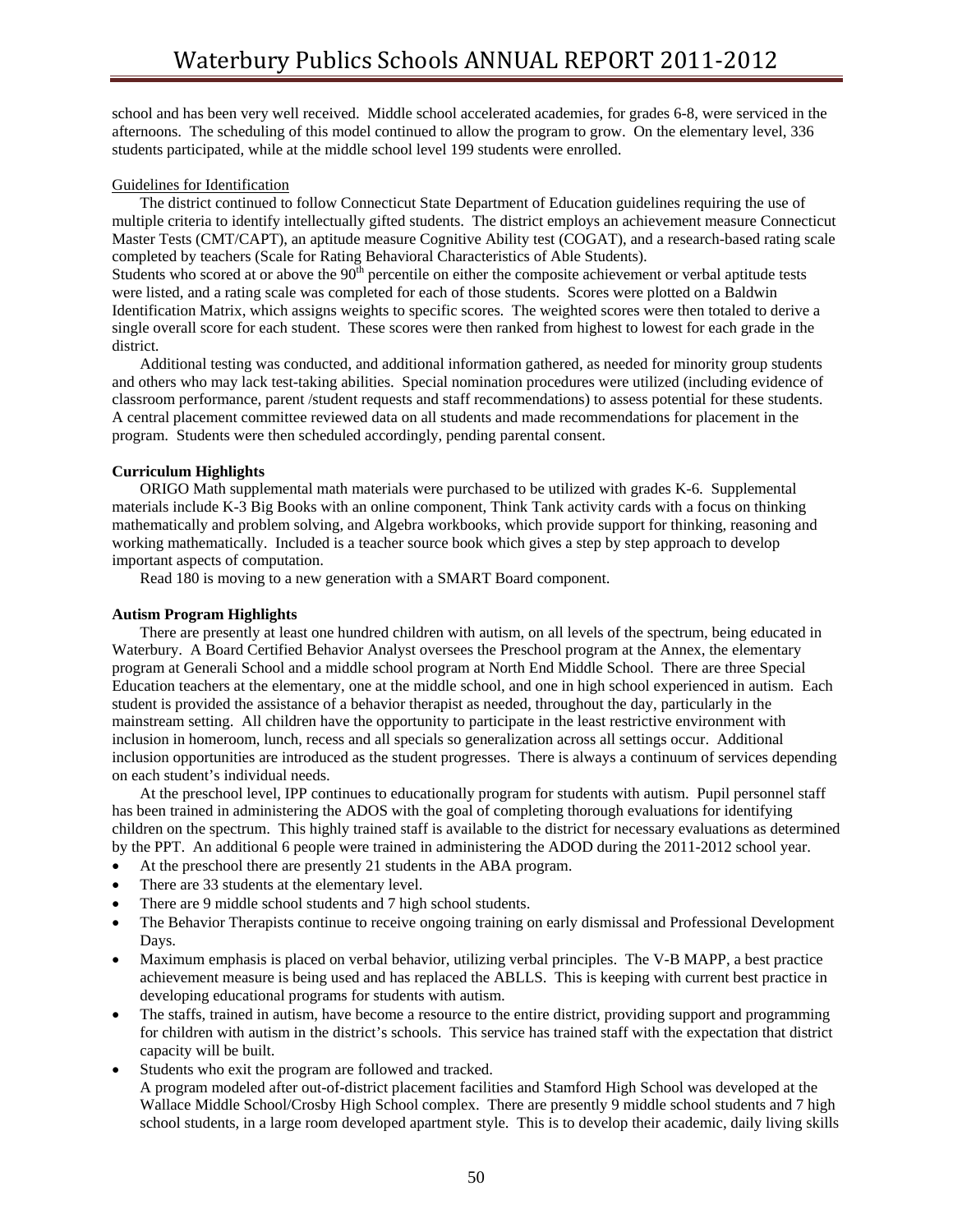and functional needs. The goal is to foster independent living skills. The large room is equipped with a bedroom, kitchen, dining room, sensory, bathroom and academic area. The students go into the community weekly to shop for food, eat at restaurants, learning day-to-day living skills. The program is totally individualized to include students in the mainstream. Some students are included most of the day, some little. Parents have been included in luncheons the students have prepared. There have been four luncheons during the school year. This has helped to familiarize the parents with the program and have access for support.

### **Behavioral Disorder Learning Center Program- Elementary Level Highlights**

 At the conclusion of the 2011-2012 school year there are 65 students in the elementary BDLC program. There were 38 requests for BDLC placement for the 2011-2012 school year, 31from in-district, 7 from the Intake Center. Out of the 33 in-district requests 4 were on diagnostic placement, and two are on a step down process from State Street School.

 BDLC "Stage Review Forms" were reviewed and analyzed approximately every 8 weeks with the building Special Education Supervisor. Comparative analysis of September and June data reflect increased time with nondisabled peers, 31 students had PPT meetings to increase time with non-disabled peers. Two students will be exiting the BDLC program at the conclusion of the school year.

 All BDLC classrooms received Origo Math and Think Tank math materials. For the past two months teachers have started to familiarize themselves with the materials and have utilized the supplemental materials during small group or individual instruction. In addition, all BDLC classrooms continue to utilize the Fountas and Pinnell reading program. Growth in DRA 2 scores is evident when comparing from fall 2011 and spring 2012 data. Students have made gains on the DRA 2 ranging from one to four levels of growth.

 BDLC Staff Meetings have been held to analyze behavior and suspension data and graphs and assist in development of behavioral interventions and strategies as well as monitor participation and performance on statewide assessments. All BDLC teachers and paraprofessionals have completed CPI training, the focus continues to be on de-escalation which is encouraged prior to restrain or seclusion. Seclusion and restraint data has been analyzed in January 2012 and again in June 2012 and shared with staff. From January to June 2012 there are no records of seclusion at Wilson or Tinker. Bucks Hill School reported one record of seclusion from the end of January to June 2012. There has been a decline in seclusion at Bunker Hill from 10 (open door) incidents to 2 incidents. There are no reports of restraint at Tinker School. There is one record of restraint at Wilson (student is on a step down program from State Street), 1 record of restraint at Bunker Hill, and a decline in restraints at Bucks Hill School from 17 to 10. Review of this data has resulted in the implementation of additional interventions and strategies such as the development of FBA's, additional counseling, and consultation with special education supervisor. In addition, opportunity rooms have been renovated to reflect and promote an alternative learning area and sensory room.

 All BDLC classes follow the school wide PBIS system. Several BDLC students earned the year end PBIS celebration at Quassy Amusement Park. In addition, a BDLC teacher at Woodrow Wilson School was recognized as teacher of the year by her school.

#### **School Readiness Program Highlights**

 The Waterbury School Readiness program consists of 18 community sites and three Waterbury school system sites, with 100% of the community sites accredited by the National Association for the Education of Young Children (NAEYC) in Washington, DC. Both Buck Hills Annex Pre-K program and the School Readiness classroom at Gilmartin School were also awarded NAEYC accreditation; Duggan classrooms will apply next year as determined by their timeline. Accreditation support was supplied through Quality Enhancement funds to programs seeking initial accreditation or reaccreditation.

 Technical assistance was given to School Readiness funded programs to meet the new Learning Experience Plan guidelines and standards. This includes the use of the CT Preschool Curriculum Framework and Preschool Assessment Framework as the basis of instructional strategies in the classroom. This was the first year of the three year timeline set by CT State Department of Education recognizing that to create such thoughtful experiences there must be time provided for staff to build comprehensive learning plans that address the needs of all children. Monitoring of School Readiness funded sites included examination of planning documents and classroom activities that illustrated that the CT Preschool Standards are intentionally planned for, implemented, observed, and assessed. Identified areas of focus of technical assistance in the next 2 grant years include: using data for decision making on standards to address in planning; documenting observations of teaching staff, parents, and others, work samples from children, child interests, Child and Class Profiles of the CT PAF; determination of which benchmarks should be targeted for instruction based on the assessment information gathered (for the group as a whole; for small group; for individual children); how the experiences planned are developmentally appropriate and actively engaging the children in demonstrating their skills, knowledge and dispositions in each standard chosen; linking experiences to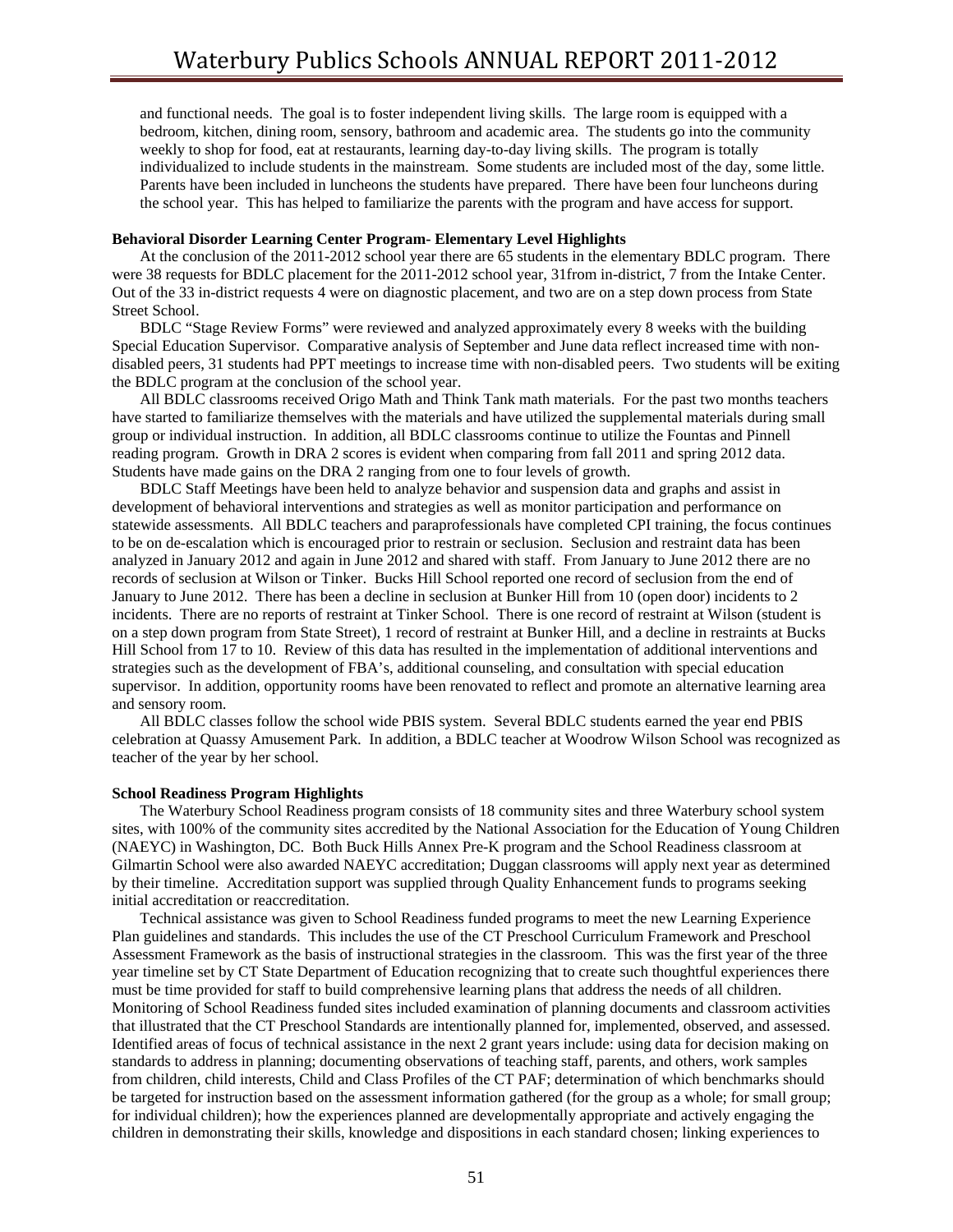child interests; teaching strategies used to differentiate the experience for children moving from benchmark to benchmark within the selected standards; cultural considerations for each learning experience; and supporting children's primary language and English language learning.

 A strong partnership continued to be maintained between the district and community programs in Early Intervention Services including the coordination of referrals of children and families to appropriate services within the district and community at large. These included special education services and continued use of tiered interventions and referrals to compatible services for families and children provided by the Early Childhood Consultation Project, Child First, and Birth to Three. Additionally, the School Readiness program was involved in literacy support efforts in the community including the Family Literacy Festival for young children and their families in May attended by over 1000, development of sessions and goals for Parents Are Great Educators (PAGE); collaboration with WIC to get books to families, working with the Family Intake Center to create a smooth transition to kindergarten, coordination of Kindergarten Orientation sessions with parent liaisons in elementary schools and provision of books, parent packets, refreshments, and uniform shirts, and provision of professional development sessions and resources for teachers in the community on CPI: Non-violent response, teaching strategies for dual language learners, classroom management and teaching strategies for children on the autism spectrum, and strategies for teachers in infant, toddler, and preschool classrooms on social emotional development and conflict resolution for children, work on Early Childhood Care and Education workgroup, Child Health and development workgroup, and Family Engagement workgroup of the Bridge To Success (BTS) plan.

#### **School Social Work Highlights**

 School Social Workers promote and support healthy development in all children to attain their maximum potential. School Social Workers foster social-emotional competencies and academic achievement by assisting students, families, schools, and communities in identifying and addressing barriers to learning and helping student realize their full potential.

 The ecological perspective in social work practice combines biological and psychological perspectives to explore the connection between people and their environments. The United States Department research suggests that high quality counseling services can have long-term effects on a child's well-being and can prevent a student from turning to violence and drug or alcohol abuse, improve a student's academic achievement, reduce classroom disruptions, enhance teachers' abilities to manage classroom behavior effectively, and help in addressing students' mental health needs. Professional development was held with Department of Children and Families (DCF) as the provider to all social workers on the intake paperwork and changes which have recently been implemented.

#### **School Psychology Department Highlights**

 The School Psychology Department meets monthly to discuss programmatic issues and collaboratively discuss district and state initiatives. Local community agencies have been integrated to inform staff of local programs to assist the emotional and behavioral health of all students. Specific focus has been placed on ensuring compliance with the SPP indicators of the CSDE Annual Performance Review. Evaluation TimeLine (indicator 15) and Transition Training have occurred throughout the 2011-2012 school year. Staff has been trained in new assessment procedures for CMT/CAPT, Scientific Based Research Interventions (SRBI), and New Evaluation Tools. Clinical Supervision is held monthly for all non-tenured staff with discussion topics focusing on: Evaluation Training, Assessment Report Writing and School Based Counseling Techniques. The department continues to demonstrate leadership within the Planning and Placement Team Process for students with disabilities. All school psychologists willingly act as liaisons to the Special Education team and assist staff at building based levels.

#### **Out-of-District Caseload Highlights**

 The database system has been updated to include pertinent educational information as well as delineating separate service fees for tuition costs. The staff responsible for this caseload has notified Out of District Placements and collected information relevant to required State Reporting of Seclusion and Restraint Information by facility and student as well as attendance information to ensure appropriate billing. During the 2011-2012 school year, 14 students returned to in-district programs. 9 Students returned to State Street School; 2 Students returned to their District High School; 11 Students returned to the Enlightenment program.

DCF 603 notifications were monitored closely to be sure Waterbury was fiscally responsible for only those students in which the parents still reside in Waterbury. Home visits were also made to ensure parental residency within the City of Waterbury. The Out of District Team conducted 47 home visits within the 2010-2011 school year to ensure the accuracy of the above described notifications. During the 2011-2012 school year, 43 home visits were conducted to ensure the accuracy of the above described notifications.

 The out placed students continued to fluctuate throughout the school year. During the 2011-2012 school year, we currently have 78 special education and 2 regular education students in active placements. We currently have 30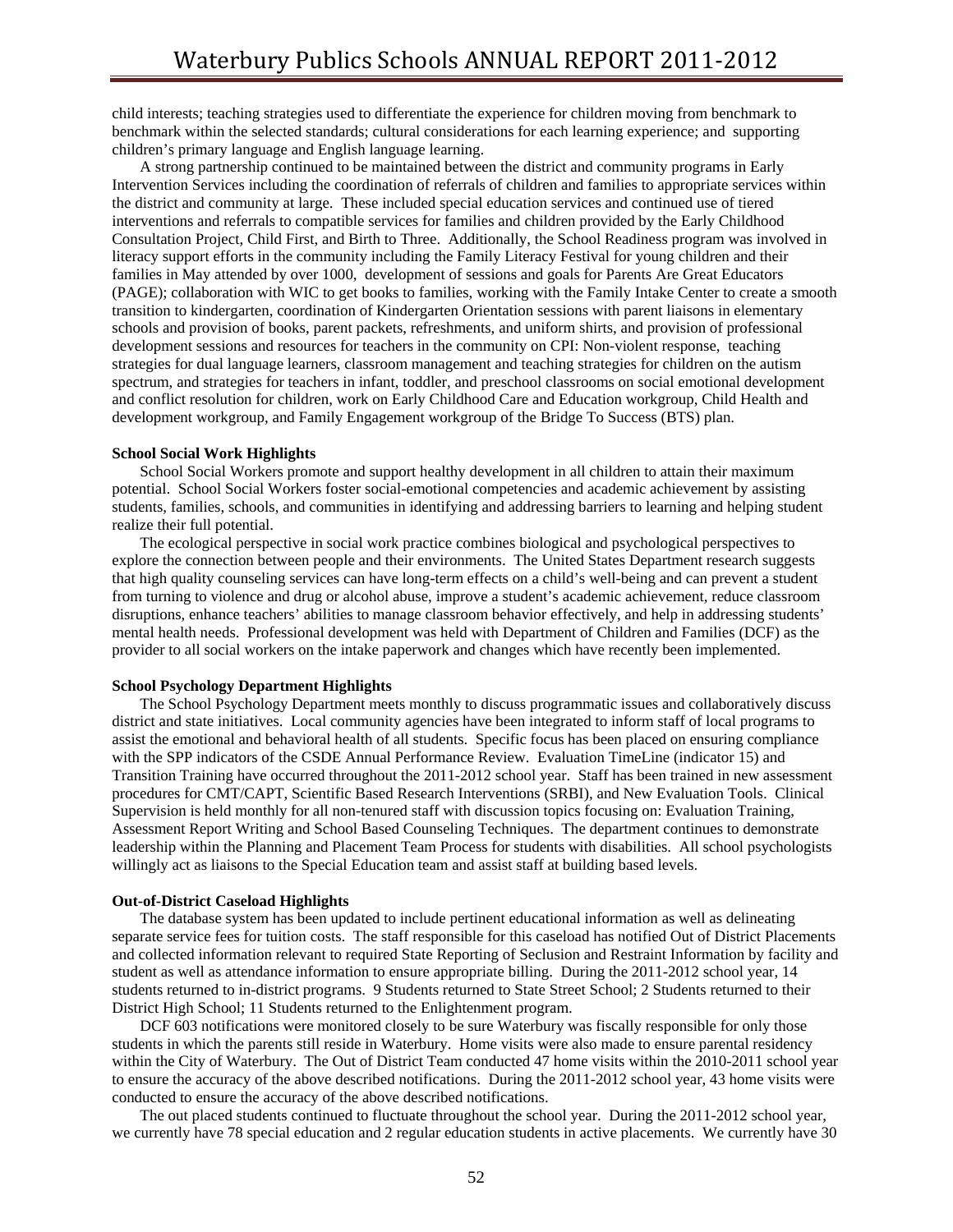students placed out by DCF, 47 Students are Waterbury Board of Education placement, 2 students are placed out by DDS, and 1 student is placed out by their private insurance. During the 2011-2012, a total of 110 students transferred in and out of our caseload.

 During the 2011-2012 school year, we had 14 students move to another DCF facility, 9 student moved to become Waterbury Board Of Education placements in a day treatment program, 14 students returned to in-district schools, 3 students moved to foster out placements, 6 students moved to USDII facilities, 2 students were placed in detention, 3 students became no nexus status, 4 students moved to become another Town's nexus, and 5 students graduated with their diploma.

 This Department and its staff oversee all Waterbury students placed in foster homes outside of Waterbury Public Schools. These students attend schools in the town where their current foster home placement is located. We currently have 21 out placed students under the care of DCF and who Waterbury Public Schools educationally oversees. The caseload fluctuates throughout the school year. During the 2011-2012 school year, 1 student returned to the Waterbury School district, 5 students were adopted, 3 students graduated, 1 student went to State Street School (Waterbury in-district School), and 4 students changed nexus status. Our office continues to maintain records for students placed in USD II facilities (Connecticut Children's Place, Connecticut Juvenile Training School, and Riverview Hospital); as well as a variety of statewide detention centers such as New Haven Detention Center. We currently have 21 out placed students. During the 2011-2012 school year, 8 students returned to the Waterbury School district, 5 students were adopted, 3 students graduated, 1 student went to State Street School (Waterbury in-district School), and 4 students changed nexus status.

#### **State Street School Program Highlights**

The State Street School Program services students with severe emotional and behavioral needs in Kindergarten to grade twelve. The program was housed in the Police Athletic League (PAL) Building for the 2011-2012 school year. Staff continues to partner with PAL providing recreational based activities to all students enrolled. The Read 180 program continues to be included in an effort to facilitate improved reading skills. The therapeutic nature of this program has enabled students the opportunity to academically develop while receiving intensive counseling services. School based counseling is provided both individually and in a small group setting. An average staff to student ratio of 1 to 5 enables students to receive high quality individualized services. State Street School continues to integrate local community based agencies to assist in establishing positive working relationships with parents and students. A partnership was also established with the district-wide collaborative instruction coaches who continue to provide staff with specific training and modeling in differentiation of instruction and data-driven models of decision making. A highly structured behavioral system of management is implemented for all students to assist in goal setting and behavioral growth and development. A team of highly trained school based social workers provide daily and ongoing services to all students.

#### **Data/Medicaid Highlights**

 100% Data Compliance in the 2011-2012 school year as reported by the SDE – all data was timely and accurately reported.

 100% compliance with the Special Education Evaluation Timeline Collection for the 3nd year in a row. IEP data reviewed daily to maintain timely and accurate data for SEDAC reporting. Annual attendance at the CSDE Data Collection Training provided by the department

#### **School Guidance Program Highlights**

 The High School Counselors will continue to consult, coordinate and counsel student's focusing needs, interests and issues relating to various stages of growth. As a member of the school district's counseling staff, the high school counselors implement a comprehensive counseling and guidance program to address the needs of all students; consults and collaborates with teachers, administrators, parents and staff to enhance their effectiveness in helping and supporting student's achievement, and provides support to other high school educational programs. The NAVIANCE electronic software will be an important tool used by the Middle and High School Guidance Department to utilize the Student Success Plan.

#### **Transition Highlights**

 The transition program continues to focus on improving the academic and functional achievement of the student with a disability to facilitate the student's movement from school to post school activities, including post- secondary education, vocational education, integrated employment, independent living, travel training and community participation.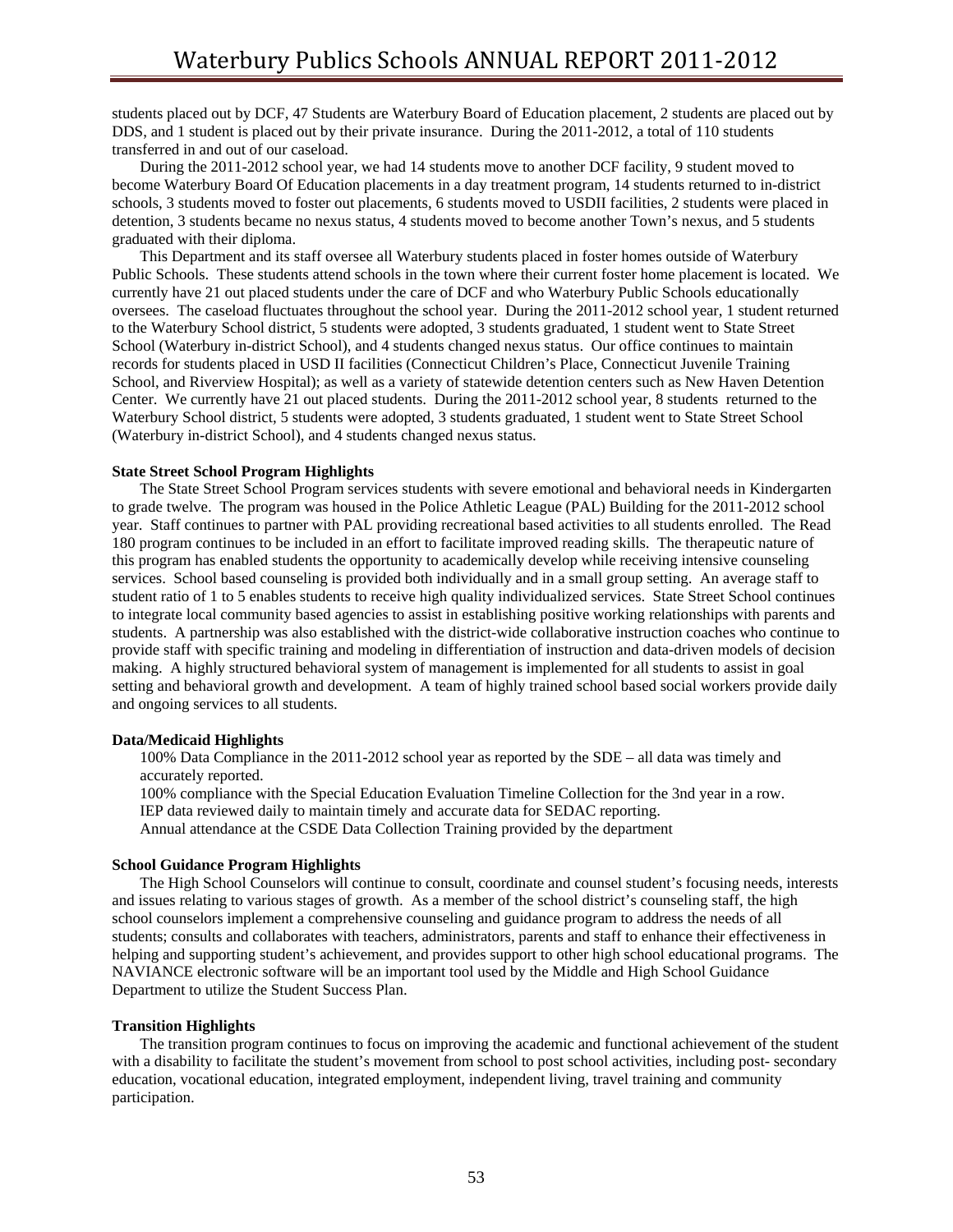#### **Community Collaboration Highlights**

 Waterbury School District staff members continue work collaboratively with the Waterbury community, its families and agencies. Waterbury staff are members of many community Groups, Boards and Commissions. Some include the Waterbury Bridge to Success and its workgroups Early Care and Education, Child Health and Development, Family Engagement and Workforce Development, the Waterbury School Readiness Council, The LIST, a collaborative of City groups related to Juvenile Justice, the United Way and its Education Council and the Connecticut Consortium. In addition, several Waterbury Special Services staff are members of various State educational groups and professional associations. The Special Services staff also engaged higher education institutions in programming and providing college planning to its students and worked with non-profit groups and the Chamber of Commerce. Parent Workshops involving behavior, educating young children and getting and keeping your first job were offered by the Special Services Department**.** 

#### **Speech and Language Highlights**

 The elementary speech and language pathologists continue to support literacy development in their schools. They attended common planning sessions by grade level. This has been beneficial in building collaborative relationships between general and special education. It has also afforded increasing the district speech and language pathologists' knowledge of curriculum standards.

 A district speech and language pathologist provided in-service training to our speech department on the SMART Board.

#### **Supports for Pregnant and Parenting Teen Highlights**

 Provided comprehensive and individualized services to pregnant and parenting high school students in Waterbury to help them complete their education, enhance their parenting skills, and ensure success. The program provides access to health and daycare services before, during and after pregnancy as well as recruits the involvement of the high school teen fathers with a variety of services and support. All services are provided at no cost to the teen and their families.

#### **Preschool Highlights**

 It was another busy year for preschool. With the opening of Duggan School for the 2011-2012 school year, the Special Education Preschool Department gained a co-taught pre-k classroom for 4 year olds. This is a 5.5 hr/day setting that will provide an inclusive pre-k experience for students with developmental delays. Additionally, at the Pre-K at Bucks Hill Annex, the PBIS coaches and their committee has had a spectacular year. They have led the charge to solidify a positive and safe preschool environment. Staff has supported the movement and has taken steps to reinforce the message and support the initiatives that the committee has started. During the daily announcements, student now recite the Pre-K Panda Pledge. They can also describe their interpretation of its meaning. Positive behaviors are being taught and reinforced in all areas of the school. Many pom-poms have been handed out to deserving students which has allowed for lots of PBIS celebrations throughout the year at the Annex.

 The Parent Teacher Committee (PTC) at the Pre-K at Bucks Hill Annex has continued to grow this year. Many families have joined to support their children as well as the school. Parents and teachers have worked hard to provide many fun and educational activities for the students. The culmination celebration of this year was a multicultural potluck dinner. It was a huge success with families from the Annex coming together to celebrate their heritage, their children, and the successes of the current school year.

 Finally, the students at the Pre-K at Bucks Hill Annex showed off the athletic abilities that they gained through continued participation in the Young Athletes program. The special day began with a ceremony and torch lighting. A field day type program was then undertaken by all students. The day ended with the awarding of medals to all students for participation.

#### **Elementary School Highlights**

 The district continued to build program capacity at the elementary school level. Gilmartin School expanded to grade 7 this year, and Duggan School, a new Pre-K to 8 school, had a successful grand opening. The school opened with two co-taught programs and a specialized center based learning classroom. John Reed School, another Pre-K to 8 school, is scheduled to open in August 2012, and construction continues on Carrington with a projected opening scheduled for the fall of 2013. The district's developmental guidance program earned recognition by receiving the National School Counselor's award. AIMS web continues to be a successful progress monitoring tool in the SRBI/EIP process. In addition, Special Education staff continued to participate by providing support to students at all levels of intervention.

#### **Middle School Highlights**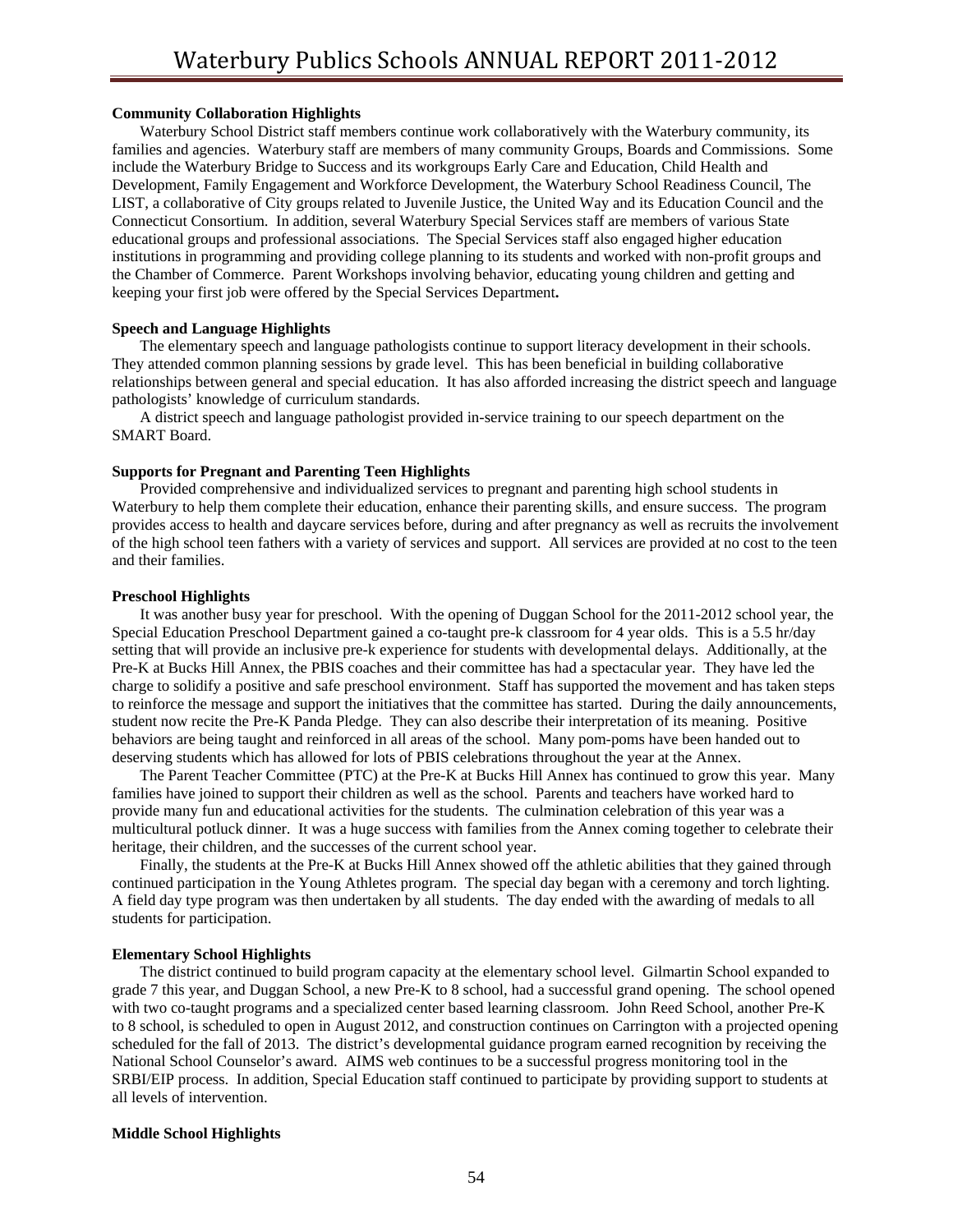The READ 180 consultant trained MS special education "READ 180" teachers on the " Next Generation", which will be implemented for the 2012-2013 school year. The district collaborative instruction coaches met with identified MS regular education staff on the EIP referral process, and how to complete the required forms. The transition coordinator met with MS special education teachers on how to write transition goals.

 Updated opportunity rooms at each Middle School for our BDLC (Behaviorally Disordered Learning Centers) to utilize as an alternative area for special education students.

### **High Schools Highlights**

 The READ 180 consultant trained MS special education "READ 180" teachers on the " Next Generation"' which will be implemented for the 2012-2013 school year. On May 3rd, 2012, a Student Success Plan webinar, presented by SERC, provided an overview to all Middle and High school guidance staff, school psychologists, Special Education department heads, the district transition coordinator and middle and high school special education supervisors. The district's first transitional vocational fair, attended by approximately 100 people, was held on May 31st, 2012. Twenty-six vendors from in and around the Greater Waterbury area presented information on community resources, and career and post-secondary student interests. New transition job sites are being sought throughout Waterbury, and the Special Education Supervisors met with a representative from the Mayor's office to collaborate regarding possible sites.

### **School Climate and Safety Committee Highlights**

 The Committee is working on rewriting district policy around discipline, attendance and school attire. In addition, the committee collected and analyzed district PBIS data. A data analysis was completed as part of the "Box Out Bullying" presentation, based on a sampling of eight elementary schools. The district continues to utilize a school-based support system to reduce truancy which includes use of the automated message system, truancy clinics, attendance retrieval and credit retrieval.

### **III. Strengths**

### **Department Strengths**

- A. PBIS has been embedded into our school district's culture and environment for 7 years. The purpose of district wide PBIS is to establish a climate within our schools in which appropriate behavior is the norm. The district has supported PBIS through district celebrations from pre-k through high school.
- B. The District's school counselors wrote a curriculum for core lessons to be taught to Waterbury elementary students.
- C. The department continues to offer a progressive and restorative behavioral support to district schools.
- D. The department transition coordinator continues to foster a positive school-community relationship by building partnerships with local businesses to provide on-site job skills training to our students with special needs.
- E. The department continues to partner with the Bridge to Success collaborative, a unique City-wide plan for all students, from birth to 21. Through this collaborative our students and families have been provided with opportunities to maximize their learning.
- F. The department has integrated instructional based programs in literacy and numeracy to support differentiation practices as outlined by the initiative of SRBI.
- G. All supervisors conducted classroom "walk throughs" and provided teacher and staff with assistance in instructionally based practices.
- H. The department regularly examines data to make individually based and programmatic decisions. The continued utilization of our web based IEP system has assisted in this collection of data.
- I. The department continues to develop and implement Extended School Year Services for students with disabilities with particular focus on sustaining academic rigor and educational progress.

#### **Preschool Program Strengths**

- A. The Pre-K at Bucks Hill Annex and the pre-k classes at Gilmartin School hold NAEYC Accreditation. They follow the standards set forth by this accreditation.
- B. Preschool paraprofessionals and teacher assistants hold a minimal educational level of or are working towards a CDA certification.
- C. The Pre-K at Bucks Hill Annex has an established relationship with Unified Sports, who supports the Young Athletes Program. This collaboration provides an opportunity for students with developmental delays to participate in athletic activities with their non-disabled peers.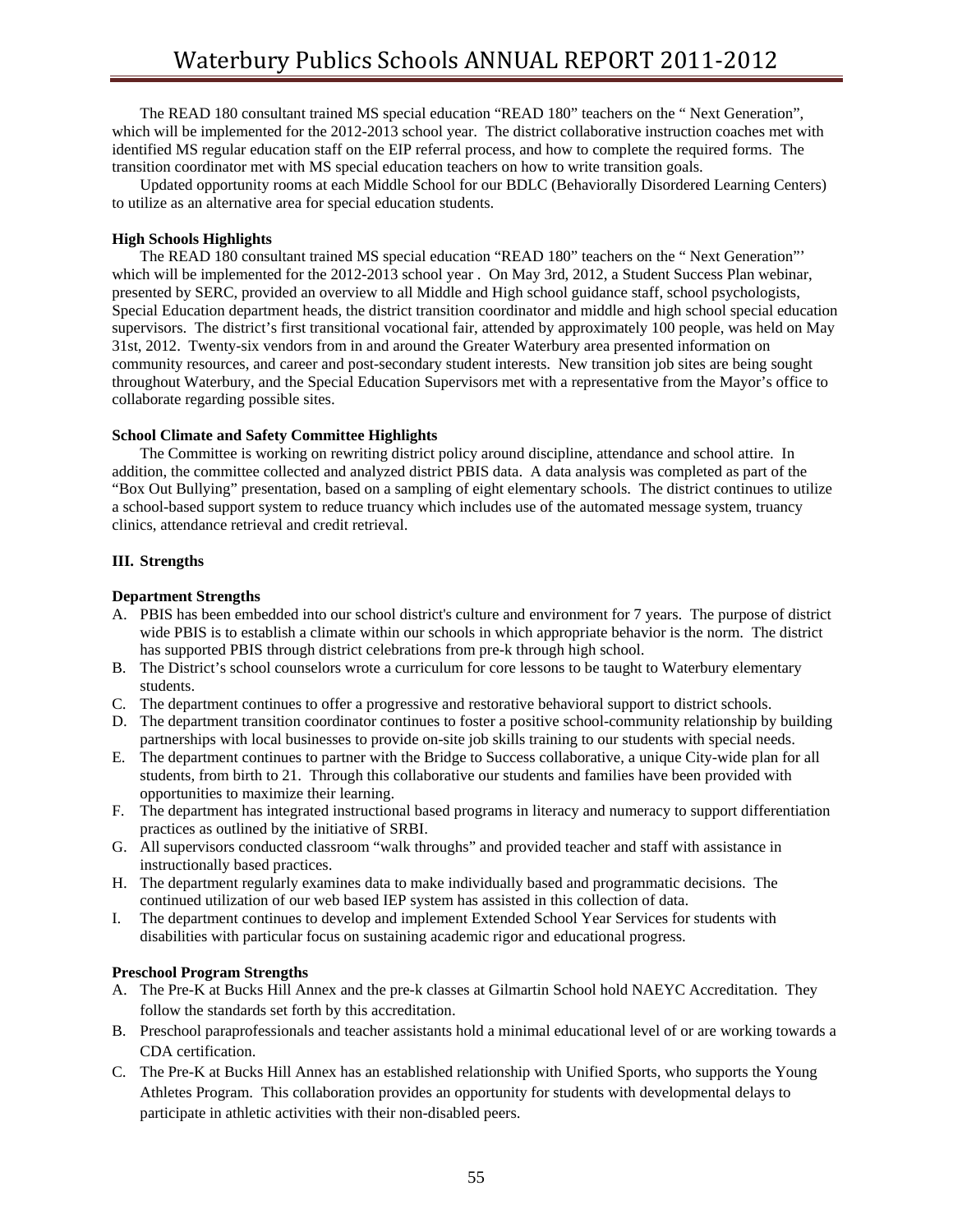- D. Preschool staff is certified in CPR and First-Aid to ensure the safety of students at all times.
- E. Strong collaboration with School Readiness, ECEP, and Community Preschool Programs ensures support positive outcomes for all Waterbury preschool students.

### **Elementary School Strengths**

- A. All special education teachers and support staff continue to actively participate in an assigned Data Team in their building. Through this process appropriate annual goals and objectives have been developed for the elementary school special education students to better meet their needs.
- B. The district continues to provide programming for gifted and talented students at each elementary school.

### **Middle School Strengths**

- A. All special education teachers and support staff continue to actively participate in an assigned Data Team in their building. Through this process annual goals and objectives have been written for the middle school special education students to better meet their needs.
- B. Updated opportunity rooms at each middle school for our BDLC programs to utilize as an alternative area for students.

### **High School Strengths**

- A. All special education teachers and support staff have actively participated in an assigned Data Team in their building. Through this process annual goals and objectives have been written for the high school special education students to better meet their needs.
- B. Advisory meetings followed scheduled dates and times, with a continued focus on providing social/emotional, measureable and targeted support.
- C. The implementation of the Naviance program has allowed students and families web-based access to college search programs, career and interest inventories transcripts and other post-secondary and career planning data.
- D. District wide high school counselors provided a four session counseling group to identified students who continue to be in need of social/emotional and academic support.
- E. The department with district staff has initiated a unified sports program encompassing special education and regular education students.

\*\*\*\*\* The following reports referred to in the Special Education section are available on the district website as part of the annual report:

Report #1: Positive Behavioral Interventions & Supports

Report #2: CALI Data

Report #3: SWIS Data

Report #4: Attendance Data

Report #5: PBIS SET Data 2008 – 2012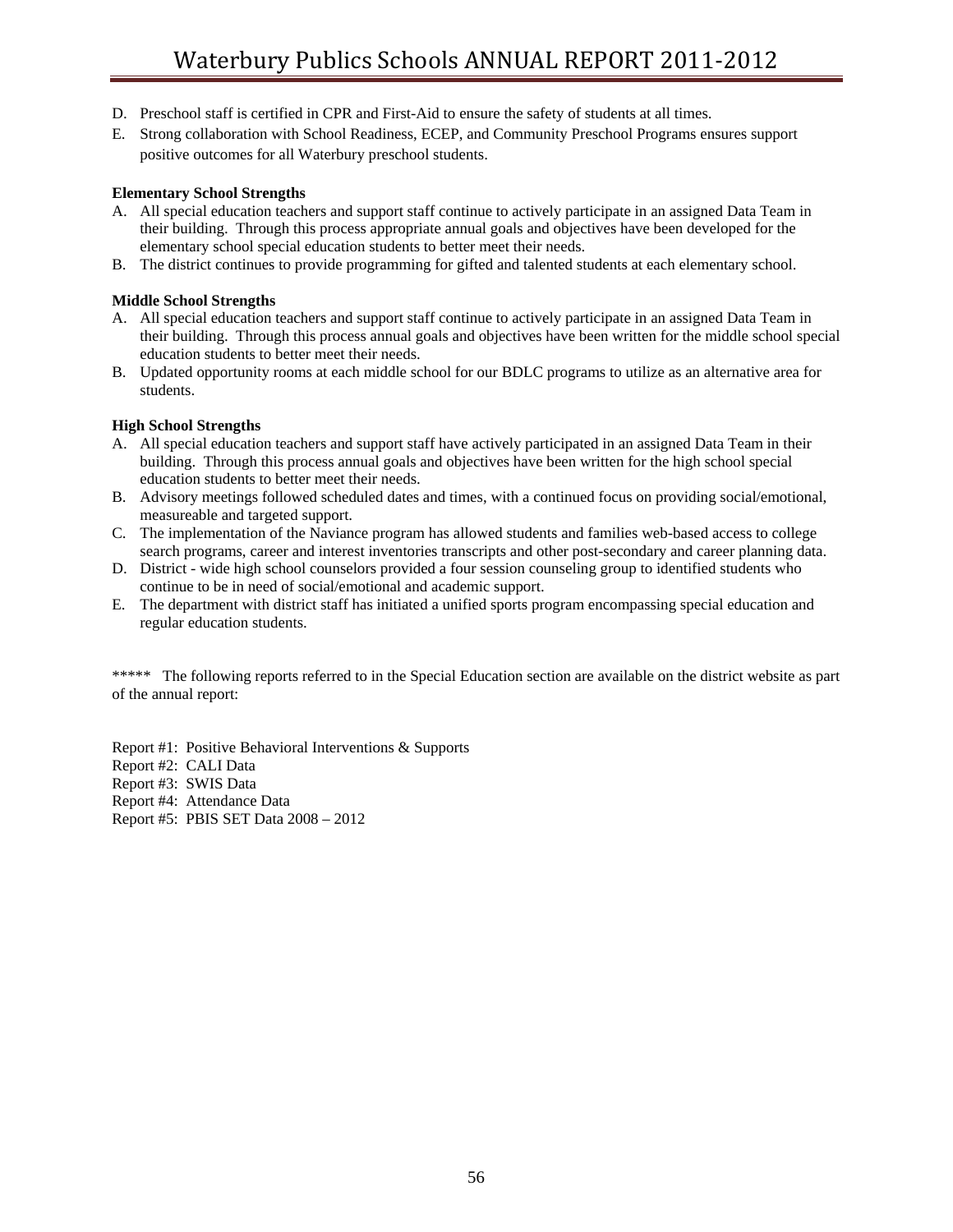# **OTHER DEPARTMENTS**

### **PERSONNEL DEPARTMENT Ron Frost, Director**

 In fiscal year 2011-2012 the office of Education Personnel supervised the recruitment, selection and appointment of seventy-one highly qualified teachers to replace teachers that resigned, retired, were non-renewed or were promoted to higher positions. The average salary level for these new teachers was \$48,025 and came in under budget.

 Each new teacher was partnered with a trained and certified mentor teacher through an enhanced mentoring program. Numerous mentor teachers were recruited, trained and certified through district initiatives and incentives. New Teacher Orientation acclimates new hires to proper school procedures from Attendance Policy to Dress Code. Additionally class management and special education procedures and policy are included in the three day orientation. Feedback from attendees has been positive regarding the New Teacher Orientation. The number of non-renewal recommendations from building Administrators and Supervisors has decreased the last three school years. We think this is a reflection of the New Teacher Orientation.

We saw a four percent increase in employee paid sick time for the 2011-2012 school year. This is a result of an increase in the number of FMLA approved leaves. Our absences due to injuries on the job continue to decline from 2007-2008 levels.

Under direction from the Superintendent and the Chief Operating Officer, the Director of Personnel completed investigations into allegations of misconduct, both on and off the job, by Education employees. The investigations resulted in disciplinary actions, including suspensions and terminations of Education employees.

Following the suspension of eighteen teachers from Hopeville School during the State Department of Education investigation into CMT testing irregularities, the office of Education Personnel immediately secured qualified long term substitutes for reading, bilingual, and grade level classrooms prior to the start of the school year, minimizing disruption to the students.

Eight administrative vacancies occurred for 2011-2012 as a result of retirements, resignations, transfers, promotions and expansion positions. All of these vacancies have been filled with qualified staff.

The number of grievances reaching the Superintendent's office totaled thirty-four. Ten grievances reached the Board. Four have been submitted to arbitration by the WTA.

We also received four Connecticut Commission on Human Rights and Opportunities / Equal Employment Opportunities Commission (CHRO/EEOC) complaints and four unfair labor practices complaints.

As part of our recruiting efforts, we participated in ten career day fairs and two on-site campus interview sessions, including a "Teacher Fair" held at Rotella Magnet School, where candidates interested in employment with the Waterbury School District attended. Applitrack, an on-line application system, has been fully implemented. In addition to creating a paperless application process – which saves space and paper costs, the system advertises Education's vacancies – thus saving advertising costs, enables immediate access to candidates' applications directly by our Administrators – providing convenience and saving time, provides immediate confirmation of receipt of application to the applicants – saving calls and postage, thus increasing the efficiency of the Personnel Office.

| <b>School/Department</b> | Subject/Grade          | # of New Teachers |
|--------------------------|------------------------|-------------------|
| Bilingual                | Bilingual/TESOL        |                   |
| Elementary               | Grades Pre-K through 5 |                   |
| Elementary               | Library Media          |                   |
| Elementary               | Literacy               |                   |
| High School              | Library                |                   |
| High School              | Dance                  |                   |
| High School              | English/Language Arts  |                   |
| High School              | <b>ROTC</b>            |                   |
| <b>High School</b>       | Foreign Language       |                   |
| High School              | <b>Social Studies</b>  |                   |

**2011-2012 Teacher Hires By Subject Area**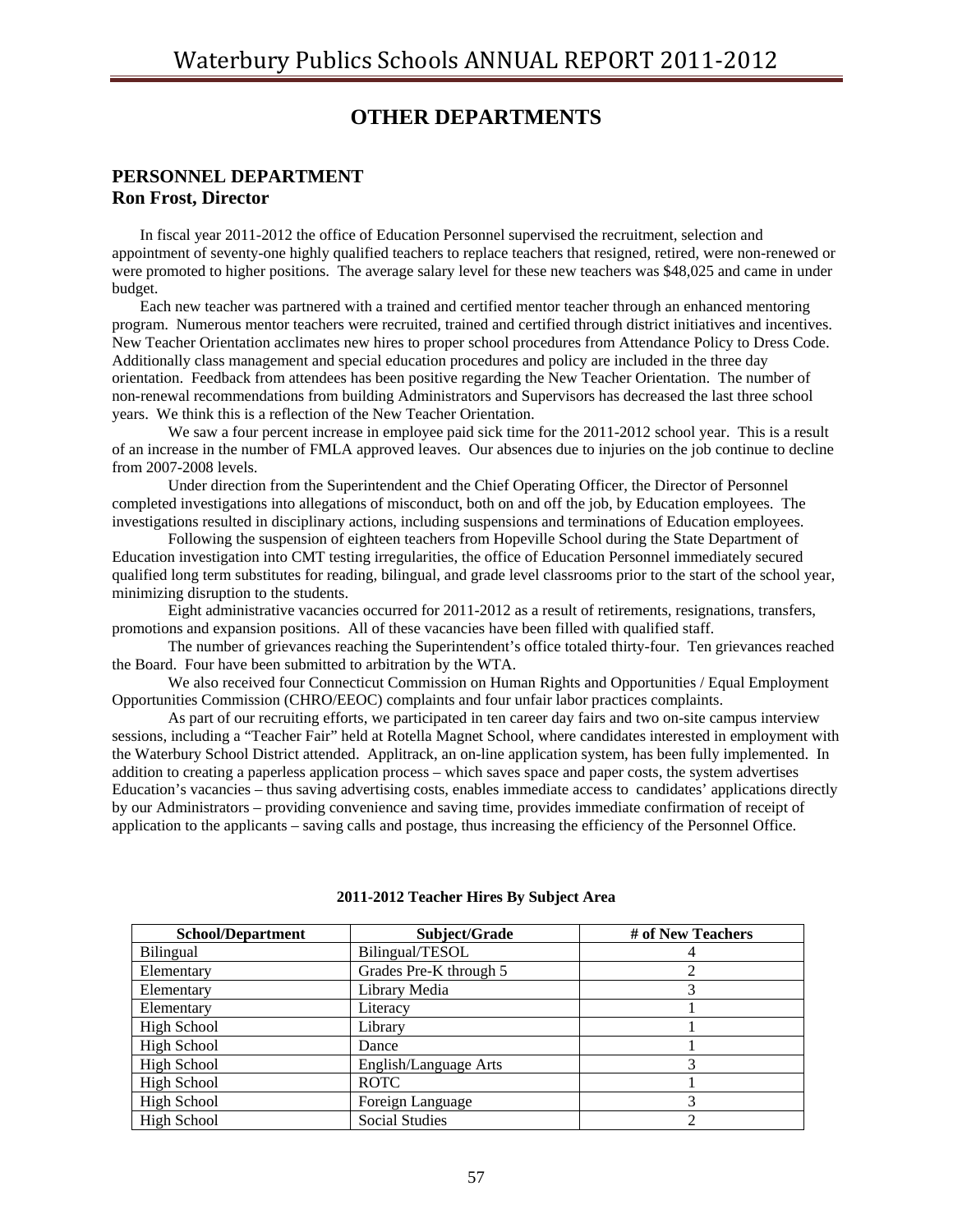| <b>High School</b>       | Mathematics                      | 2  |
|--------------------------|----------------------------------|----|
| <b>High School</b>       | <b>Business</b>                  |    |
| <b>High School</b>       | Science                          | 4  |
| <b>High School</b>       | Tech Ed                          | 2  |
| Middle School            | English/Language Arts            | 4  |
| Middle School            | Mathematics                      | 6  |
| Middle School            | Foreign Language                 |    |
| Middle School            | Science                          | 2  |
| Middle School            | <b>Social Studies</b>            | 2  |
| Middle School            | Tech Ed                          | 2  |
| Alternative              | Social Worker                    |    |
| Alternative              | <b>Physical Education/Health</b> |    |
| Special Education        | Vision                           |    |
| <b>Special Education</b> | Speech                           |    |
| <b>Special Education</b> | Self-Contained or Resource       | 16 |
| <b>Special Education</b> | Psychologist                     | 4  |
|                          | Total                            | 71 |

#### **Teachers Hired With Durational Permits (DSAP)**

 In certain circumstances, the Connecticut Department of Education, Bureau of Teacher Certification will issue temporary teaching certificates in subject areas where a school district is experiencing a shortage of suitable certified candidates. In order to qualify for a DSAP the applicant must: (1) successfully complete all three components of the Praxis I teacher examination or qualify for a waiver; (2) certify, through official transcripts, that he or she has successfully completed certain required undergraduate and/or graduate coursework in the content area for which the DSAP is sought; and (3) demonstrate that he or she is enrolled in a teacher preparation program to complete the remaining coursework and/or testing for teacher certification and new as of 7/1/06 DSAP candidates must pass the Praxis II in their content area. Furthermore, a school district must "sponsor" a DSAP applicant by demonstrating that no suitable certified applicants in the subject area could be hired despite reasonable recruiting efforts.

 For 2011-2012, four new teachers were hired through the DSAP. This represented 5.5% of all new teachers hired in 2011-2012. DSAP teachers were hired in the content areas listed below.

| <b>Certification Area</b> | 2010-11 DSAP's | 2011-12 DSAP's | <b>Difference</b>        |
|---------------------------|----------------|----------------|--------------------------|
| Special Education         |                |                | $\overline{a}$           |
| Math (7-12)               |                |                |                          |
| Science $(7-12)$          |                |                |                          |
| <b>Business</b>           |                |                | $\overline{\phantom{0}}$ |
| Tech Ed                   |                |                | $\overline{\phantom{0}}$ |
| Spanish                   |                |                | -4                       |
| Bilingual-TESOL           |                |                |                          |
| Bilingual - Elementary    | $\mathfrak{D}$ |                | $\overline{\phantom{0}}$ |
| Bilingual – Content area  |                |                |                          |
| English                   |                |                | $+1$                     |
| Total                     |                |                | $-7$                     |
| % of new teachers         | 3%             | 5.5%           |                          |

### **Relevant Salary Data for Teachers Hired During 2011-2012**

63% of new teachers hired in 2011-2012 were placed at Step 1 of the salary schedule. The average starting salary for teachers hired during 2011-2012 was \$48,025. The budgeted salary for new teachers was \$50,000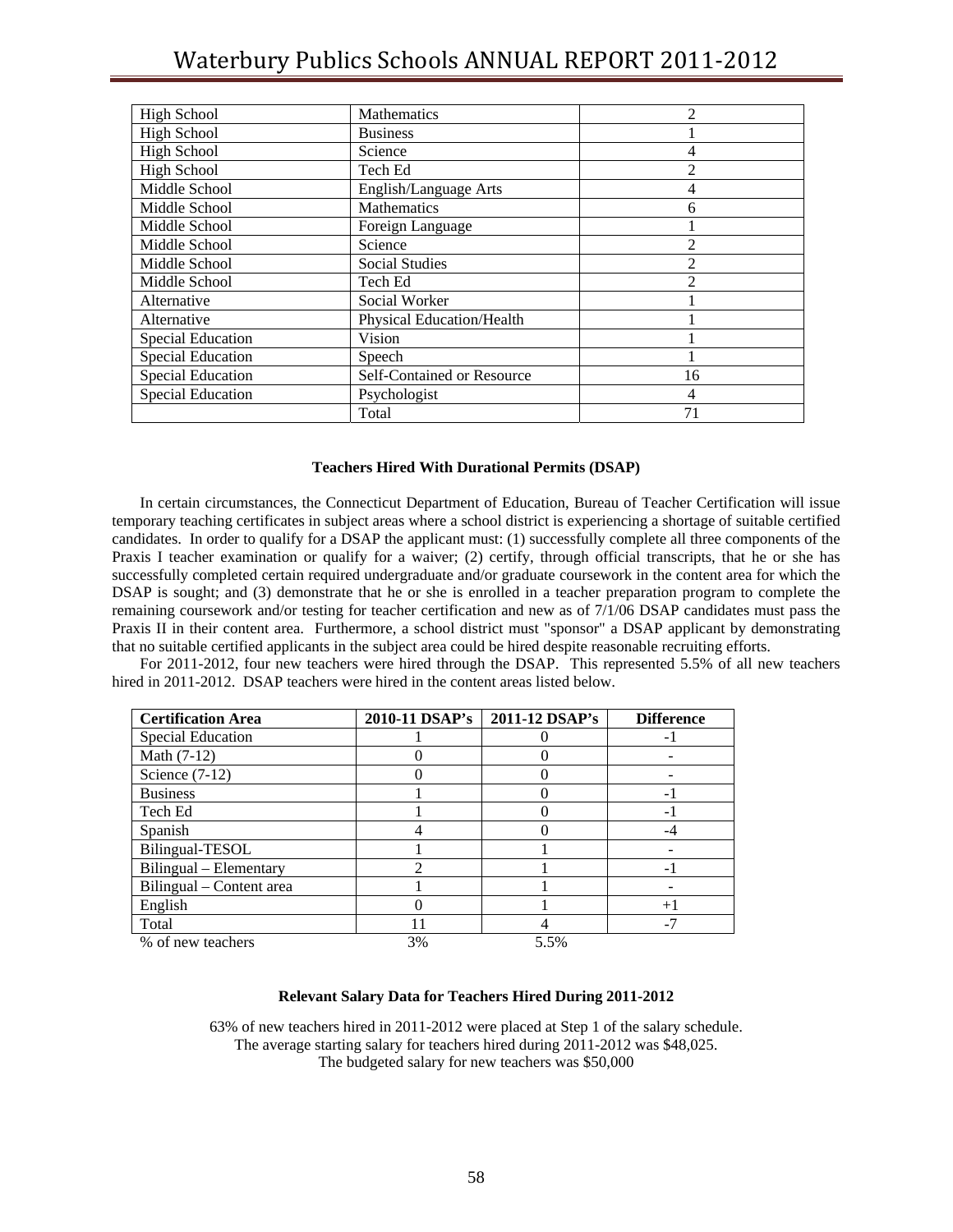| <b>Degree Held</b> | # of New Teachers | % of New Teachers |
|--------------------|-------------------|-------------------|
| <b>Bachelors</b>   |                   | 18.3%             |
| <b>Masters</b>     | 45                | 63.3%             |
| $6th$ Year         | ר ו               | 17%               |
| Doctorate          |                   | 1.4%              |

## **Education Level of Teachers Hired During 2011-2012**

### **2011-2012 TEACHER HIRES BY RACE/ETHNICITY**

| <b>Race/Ethnicity</b>  |       | # of Hires | % of Total Hires |
|------------------------|-------|------------|------------------|
| Asian                  |       |            | 1.4%             |
| Hispanic               |       | 6          | 8.5%             |
| Black/African American |       | 3          | 4.2%             |
| Two or More Races      |       | 3          | 4.2%             |
| White/Caucasian        |       | 58         | 81.7%            |
|                        | Total | 71         | 100%             |

Approximately 18% of teachers hired during 2011-2012 were minority.

| <b>School/Department</b> | Subject/Grade              | # of Resignations/Deaths |
|--------------------------|----------------------------|--------------------------|
| <b>Elementary School</b> | Grades Pre-K through 5     |                          |
| <b>Elementary School</b> | Social Worker              |                          |
| <b>Elementary School</b> | Reading                    | 2                        |
| Middle School            | Science                    |                          |
| Middle School            | Reading                    |                          |
| Middle School            | Tech Ed                    |                          |
| Middle School            | <b>Mathematics</b>         | 2                        |
| Middle School            | Physical Education         |                          |
| <b>High School</b>       | Foreign Language           | 3                        |
| <b>High School</b>       | Mathematics                | 2                        |
| <b>High School</b>       | <b>Social Studies</b>      | 2                        |
| <b>High School</b>       | Dance                      |                          |
| <b>High School</b>       | Library Media              |                          |
| <b>High School</b>       | English/Language Arts      |                          |
| <b>High School</b>       | Science                    |                          |
| <b>Special Education</b> | Hearing                    |                          |
| <b>Special Education</b> | Self-Contained or Resource | 5                        |
| <b>Special Education</b> | Psychologist               |                          |
|                          | Total                      | 35                       |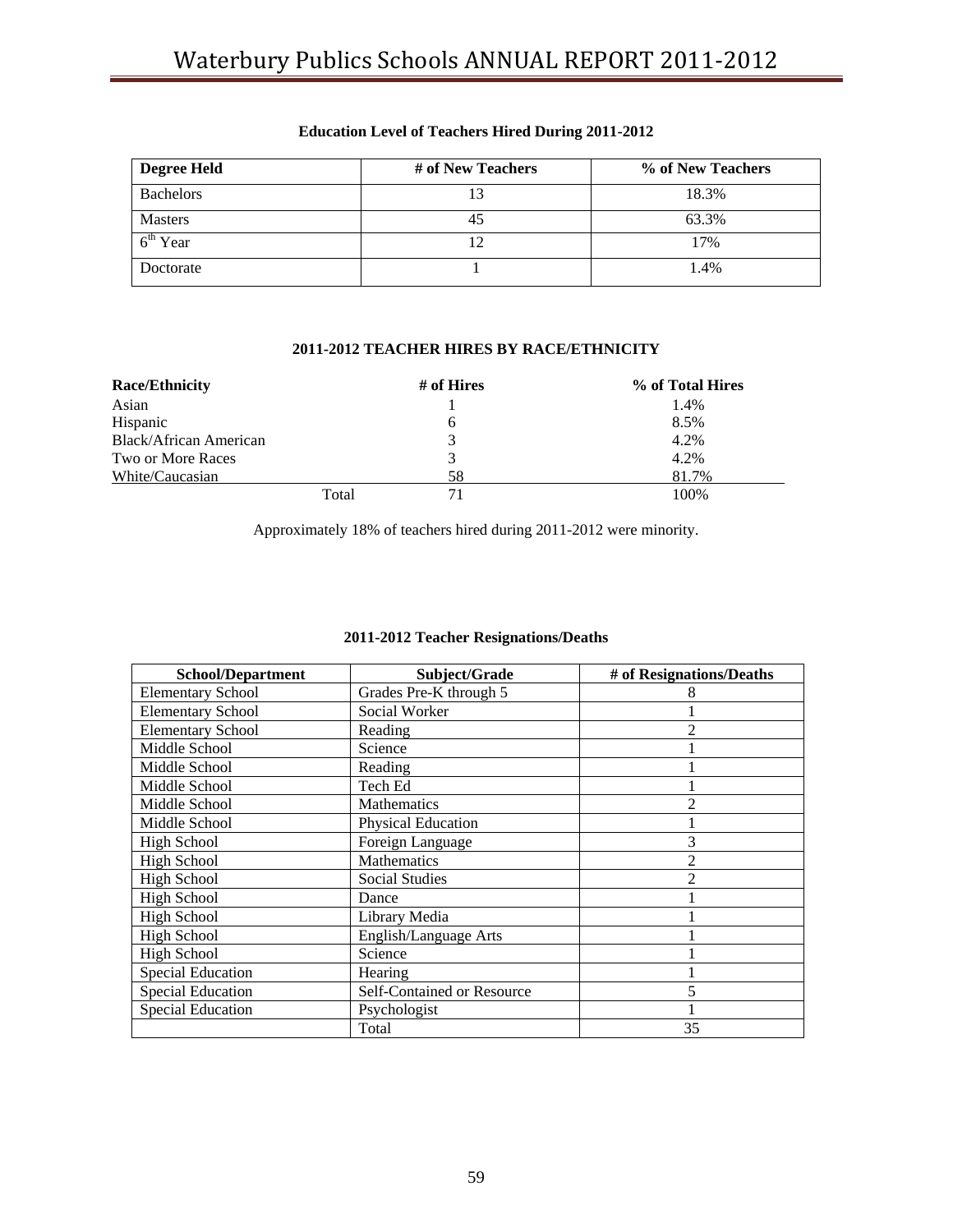| <b>School/Department</b> | Subject/Grade                     | #of Retirements/Non-renewals |
|--------------------------|-----------------------------------|------------------------------|
| <b>Bilingual</b>         | Bilingual/ESL                     |                              |
| Elementary               | Pre-K through 5                   | 6                            |
| Elementary               | Art                               |                              |
| Elementary               | Math Resource/Coach               | 3                            |
| Elementary               | District Instruction K-5          |                              |
| Elementary               | Reading                           | 2                            |
| Elementary               | Social Worker                     | $\mathfrak{D}$               |
| <b>High School</b>       | Family & Consumer Science         | っ                            |
| <b>High School</b>       | Tech Ed                           |                              |
| <b>High School</b>       | Math                              |                              |
| <b>High School</b>       | Foreign Language                  |                              |
| Middle School            | Reading                           |                              |
| Middle School            | <b>Social Studies</b>             |                              |
| Middle School            | Tech Ed                           |                              |
| Special Education        | <b>Self Contained or Resource</b> | 6                            |
|                          | Total                             | 32                           |

### **2011-2012 Teacher Retirements/Non-Renewals**

#### **ADMINISTRATOR HIRING**  2011-2012

Eight administrative vacancies occurred for 2011-2012 as a result of retirements, resignations, transfers, promotions and expansion positions. All of these vacancies have been filled with qualified staff.

| <b>POSITION</b>                               | <b>TRANSFER</b><br><b>REQUESTS</b> | <b>INTERVIEW</b><br><b>DATE</b> | <b>ANTICIPATED DATE OF</b><br><b>APPOINTMENT</b> |
|-----------------------------------------------|------------------------------------|---------------------------------|--------------------------------------------------|
| West Side Middle School<br>House Principal    | None                               | 5/5/11                          | Paul Nickloff<br>7/25/11                         |
| Wilby Vice Principal                          | None                               | 7/7/11                          | James Tolman<br>7/25/11                          |
| SVP at Duggan                                 | None                               | Not Applicable                  | Melissa Gugliotti<br>8/15/11                     |
| Math Supervisor                               | None                               | 7/21/11                         | William Rice<br>7/25/11                          |
| <b>WAMS</b> Vice Principal<br>(Middle School) | One                                | Not Applicable                  | <b>Rosalyn Glass</b><br>8/24/11                  |
| Wallace Middle School<br>House Principal      | None                               | 9/22/11                         | Patricia McCarthy<br>1/1/12                      |
| <b>WAMS</b> Vice Principal<br>(High School)   | None                               | 1/6/12                          | Frank Purcaro<br>3/8/12                          |
| Reed Elementary Principal                     | None                               | 3/19/12                         | Juan Mendoza<br>5/14/12                          |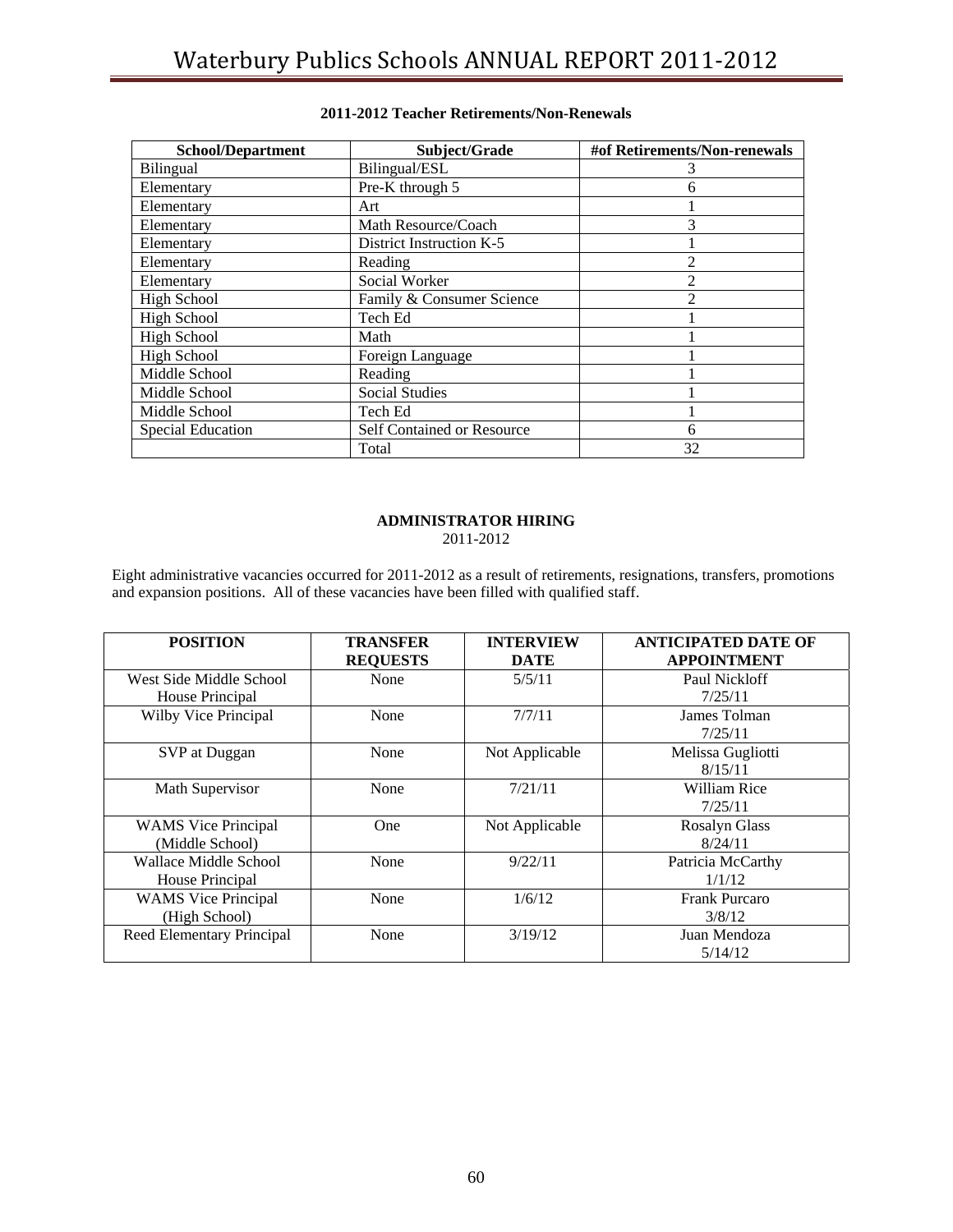# **Minority Hiring Report:**

Approximately 10% of teachers hired during 2007-2008 were minority. Approximately 12% of teachers hired during 2008-2009 were minority. Approximately 11% of teachers hired during 2009-2010 were minority. Approximately 12% of teachers hired during 2010-2011 were minority. Approximately 18% of teachers hired during 2011-2012 were minority. Over the last five years approximately 12.6% of teachers hired were minority.

#### **2007-2008 TEACHER HIRES BY RACE/ETHNICITY**

| <b>Race/Ethnicity</b>         | # of Hires | % of Total Hires |
|-------------------------------|------------|------------------|
| Asian                         |            | $1\%$            |
| Hispanic                      |            | 4%               |
| <b>Black/African American</b> | Q          | 5%               |
| White/Caucasian               | 156        | 90%              |
| Total                         | 173        | 100\%            |

Approximately 10% of teachers hired during 2007-2008 were minority.

| <b>Race/Ethnicity</b>  | # of Hires | % of Total Hires |
|------------------------|------------|------------------|
| Asian                  | 2          | 1%               |
| Hispanic               | 8          | 6%               |
| Black/African American | 6          | 4%               |
| Two or More Races      |            | 1%               |
| White/Caucasian        | 121        | 88%              |
| Total                  | 138        | 100%             |

#### **2008-2009 TEACHER HIRES BY RACE/ETHNICITY**

Approximately 12% of teachers hired during 2008-2009 were minority.

#### **2009-2010 TEACHER HIRES BY RACE/ETHNICITY**

| <b>Race/Ethnicity</b>  | # of Hires | % of Total Hires |
|------------------------|------------|------------------|
| Asian                  | $\theta$   | 0%               |
| Hispanic               | 4          | 4 %              |
| Black/African American | 3          | 3%               |
| Two or More Races      | 4          | 4%               |
| White/Caucasian        | 92         | 89%              |
| Total                  | 103        | 100%             |

Approximately 11% of teachers hired during 2009-2010 were minority.

#### **2010-2011 TEACHER HIRES BY RACE/ETHNICITY**

| <b>Race/Ethnicity</b>  | # of Hires | % of Total Hires |
|------------------------|------------|------------------|
| Asian                  |            | 1.4%             |
| Hispanic               | 4          | 5.4%             |
| Black/African American | 4          | 5.4%             |
| Two or More Races      | $\theta$   | $0\%$            |
| White/Caucasian        | 65         | 87.8%            |
| Total                  | 74         | 100%             |

Approximately 12% of teachers hired during 2010-2011 were minority.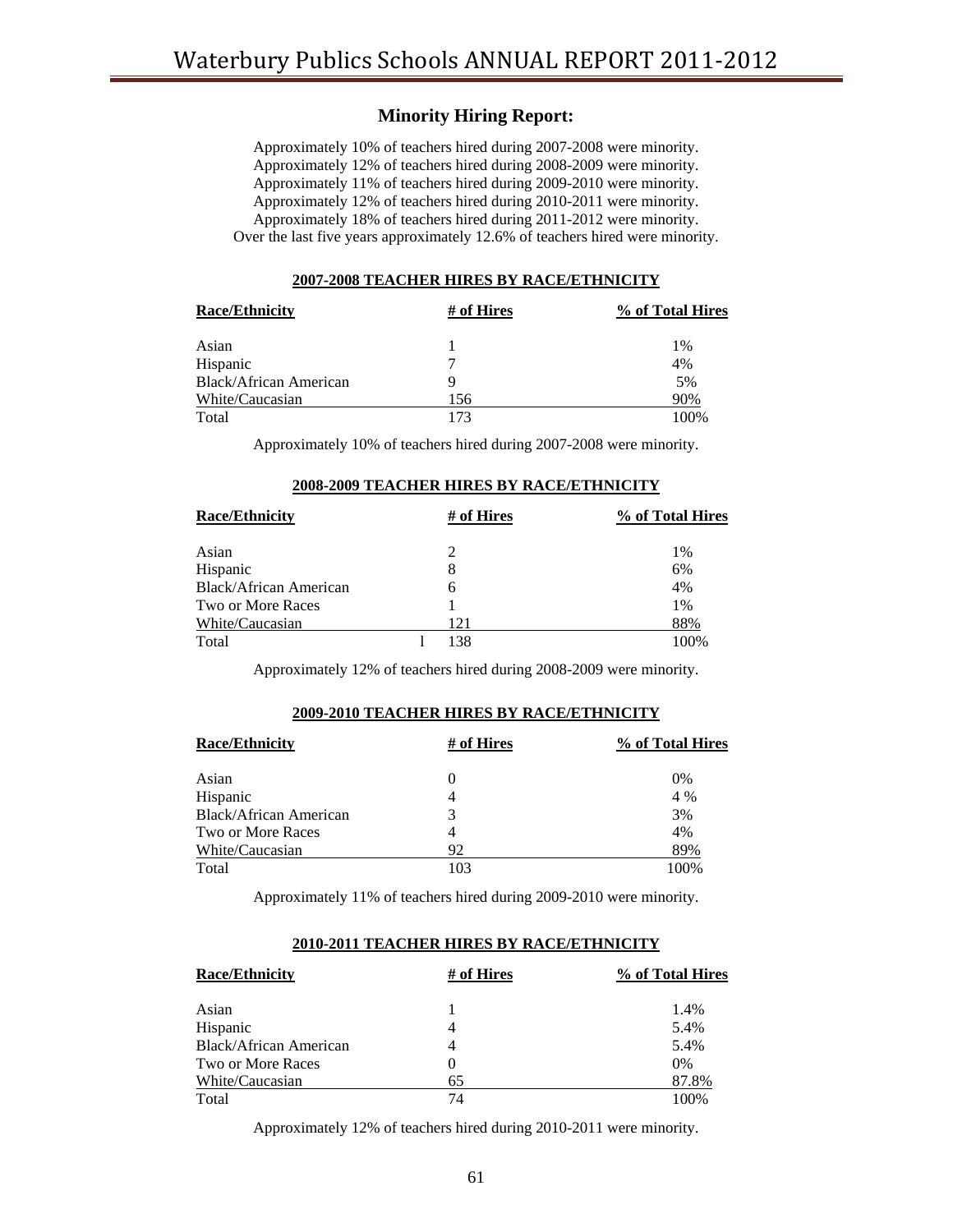## **2011-2012 TEACHER HIRES BY RACE/ETHNICITY**

| <b>Race/Ethnicity</b>    | # of Hires | % of Total Hires |
|--------------------------|------------|------------------|
| Asian                    |            | 1.4%             |
| Hispanic                 | 6          | 8.5%             |
| Black/African American   | 3          | 4.2%             |
| <b>Two or More Races</b> | 3          | 4.2%             |
| White/Caucasian          | 58         | 81.7%            |
| Total                    | 71         | 100%             |

Approximately 18% of teachers hired during 2011-2012 were minority.

# **INFORMATION TECHNOLOGY CENTER Will Zhuta, Supervisor**

### **ACCOMPLISHMENTS**

During the course of the school year, we have been able to complete many large and small scale I.T. projects. A plethora of software upgrades were performed to existing applications, along with the replacement of critical hardware, to ensure that we continue to stay current with technological changes that occur in the field of technology. Below is a list some of the projects that my department was able to complete:

- District Mail Server and end user interface: Exchange 2010 server upgrade.
- Track-It upgrade: used to monitor/track and assign over 20,000 service and repair issues.
- Deployment of image server: allows for rapid restore of PC's.
- VMware Project- Consolidation of servers, moved to a cloud based computing system for network servers.
- Virtual-LAN Project- separated the Student and Administration network traffic for security and prioritizing network resources.
- Core Switch and Firewall upgraded.
- Wireless Access Points installed in schools: allows Central Office to control wireless access to the School network from a central location.
- Completed and managed the implementation of the District's SMART Boards. Every traditional classroom in the District has a Smart Board.
- Implementation of temperature sensors in Data Closets throughout district.

### **Data Warehouse/Business Intelligence**

The Coding, Testing and Program debugging phases are complete. The major project Dashboards (Superintendent, Curriculum, Special Education, School Principals, Student and Teacher) have been designed and developed. User testing on a selective basis is occurring regularly, with full deployment by the start of the 2012-2013 school year. By the start of the new school year, full implementation of the Data Warehouse Project will be complete**.** Having this reliable source of information across all Board of Education agencies will allow for the Waterbury Public Schools to measure and monitor progress of key metrics in real time. The data warehouse solution will present application data to users and provide a single point of access and analytical capabilities of all data marts used in the district. The data warehouse will allow for development of program specific performance management, so as to improve analytical capabilities by integrating program data and standardizing information modeling and reporting capabilities based on Local, State and Federal standards.

### **Virtualization of Servers**

### Phase I

Virtualization of the District Servers has allowed for higher utilization of the District's servers, which saves space and requires less power, therefore reducing cooling costs.

Phase II; of the project will encompass setting up a redundant virtualized server farm, offsite. This will afford us the ability to be prepared for a disaster, with the ability to recover specific critical servers.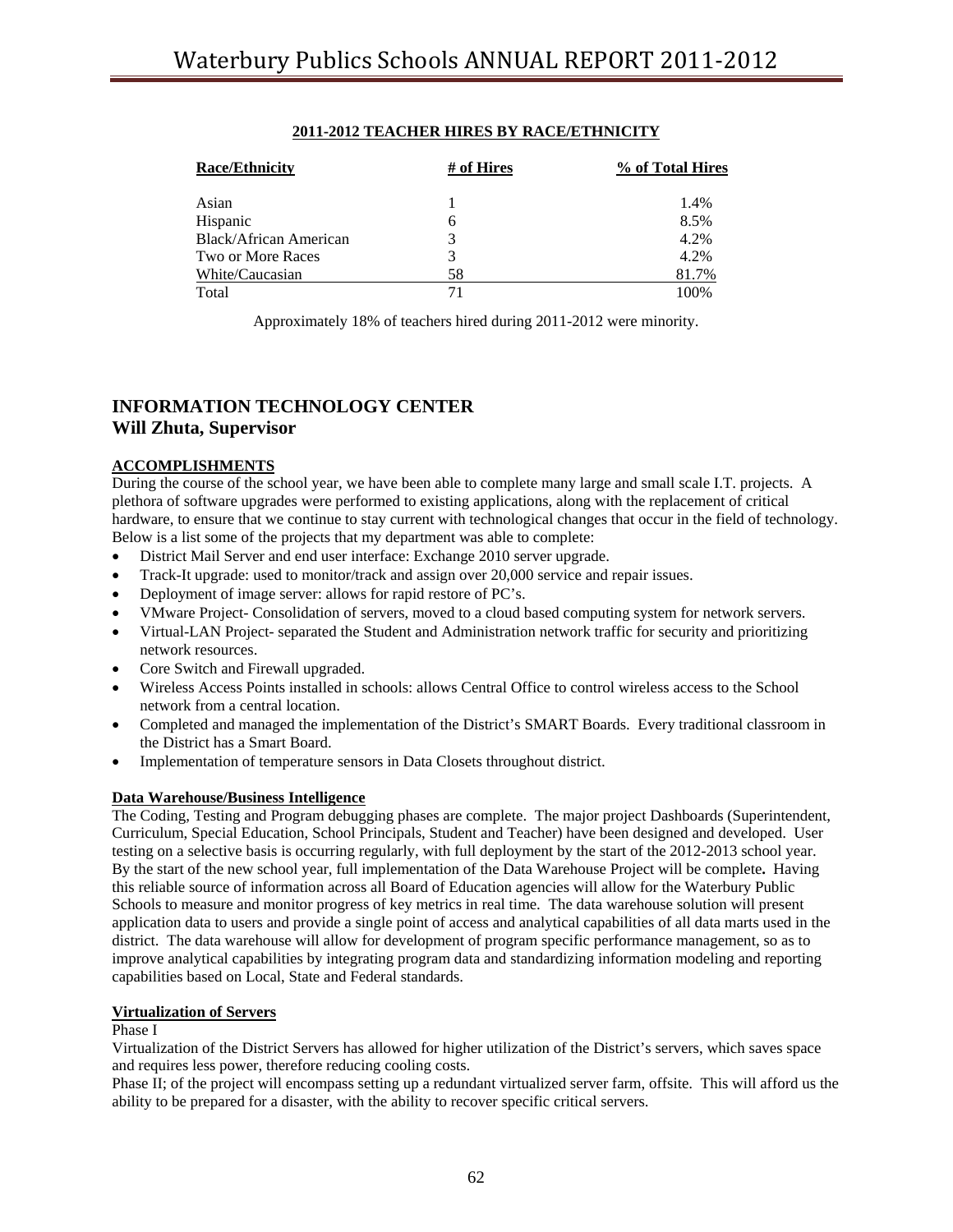This virtualization will allow us to reduce dependencies on particular brands or generation of devices, simplifying upgrades, disaster recovery and planning; all while reducing Total Cost of Ownership. Servers will be able to be rolled out faster and more efficiently, shift staffing resources from mundane operational tasks to activities that will yield greater value. Creating this dynamic environment, we will provide an opportunity to deliver organizational value and enabling rapid response to changing demands.

### **2012-2015 Technology Plan**

**Redistricting:** Continued development of new school boundaries and identification of students that will be attending the new elementary schools, slated to open over the next few years.

- Create the availability of an existing small elementary school
- Eliminate the need for existing rental properties
- Reduce transportation costs
- Spur neighborhood redevelopment/revitalization
- Some students will be required to change schools
- School assignment will be based upon the home address
- The criterion used to create the new neighborhoods was student safety, school size, class size, simplicity, walk zones and transportation efficiency

**District Improvement Reports**: standardized attendance and discipline reports, as called for in the District Improvement Plan. These reports create a scorecard that allows school administrators and central office personnel to quickly assess current trends and establish benchmarks for their school on a monthly basis, and/or year over year. The data points are used to provide comparison benchmarks for their school or other schools, in the district. The data is updated monthly and stored on the departments SharePoint directory for easy access.

**Electronic Rubric Report Cards:** were created for the 6 more Pre-K, Kindergarten and Elementary Schools. This has simplified the reporting process and has established a more efficient and effective procedure for creating this type of report card. Teachers can now prepare and store the rubric report electronically.

**Automated Attendance Call:** an automated attendance call is now made to every parent/guardian of every child that is absent from school. The procedure uses data from the Student Information Systems and technology from the emergency call system to notify the homes of students absent from school.

**Wireless Access Controllers:** Cisco AirNet wireless controllers are being implement throughout the school district that allow for roaming profiles and Lightweight Directory Access Protocol (LAP) authentication. This new technology allows us to control wireless access to the network and maintain better control over rogue guests or hackers.

**New Elementary School Technology specifications and build design**: Working with the building architects and project managers, we have standardized school technology requirements. The newly adopted guidelines were used in the Reed School project.

## **RESPONSIBILITIES AND STRENGTHS**

### **Student Management**

- Direct, plan, and coordinate the programming and operation
- Student Grade Reporting
- Student Attendance
- Personnel Support maintenance
- Discipline Compliance
- Honor Rolls, Grade Distributions, Failure Lists and Promotion List for every Marking Period
- Ranking and Transcripts
- Student Mobility Maintenance
- Application Program development for Federal and State reporting
- Training and Professional Development of Central Office and school personnel (administrators and secretaries)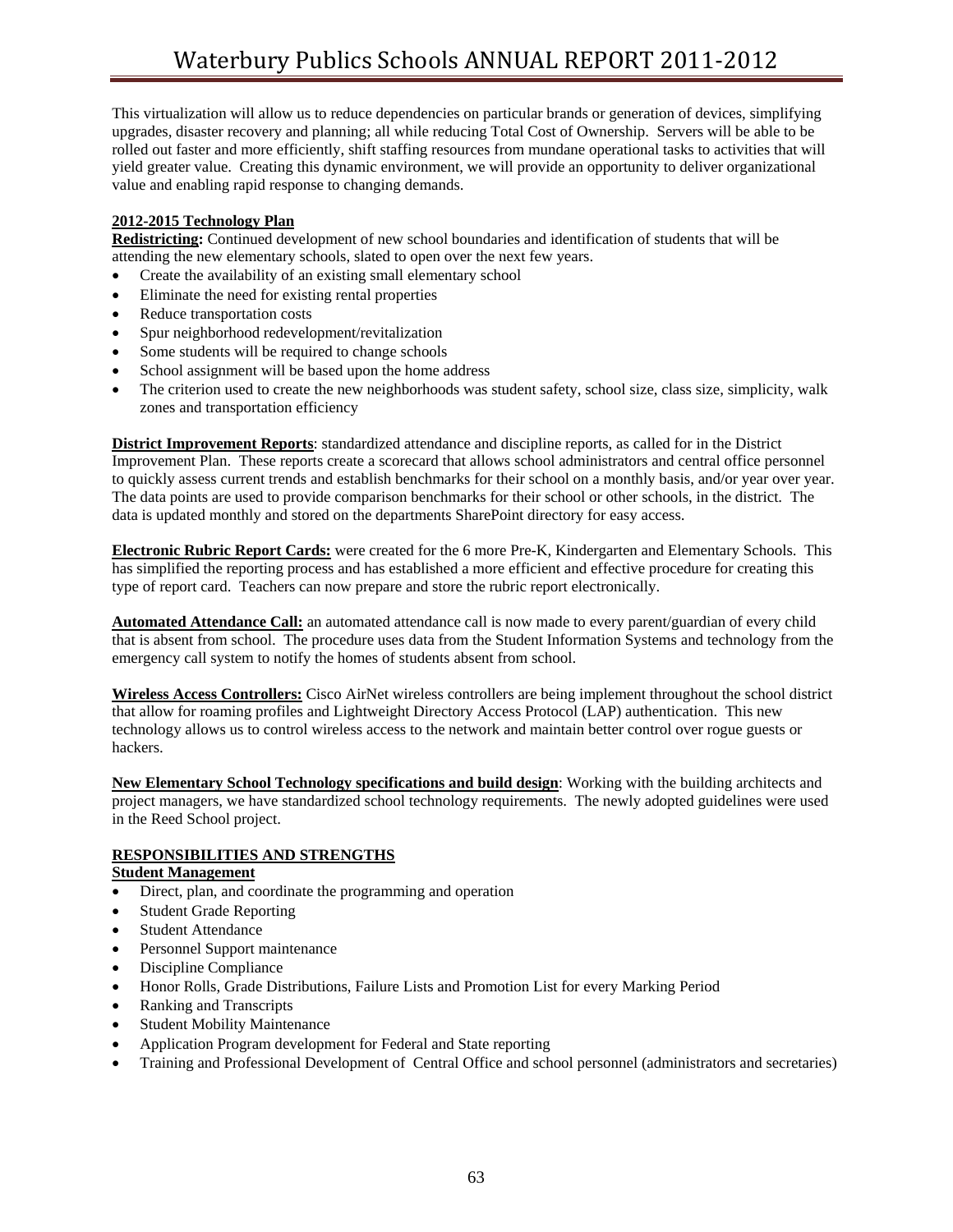## **District Administration**

- Analyze, investigate, and advise the administration regarding purchase or leasing of suitable equipment and supervise feasibility and procedural studies
- Backup and Maintenance procedures
- Co- Chair District Technology Committee
- District Improvement Plan Committee
- Supervise the installation of routers, servers, computers, printers, controllers, and cabling of such equipment

### **Human Resources**

- Teacher Attendance and Absence Call-In System are managed by this department, data is updated daily
- Teacher seniority, certifications and general information is maintained by this department

### **System Administration**

- Responsible for over 18,000+ network users Security and Data Integrity maintained
- Manages administrative computer and information technology tasks
- Web based student administration access to high school staff members

### **Networking**

- Setup and Maintain Internet Services, Proxy Servers, Domain Name Servers, Active Directory, MS Exchange, Antivirus and Firewall Services for all schools.
- Monitor, Troubleshoot and Maintain Internet and Intranet.
- Web Page Administration
- Network Administration: Security, User Rights, Groups, Configuration and User Policies
- Wide Area Network Design and Implementation

### **Computer Repair and Maintenance**

- More than 20,000 on site computer repairs, network issue and service calls
- Install, repair , and maintain printers and faxes in the district
- Order and install parts for computer repairs
- Backup and restore documents on pc's
- In-house monitor repair
- Web site maintenance
- Technical support for school Administrative and teaching staff
- Inventory of the district equipment
- Warranty repair
- Network infrastructure maintenance and repair

## **FUTURE AND IMMEDIATE GOALS:**

- Further Implement the Data Warehouse System by adding financial and assessment data, and to improve the storing and dissemination of student achievement data
- Continue to redistrict elementary and high school boundaries for cost savings, to ease overcrowding and Simplify bus routes and ensure neighborhood schools
- Oversee implementation of the district's 2012-2015 Technology Plan
- Develop best practice procedures that will ensure continuity with technology integration
- Continued enhancement of the district WEB site
- Integration of State and Federal reporting into the database for automation
- Continue to provide a high level of technical service to administration and school personnel on all computer related aspects
- Train and support classroom teachers in the use of instructional software
- Integrate CMT and CAPT scores in the data stores and perform cross analysis with grading, discipline and attendance data
- Collaborate with the Special Education department to ensure communication between the electronic I.E.P. system and the district Student Information System
- Develop Curriculum Management Data collection portals that will allow content supervisors to ease the burden of data sharing, between supervisors and subordinates.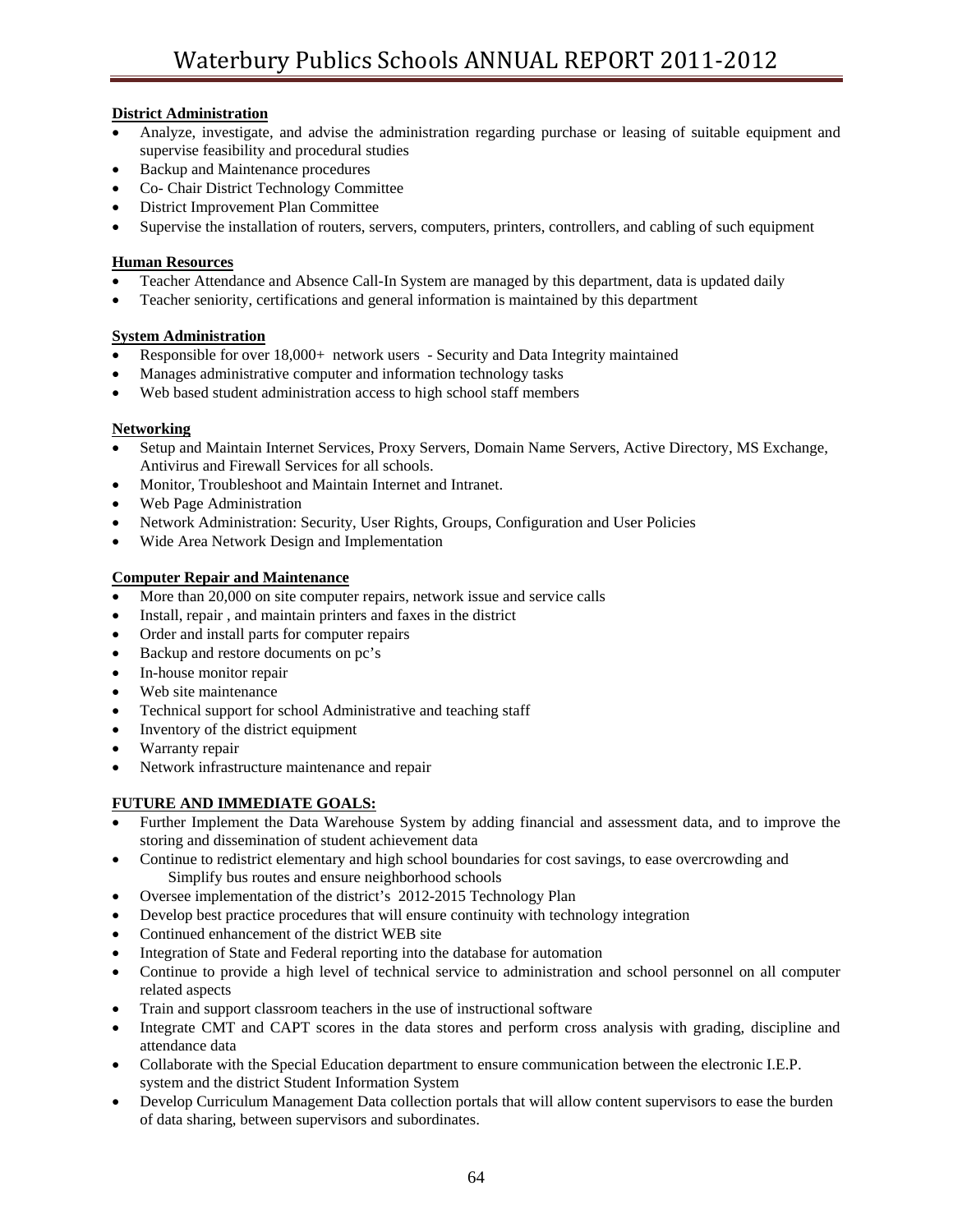# **OPERATIONS Paul Guidone, Chief Operating Officer**

### **Budget and Finance**

- Continued to control costs and achieve a year end budget surplus in the third year of a no-growth budget.
- Prepared a fourth consecutive no-growth budget with little negative effect on educational programs offered to our students.
- Received a completely "clean" audit report void of any findings or comments.

### **School Construction**

- The new Duggan School opened on schedule and under the revised budget.
- Construction of the new Jonathan E. Reed Elementary School continued, including extensive site remediation, towards an August 2012 occupancy.
- The Enlightenment School renovations were completed on schedule and under budget.
- The Wilby High School Science Room Renovations were completed on schedule and under budget.
- Acquired properties and commenced construction for our new Waterbury Career Academy High School.
- Commenced construction for a new Carrington Pre-K to 8 School.
- Obtained State funding approval for the Wallace Middle School Addition and Alterations project.
- Conducted Feasibility Studies for athletic field improvements at Crosby High School/Wallace Middle School and Wilby High School/North End Middle School.
- Conducted a Feasibility Study for educational and athletic field improvements related to the accreditation visit at Kennedy High School.
- Continued a site search for a new East End elementary school.
- Continued to implement a complex redistricting plan for the Pre-K to 8 schools.

### **Operations**

- Continued to improve the conditions and cleanliness of all our schools, including an extensive facility improvement plan at Walsh Elementary School.
- Conducted numerous capital project improvements.
- Upgraded various HVAC equipment at Waterbury Arts Magnet School.
- Prepared building for a successful accreditation visit for Wilby High School.
- Oversaw purchase and installation of SMART Boards to all grade 4 and 5 classrooms and throughout the middle and high schools.
- Implemented second phase of Tools-for Schools program.
- Improved structural integrity of Bucks Hill building.
- Significantly expanded the fresh fruit and vegetable program district-wide, as well as, a breakfast offering at all high schools.

### **Other**

- Oversaw investigation of Hopeville test score matters, including interim staffing and ultimate disciplinary resolution.
- Assisted in the recruitment, interview and selection process for the employment of the new Superintendent of Schools.
- Assisted in the orientation of the Superintendent of Schools.

# **FOOD SERVICE DEPARTMENT Linda Franzese, Food Service Director**

 We continue to purchase additional fresh fruit and vegetables from the DOD (Department of Defense) Program offered through the State Department of Education and United States Department of Agriculture. The FFVP (Fresh Fruit and Vegetable Program) increased to 18 schools this year, offering a variety of fresh fruit and vegetables to students in addition to what they receive at lunchtime.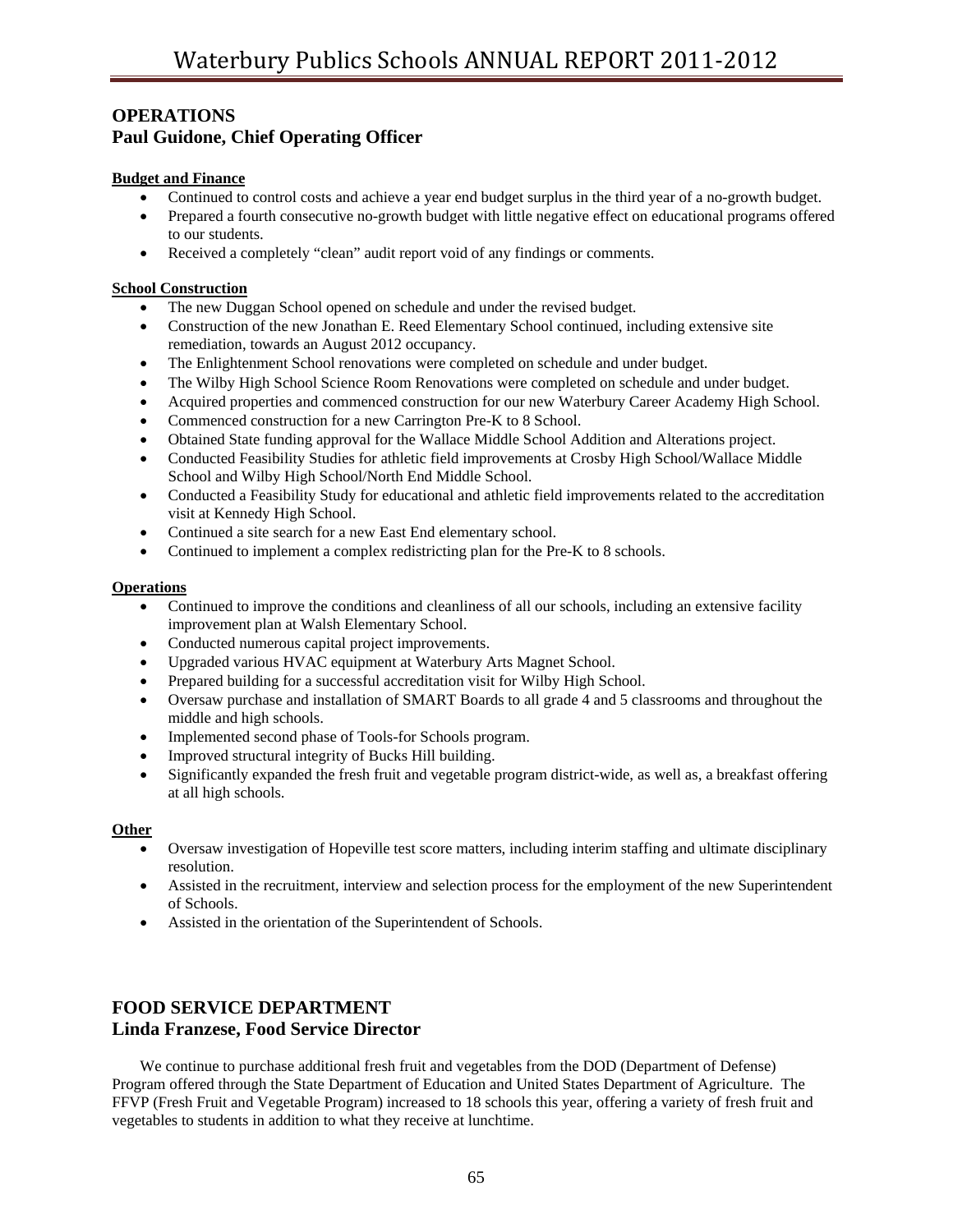For the fifth year in a row, we participated in the Connecticut Healthy Snacks and Beverage Certification Program that only allows certain items to be sold to students that are approved by the State at our ala carte lines, in vending machines, school stores and through school held fundraisers. The Food Service Department receives an approximate additional \$ 225,000 annually for participating in this program.

 The State Department of Education, Nutrition Division, performed a Coordinated Review Effort (CRE) review this year on our Food Service Department which went very well. Because of the many healthy menu choices we currently offer, the State encouraged us to also participate in the Healthy US Challenge (HUSSC), where we can receive awards and recognition for various levels of achievement based on nutritional requirements. At this time all paperwork has been submitted and we await the State's approval.

We are planning on expanding our Summer Program this year to include park picnics and mobile lunches, where we can reach out to more students and increase the amount of meals served, based on their needs.

 The department continues to operate financially in the black, allowing us to remodel kitchens and replace antiquated equipment and delivery vehicles to operate more efficiently and effectively.

 New USDA regulations, beginning in 2012-2013, require us to serve even more fresh vegetables and whole grains. Lunch prices are increasing for the first time in many years for paid students, for lunch only and the per meal cost is expected to increase significantly based on the new requirements.

 Preparation for the new Jonathan Reed School is underway and plans continue for the new Carrington School as well as the new Waterbury Career Academy.

 We continue to strive to make positive changes and improve the quality and attractiveness of the food we serve while maintaining the nutritional requirements, satisfy students and help to decrease obesity.

## **EDUCATIONAL GRANTS OFFICE Linda Riddick Barron, Supervisor**

#### I GOALS

A. Accomplishments of Goals 2011-2012

 The financial and educational assistance for state and federal consolidated grants continued with all administrators through monthly meetings, principal forums, handouts, site based visits, and finance meetings. Our department created sequential spending patterns that aligned with the school calendar and focused on allocations prior to the CMT's by focusing on specific line items. Specifically, the administrators were guided to spend all the funds designated to line 600 (supplies) by January; secure lines 300/500 (vendors/presenters) by March and order refreshments from food service and other food vendors by April. To reinforce the above task, balances were printed monthly highlighting the specific line item(s).

 Parent involvement activities were tailored to the needs of Waterbury Public Schools through legislated groups such as the School Governance Council, the District Parent Advisory Council, Family School Partnership, and a concentration on school compacts as it related to the District Improvement Plan (DIP) goal, which also included an increase in two way communication. The Meet and Greets were held by division beginning this spring and were successful in allowing School Superintendent Dr. Kathleen Ouellette to have personal dialogues with families and community members. The Title I ARRA (American Recovery and Reinvestment Act) funds successfully spent on district level purchases included school based parent computers which were the catalyst for district wide progressbook workshops for families and community members. Magnets were purchased with directions on how to log on to the progress-book website. These were given out at the respective workshops and district activities throughout the school year. A Computer Technology Center (CTC) staff member gave step by step instructions as he trained the parent liaisons a few years ago. Title IID ARRA funds were used to assist district staff in final training for the new Data Warehouse and a new technology based curriculum software for implementation in U.S. History on the secondary level. The data warehouse will be in operation next school year.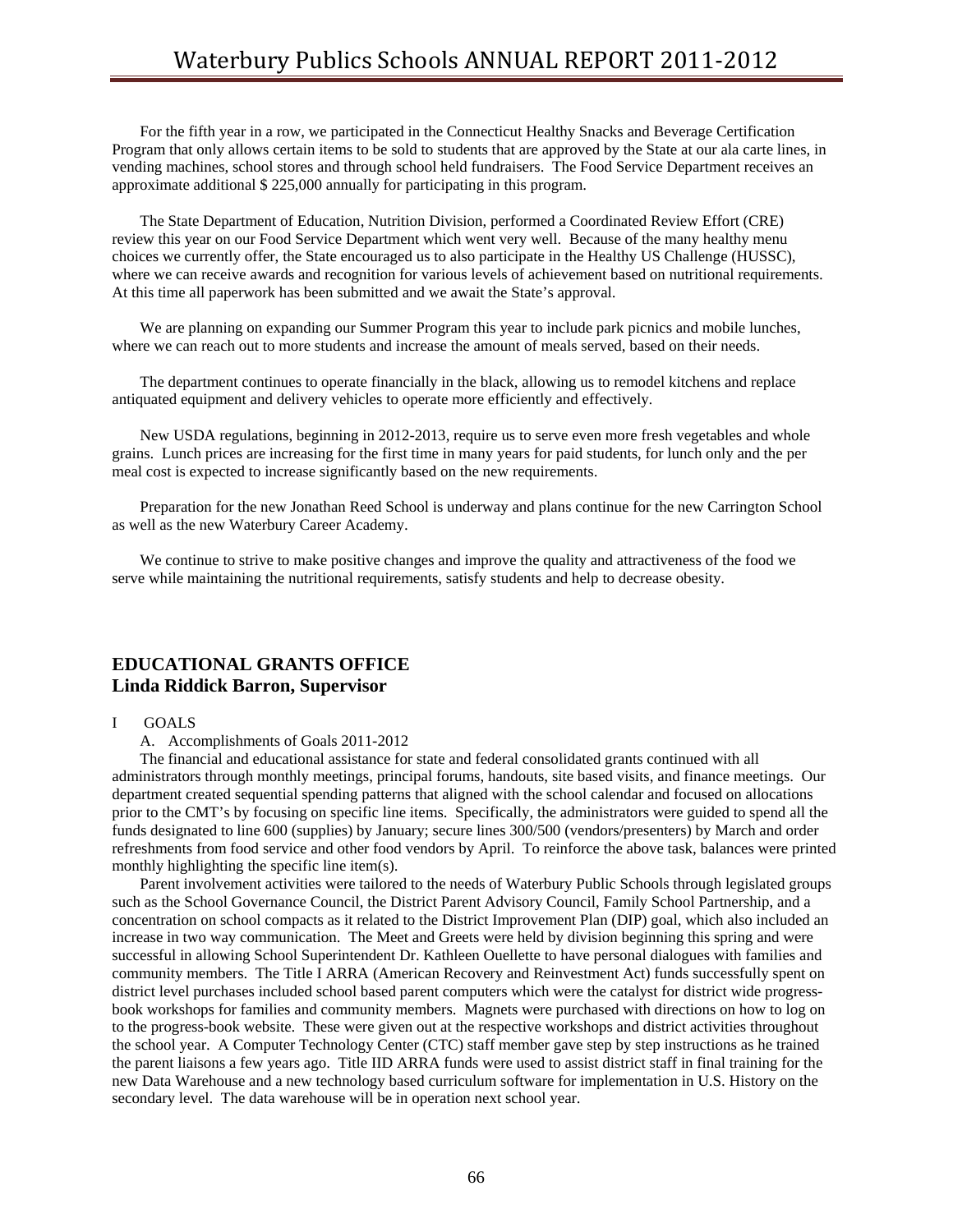The Title IIA funds continued to assist central office staff with teacher training including mentoring and providing resources that assisted staff in becoming highly qualified teachers under No Child Left Behind (NCLB). Positive Behavior Intervention Support (PBIS) funds and innovative funds were used to support positive behavior and achievement. Parents on the waiting Supplemental Educational Services (SES) list were offered tutorial support during the last marking period during the summer months resulting in an increase in services.

### B. Goals for 2012-2013

- Our continued goal is to provide technical assistance to the schools and parents, community and students using the federal and state entitlement grants that contribute to student achievement.
- Continuing the PBIS district support as outlined in the Blue Print for Change.
- The Educational Grants Department will increase the district's family involvement, communication, and academic awareness with an increase of meetings/workshops in various community locations. The meetings will be both district wide and hosted by individual schools.
- With the completion of the onetime ARRA funds, a goal will be to successfully return to supporting K-5 Summer School with entitlement grants without sacrificing student needs.
- The accountant roles will change to include regular review and to provide more payroll reports and graphs/charts each month for individual school grant balances and to also assist the grant School Business Office in understanding the legislative and programmatic functions of each entitlement grant. Monthly meetings will continue and be encouraged to expand with other staff between the two departments.
- This department will begin translating the legislative changes of NCLB's Title I waiver to assist Central Office, school staff, parents and the community and closely monitor the NCLB Public School Choice projected transportation cost. We will also recognize and report the fiscal impact Title I and Title IIA funds will have on the Blue Print for Change and the Alliance District initiatives.

### II. HIGHLIGHTS 2011-2012

- Increased distribution of balance reports for all Educational Grants to respective staff due to weekly reports provided by School Business Office and the Educational Grants Accountant more often. The Grants office was able to have effective ongoing communication with the School Business Office regarding accounting procedures and grant regulations beginning in the spring of 2012.
- Decreased remaining balances for private schools, particularly with Title IIA (teacher training funds) due to communications and experience of the Educational Grants Accountant. The former private school Literacy Facilitator (ARRA) attended Reading Department meetings and encouraged private school principals to purchase leveled reading materials similar to public school purchases for the private school Title I students.
- Update necessary forms for evaluation purposes and collected data earlier to accommodate school staff and the school calendar although state reports are not due until the fall.
- Public outreach to community and businesses on educational pamphlets, posters, calendars, is ongoing and growing.
- Continue emphasizing the importance of spending Title IID (Technology), Title IV (Safe School), Title V (Innovative Programs) with private schools Title IIA funds by focusing on line 930 (transferred funds) and flexibility that will increase so existing programs can continue.
- Continued coordination of requirements for NCLB SES Expo. This year the SES Expo was held during the same night as the Board of Education meeting which allowed our new Superintendent and Commissioners to have a snapshot of the process and attendance.

## III. STRENGTHS

- Provide two way open lines of communication with both financial and educational support in regards to guidelines and recommendation to both the public schools and private schools administrators in an effort to provide a systematic uniformed approach to school and district allocations.
- Supervised and reviewed requisitions to maintain strict adherence to federal guidelines in reviewing narratives, requisitions and purchase orders.
- Continue effective family involvement partnerships with community.
- Translating educational grant legislation to ensure fiscal responsibility while having everyone focus on providing the best solutions for Waterbury students.
- Being available in schools offices for assistance when balance information is unusually high or overextended and respectfully working toward agreeable solutions that eliminate the concern in the future.
- Continue the process of NCLB parental notification/eligibility letters as outlined by NCLB.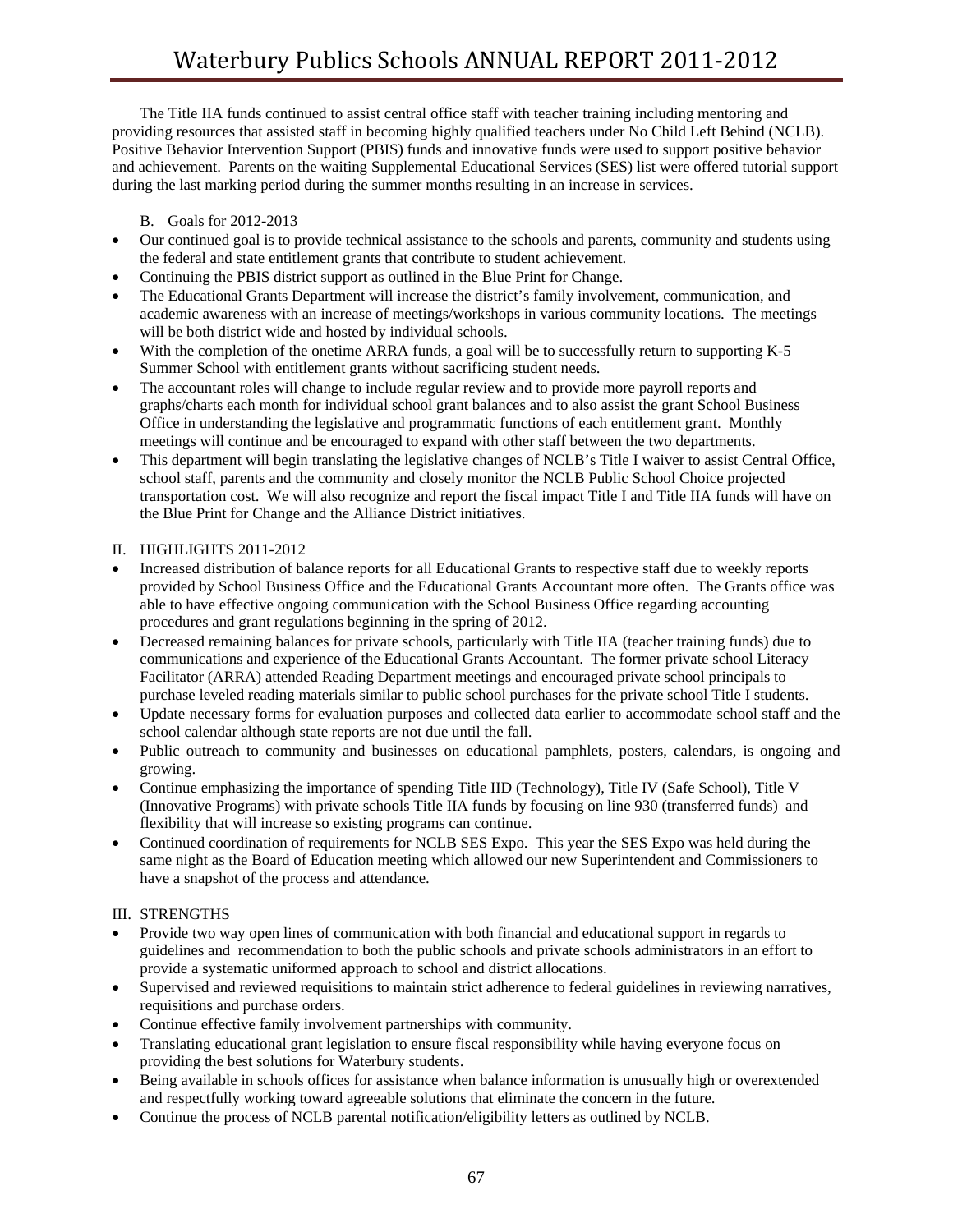# **OFFICE OF COMPETITIVE GRANTS Louise Allen Brown, J.D., M.P.A., Grant Writer**

### **I. Goals**

A. During the 2011-2012 year, the Competitive Grants Writer aggressively pursued competitive grants and discounts for Waterbury Public Schools, submitting grants applications to federal and state government agencies, and to private foundations. By virtue of changes in federal and state leadership, and delays in federal and state budget approvals, this year and last year grant requests for proposals have tended to be released and the following lists detail competitive grants awarded to Waterbury Public Schools in this fiscal year, *and*  competitive grant applications submitted during this fiscal year.

### **COMPETITIVE GRANTS AWARDED To Waterbury, 2011-2012**

| ➤ | USF (e-rate) Telephone Service Discounts (FCC) 2011-2012<br>(2010-11 Application)                                                                         | \$172,332.                 |
|---|-----------------------------------------------------------------------------------------------------------------------------------------------------------|----------------------------|
| ➤ | Primary Mental Health Grant - Duggan & W. Cross- (SDE)<br>(2010-11 Application)                                                                           | \$22,135.                  |
| ➤ | Know How 2 Go (African American Affairs Commission (AAAC, 2010-11)<br>(2010-11 Application)                                                               | \$5000.                    |
| ➤ | State Afterschool Grant Programs (SDE)<br><b>Bunker Hill Elementary School</b><br>$\Omega$<br>North End Middle School<br>$\circ$<br>(2010-11 Application) | \$300,000.<br>\$300,000.   |
| ➤ | 100 BEST Communities (ING, America's Promise)<br>(2010-11 Application)                                                                                    | \$2,500. (City Award)      |
| ➤ | <b>CREC Professional Development Grants (CREC)</b>                                                                                                        | \$5,000. (req. $$10,000$ ) |
| ➤ | Safe Routes to Schools Grant (State Dept. of Transportation)                                                                                              | \$500,000. (City Award)    |
|   | <b>TOTAL GRANTS AWARDED 2011-2012</b>                                                                                                                     | \$1,306,967.               |
|   | <b>Additional Competitive Grants SUBMITTED in 2011-2012:</b>                                                                                              |                            |
| ⋗ | USF (e-rate) Telephone Service Discounts (FCC) 2012-2013<br>Amount of Request: \$133,812.<br>$\circ$                                                      | Pending                    |
|   |                                                                                                                                                           |                            |
| ➤ | 100 BEST Communities (ING, America's Promise Alliance)<br>Amount of Request - \$2500.<br>$\circ$                                                          | Pending (City Appl.)       |
| ➤ | Elementary and Secondary School Counseling Grant (USDE)<br>Amount of Request - \$1,200,000.<br>$\circ$                                                    | Pending                    |
| ➤ | <b>ESAF Challenge Grant (ESA Foundation)</b><br>Amount of Request - \$40,000.<br>$\circ$                                                                  | Pending                    |
| ➤ | Education for Homeless Children and Youth Grant (SDE)<br>Amount of Request - \$120,000.<br>$\circ$                                                        | Pending                    |
| ➤ | Investing in Innovation Fund Grant (i3 Grant) (USDE)<br>Amount of Request - \$2,463,761.<br>$\circ$                                                       | Pending                    |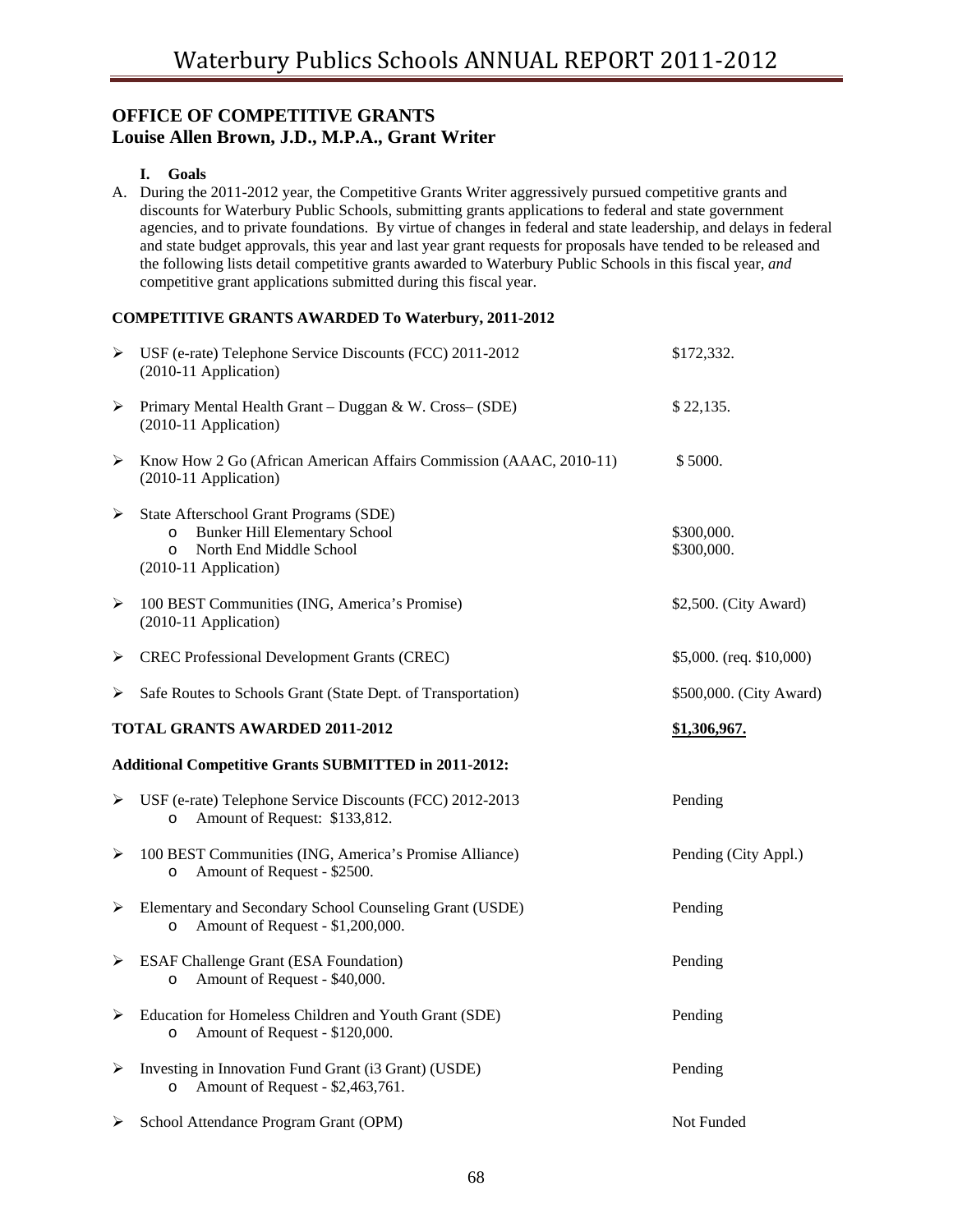| Amount of Request - \$39,040.<br>$\circ$                                                             |            |
|------------------------------------------------------------------------------------------------------|------------|
| Target Corporation Grants (Gilmartin and Duggan)<br>Amount of Request - \$100,000./school<br>$\circ$ | Not Funded |
| <b>GEAR UP (USDE)</b><br>Amount of Request - \$3,720,000.<br>$\circ$                                 | Not Funded |
| Upward Bound (USDE)<br>Amount of Request \$1,250,000.<br>$\circ$                                     | Not Funded |

In addition to grants submitted by Waterbury Public Schools as applicant, the Grant Writer facilitated the review and approval of several grants by the Board of Education, with Waterbury Public Schools as a participant. The Office of Competitive Grants also assisted teachers in preparing, and facilitated the processing for approval of, a number of grants pursued by teachers.

### B. **In the next year, the Competitive Grants Writer will**:

- 1. Continue to aggressively pursue competitive grants and discounts for Waterbury Public Schools, consistent with District Reform Initiatives.
- 2. Continue to assist teachers and administrators to develop the ability to pursue grants for their schools, through workshops, technical assistance sessions, other consultations, and/or newsletters.
- 3. Continue to actively pursue opportunities to collaborate on grants with other school districts, other educational entities, universities, businesses, community collaboratives, and community-based and/or faithbased organizations.

### **II. Highlights/Accomplishments**

A. As of June, 2012, the total of competitive grants awarded to Waterbury Public Schools for 2011-12 is \$1,306,967. The amount of competitive grants sought for Waterbury Public Schools during the 2011-2012 fiscal year totals \$9,679,113 with \$3,960,073 still pending. To determine which grants to pursue for the district, the Grant Writer reviewed and evaluated approximately eighty-five (85) different grant programs this year, and attended a number of bidders' conferences.

Additionally, the Competitive Grants Writer facilitated consideration by the Superintendent and Board of Education of numerous grant funded projects in which Waterbury teachers and students were invited to participate. In this way Waterbury teachers and students were able to benefit from additional grant funded programs. Most notably this year is the State level GEAR UP Grant in which the district partnered with Naugatuck Valley Community College (NVCC) and the State Department of Higher Education (applicant). This project, ultimately funded by the U.S. Department of Education, will bring approximately \$11 million to Waterbury over the next six (6) years to assist students in grades 6-12 in developing college awareness and readiness.

- B. The Competitive Grants Writer met with teachers and administrators throughout the year by appointment to facilitate the development, writing, start-up, or continuation of competitive grants. She also assisted grant program staff with budget revision requests and other grant-related matters.
- C. The Competitive Grants Writer strengthened Waterbury's working relationships with numerous community organizations, universities, and businesses during 2011-2012. She also developed new working relationships with additional community organizations and with additional divisions of previous partner organizations on behalf of Waterbury Public Schools. By developing and nurturing institutional relationships Waterbury continues to position itself well to take advantage of future competitive grants opportunities. And, this year the Competitive Grant Writer continues to serve as an elected member of the Waterbury Bridge to Success (BTS) Community Council, where she was also elected chairman of the BTS Governance Committee for another term. The Grant Writer also serves on the BTS Positive Youth Development Workgroup. This type of hands-on involvement with other youth serving providers in the community builds capacity within the educational and general community to seek and secure funds necessary to meet the goals of the Waterbury Public Schools. The Waterbury Bridge to Success Plan is a comprehensive community youth plan that includes the priorities of the Waterbury School District.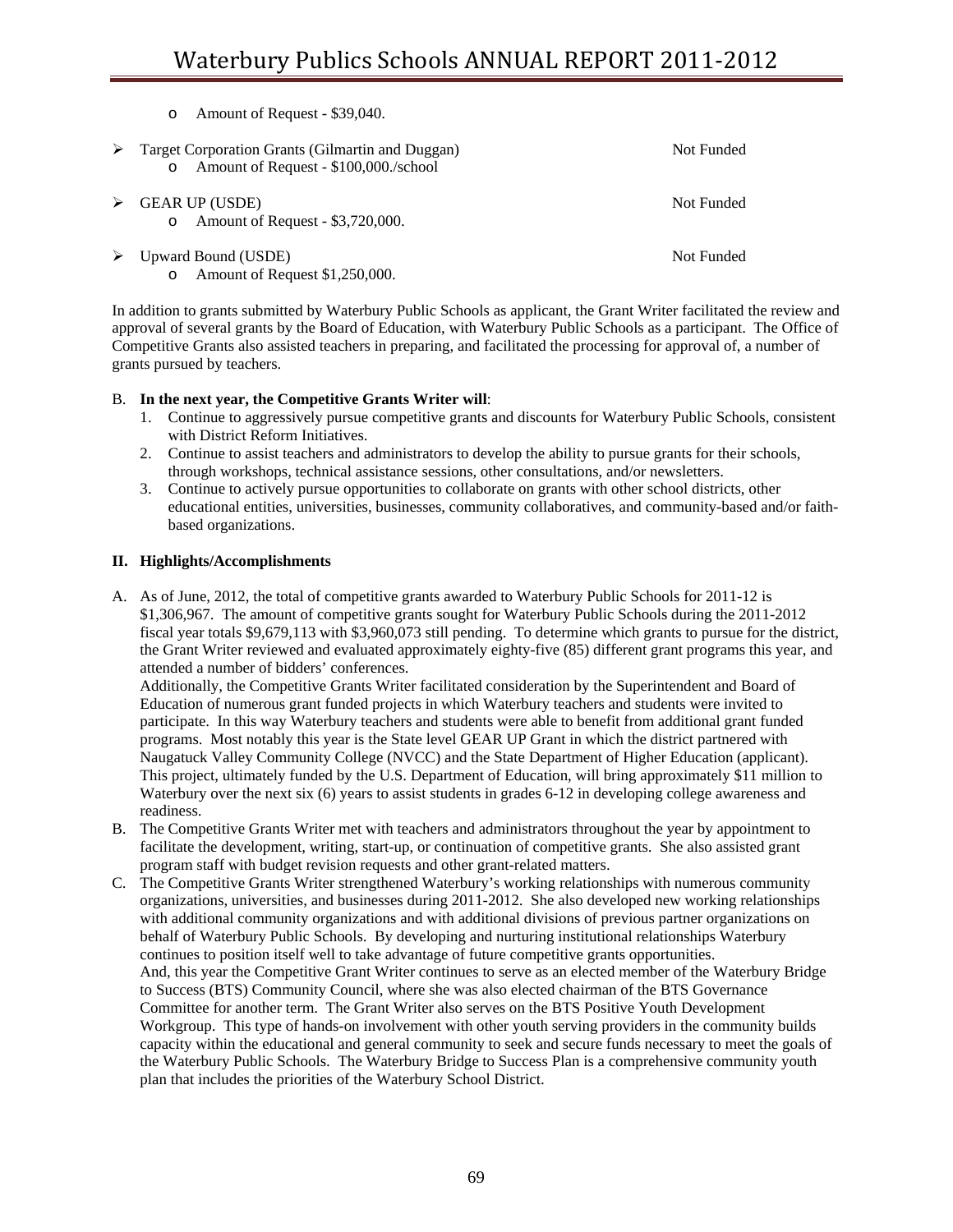### **III. Strengths**

Competitive Grants continue to fund programs to support District priorities related to improving student achievement in literacy and math, providing a safe/healthy environment, and engaging parents/families in education. This year, grant projects were developed and proposed to improve teaching and learning; to reduce truancy, absenteeism, drop-outs; to provide after-school programs; to prepare students for entry and success in college; to pursue innovations related to education reforms; to expand the elementary school counseling program; and to implement new supports for homeless students. Through the use of USF Discounts obtained this year Waterbury has provided the City with substantial discounts for telephone service for the Education Department. The continued pursuit and acquisition of competitive grants by the Competitive Grants Writer will afford Waterbury teachers/administrators and students additional new opportunities to improve teaching and learning. In so doing, the Competitive Grants Office will continue to help Waterbury Public Schools to accomplish its mission of providing *all* students with opportunities "to maximize their skills and talents."

# **SCHOOL / COMMUNITY RELATIONS Nancy Dzija Vaughan, APR, Coordinator**

### **I. GOALS:**

### **a**. **Accomplishment of Goals 2011-2012**

### **Goal #1** – **Improve school and district communication with parents**

This was the second year of the School Family Community Partnership Grant. Rather than work on establishing new action teams, the district focused on assisting the fourteen schools that were required to implement School Governance Councils by November 1, 2011 while encouraging other schools with an action team or action team model to engage in meaningful activities. All fourteen of the schools required to implement School Governance Councils successfully implemented the Councils, with many SFCP action team members being elected to Councils. Training was provided to all Council members through four workshops that were videotaped and made available to schools to share with new members in future months. Attention was given to how these School Governance Councils could benefit from interaction with school action teams as an "action arm" of the Council, especially in the area of family and community involvement. New SFCP action teams will be established in additional schools next year.

The district SFCP action team continued to meet and to attract new members and school volunteers. The goal for the year was the development of a Parent and Youth Fair, held on April 21, 2012. This event provided information on summer school and summer youth programs while providing youth with activities including a discussion forum on bullying. Parents and youth responding to an evaluation survey said they were very pleased with the event and hopeful that it would be "bigger and better" next year.

The School Community Relations Coordinator continued to meet regularly with the Parent Liaisons to listen to their concerns and to provide tips for more effective communication with parents. The Coordinator collected monthly Parent Liaison Reports and compiled a summary of interactions with families. As part of the Goal #4 Sub-Committee, the Coordinator helped conduct four "meet and greet" events where parents had an opportunity to speak one-to-one with the Superintendent.

### **Goal #2 – Assist district in meeting its goals to improve student achievement, especially in literacy and numeracy**

The School Community Relations Coordinator continued to seek new volunteers to serve as mentors for the district's students. Several new mentors were added, especially to the new Duggan School. She also provided assistance by creating publicity for district efforts at school improvement and by strengthening community ties and improving parent involvement, a key ingredient for student success.

## **Goal #3 – Improve communications between staff and district**

The School / Community Relations Coordinator continues to feature staff accomplishments as part of the district newsletter and the educational access channel. A new e-blast newsletter was implemented this year, e-mailed to all staff and featuring information about student and school success, as well as items of interest to staff members. For example, "NewsFlash 1.3" included news about Crosby High School's winning LifeSmarts and Mock Trial teams, as well as a news brief on an article on the "New Generation Gap in Schools" as published in the March issue of the American School Board Journal.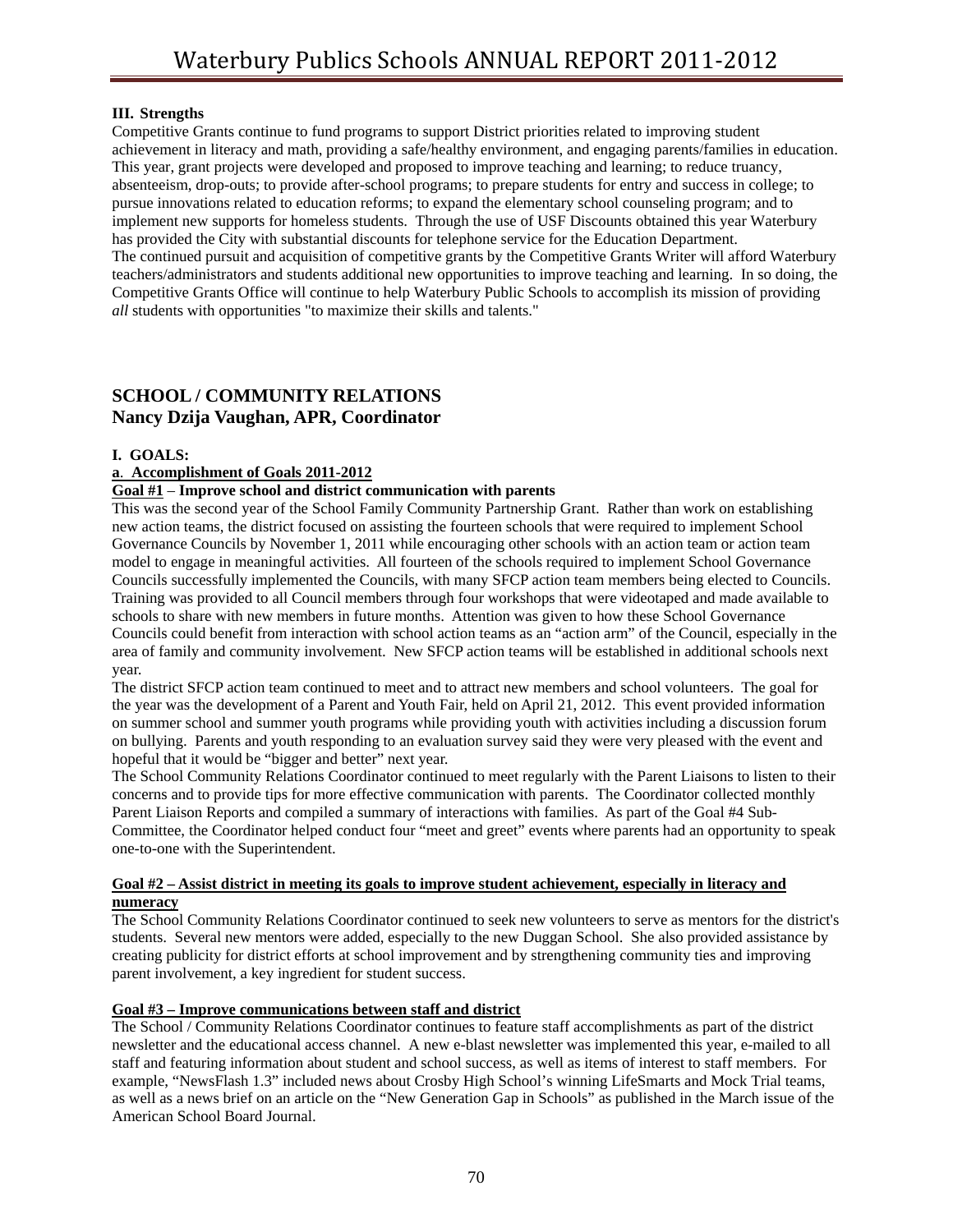In addition, the Coordinator provides information when requested to staff and parents and provides information on schools or education issues to community groups when requested.

### **Goal #4 – Improve on district's positive image in the community**

The School / Community Relations Coordinator continued to utilize various media sources to publicize new educational initiatives and to highlight district accomplishments, including newspaper, video, the district web site, the district newsletter, and word-of-mouth out to the community. The Coordinator encouraged schools and staff to provide pictures and stories for the newspaper and the district newsletter. In addition, the new e-blast feature made it easier to communicate positive news to district staff, who might share this news with other members of the community and parents.

The School / Community Relations Coordinator continued to play a major role in the district's web site by updating it regularly to allow visitors up-to-the-minute information on district news. One feature of the web site allows questions to be directed to one of five staff members, and questions about the school district or policies have been coming to the School Community Relations Coordinator for quick response. Communication coming into the district via this "contact us" page has continued to increase. Questions have ranged from school placement to the availability of special programs, such as after-school or tutoring assistance, and other concerns. Most responses are made within 24 hours of the original post.

### **b. Goals for 2012-2013**

**Goal –** Engage families and the communities in education through the implementation of the School Family Community Partnership program, by assisting parent liaisons and schools to communicate effectively with families, and by soliciting community partnerships. This will require strategic communications with schools, community and parents.

## **II. HIGHLIGHTS**

Working with Parent Liaisons and the District Improvement Plan's Executive Management Team, the School / Community Relations Coordinator has developed a new monthly reporting format for parent liaisons that provides more extensive and detailed information than did previous reports. The new reporting format allows for more consistent compilation of family involvement data across the district. This information will be compiled and analyzed on an ongoing basis.

With the assistance of the School / Community Relations Coordinator, the Brass Mill Center mall introduced the mall's new initiative, MY SCHOOL'S COOL, kicking off the program at the Back to School Rally in August. Participating schools had an opportunity to compete against each other to earn cash prizes from the mall in a shopping incentive program. Schools also had opportunities to earn additional points by meeting school goals related to academic achievement or positive student behavior. The Pre-K at the Bucks Hill Annex earned first place, a prize of \$10,000, which the school will use to enhance student learning. Second prize of \$3,000 went to Sprague School. Third prize of \$2,000 went to the State Street School. Another eleven schools earned \$500 each, with all prizes totaling \$20,500.

The School Family Community Partnership district action team held a highly successful Parent and Youth Fair on April 21, 2012. Workshops for parents included kindergarten preparation, use of Progress Book to monitor individual student academic performance, and understanding the new anti-bullying legislation. Parents were also able to speak to school staff and outside program providers about summer school and summer enrichment programs. Activities for students included a discussion forum on bullying and use of words with racial connotations and how to play chess. About 200 parents and students attended the event, which included a brunch. Feedback was very positive, with 100% of those filling out an evaluation form at the end stating they would return next year and bring a friend along with them.

## **III. STRENGTHS**

Nancy Vaughan, who has achieved her Accreditation in Public Relations from the Universal Accreditation Board, has been elected Northeast Region Vice President for the National School Public Relations Association. The region includes Connecticut, Delaware, Maine, Massachusetts, New Hampshire, New Jersey, New York, Pennsylvania, Rhode Island, Vermont, New Brunswick, Newfoundland, Nova Scotia, Eastern Ontario, Prince Edward Island and Quebec. She has an outstanding knowledge of communications and public relations.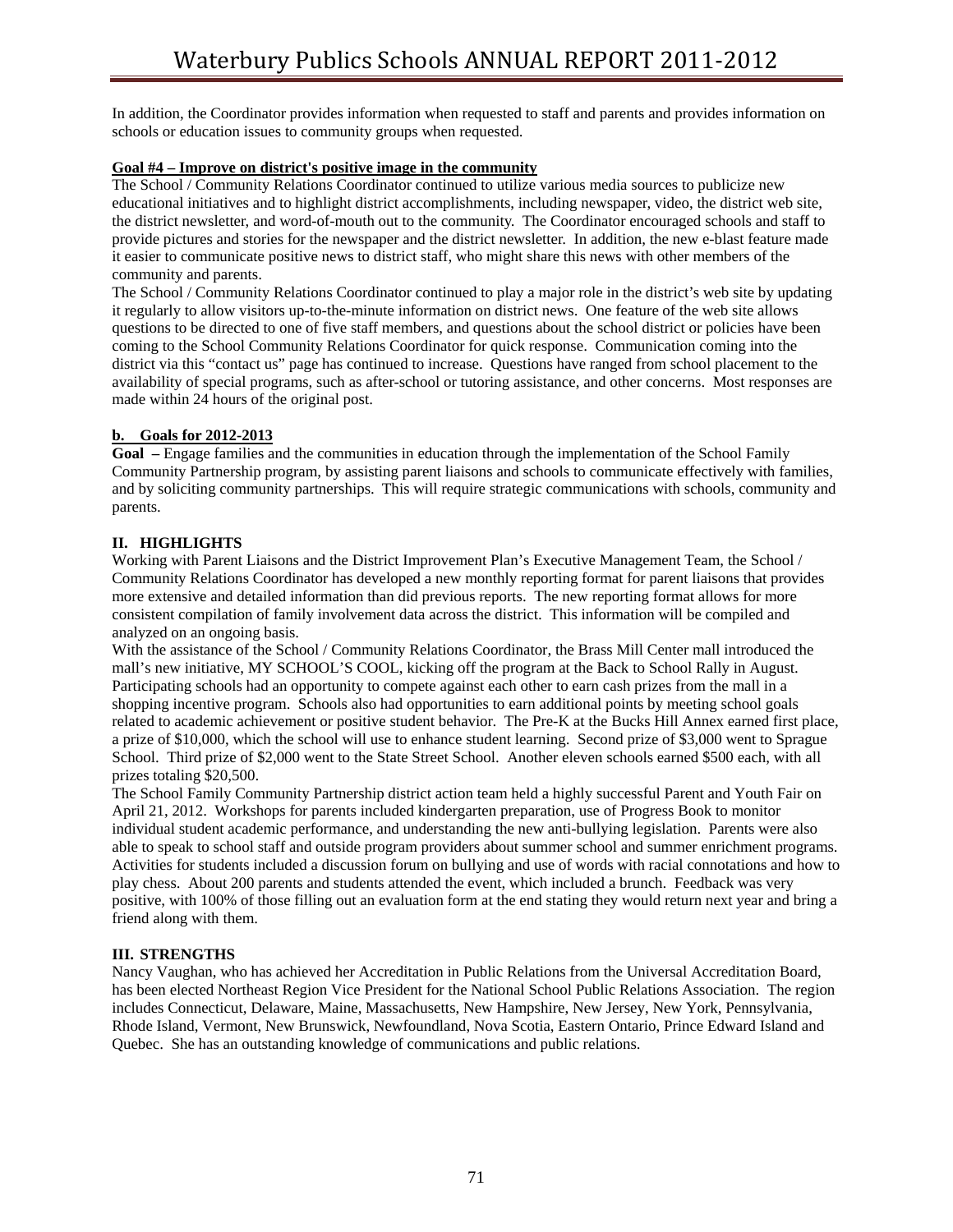# **ELEMENTARY SCHOOLS ANNUAL REPORTS**

# **BUCKS HILL PRE-K at the Annex Marisa Blakeslee, Supervising Vice Principal**

I. The following documentation is based upon goals from our 2011-2014 School Improvement Plan.

A. In the area of numeracy, proficiency increased by at least 10% in each of the following domains:

| 3 year old students |              |            |            |              |            |            |                |
|---------------------|--------------|------------|------------|--------------|------------|------------|----------------|
|                     | September    |            |            | May          |            |            |                |
|                     | <b>Below</b> |            | $\%$       | <b>Below</b> |            | $\%$       | $\%$           |
| Cogs                | proficient   | Proficient | Proficient | Proficient   | Proficient | Proficient | Increased      |
| 3a: Sorts           |              |            |            |              |            |            | ∧              |
| Objects             | 125          | 14         | 10%        | 80           | 81         | 50%        | 40%            |
| 3b: Sorts           |              |            |            |              |            |            |                |
| objects by          |              |            |            |              |            |            | 37%            |
| shape               | 95           | 30         | 24%        | 62           | 99         | 61%        |                |
| 3c: Sorts           |              |            |            |              |            |            | ∧              |
| objects by color    | 68           | 61         | 47%        | 54           | 107        | 66%        | 19%            |
| 9: Understands      |              |            |            |              |            |            | ∧              |
| & participates      |              |            |            |              |            |            | 28%            |
| in conversations    | 111          | 18         | 14%        | 94           | 67         | 42%        |                |
| 11: Displays        |              |            |            |              |            |            |                |
| knowledge of        |              |            |            |              |            |            | $\uparrow$ 30% |
| book & print        | 114          | 15         | 12%        | 93           | 68         | 42%        |                |

|                  | September    |                |               | May          |            |            |               |
|------------------|--------------|----------------|---------------|--------------|------------|------------|---------------|
|                  | <b>Below</b> |                | $\frac{0}{0}$ | <b>Below</b> |            | $\%$       | $\frac{0}{0}$ |
| Cogs             | proficient   | Proficient     | Proficient    | Proficient   | Proficient | Proficient | Increased     |
| 3a: Sorts        |              |                |               |              |            |            | ⋀             |
| Objects          | 62           | $\overline{4}$ | 17%           | 29           | 44         | 60%        | 43%           |
| 3b: Sorts        |              |                |               |              |            |            |               |
| objects by       |              |                |               |              |            |            | 31%           |
| shape            | 42           | 25             | 37%           | 23           | 50         | 68%        |               |
| 3c: Sorts        |              |                |               |              |            |            |               |
| objects by color | 27           | 40             | 59%           | 14           | 59         | 81%        | 22%           |
| 9: Understands   |              |                |               |              |            |            |               |
| & participates   |              |                |               |              |            |            | ↑ 34%         |
| in conversations | 50           | 18             | 26%           | 29           | 44         | 60%        |               |
| 11: Displays     |              |                |               |              |            |            |               |
| knowledge of     |              |                |               |              |            |            | ₼45%          |
| book & print     | 60           | 7              | 11%           | 32           | 41         | 56%        |               |

#### 4 year old students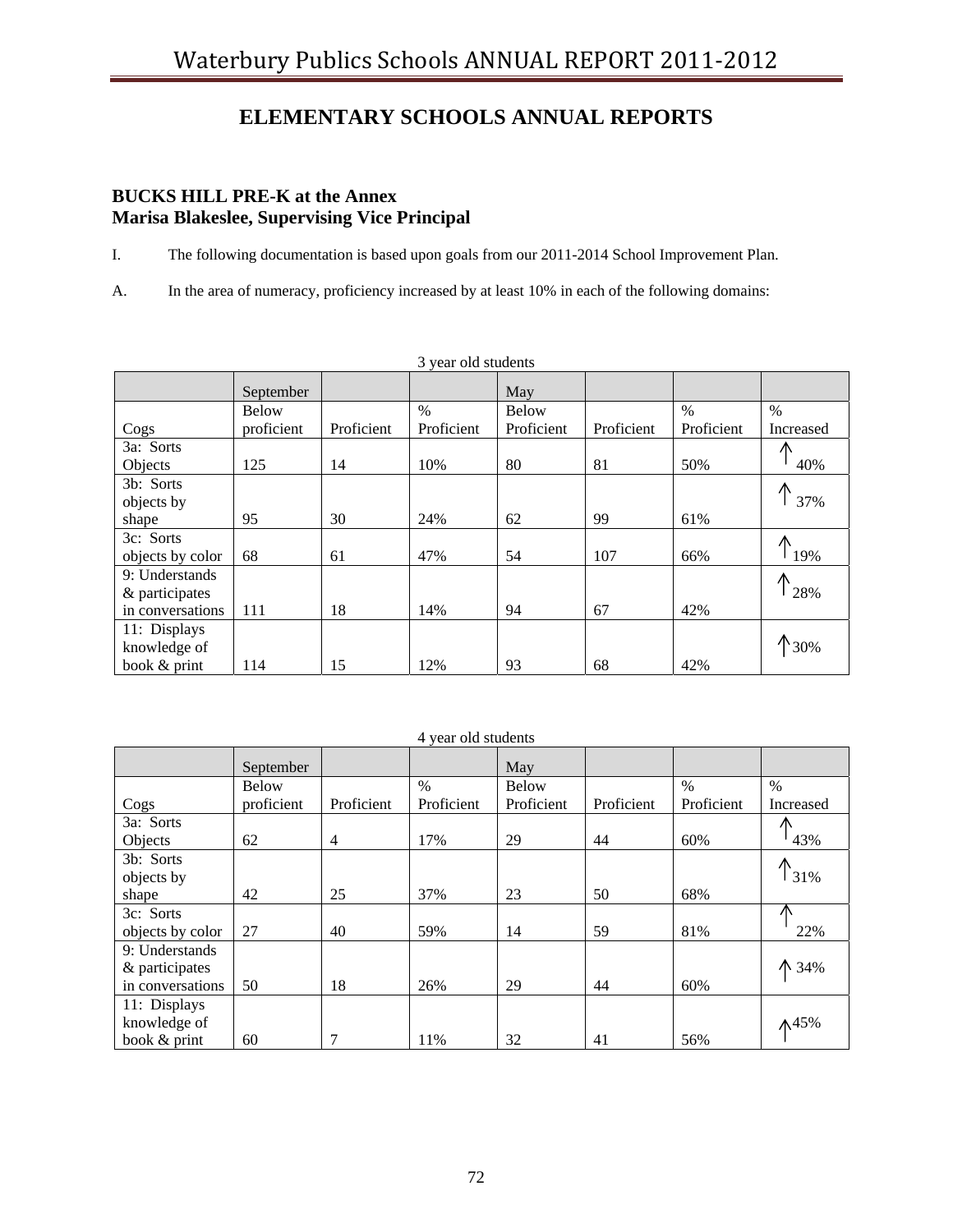| Personal-Social #7 |            |            |            |              |            |            |           |
|--------------------|------------|------------|------------|--------------|------------|------------|-----------|
|                    | September  |            |            | May          |            |            |           |
|                    | Below      |            | $\%$       | <b>Below</b> |            | $\%$       | $\%$      |
| Cogs               | proficient | Proficient | Proficient | Proficient   | Proficient | Proficient | Increased |
| Interacts          |            |            |            |              |            |            |           |
| cooperatively      |            |            |            |              |            |            |           |
| with peers         | 130        | 57         | 30%        | 87           | 140        | 62%        | 32%       |

B. In the area of personal-social skills, data reflects an increase of 32%.

C. In the area of student absences, data reflects a decrease in absences from September to May. Attendance varies from month to month; we were unable to determine an exact increase/decrease. Data was collected demonstrating the number of students without any absences for each month. Data will be compiled differently for the next two years to get a more accurate representation.

D. Parents participated in PPTs, Open House, Parent Conferences, and activities designed specifically for parents & families of our children as follows (designated by Room in the Annex):

| 201 - 63% (3) |  | $205 - 71\%$ (4) |  |
|---------------|--|------------------|--|
| 202 - 48% (3) |  | $206 - 61\%$ (3) |  |
| 204 - 68% (3) |  | $207 - 86\%$ (3) |  |
| 209 - 75% (4) |  | 210 - 48% (4)    |  |

A total of 65% of our parents participated in the February Parent Conferences.

### II. Highlights from 2011-2012:

Each month, classrooms held parties/events designed to celebrate the PBIS accomplishments. "Indoor field trips" were held each month. The following events were celebrated by the Annex in 2011-2012:

| September: | Apples to Cider                                                                    |
|------------|------------------------------------------------------------------------------------|
| October:   | Visit by Waterbury Fire Department and a fire truck                                |
| November:  | Visit by live turkeys prior to the Thanksgiving observance                         |
| December:  | Visit with Santa including gifts. Our students enjoyed being at school in pajamas. |
| March:     | Read Across America event with many volunteers reading Dr. Seuss books             |
| April:     | The Terrific Turtles came to visit                                                 |
| May:       | Presentation by the Hispanic Coalition using Sign Language                         |

### III. Strengths

- We have the most dedicated, conscientious staff people here at the Annex, who work hard to be sure our students' progress to the maximum of their abilities.
- We enjoy the benefits of two trans-disciplinary evaluation teams (one is bilingual).
- We have the advantage of working closely with the Institute of Professional Practice (IPP) for our autistic students.
- We have an excellent Preschool Transition Coordinator who works with the Birth-to-Three agencies providing services in Waterbury to assist with transitions to Waterbury Public Schools.
- Our co-taught approach in all classrooms provides for inclusion of all children, and multiple opportunities for parent involvement and encouragement.
- Each month finds PBIS reward parties and monthly in-house field trips, in which all children participate.
- Each year, we participate in the Young Athletes Unified Sports Event.
- We hold PTC family events such as 'Zingo Bingo' twice each year.
- Data team members work collaboratively to build meaningful data.
- Reflections of the program from staff are taken seriously in an effort to make changes and continuously build the program.
- We continue to meet and surpass all standards for NAEYC accreditation.
- We provide support to School Readiness programs in the community with our out-staff visits.
- Each day, current, state-of-the-art technology (SMART Boards, I-Pads, etc.) are used to enhance our work with our children.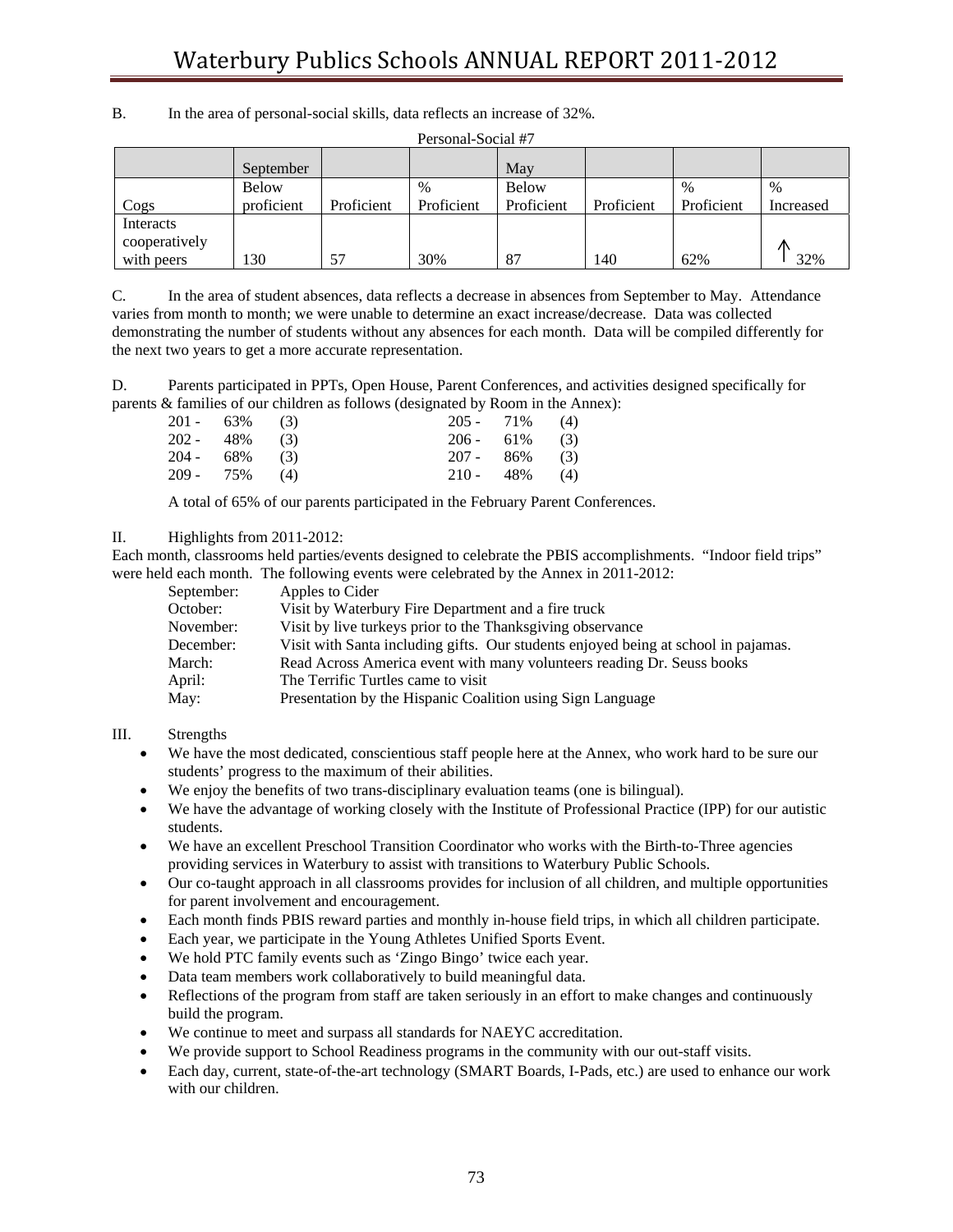IV. Statistical Data

- We were delighted to receive the following awards this year:
	- Superintendent's Award: Leah Vedder and Edward Danek.
	- 100 Best Students: Carly Rotella, Delon Smith, Divine Nieves, Angelica Nuñez, Cam'ron Parker, Aaliyah Colon, Abdulghani Hashim.

In 2011-2012, 125 students transferred into the program from September to May. Many transferred into the program from various Birth-to-Three programs; others came through playgroups held at the Center, as well as through children referred from EIS who went through Developmental Evaluation. Others came from other school districts (families who moved into Waterbury). Forty-one students left the Annex either through moves to other districts, or out of the country.

# **BUCKS HILL ELEMENTARY SCHOOL Ann M. Begley, Principal**

## **I. Goals**

### **A. Accomplishment of Goals for 2011-2012**

**Goal #1: Bucks Hill School will attain high academic achievement for all students in literacy and numeracy.**  The school year began with the CMT data for 2010-2011 showing that we came very close to making Safe Harbor. We missed by one subgroup in both reading and math. The work done with identifying individual children's progress allowed for the teachers to work on specific areas of need. This was continued during the 2011-2012 school year.

Continuing the Literacy Academy initiative was the primary goal for the school year. Day one had students placed in literacy groups based on the data.

Implementation of the specific goals of the School Improvement Plan (SIP) had the Bucks Hill staff teaching explicit scientifically based reading research strategies to improve student achievement. The teachers continued to create Common Formative Assessments and follow the Data Driven Decision Making steps to analyze student work when planning instruction. Grade-level meetings and faculty meetings continued to allow teachers to collaboratively review and score student work while identifying instruction needed.

#### **Goal #2: Bucks Hill School will provide a safe and secure teaching and learning environment through the implementation of the school-wide Positive Behavior Intervention Support (PBIS) program to affect discipline data in individual classes and at Bucks Hill.**

Crisis Prevention Intervention (CPI) training was completed for all staff. This included looking at adult behavior to decrease student behaviors from escalating. The entire staff was also introduced to nonviolent crisis intervention. Data shows that there continues to be a decrease in referrals to the office and out-of-school suspensions. This has been the trend at Bucks Hill for several years. The implementation of in-school suspension in the District has given us another strategy to address behavior.

The PBIS committee continued to get direction through the district wide training initiative. The training helped them to refine the procedures already in place at Bucks Hill.

School-wide rules and expectations have been developed and were explicitly taught beginning in September. Specific lessons were given to teachers in August to ensure that all staff was teaching the explicit expectations for all areas within the school. The team helped teach expectations in areas outside the classrooms such as the lunchroom and recess.

The committee continued to meet monthly and work in the school using Positive Behavior Support**.**  Initiatives implemented in prior years were continued, but the committee worked to change things a little to keep the students motivated.

The implementation of identifying Tier III students who have repeat problems in school was a new focus for the team. Use of a process called 'check-in/check-out' was used.

### **Goals for the 2012-2013**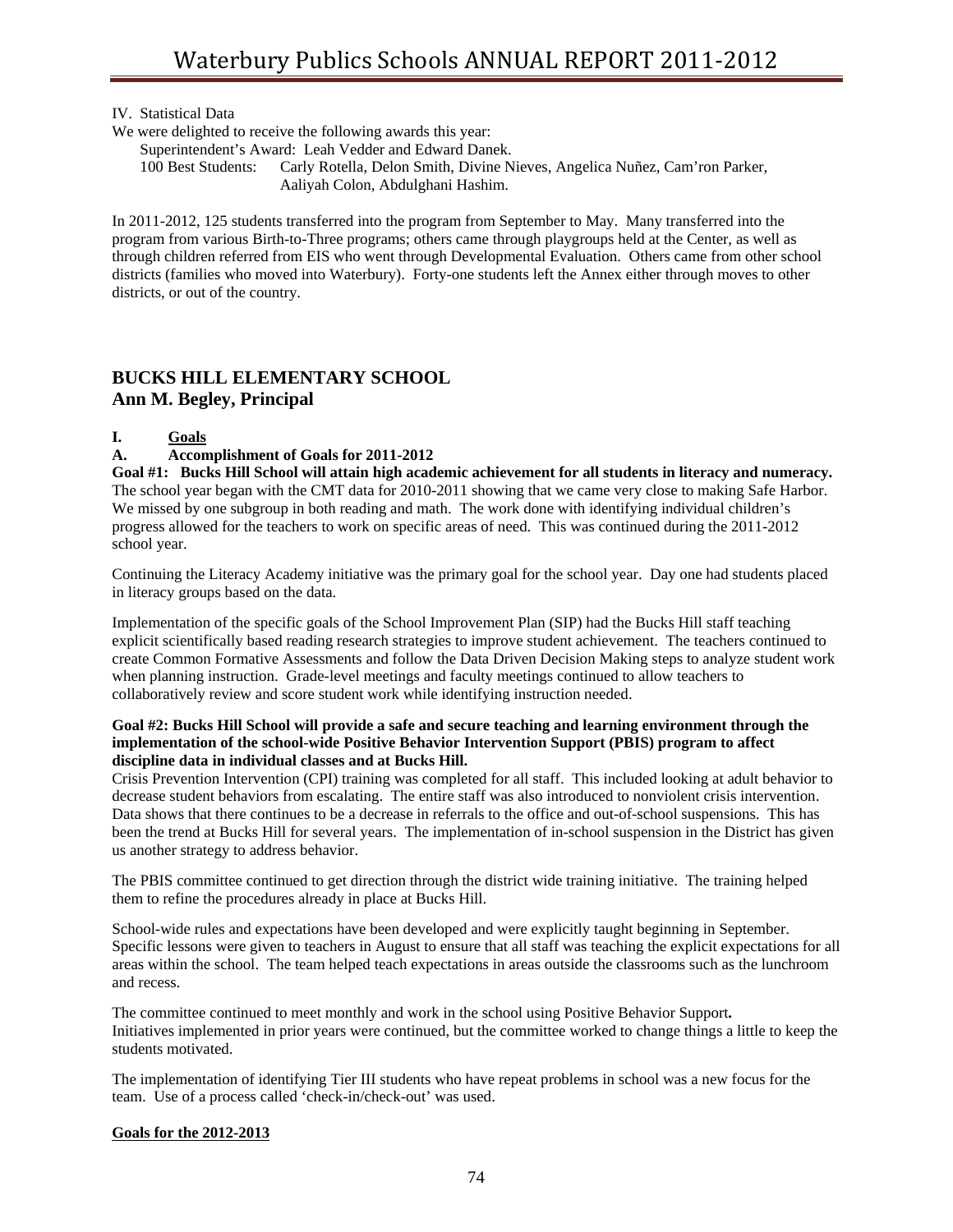### **Goal #1: Bucks Hill School will ensure all students equal access to quality curriculum that is aligned to Common Core State Standards.**

Bucks Hill will work to implement curriculum instruction following the plan set forth by the Superintendent.

Professional development will be established to ensure that staff understands the goals and expectations.

The move towards Common Core State Standards will be the primary instructional focus. The staff at Bucks Hill will use assessments to align teaching to the CCSS and Smarter Balance recommendations.

Tier III block will address the needs in both ELA and Mathematics by utilizing specific intervention programs.

#### **Goal #2: Bucks Hill School will provide all students a positive school climate, creating a safe, respectful and welcoming school that actively engages all families.**

The school will continue its Positive Behavior program. The team will turnkey the procedures to the staff and students. Teachers will be required to explicitly teach the expectations to the students.

Improved strategies will be implemented to involve students in the school to work to increase their feeling of ownership. This can make a difference in the climate of the school. The students will be used to look at what they feel can make a difference in the school. They shared a concern about some students' behavior and the environment in areas including the bathroom and the cafeteria. Meetings and surveys will be used to look at their feelings. The peer mentor program will continue in September. This will also allow students to be involved in the behaviors of their peers.

The team is reviewing specific intervention programs so that the Tier III students will be part of a daily group. The support staff will implement this as a part of Bucks Hill's 30 minute intervention block.

### **II. Three highlights or outstanding accomplishments for 2011-2012**

- We came extremely close to making Safe Harbor, a result of the school year's review of data. Continued work to target individual student needs and specific curriculum focus has allowed us to show progress in our data.
- Implementation of the District Literacy Academy initiative has been a highlight at Bucks Hill. The initiative uses all the Scientifically Research Based Intervention (SRBI) strategies learned through the Reading First Grant that was at Bucks Hill for 7 years. Literacy Academy has given us an explicit structure to use the strategies. Teachers are now able to address the needs of children with a more laser like focus. Those students who have the greatest needs are in classrooms with the classroom teacher and additional adult support. The continued use of Data Driven Decision Making and collaboration days has allowed us to identify and target students.
- Disaggregating data was a focus this year that went to the next level. Staff was able to identify students who were making progress and sustaining proficiency. Students' areas of need were targeted. Teachers were able to talk about student progress by student name. The projections for Safe Harbor for CMT were very good based on this data.
- Continued increase in the number of students who 'stayed on the green' was a highlight for Bucks Hill. More students were involved in the mid-year and end-of-year celebrations. A grant received through Target allowed for an additional group of 'stay on the green' students to be acknowledged with a trip to the Palace Theater to see "Mr. Molecule." PBIS continues to make a difference at Bucks Hill.

## **III. Strengths of Bucks Hill**

The implementation of Literacy Academy is strength at Bucks Hill. Two and one half Language Arts and one hour Math blocks have been fine-tuned this year and ran smoothly.

Math instruction has begun to move towards Common Core State Standards. The use of Math Expressions in grades 4 & 5 were in the second year. Grade 3 began its first full year of implementation. Grade 2 began using the series for the fourth marking period. Grade 1 at Bucks Hill was one of the four schools selected to pilot the program.

Support staff, including those for Special Education, Speech Language, and English Language Learners, and paraprofessionals have been scheduled daily in the Literacy block to work with our immersion students. Data has been used to guide these strategies. Common planning time was used extensively to discuss and plan for student instruction and included collaboration time for all staff.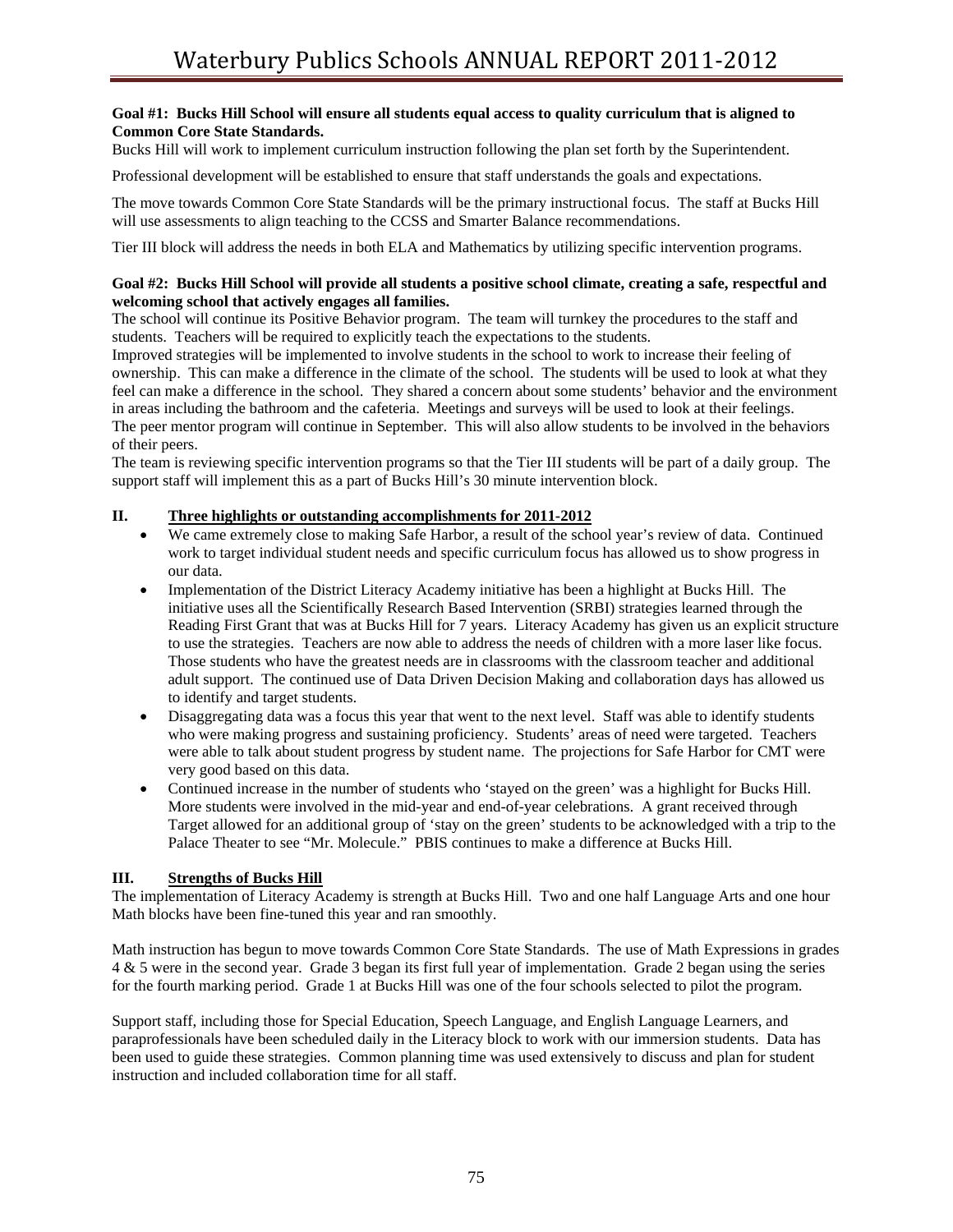The staff continues to embrace the strategies presented to them through Reading First as they develop their teaching styles. They truly care about the students and work hard so that each and every child gets the best possible education.

Developing the School Governance Board has brought several parents and staff together to address the goals for Bucks Hill. This has broadened the scope of what can be done for the school. Though it was only the first year, the team talked about where the group will go in the next year.

This year saw different staff getting involved in the happenings at the school. Staff has been making suggestions regarding classroom needs and school-wide needs. It is evident that the staff is coming together as a team.

There has been a tremendous amount of professional development to address a wide variety of school issues. These included comprehensive literacy, behavior management with CPI, CFA, CMT strands, and DDDM. The grade level teams worked together with our technical assistant from CALI to ensure that we are using data to plan instruction.

#### **IV. Statistical Data**

Number of students transferred in and out of Bucks Hill From within system, in 158; out 75; From outside the system, in 106; out 65

Number of students receiving awards:

From within the school:

 Student of the Month – 270 Reading Every Night – about 150 per month Superintendent Award – 1 MSAA - 10 From outside the school: CAS Art Award – 2 CHET Big Dreams Drawing Contest – 1 Presidential Awards: Excellence – 6 Achievement - 12

# **BUNKER HILL ELEMENTARY SCHOOL Brian Goggin, Principal**

This elementary school, with the present enrollment of 497 students, starts instruction at the Pre-K level and continues through Grade 5. Teaching assignments are by grade level.

 The assignments are as follows: 1 Pre-K 6 Full Day Kindergartens 3 First Grades 3 Second Grades 3 Third Grades 3 Fourth Grades 3 Fifth Grades 1 Title I Center 2 Behavioral Disorder Learning Centers (Intermediate) 2 Resource Rooms 1 TESOL Class 1 Speech 1 Reading

Physical education in grades Pre-K is 45 minutes per week. Physical Education for Kindergarten through Grade 5 is 45 minutes per week. Students receive 45 minutes per week in the Media Center. Computer Lab time for students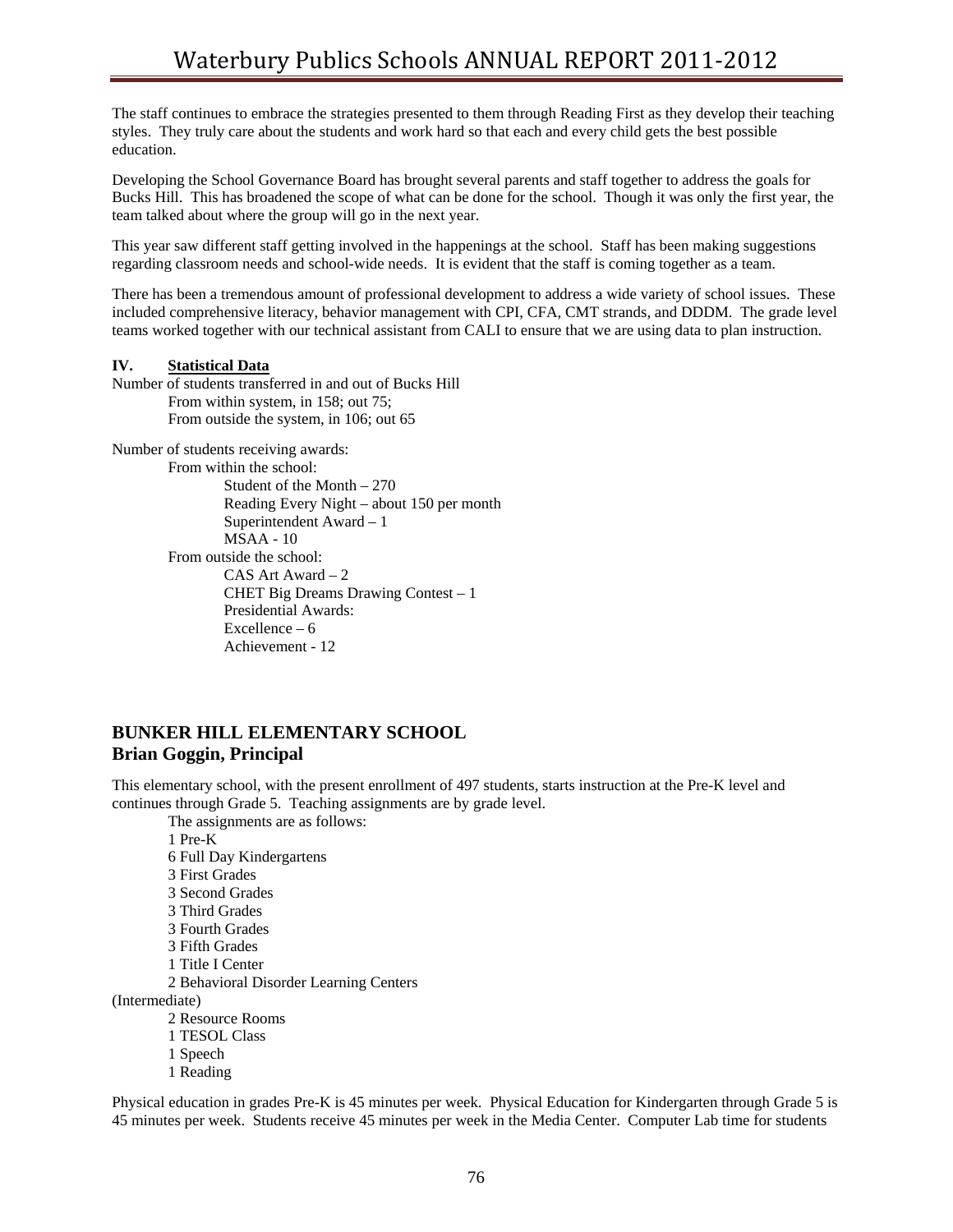is 60 minutes per week. Vocal music is provided biweekly for 60 minutes. Art education is provided biweekly for 60 minutes per class. Instrumental music is provided weekly. Students may elect to play drums, saxophone, violin, clarinet, trumpet, etc.

### I. GOALS:

### GOALS FOR 2011-2012

### **Goal #1: To increase reading proficiency for all students by a minimum of 5% as measured by the Developmental Reading Assessment (DRA) and Connecticut Mastery Tests (CMT).**

Our literacy goal was to increase reading proficiency for all students by a minimum of 15% by the end of the three year period as measured by the CMT. While making excellent progress the first two years of our School Improvement Plan, we were not as successful during the 2010-2011 school year. During the 2009-2010 school year, Bunker Hill Elementary School made a school wide gain of 19% in reading. In the 2009-2010 school year, we made an 11% gain. After reviewing our scores for the 2011 CMT, we were disappointed to realize that we did not reach our AYP targets. Only one subgroup prevented us from attaining AYP status this year. This ultimately prohibited the removal of Bunker Hill from the "Needs Improvement" category. The aggregate increase for the first two out of three years of our School Improvement Plan was 32.3%. This year, we reached our AYP goals in every area except reading, missing the goal by 3.7% which equates to four students in one subgroup. Our aggregate gain in Reading over the past three years was 25%. Although we did not attain the proficiency level that we strived for this past year, we did exceed the goals that we set forth three years ago in our School Improvement Plan (SIP).

### **Goal #2: To increase the efficacy of the Positive Behavior Intervention Support (PBIS) program and to enhance compliance with the school rules and regulations we will include interventions for Tiers II and Tier III of the PBIS Pyramid. Our out-of-school suspension rate will have a 5% decrease.**

The PBIS Team has successfully completed a correlation between positive behavior and the CMT Scores for 2010- 2011. The top ten students that received Bear Bucks for displaying proper behaviors at our school were tracked and lined to their CMT scores. Bunker Hill School has been monitoring if positive behaviors impact student learning through the data the CMT scores generate. The students' performances in grades 3, 4, and 5 indicate that positive behavior links directly with the impact on academics in the classroom. When students are responsible, respectful, and safe, they are learning in the classroom.

### GOALS FOR 2012-2013

### **Goal #1 - LITERACY: To increase reading proficiency for all students by a minimum of 5% as measured by the Connecticut Mastery Test (CMT).**

### **Goal #2 – NUMERACY: To increase mathematics proficiency for all students by a minimum of 5% as measured by the Connecticut Mastery Test (CMT).**

## II. HIGHLIGHTS:

- Missed AYP status by 4 students in one Literacy subgroup. Aggregate gain for reading over a 3 year period is 25%.
- Obtained AYP proficiency in Mathematics.
- Truancy rate from 12/31/2010 to 12/31/2011 dropped by 47.37%.
- Number of students with 19 or more unexcused absences:
- 2% absence rate / 1.6% tardy rate.
- Continued instruction with Lexia Reading Program.
- Increase in parental onsite visits from 2010-2011 to 2011-2012: 27%.
- Continuation of family themed activities after school hours.
- Continued use of Saxon Math curriculum K-2.
- PBIS initiative: The School Wide Evaluation Tool (SET) score for Bunker Hill School is for the 2011-2012 school year

| STRENGTHS OF THE EDUCATIONAL PROGRAM:<br>III. |  |
|-----------------------------------------------|--|
|-----------------------------------------------|--|

| $Pre-K$            | 20    | Third Grade                  | 25 |  |  |  |
|--------------------|-------|------------------------------|----|--|--|--|
| Kindergarten       | 19.16 | <b>Fourth Grade</b>          |    |  |  |  |
| <b>First Grade</b> | 24    | <b>Fifth Grade</b>           | 28 |  |  |  |
| Second Grade       | 24    |                              |    |  |  |  |
|                    |       | The average class sizes are: |    |  |  |  |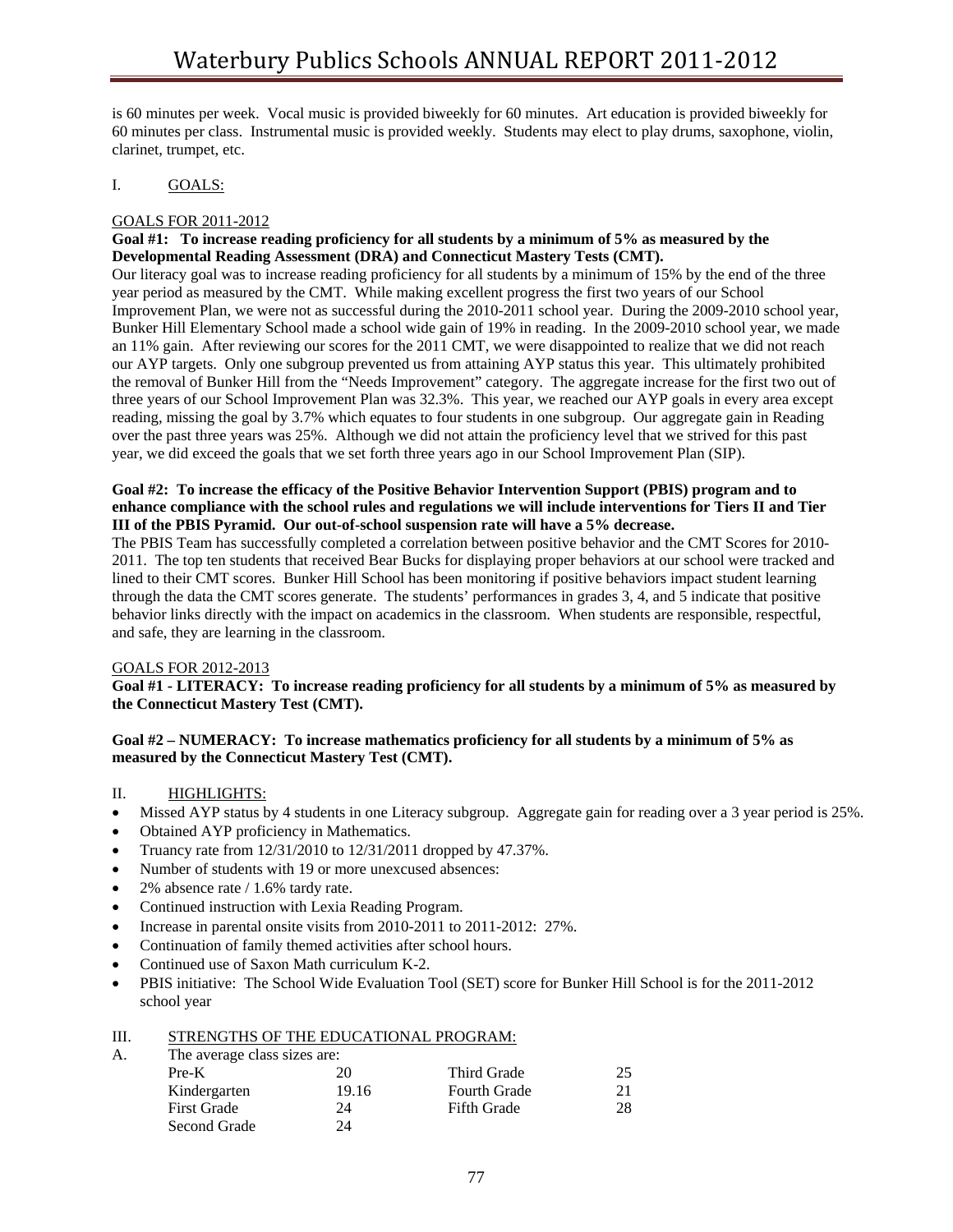• Extended School Hours - After-school Program with concentration in Language Arts was offered to grade 2

|           | students.                                                                                                                                                                                                             |     |
|-----------|-----------------------------------------------------------------------------------------------------------------------------------------------------------------------------------------------------------------------|-----|
| $\bullet$ | State Department of Education After School program was offered to Grades 3 and 4 students, and will<br>continue into the 2012-2013 school year.                                                                       |     |
| $\bullet$ | Four Tutors, for grades 3, 4 and 5, worked closely with teachers and students in the areas of reading, small<br>group explicit instruction in literacy and CMT Preparation.                                           |     |
| $\bullet$ | TESOL: This program assists emergent English speaking students by offering a small class setting and<br>push-in services for improving their speaking, writing, and listening skills in English.                      |     |
| $\bullet$ | Incentive awards, including Student of the Month, Attendance, Good Behavior, Homework Champs, PBIS<br>Raffles, CMT/PBIS field trips to Quassy, on-site school wide pizza party, and Achievement Awards were<br>given. |     |
| $\bullet$ | Title I Parent Liaison continued to act a resource and linkage person for parents.                                                                                                                                    |     |
| IV.       | STATISTICAL DATA:                                                                                                                                                                                                     |     |
| 1.        | Awards were given for academic achievement, citizenship, and outstanding effort were given as follows:                                                                                                                |     |
|           | Students of the Month                                                                                                                                                                                                 | 180 |
|           | Superintendents Award                                                                                                                                                                                                 |     |
|           | Presidential Award                                                                                                                                                                                                    | 9   |
|           | Honor Roll                                                                                                                                                                                                            | 23  |
|           | Citizenship Award                                                                                                                                                                                                     | 3   |
|           | <b>Attendance Award</b>                                                                                                                                                                                               | 3   |

| Citizenship Award                 |               |
|-----------------------------------|---------------|
| <b>Attendance Award</b>           | 3             |
| 5 <sup>th</sup> grade Art Award   | 3             |
| 5 <sup>th</sup> Grade Music Award | $\mathcal{R}$ |
| <b>Physical Education Award</b>   | $\mathcal{R}$ |
| Library Behavior Award            | 110           |
| <b>PBIS</b> Incentive Rewards     | 520           |
| <b>CMT</b> Rewards                | 234           |

#### 2. Student Transfers (the numbers listed below are as of June 1, 2011):

| Within System         | IN         | 71  |
|-----------------------|------------|-----|
|                       | <b>OUT</b> | 90  |
|                       | Total      | 161 |
| <b>Outside System</b> | IN         | 28  |
|                       | <b>OUT</b> | 58  |
|                       | Total      | 86  |

# **CARRINGTON SCHOOL Kevin Brennan, Principal**

### I. GOALS:

a. Accomplishment of Goals 2011-2012

Carrington School made significant progress in the achievement of targeted goals in the 2011-2012 school year as indicated in the School Improvement Plan.

To improve students' performance in literacy: Carrington School continued the Literacy Academy approach, which grouped students by their reading performance and targeted personnel to implement small group instruction. All teacher-teams collaborated on the approach. Each grade level had three groups: proficient, middle, and immersion. English as a Second Language Teachers, Special Education Resource Teachers, and Paraprofessionals all contributed. This approach reduced the students-per-teacher ratio for literacy instruction. Reading subgroups averaged six per adult, and differentiation of instruction was expanded.

To improve students' performance in numeracy:Continual assessment and data analysis led to mastery of mathematical objectives at Carrington. Student CMT performance rose by 25% in the last three years in the proficient category. The teachers met in common planning sessions to determine strategies to ensure learning.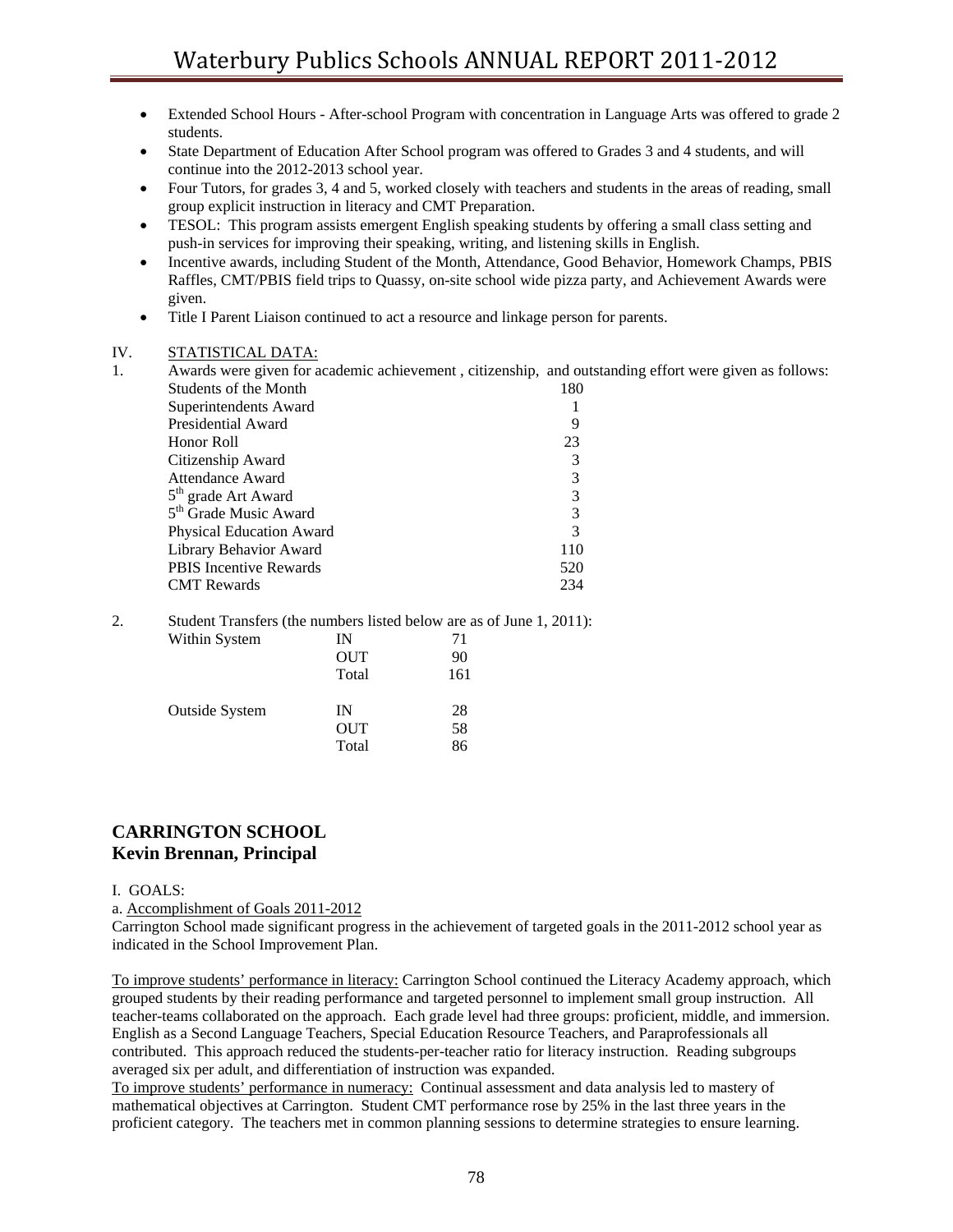To ensure a safe and orderly learning environment: Carrington reduced the number of suspensions by implementing the Positive Behavior Incentive Support program.

To engage parents in the education process: Carrington engaged parents in many programs throughout the school year. Carrington's PTA is an active, supportive group that organized and conducted many events. Parents attended literacy events in which students presented their learning.

## b. Goals for 2012-2013

The 2012-13 school years will be a time of transition for Carrington School as the new building is prepared for opening. One goal is to maintain teachers' laser-like focus on students' learning. Teachers will initiate implementation of the Common Core Curriculum, using significant nonfiction material, building mathematical and scientific awareness. Carrington's School Governance Council will increase visibility in its second year, and this will add to parents' engagement in children's education. To increase academic performance, Carrington will advance teachers' and students' use of recently-acquired SMART Boards in the classrooms. Finally, Carrington will be *The School of Multiple Intelligences.* 

## II. HIGHLIGHTS from 2011-2012

Among highlights of the 2010-2011 school year are these:

- Following Principal Brennan's 2010 visit to China, Carrington School initiated international exchange with the Qingdao Experimental Primary School (QEPS) of Shandong Province, China. In January, 74 students and nine teachers and the principal of QEPS spent three days and two nights at Carrington. Carrington School host families provided lodging for the visitors. Carrington's 2011-12 Teacher-of-the-Year JoAnne Piccirillo followed up by visiting QEPS in April.
- Four meetings of Bilingual class parents were held. The Bilingual Department staff led sessions for the parents to build their awareness of strategies that they could use to help their children learn.
- The PTA organized and hosted several school-wide family events, including the Family Reading Night, Harvest Festival, Breakfast with Santa, Parent-Child Read Together Book Club, Disney Day, and the 9th Annual PTA International Dinner. Medical interns from Waterbury Hospital conducted a series of health, anatomy, and medicine-related sessions for Carrington 4<sup>th</sup> graders. Chinese Acrobat Troupe performed in the Carrington School cafegymatorium for the  $4<sup>th</sup>$  and  $5<sup>th</sup>$  grade students. The 21<sup>st</sup> Century After-School Learning Center added to Carrington's community connections. Kindergarten teacher Rachel Rodriguez won a Target Grant to bring all kindergarten classes to a wildlife center.

## III. STRENGTHS of Educational Program

- Teacher teams collected data, analyzed it, and strategized collaboratively to design lessons to improve students' performance. In the realm of health, science, and geography, Carrington teaches about nutrition in an edible way. Carrington School completed its sixth year of the Fresh Fruits and Vegetables Program (FFVP). Principal Kevin Brennan was the first Waterbury principal to be awarded the program for Carrington School in the first year of the FFVP's existence.
- The Carrington Current weekly newsletter highlighted the performance of educational work by students and teachers. The stories in the newsletter included routine as well as exceptional work, for students learn from both.
- To parents and schoolmates, third graders at the Third Grade Literacy Festival displayed their interest-based learning on poster boards.
- Fourth graders performed a readers' theater, and fifth graders performed Migration at the district's Language Arts Festival at the Palace Theater.
- With their parents and their teachers, Bilingual first graders visited Naugatuck Valley Community College (NVCC). This is Carrington's ninth annual visit to NVCC to acquaint children with the college environment, and to encourage staying in school and continuing education.

## IV. Statistical Data:

Students Receiving Awards (by type, number)

- Carrington's 3<sup>rd</sup> Graders won third place in the North Division district-wide Olympics of the Mind competition.
- Carrington's 3<sup>rd</sup> Grader Elsa Kollcinaku won the Silas Bronson Poetry Contest with her insect-themed poem titled Cruella Bee-evil.She was the only student from Waterbury Public Schools to have won.
- Carrington 4<sup>th</sup> Grade student Nicole Rotella won top prize at the Statewide Invention Convention.

Number of students transferred Within system in 84/out 60

Outside system in 82/out 46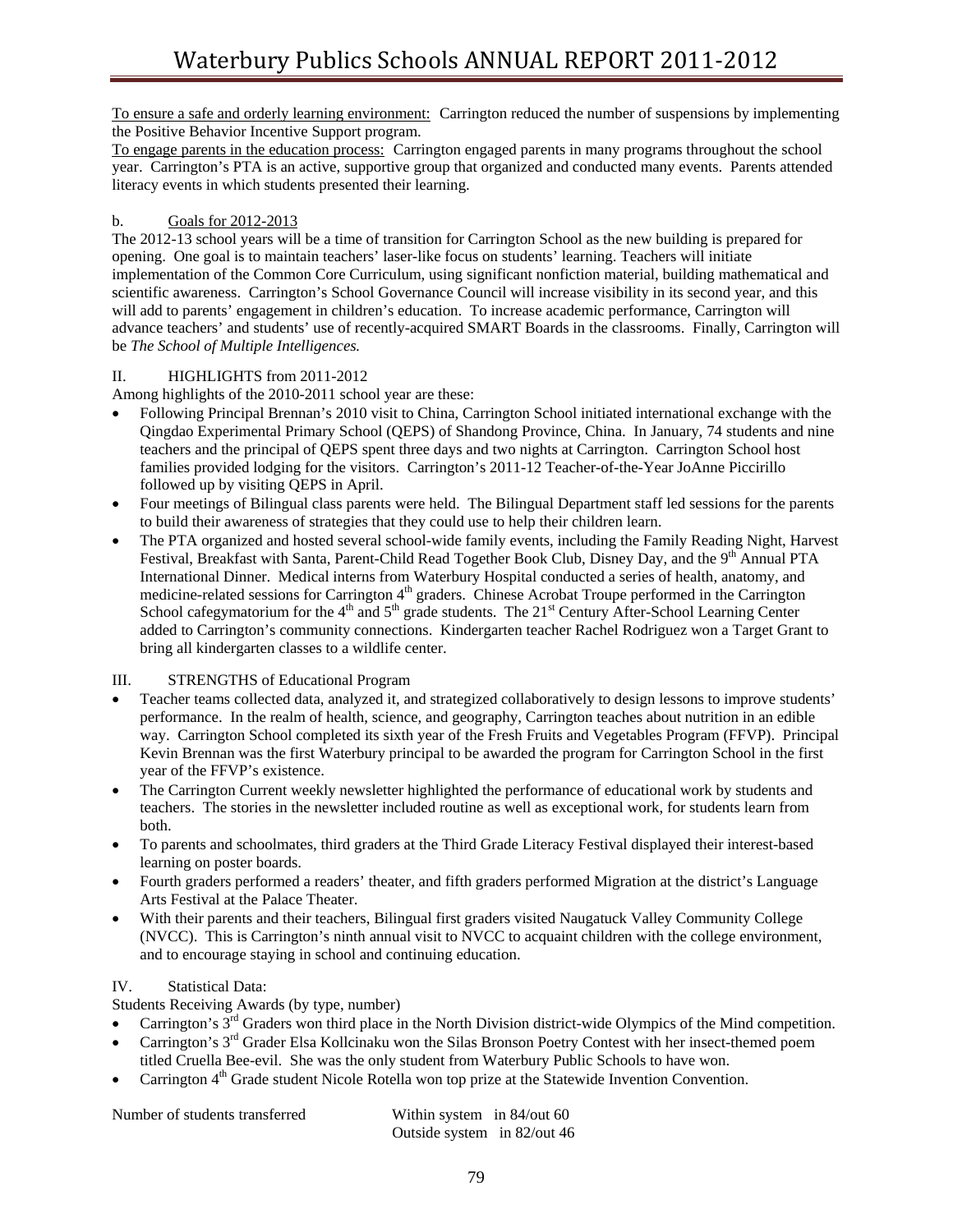# **HENRY S. CHASE ELEMENTARY SCHOOL Celia Piccochi, Principal Annual Report for 2011-2012**

## 1. **Goals**

### A**. Accomplishments of Goals (from the Chase School Improvement Plan) 2011-2012:**

- Implement daily intervention block times for grades K-5
- Implement Direct Instruction Phonics/Reading Program in grades K-5
- Coordination of instructional programs with emphasis on Computer Technology
- Provide professional development for technology requirements
- Establish daily use of laptop and SMART Board in lessons
- Continue to facilitate good teaching practices through BEST model
- Conduct regularly scheduled walk-throughs by administrators in classrooms
- Continued use of district wide agenda/minute forms used at all meetings
- Teacher weekly self-assessment to monitor guided reading groups/learning centers in classrooms
- Update School Improvement Plan (SIP) Binder regularly with pertinent data related to SIP
- Encourage positive home-school relationships
- Include monthly teacher presentations with Learning Centers on rotation basis done at staff meetings
- Establish Literacy Academy grades K-5
- Administer DSA grades K-5 for Literacy Academy data
- A-Z computer licenses for grades K-5
- "Cicero" Social Studies computer software grades K-5
- Continue to foster Positive Behavior Intervention Support (PBIS) motto Respectful, Responsible, Safe, and Caring
- SIP committee to meet five times after school this year

## B. **Goals for 2012—2013:**

- SMART Response technology integrated into classroom instruction
- PBIS to become more intrinsic with a Responsive Philosophy being instituted within the classrooms
- Creation of a second computer lab for grades K-2
- Implementation of Science/Social Studies block into the daily schedule
- 20 minutes a day for students to have physical activity
- Regularly scheduled walk-throughs by administrators in classrooms
- Provide professional development for teachers in the area of instructional differentiation
- Pilot program for social studies computer software program designed for grades K-5
- Continue to facilitate good teaching practices through BEST model
- Continued use of district wide agenda/minute forms used at all meetings
- Update SIP to be in agreement with Dr. Ouellette's district-wide Education Reform Plan

## II. **Highlights from 2011-2012:**

- Back to School Family Social
- Professional Learning Community implementation school wide-commitment goals from all staff
- Establishment of School Governance Council
- Computer technology instructor in lab
- Use of computer lab weekly by all grades
- Laptop given to all teachers for technology integration
- Safety team established needs and goals
- Monthly newsletters for school parent communication (English, Spanish and Albania)
- PBIS program used school wide
- PBIS Fall and Spring Tag Sales
- PBIS Spring Pancake Breakfast
- Provided four part-time reading tutors working in grades K-5
- Partnership with University of Bridgeport for grades 3 and 4 utilizing reading strategies to increase comprehension skills
- Fall for Reading Harvest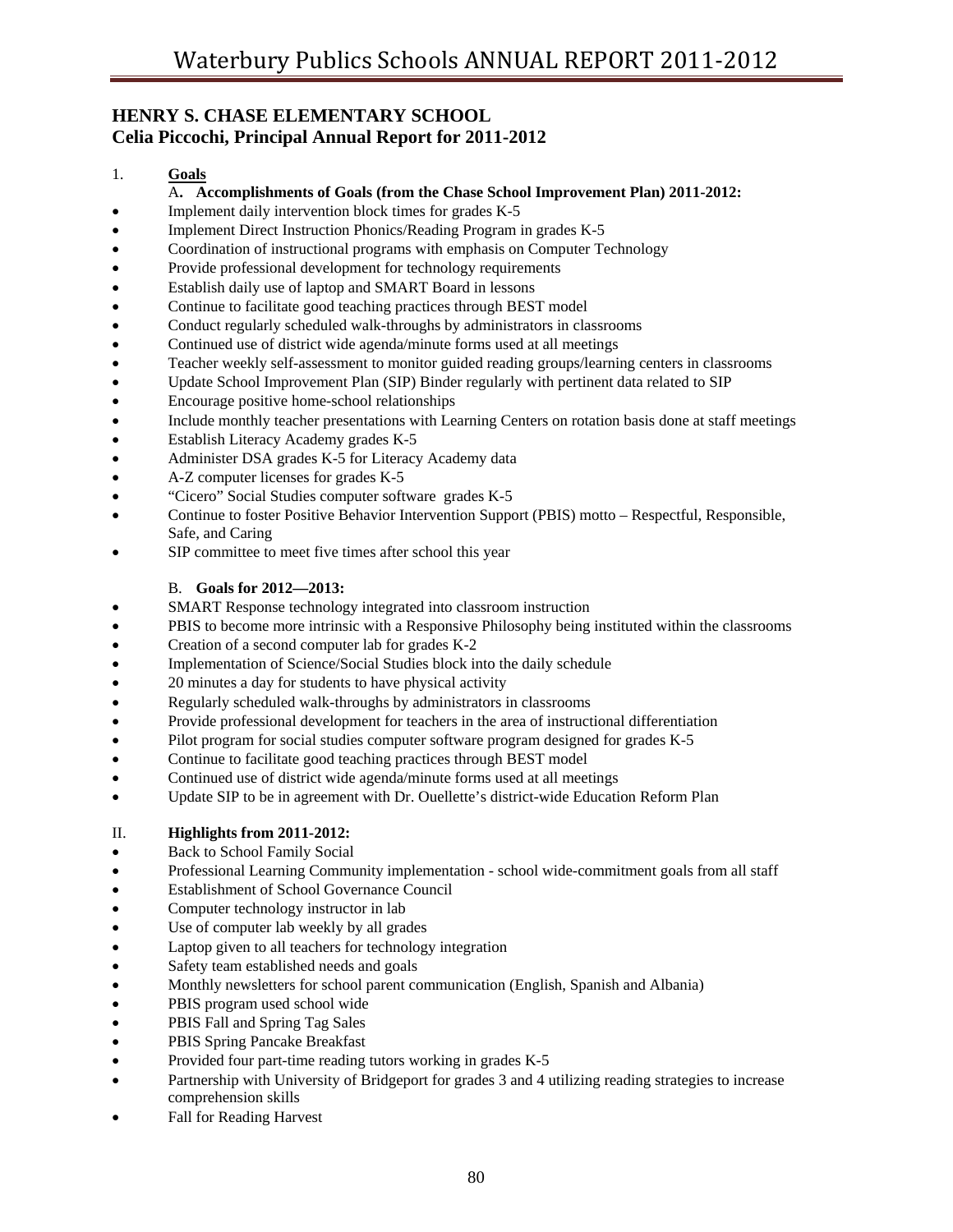- Family Math Night
- Extended School Hours program for students in grades 3 & 4 for enrichment and CMT prep
- "Healthy Minds, Healthy Bodies" Inter-District after school program Grade 5
- Supplemental School Services available this year on site: SMARTIES, A+ Tutoring, and Catapult Learning
- CALI (Connecticut Accountability of Learning Initiative) available for technical assistance five times on site
- Intervention Blocks for Tier II and Tier III students (grades K-5)
- Addition of second computer lab for CMT testing
- Restructuring of Data Teams to function more effectively
- Literacy Academy for grades K-5
- Literacy How computer program with IPod testing piloted with support in grades K-3
- LEXIA computer program for grades K-5
- Literacy Reading Family Fun Night
- Healthy Bodies- Zumba Family Night
- School Wide CMT Rally

## III. **Strengths of Educational Program:**

- I have observed the strengths of the educational program to be following:
- Caring, responsible, and involved teaching staff
- Goals for all staff to achieve (PLC) for student learning
- Teachers that are willing to take risks and experiment with technology (SMART Board)
- Willingness to form committees and work toward common goals
- Very involved School Improvement Team which effectively manages and recommends remedial and enrichment activities to teachers who need support.
- Thorough documentation of Basic Skills, Special Education and FOCUS student progress.
- Technology Literacy Time utilized for continuation of reading focus and specific decoding lessons
- Staff is able to deal with difficult situations and resolve conflict
- Implementation of successful school wide Positive Behavior Support Plan
- Positive teacher expectations
- Learning environment that supports positive inter-racial contact
- Integration of multi-cultural texts within curriculum in Language Arts and Social Studies

## IV. **Statistical Data:**

| Fifth Grade Awards                 |                |
|------------------------------------|----------------|
|                                    |                |
|                                    | 25             |
|                                    | 25             |
|                                    | $\overline{1}$ |
|                                    | $\overline{5}$ |
| Total                              | 57             |
| Transfer In $*As$ of (09/01/10)    |                |
|                                    | 133            |
|                                    | $\frac{78}{2}$ |
| Total                              | 211            |
| Transfer Out $*(As of (09/01/10))$ |                |
|                                    | 74             |
|                                    | 69             |
| <b>Total</b>                       | 143            |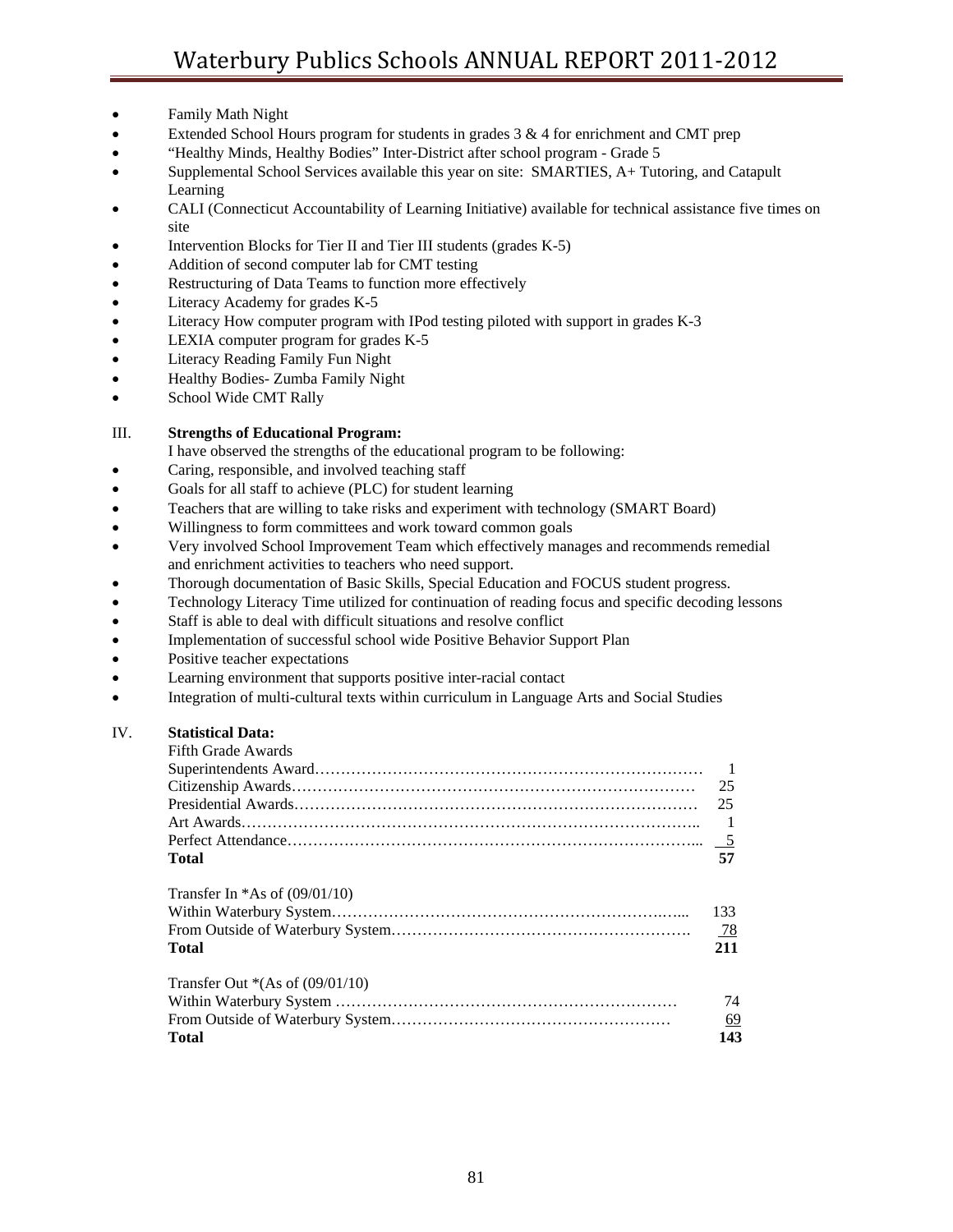# **WENDELL CROSS SCHOOL Joseph Amato, Principal**

## **I. Goals**

Wendell Cross School's number one concern and initiative continues to be the improvement of CMT scores. This is especially true because we missed making AYP by only three students in Reading. The redistricting of our school due to the opening of the new Gilmartin School made a huge impact on Wendell Cross. In addition, we had to train many schools to become Literacy Academies which also took its toll on instruction and, consequently, our CMT results. We have hosted many school visits from staff and have also visited other schools as part of this initiative. A continuing problem is the performance of new students transferring into the building. They are not coming in prepared for the rigors that are part of the Literacy Academy. Many of these students have not been exposed to the material, nor have they had the quality/level of instruction that our students have received over time. Our fourth year as the Literacy Academy has been a success. We continue to fine tune and make changes appropriate to the program as necessary.

## **Goal 1:**

Implement co-teaching to provide differentiated instruction to the immersion group at each grade level. **Goal 2:** 

Integrate science and social studies instruction during reading blocks utilizing leveled non-fiction reading texts. **Result Indicators:** 

- Teachers' lesson plans submitted weekly referencing CMT objectives, Curriculum on the Wall, Curriculum Guide pages, in CPR (Create, Perform, Respond) format
- Administrators' walk-through observation data, grades K-5
- Weekly analysis of open ended responses (Science and Social Studies) and Literacy Academy data during grade level common planning time meetings
- Use of Reading A-Z and Science A-Z for small group instruction and the integration of Science and Social Studies in literacy blocks
- Student assessments continue to show an increase in content vocabulary
- Use of purchased theme leveled guided reading texts materials to integrate science and social studies into guided reading/small group instruction, in combination of hands on instruction
- Teach only those concepts in grades 3-5 that support *Curriculum on the Wall* Science and Social Studies objectives.
- Developmental Spelling Assessments (Literacy How) (Grades K-5)
- Administer Fall, Winter & Spring DRA2

### **II. Highlights:**

1. Wendell Cross continued to receive training from Literacy How (Haskins Laboratories) during the 2011- 2012 school year. Using only scientifically/research based strategies and methodologies to teach reading, we were able to have all K-5 teachers receive advanced training this year. As in the past five years, teacher training was accomplished by releasing teachers from the second scheduled monthly staff meeting to meet, be trained, and observe utilizing the strategies taught. The facilitator also modeled these strategies weekly in their classrooms. The school has 100% of its teachers trained. Wendell Cross teachers have the expertise and knowledge to provide expert literacy instruction to their students.

2. Wendell Cross completed its fourth year as the Literacy Academy. As such we have been able to continue to immerse students in literacy, especially those students who are at risk. We increased our reading block beyond 120 minutes daily in several grades K, 1 & 4 for the 2011-2012 school year. Each quarter, 20 students identified as in need of more intense remediation were provided thirty minutes of Tier III remediation daily. This intervention was extremely successful and teachers reported that in most cases students were able to progress adequately in the classroom without further remediation needed. Our new report card was also expanded this year and used by other Literacy Academy schools in the district this year. It now explains in detail how their child's grade was achieved in each subject and has been very successful in every way.

#### **III. School Strengths:**

As always, our greatest strength at Wendell Cross School is the professionalism and competency of our teachers and support staff, along with our exceptional student body. Our staff continues to go above and beyond and, as a result, always exceeds expectations. Teachers continue to embrace Data Driven Decision Making and the Professional Learning Community model. They utilize many forms of data to drive their instruction. With the continuation of the Literacy Academy, the teachers and staff have been able to provide expert literacy instruction in a manner that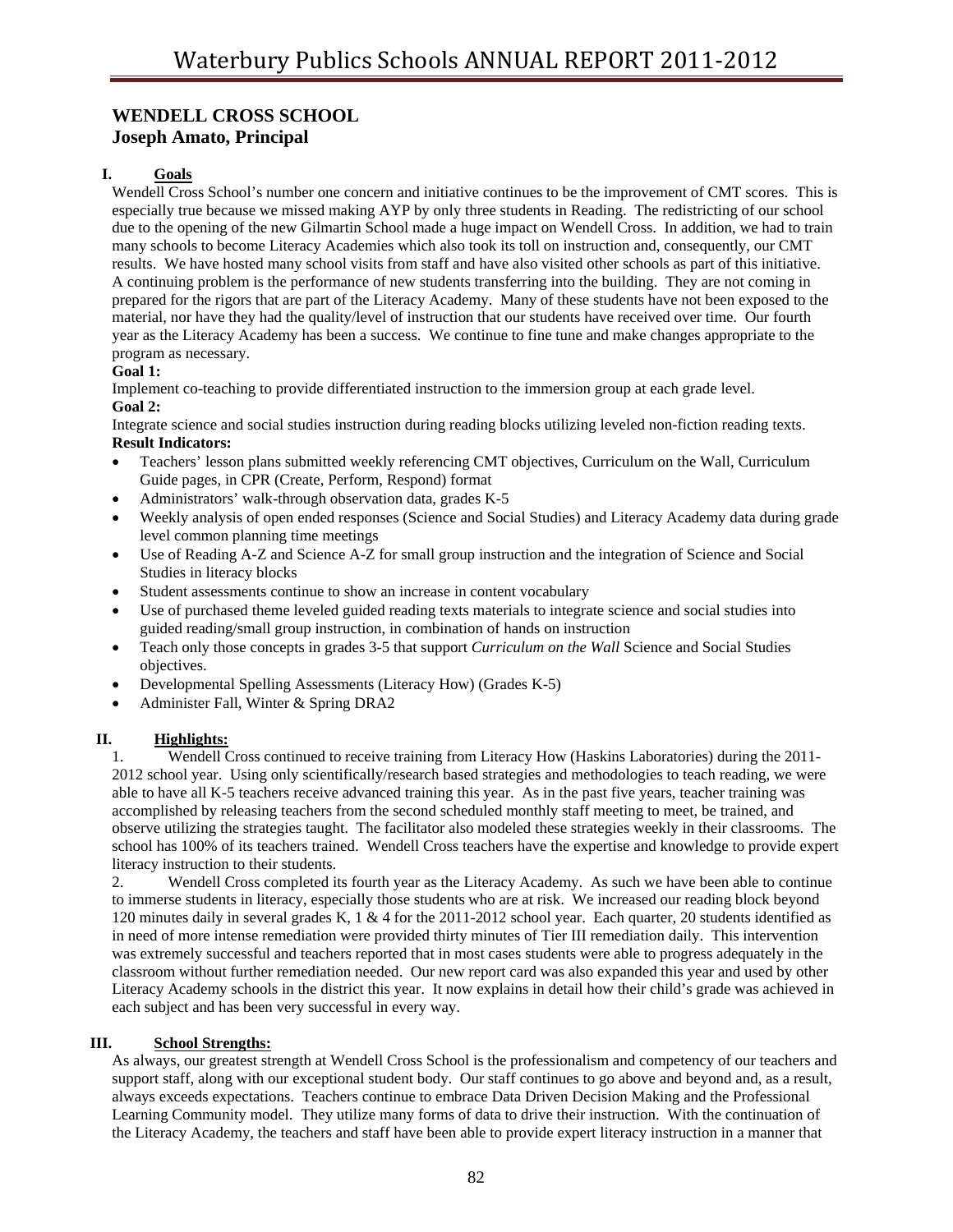meets the needs of all students regardless of their ability and learning style. Each grade level meets as a team with administration during Common Planning Time. It is at these meetings that data is analyzed and, as a result, educational decisions are made based on the data.

Our second strength continues to be our level of parent support. We have seen a lot of improvement in this area this year. We are convinced that we can still make even more improvement in the participation of the parents. Our Parent Teacher Association (PTA) continues to fund many of our activities including the improvements made to our Library/Media Center. For the fourth consecutive year, we have several minority members on our PTA executive board. Our PTA reflects the diversity of its student population.

### **IV. Statistical Data**

Number of students receiving various kinds and types of awards.

- 1 student received the Superintendent's Award
- 1 student participated in the Gettysburg Address recitation competition
- 1 teacher was recognized as Wendell Cross School's Teacher of the Year.

Number of students transferred in and out of your building

(a) Within system, in  $\frac{48}{3}$ ; out  $\frac{55}{3}$ ;

(b) Outside the system, in  $24$ ; out  $25$ .

# **DRIGGS ELEMENTARY SCHOOL Diurca Tomasella, Acting Principal**

I. GOALS:

a. Accomplishment of Goals 2011-2012

### **Literacy Academy**

Our School Improvement Plan for the 2011-2012 academic school year focused on improving reading performance. This year Driggs School continued to provide targeted small group instruction to help identify students' specific learning needs. The AIMS Web and Lexia program enabled us to address the needs of our Tier II and Tier III students. These programs provided weekly/biweekly progress reports for individual students. Throughout the school year we were able to progress monitor students and adjust instruction to individualize the child's academic program. We used the student data forms to support documentation for our current EIP students.

### **Parental Involvement**

Our effort to increase parental involvement continues at Driggs School. This year we held elections and created our School Governance Council. This allowed for teachers, parents, community members, and the principal to work collaboratively to set goals for the 2012-2013 academic school year. The Parent Teacher Organization (PTO) continues to meet and has planned successful activities for our students to enjoy.

### b. Goal for 2012-2013 :

For the 2012-2013 academic school year, Driggs will continue with the goal of increasing student performance in Reading and Math in order to make Adequate Yearly Progress. In regards to discipline, Driggs will continue to conduct centers to teach behavioral expectations for students at the beginning of the 2012 school year. The PBIS Team will model for students "Blue Behavior". Driggs will also continue to utilize the in-school suspension to decrease out-of-school suspensions. The CPI training on deescalating will be utilized to help staff deal with difficult behaviors.

### II. HIGHLIGHTS from 2011-2012

During the course of the 2011-2012 academic school year, parental involvement continued at many school sponsored events. We were especially proud of our Dr. Seuss Day. Many education members and community members participated by reading to our children during the day. At night we held special activities related to Dr. Seuss and saw one of our greatest numbers of parents and families take part. This night we saw about 300 family and students arrive. Throughout the year, parents also volunteered their time in classrooms as well as activities such as the Christmas Bazaar, Ice Cream Social, Family Fit Nights, and much more.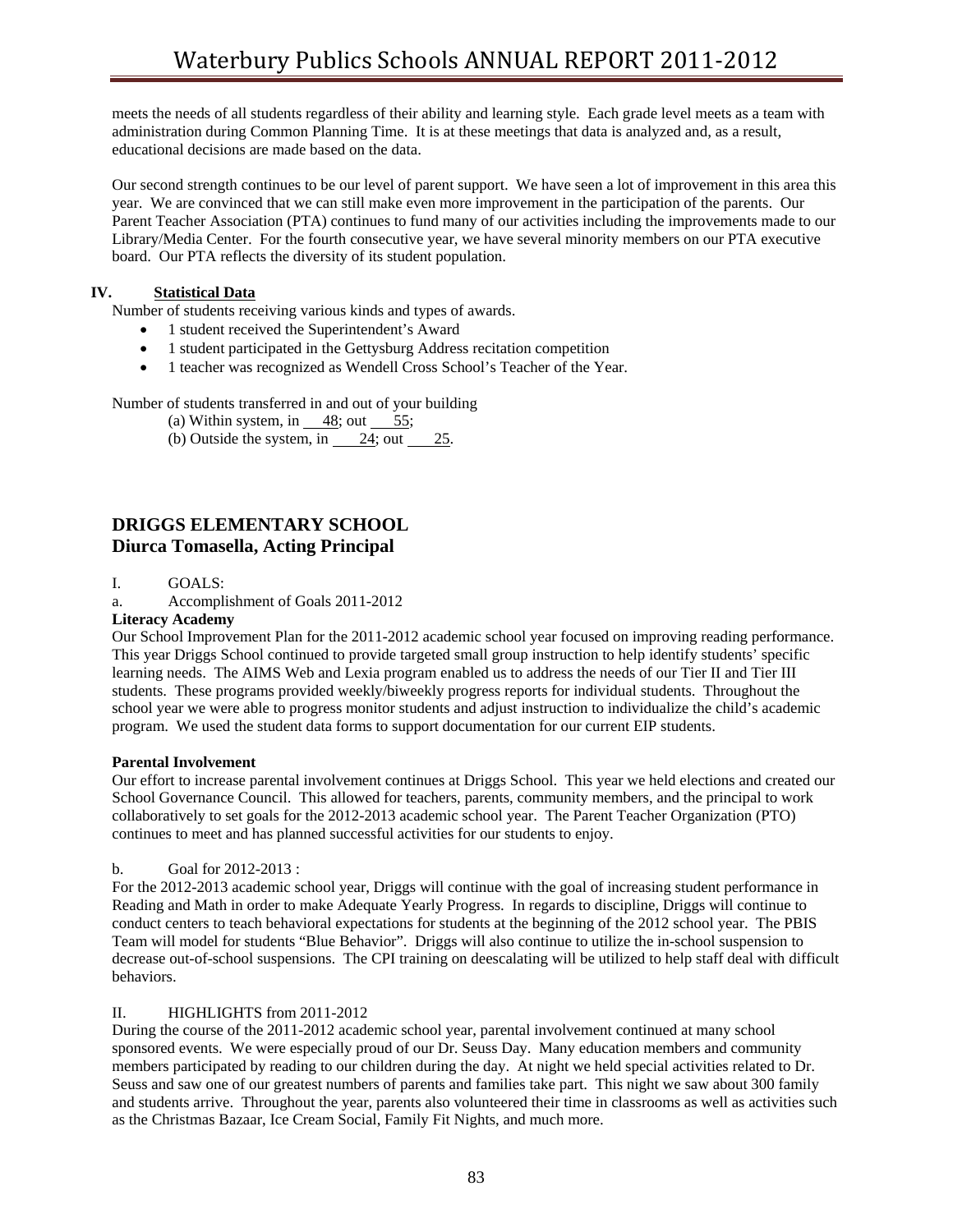We are extremely proud of the outcome for our students participating in the Olympics of the Mind. This year Driggs placed first for the West Division in the fifth grade category. This was truly a special honor and we celebrated their accomplishments with a special day for the children.

### III. STRENGTHS of the Education Program

This school year we were fortunate to continue using our instructional tutors to help struggling students. These tutors focused on increasing reading performance. Direct Instruction was utilized as part of the reading program for our primary grades. The use of marble notebooks continued where students answered CMT based reading questions based on specific reading strands. A rubric was set to help score the responses. Teachers were also given a specific amount of questions to address weekly. Administrators continued writing positive comments on student notebooks on a weekly basis. Student at times read exemplary responses to open ended questions during morning announcements. Weekly Data Team meetings continued this year but with a stronger emphasis on the 5 Step Data Team process. Teachers developed their weekly agendas and established grade level norms for meetings. Teacher roles were given in advance and circulated amongst the grade level team each week. This year CMT prep began in January and teachers were given detailed guidelines to follow in regards to daily instruction. A CMT Rally was held and students that completed their weekly CMT assignments were entered into a raffle for a chance to win a free admission to Quassy. Our best behaved classes during CMT prep were also rewarded with a pizza party.

### IV. Statistical Data:

Students Receiving Awards (by type, number)

The awards to be presented are as follows:

- 1. Student PBIS Award (One student per class) Total= 25 Awards
- 2. Most Improved (One student per class) Total= 15 Awards
- 3. Specials Award/Art Elks Poster Contest Total=2 Awards
- 4. Student of the Month Awards Total= 225 Awards
- 5. Principals Award (One student for entire school) Total= 1
- 6. Olympics of the Mind Grade 5 West Division Total=5
- 7. Literacy Academy Awards (Grade 3) Total=19

Number of students transferred:

Within system in 115 out 154 outside system in 45 out 57

# **DUGGAN PRE K – 8 SCHOOL Dr. Patricia Frageau, Principal**

- **I. Goals**
- **A. Accomplishment of Goals 2010 2011** 
	- Converted the school into a Literacy Academy
	- Offered Extended School Hours (ESH)
	- Designated Common Planning Time CPT (grade level) meeting to monitor and analyze student work
	- Differentiated instruction to meet diverse learning styles for all
	- Offered Tutorial services for at risk students in the area of Reading
	- Used results of district assessments to adjust instruction and curriculum pacing
	- Continued the Primary Mental Health Grant project for at risk K-Grade 3 students
	- Utilized the IRIS phone system as a means of contacting parents
	- Conducted parent outreach through classroom teacher, parent liaison, guidance counselor, social worker and principal
	- Implemented a School Improvement Plan Committee (SIP) in order to take a closer look at student data

### **B. Goals for 2012 – 2013**

Data will be collected in each goal area and analyzed to determine the Effective Teaching Strategies to be used to improve student achievement. Data Walls will be created for teachers, students, and parents (Data Driven Decision Making). Weekly Common Planning Time (CPT) will be used to discuss students' progress and analysis of student work. Professional development will be planned and implemented based on the data analysis and the needs of the school and the students.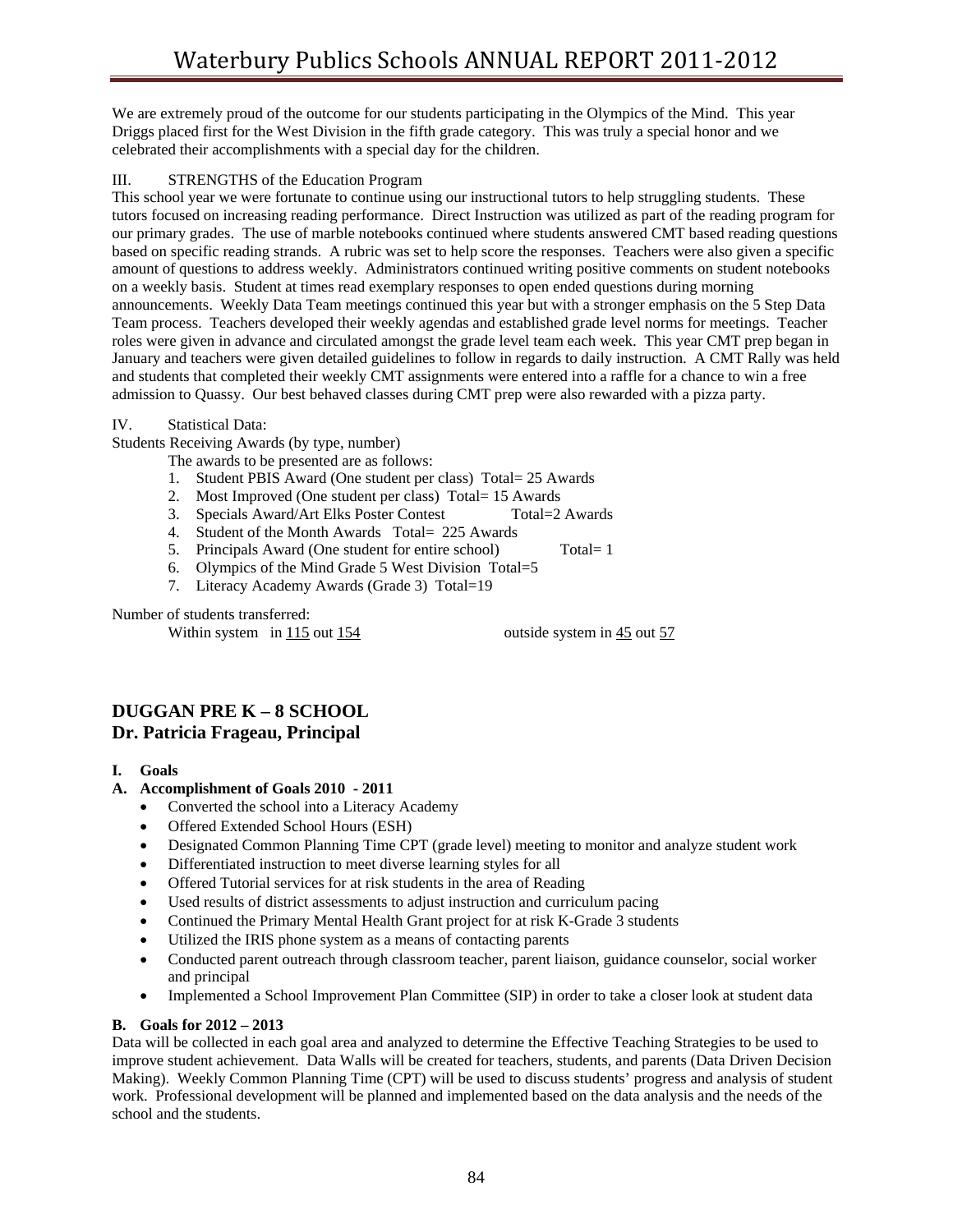### **Goal #1 Literacy**

- Increase percentage of all students who are reading at grade level by 15% at the end of 3 years
- Increase percentage of all students scoring proficient or higher on district wide formative assessments in reading
- Decrease percentage of all students who are above substantially deficient by 15% as measured by the DRA's in grade 1-3 over a 3 year period
- Increase the percentage of all students meeting the Kindergarten Exit Criteria in standards in reading to 90%
- Add additional collaborative time blocks to each teacher's daily schedule.

### **Goal #2 Numeracy**

- Increase by 15% the percentage of students scoring proficient or higher on district assessments over a three year period
- Increase the number of students attaining grades of "C" or higher at the end of each marking period to 70%
- Grade level Common Planning Time is used to review student work and performance in mathematics
- To add additional collaborative Math time blocks to each teachers daily schedule

### **Goal 3# Safe and Secure Teaching and Learning Environment**

- Reduce the number of discipline referrals by 15% over 3 years
- Increase the use of Crisis Prevention Services Team (attendance counselor, parent liaison and other support staff).

### **Goal #4 Parental Involvement**

- Increase to 95% the number of parents who sign and return the Family School Compact
- Increase family involvement in the educational process by 15% over 3 years

### **II Highlights from 20112012**

- **A.** Duggan School implemented the Literacy Academy mode in grades  $K 5$ .
- **B.** Duggan School staff volunteered after hours to implement several educational family events, including a reading, math, CMT, and science night that were successful and grew in attendance as the year went on.
- **C.** Monthly and weekly PBIS celebrations conducted.
- **D.** An end of the year field day and parent involvement evening were held.

## **III Strengths**

- **A.** Teachers work collaboratively on school-wide and grade level projects to improve student achievement and strengthen character virtues.
- **B.** Teachers have been trained in DDDM (Data Driven Decision Making), and a team has been established to analyze data in reading, writing, and math. Duggan School participated in the WBE Data Showcase, and Data Walls have been created: one for the teachers, one for the parents (located in the main hallway), and one outside each classroom. The classroom Data Walls provide a data display for the students in the class to observe how they are doing in reading, writing, spelling, and math.
- **C.** Primary Mental Health Grant (Just For Me) project for at risk K-3 students.
- **D.** Girl Scouts/Boy Scouts Lunch Bunch the Girl Scout program for kindergarten to fifth graders increased its participation and completed its fourth year and the Boy Scout program for third to fifth graders also increased its enrollment and completed its third year.

## **IV Statistical Data**

- **A.** Elementary
- 1. Number of students receiving various kinds and types of awards: Superintendent's Award (1) Dragon of the Week (960) President's Award for Educational Achievement (10) Average percentage of students attending monthly PBIS celebrations (85%) Just For Me (48) Citizenship Award (10) Superlative awards (8) Olympics of The Mind, grade three and grade five team (12)

Number of students transferred in and out of your building

| Within system  | in 86   | out 92   |
|----------------|---------|----------|
| Outside system | in $35$ | out $46$ |
| <b>Totals</b>  | -121    | -138     |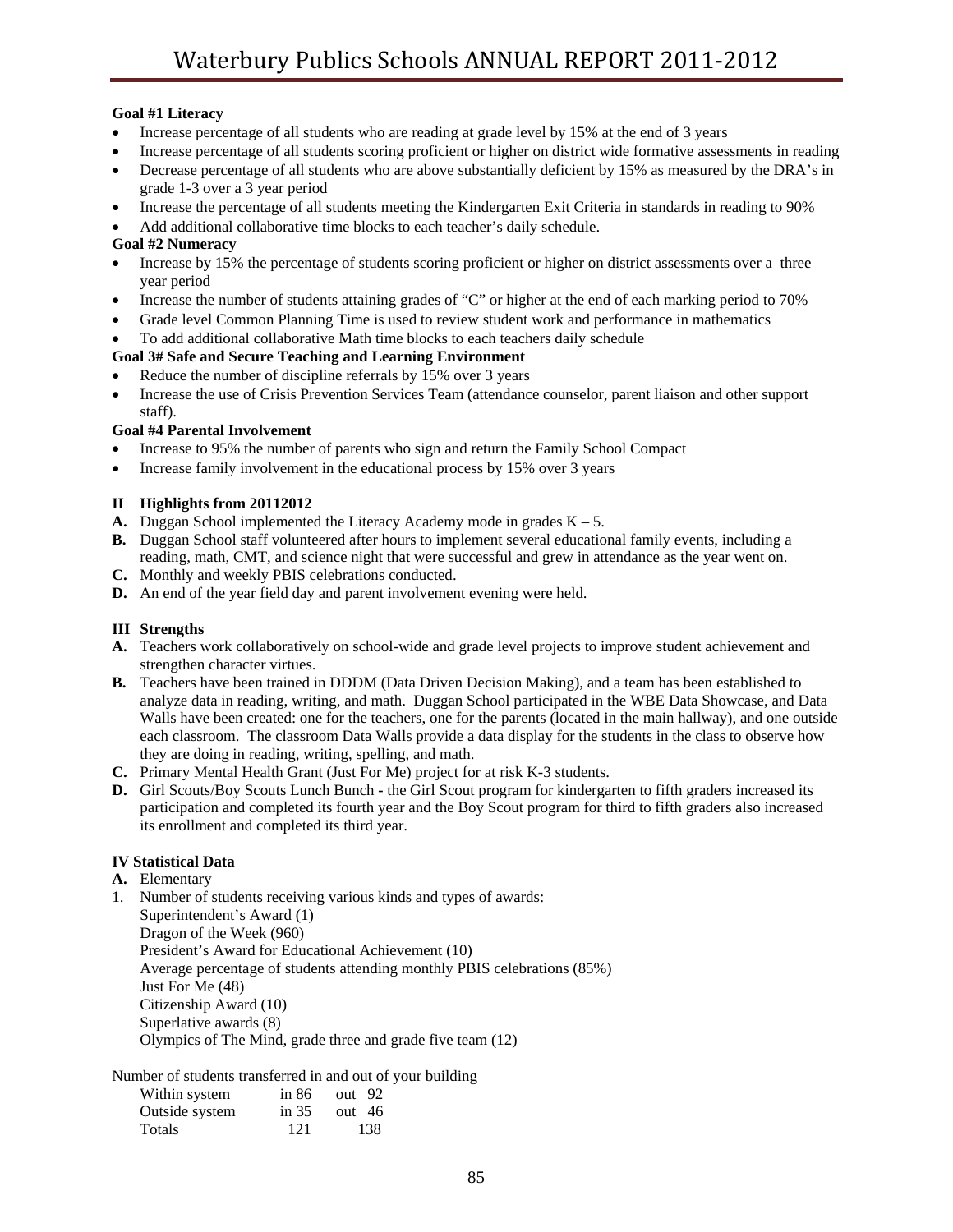# **M. M. GENERALI SCHOOL Kathy Stamp, Principal**

## **I. GOALS:**

## **a. Accomplishments of Goals 2010-2011**

Although we did make Adequate Yearly Progress (AYP) on the 2010-2011 CMTs, we continue to strive towards excellence to ensure that we make AYP again this year.

The general goals for the 2011-2012 school year at M. M. Generali School are the continuation of life-long learning, the functioning of students in our society as responsible citizens, and the continuation of growth and productivity. We analyze test scores and meet with grade level data teams on a weekly basis. We discuss our strengths and weaknesses. We review student work and portfolios. We use our data to drive our instruction to differentiate that instruction to meet the diverse needs of our students.

The specific goals of M. M. Generali School are as follows:

- 1. To improve reading
- 2. To improve math
- 3. To improve health, safety, and discipline
- 4. To Improve parent involvement

### **b. Goals for 2012-2013**

- We will continue to work on our school improvement plans.
- We will revise our School Improvement Plan after analyzing our data.
- We will continue to strive towards making AYP on our CMTs. However, we are embracing the Common Core Curriculum and preparing for the next round of testing. We would like to improve our CMT scores, integrate science and social studies into our reading and math curriculum, and raise responsible and successful future citizens.

### **II. Highlights:**

- Our Extended Day Grant provides us with an After School Enrichment Program.
- Our Science Fair was a huge success. It included all third, fourth, and fifth grade students.
- Science Fair Family Night was held to assist the families with the projects.
- Kindergarten Orientation was held in June.
- We had our annual Field Day in May to promote healthy living and the parents were invited to participate.
- We held two Family Literacy Nights and one CMT night where students, parents, siblings, and staff members and their families come together to enjoy some community spirit.
- We had a winter and a spring family fun night where families and staff came together to have a wonderful experience.

### **III. Strengths of the Educational Program:**

- Parent Involvement is a strength at Generali School. Children need consistent effort both at home and at school. Parental Involvement is important to the success of the students. We have a parent friendly school where parents are welcomed and encouraged to come in often. Parents volunteer for in-school assistance.
- Our professional staff is a strength. Generali has a motivated and experienced staff of teachers and paraprofessionals. The prime goal of instruction is to enhance student learning.
- Instruction is given fully utilizing all aspects of the curriculum. The staff was involved in Positive Behavior Intervention Support Training with SERC (State Education Resource Center). Two school-wide positive behavior programs are utilized at the school. The parents are notified daily of their child's behavior by a color chart calendar that must be signed daily as part of the calendar. A positive, safe environment promotes excellent instruction. Many teachers take professional courses. All are involved in professional development. Teaching practices that incorporate cross discipline learning are utilized in class.
- We encourage the development of a culture that supports traditions and responsible behaviors. The "Student of the Month" awards provide recognition for personal accomplishment.
- Another strength of Generali School is the wide cultural diversity of our student body. This brings a resource for leaning to every day experiences. By learning about each other, Generali students learn about the world.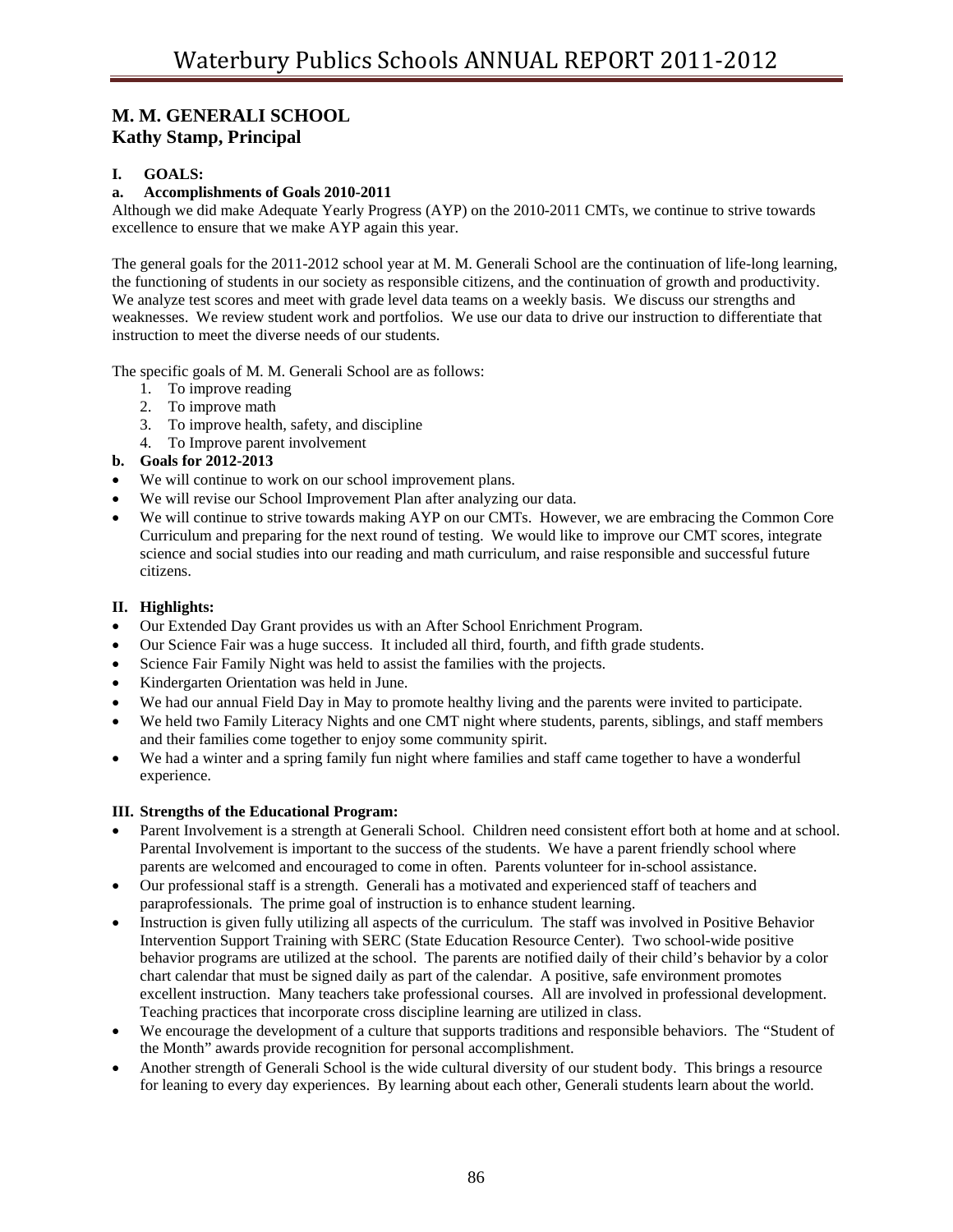#### **IV. Statistical Data**

| a. | <b>Awards</b>                                             |     |    |                |    |
|----|-----------------------------------------------------------|-----|----|----------------|----|
|    | Superintendent's Recognition Award                        |     |    | 1              |    |
|    | Student of the Month                                      |     |    | 234            |    |
|    | Perfect Attendance                                        |     |    | 0              |    |
|    | Good Citizenship                                          |     |    | 27             |    |
|    | Improvement                                               |     |    | 27             |    |
|    | Math                                                      |     |    | 27             |    |
|    | Language Arts                                             |     |    | 27             |    |
|    | Reading                                                   |     |    | 27             |    |
|    | <b>Social Studies</b>                                     |     |    | 21             |    |
|    | Science                                                   |     |    | 21             |    |
|    | Spelling                                                  |     |    | 27             |    |
|    | Penmanship                                                |     |    | 5              |    |
|    | Art                                                       |     |    | 23             |    |
|    | Library                                                   |     |    | 23             |    |
|    | <b>Vocal Music</b>                                        |     |    | 23             |    |
|    | Physical Education                                        |     |    | 23             |    |
|    | Henry Capozzi Memorial Award                              |     |    | 2              |    |
|    | M. M. Generali Award                                      |     |    | 1              |    |
|    | Highest Academic Award                                    |     |    | $\overline{c}$ |    |
|    | Principal's Award                                         |     |    | 6              |    |
|    | Vice Principal's Award                                    |     |    | 6              |    |
|    | Grade 5 United States Department of Education Awards for: |     |    |                |    |
|    | Excellence                                                |     |    | 2              |    |
|    | Achievement                                               |     |    | 8              |    |
|    | Citizenship                                               |     |    | 4              |    |
| b. | Number of Students transferred in and out:                |     |    |                |    |
|    | Within the system                                         | in: | 74 | out:           | 77 |
|    | Outside the system                                        | in: | 55 | out:           | 62 |

# **JOHN G. GILMARTIN SCHOOL Dr. Donald Burzler, Principal**

#### **I. Goals**

a. Results of the Connecticut Mastery Tests (CMTs) indicated that Gilmartin School missed making AYP by one student for the 2010-2011 school year. This was an impressive beginning considering that we had opened a new school that included grade six in addition to the regular prekindergarten to grade five classes and had expanded to two classrooms at each grade level. Our school improvement plan for the 2011-2012 school year consisted of adopting the Literacy Academy reading instruction format to our school. Despite concerns and contradictions given our performance on the CMTs, this was a successful transition. Built into our schedule was a two hour literacy block at each grade level. Regular bi-weekly data team meetings in the area of reading addressed student performance in this content area and common formative assessments were developed to evaluate progress toward mastery of essential content "power" strands. Technical assistance from the Connecticut Accountability for Learning Initiative (CALI) contributed to both the transition to the Literacy Academy and the performance of the data teams.

 Parent involvement remained strong throughout the 2011-2012 school year. The Gilmartin Parent Teacher Group (GPTG) met regularly and planned a significant number of activities for students and their families. These included a family game night, holiday celebrations, a field day and picnic, and it culminated with an awards ceremony at the end of the year. Regular meetings of the Gilmartin Community Club were conducted at our school and local neighborhood and area concerns were addressed. Both of these organizations are moving toward the true community spirit in which the first prekindergarten to grade eight neighborhood school was established. The interaction of our school with the Community Club resulted in our school receiving a city award for the role we have played in facilitating the effectiveness of the club.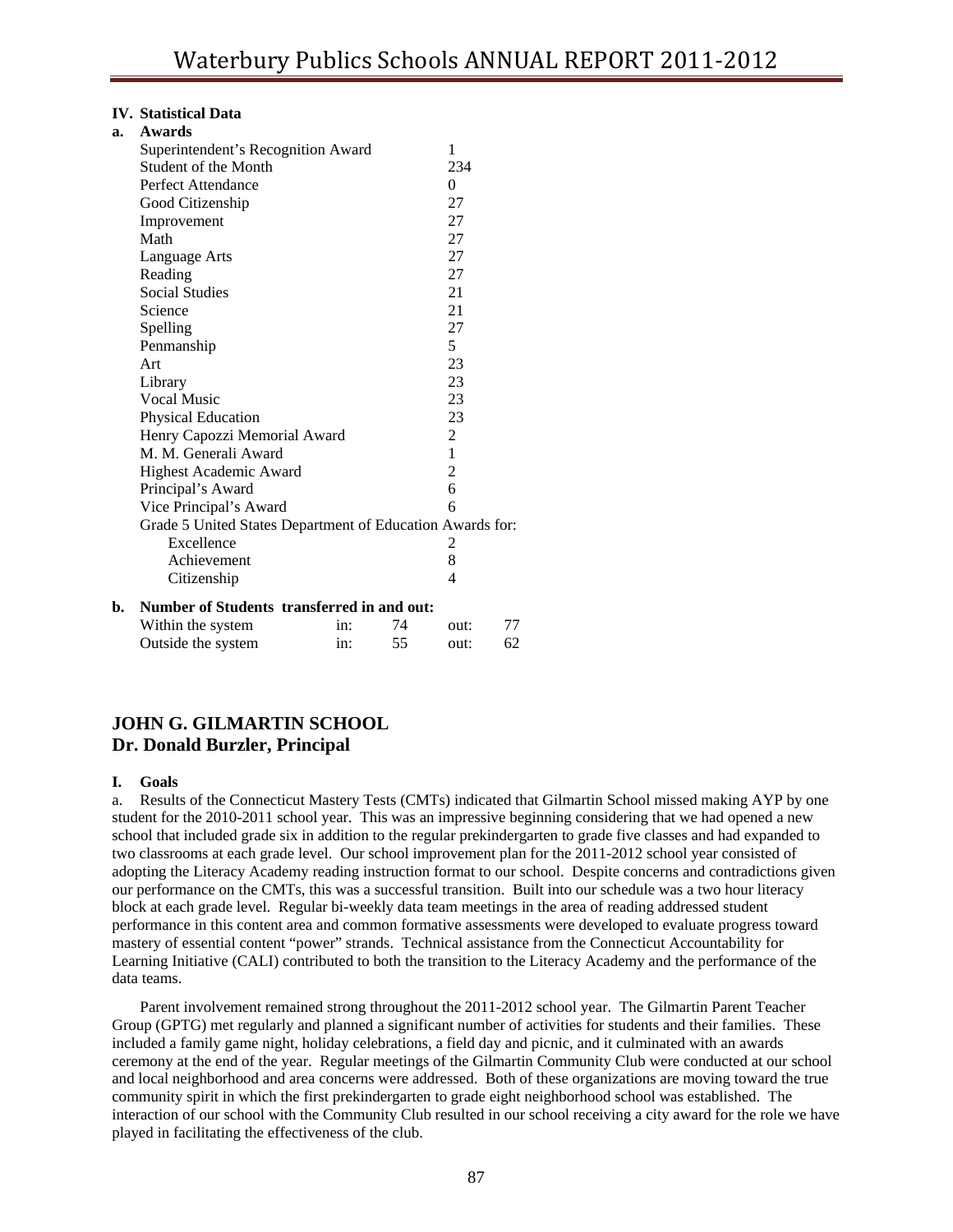Our Positive Behavior Intervention Support (PBIS) Team and their respective program functioned solidly throughout the school year. Weekly awards were given for students who demonstrated good "gator" behavior. In addition to certificates and pencils, students also received credit for merchandise at our school store. At the end of each month a celebration was held to acknowledge those students who had performed at behavioral expectations for the month. These activities consisted of dances, sport activities, cupcake decorating, and other motivational rewards. Each activity was very successful and served as a significant motivating factor for students to follow behavioral expectations throughout the school day.

#### b. Development and Implementation of a School Improvement Plan for 2012-2013.

With the abandonment of the Literacy Academy for the 2012-2013 school year there can be little doubt that reading instruction will be a major focus for the 2012-2013 school year. While formats have not currently been developed for district plans, we have begun moving ahead with plans to provide high quality reading instruction for our students. These plans include quantifying instructional variables to enhance teaching and ultimately improve student performance on measures of reading ability. In the true spirit of "professional learning communities," we have initiated dialogues and professional development to establish planning, as well as instructional procedures, that will insure student success. Careful attention will be given to instructional procedures for small group direct instruction as well as independent learning centers. Functional planning and documentation will be an integral part of all improvement initiatives. District goals such as parent involvement, a safe and secure learning environment, and numeracy will be additional areas of focus for the next year. These efforts should include expansion of the role of our Gilmartin Parent Teacher Group, integration of the Gilmartin Community Club to address more student and family issues, continuation of our building PBIS initiatives, and professional development in reading and mathematics to address the Common Core State Standards (CCSS) for the content areas of reading and mathematics.

#### **II. Highlights from 2011-2012**

a. Outreach efforts to involve the community in the education of Gilmartin students are having a significant impact on the quality of programming for our students. The active role played by the Gilmartin Parent Teacher Group (GPTG) has provided activities for our students as well as a variety of recognition and reward opportunities. Student of the Month was initiated this year and regular events such as Multicultural Day were held throughout the year. Combined family and student activities were an integral part of our yearly efforts. The regular meetings of the Gilmartin Community Club (GCC) were held at Gilmartin School. A sports interest survey was conducted and some community issues were addressed through their initiatives. Gilmartin School was awarded city recognition and received a Governor's proclamation for their support of the GCC. The coordination of these two groups and their combined interactions are truly realizing the District goal of establishing a community based prekindergarten to grade eight school.

b. Through combined initiatives of the mayor's office and the department of education, we received The Safe Routes to Schools grant from the Connecticut State Department of Transportation. This substantial acquisition has provided The City of Waterbury with a half million dollars for improvement of sidewalks and promotion of healthy habits for the Gilmartin community. In addition to supporting new sidewalks, the grant includes bicycle safety, bicycle racks, walking initiatives and coordination of city resources through the police department and YMCA. The primary goal is to promote healthy students and families in the Gilmartin community. The highlights of the program this school year was the kickoff community meeting at which we had a significant response from the community, the extended resources, and the staff at Gilmartin School. We are looking forward to fully implementing this program for the 2012-2013 school year.

c. The academic performance of students at Gilmartin School was impressive for our first year of operation in 2010-2011. Connecticut Mastery Test results indicated that we missed Adequate Yearly Progress (AYP) by a narrow margin. This year we have added grade seven to our program and next year we will complete the expansion by adding the eighth grade. Teachers have been provided with collaborative planning time and have played an active role in data team meetings that are used for planning and assessing instructional procedures. At this point in time we are getting beyond the "new" school persona and establishing an identity unto itself.

### **III. Strengths of the Educational Program**

a. The staff at Gilmartin School has a nice mix of veteran educators with teachers at the beginning of their careers. This has provided us with professionals who are willing to go beyond the minimal job performance requirements to provide a quality education for our students. This is evidenced by participation and planning in programs that go beyond regular classroom instruction. Teachers have demonstrated a willingness to plan and participate in our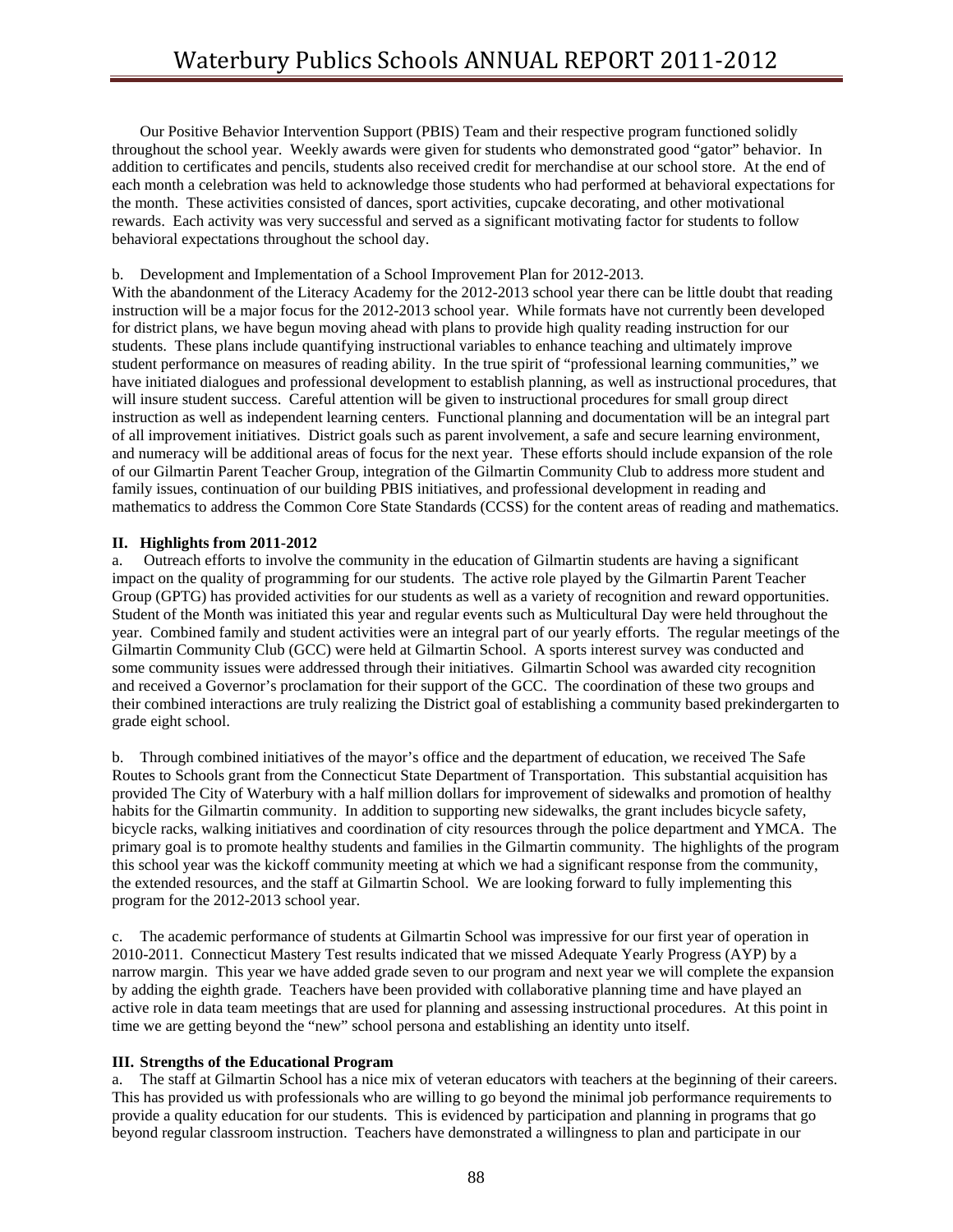Extended School Hours (ESH) program. Several staff members have put in significant hours in addition to their regular responsibilities in helping plan and provide monthly activities for our Positive Behavior Intervention Support (PBIS) program. Teachers were willing to spend the significant portion of a weekend helping prepare and insure the security of our Connecticut Mastery Tests this school year. Almost all staff attended our kickoff Safe Routes to School community meeting and many of our colleagues supported our annual musical performance by raising money and helping with management and ticket sales. It is this willingness to go above and beyond that provides our students with a quality well-rounded education.

b. The staff of our facility, working with the responsive population we serve, provide a personable education for our students and their families. Teachers and administrators are accessible to parents both by individual initiative and programmatic goals. Parents feel they have a level of responsiveness that gives them a confidence that all efforts are being made to provide children with the best possible education. Strengths in our special education team, as well as our mathematics and reading departments, also develop a high level of support service to families of children with special needs. Early intervention techniques in combination with quality tier intervention procedures support admirable levels of student learning. The result is that we end up with a total package that is truly the integration of extensive and diverse quality efforts coming together to best serve each child.

### **IV. Statistical Data**

Students Receiving Awards at our Awards Ceremony:

Classroom Awards: Attendance: 15 Considerate Citizen Awards: 15 Remarkable Reader: 15 Mathematical Whiz: 15 Excellent Effort: 15

School Wide Awards Most Improved Reading: 2 Sportsmanship Award: 2 Most Musical: 1 Library Media Service Award: 1 Second Language Achievement Award: 2 School Wide Perfect Attendance: 6 School Psychologist Award: 1 Academic Scholarship Grade 7: 1 Citizenship Grade 7: 1

Number of students transferred: Within our system: in: 121 out: 20 Outside our system: in: 56 out: 23

# **HOPEVILLE SCHOOL Thomas Pannone, Principal**

I. GOALS

a) Hopeville School's Annual Report for the 2011-12 school year will deviate from the usual format due to the unique circumstances which affected the school. The CMT cheating scandal, along with an overall dysfunctional school culture, demanded a complete overhaul of the school's operation. In addition, all previous year's assessment data could not be validated, making comparisons of year to year progress unreliable.

In addition, a 2011-2012 School Improvement Plan was probably never developed in the 2010-2011 school year. No copy of a 2011-2012 School Improvement Plan could be found.

b) At the time of this report, the Waterbury Public School's 2012-2013 District Improvement Plan has not been finalized. This is due to very recent Education Reform Legislation, and its impact on the Waterbury Public Schools.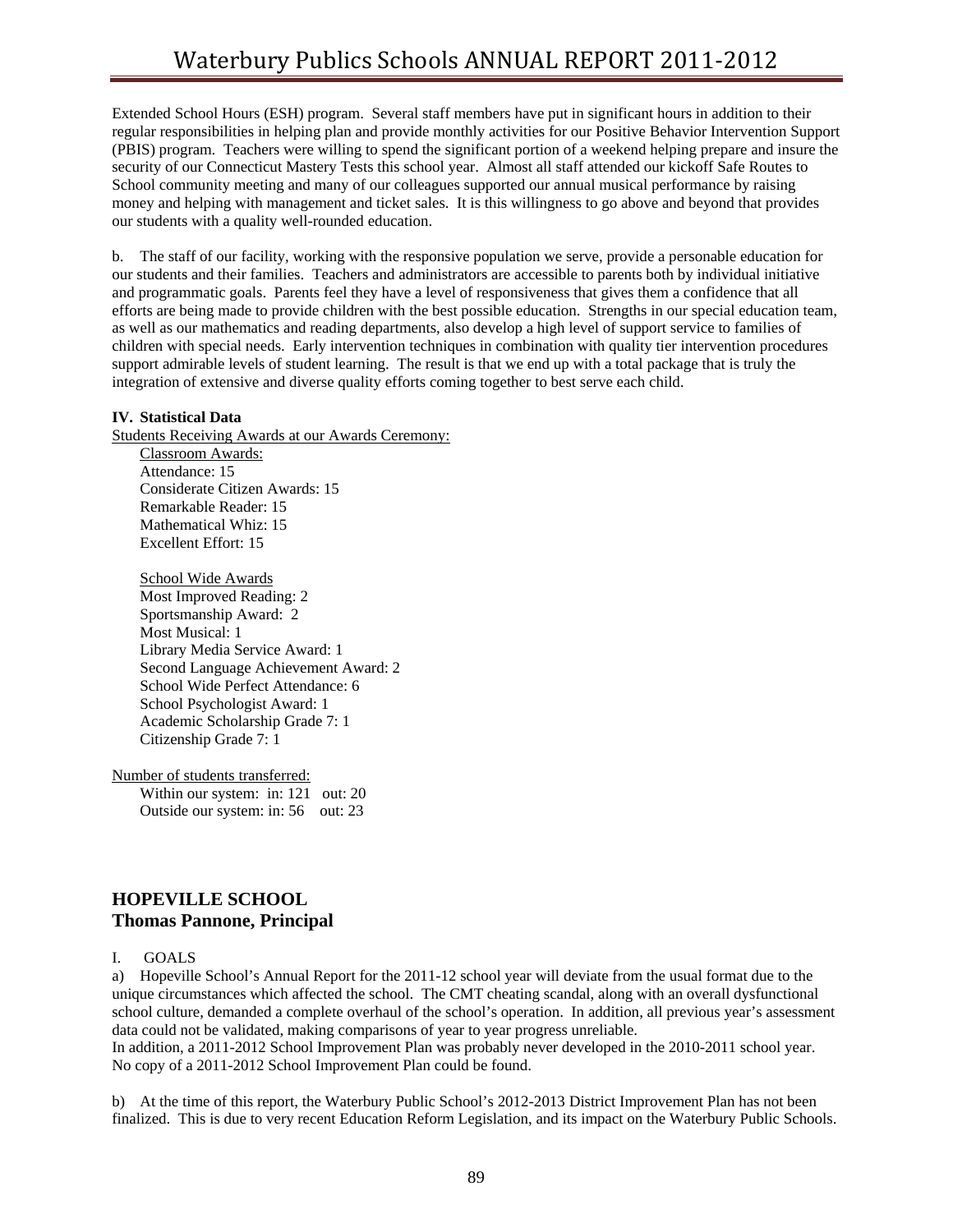In addition, a new principal for Hopeville is expected to be appointed in late June/early July of 2012. The 2012-13 School Improvement Plan's goals will be consistent with the new District Improvement Plan, along with input from the new school principal and the School's Improvement Team.

#### II. HIGHLIGHTS from 2011-2012

 Without question, the biggest highlight of the 2011-2012 school year was a complete change in both the school's culture and operation. As well documented in the State Department of Education CMT Scandal Investigation, Hopeville School's culture was dominated through fear and intimidation toward staff, students and parents alike. The school was certainly not student oriented, parent friendly, nor conducive to a healthy working environment for staff.

 The only focus appeared to be an obsessive drive to improve student test scores at any cost. It is this obsession, I believe, that created the perfect storm for the unfortunate events that followed.

 The limited space constraints of this section of the Annual Report will not permit sufficient detail of all the highlights. An overview of the major highlights would include the following:

- Developing and maintaining a student friendly, fun and exciting learning environment.
- Developing and maintaining a very welcoming environment for parents and community members.
- Involving parents in various school governance committees and encourage positive parental involvement.
- Developing and maintaining an honest, open, collaborative relationship with all staff.
- Restoring integrity in and confidence in Hopeville School

#### III. STRENGTHS

 Prior to the 2011-12 school year Hopeville School's Educational Program was a highly structured, intensively rigid academic curriculum which focused almost entirely on literacy and numeracy. District initiatives and instructional programs were not adhered to. Reporting of discipline data to central office was non-existent. Teacher and staff evaluation were neither completed, nor submitted, to the H.R. office. I believe the continued high test scores reported over the past five years masked deception in the overall school operations.

 The 2011-12 school year has provided a solid foundation for continued success going forward. I do, however, believe there are a small group of staff members who present obstacles which will impede future success.

#### IV. STATISTICAL DATA

 Students Receiving Awards 1 Superintendent Recognition Award  $6$  Gr. 5 Olympic of Mind – 1<sup>st</sup> Place West Division Presidential Award Winners 8 Academic Achievement 2 Academic Excellence

Number of students transferred:

| Within system:  | in/124 | out/115 |
|-----------------|--------|---------|
| Outside system: | in/110 | out/85  |

# **KINGSBURY SCHOOL Pamela K. Baim, Principal**

#### **I. Goals**

A. Accomplishment on 2011 –12 Goals

Goal 1: Kingsbury School will attain high achievement for all students in literacy and numeracy. Accomplishments for the above goal are as follows:

- Kingsbury School made Safe Harbor for the third year in a row.
- Kingsbury School is a School of Choice.
- Tier III implemented for grades  $K 5$  for Reading.
- Tier III SRBI Smart Goals matrix implemented.
- Intervention Log done on a daily basis by interventionists.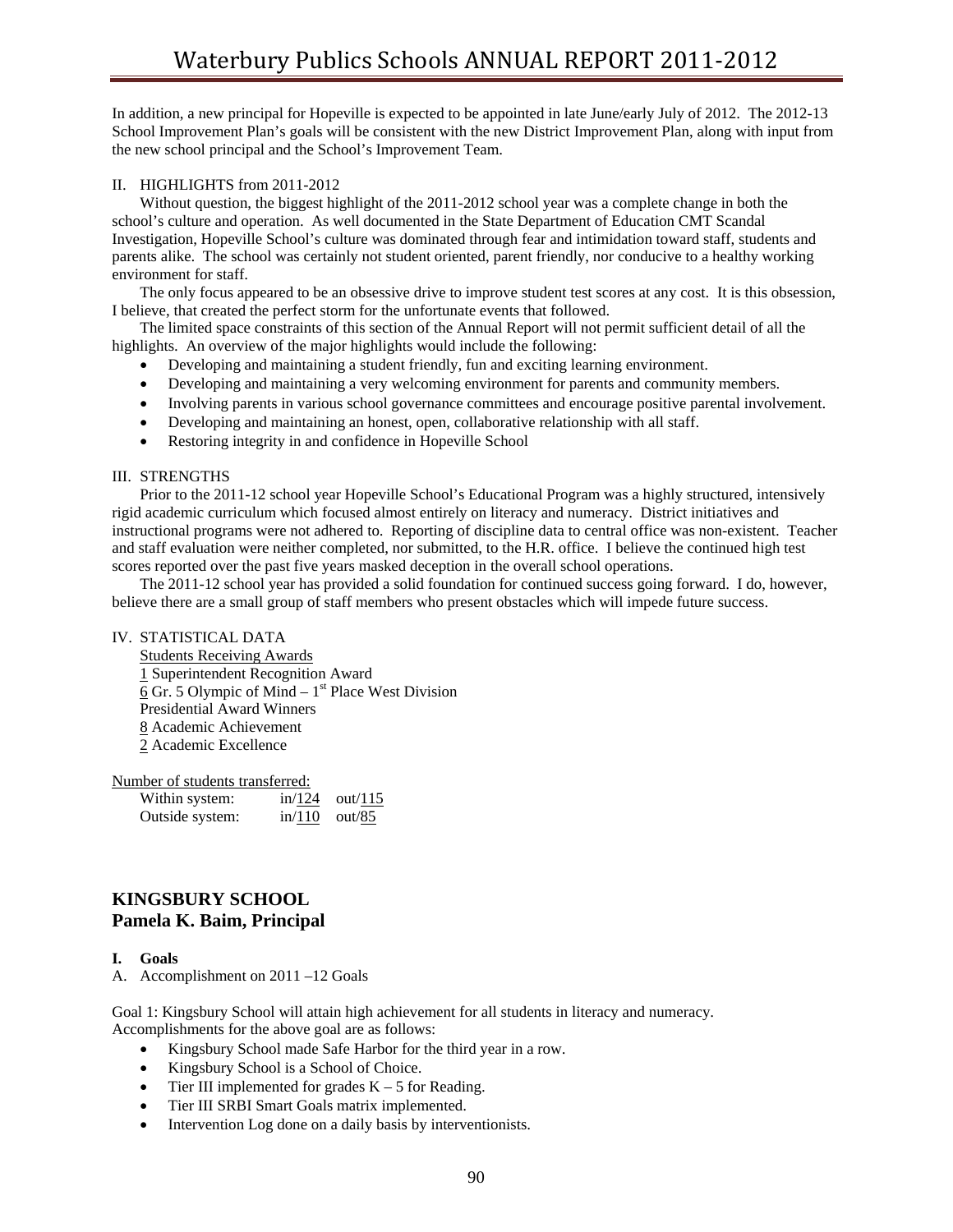- Intervention Enrichment Program with the Specialists for Kindergarten grade 5 students.
- Interventionists selected focus area from the 5 Pillars of Reading and the use of additional assessments to set a SMARTGOAL for each child.
- Assessments are consistent throughout the building given by teachers that have been given training and resources through the Reading Lab.
- Reading Facilitator modeled guided practice for all teachers.
- Progress monitoring sheets filled out by interventionist.
- SMART Board training given to all staff.

### B. Goals for 2012 – 2013

- Goal 1: Kingsbury School will attain high achievement in literacy and numeracy for all students.
- Kingsbury School's goals will remain the same for the  $2012 2013$  school year.
- Kingsbury School's Tier II and Tier III interventionists are to implement explicit small group instruction.
- Data is gathered from the students' latest DRA to direct the tiered instruction.
- Reading Laboratory will focus on comprehension, vocabulary and fluency.
- Focus on refining and improving effective teaching methods within the Common Core.
- To make curricular and instructional overhauls to meet the Common Core standards.
- To enhance the classroom and media center libraries to include text exemplars.

### **II. Highlights**

- Kingsbury School made Safe Harbor again this school year.
- Family Fitness Night servicing 99 families.
- Literacy Night servicing 169 families.
- Palace Theater field trip for our  $3<sup>rd</sup>$  graders funded by Target.
- Quisenberry Arcari Grant given to Kingsbury grade 3 students to attend field trip.
- Norwalk Maritime Museum Grant for field trip to the museum for  $3<sup>rd</sup>$  grade.
- Tanglewood Marionettes for the Kingsbury School students funded through pasta fundraiser.
- JumpRope for Heart fundraiser totaling more than \$2,800 raised by Kingsbury students.
- Pennies for Patients fundraiser \$636.
- Hop A Thon for Muscular Dystrophy \$580.
- Box Top Program \$130.
- Bottle Collection from  $5<sup>th</sup>$  grade money donated to a family that was displaced by fire.
- Adoption of Endangered Animal by Library Media Specialist.
- Gold Medals given to 71 students in our present  $4<sup>th</sup>$  and  $5<sup>th</sup>$  grade for attaining at least a Level 4 in all areas of the CMT.
- Newsletter is written in both Spanish and English and is also online.

### **III. Strengths**

- Intensive, targeted planning and instruction are what assisted us in making Annual Yearly Progress, a federal No Child Left Behind benchmark.
- Small Group Walkthrough data show Result Indicators Proficiency between 85 94% proficiency.
- Matrices showing focused strands highlighted for data collection according to theme addressed every 6 weeks.
- Grade level minutes showing instructional focus for upcoming 2 week period.
- Our Professional Development plan is highly regarded and is guided by the need of our teachers.
- Small group instruction is held on a daily basis with the implementation of our Tier II and Tier III programs.
- SRBI Kingsbury SMART GOAL Worksheet showing these tiers include entry date, DRA score, ESL or 504 distinction, retention and exit date if applicable.
- Enrichment classes for children who are not in Intervention are working well.

### **IV. Statistical Data and Awards**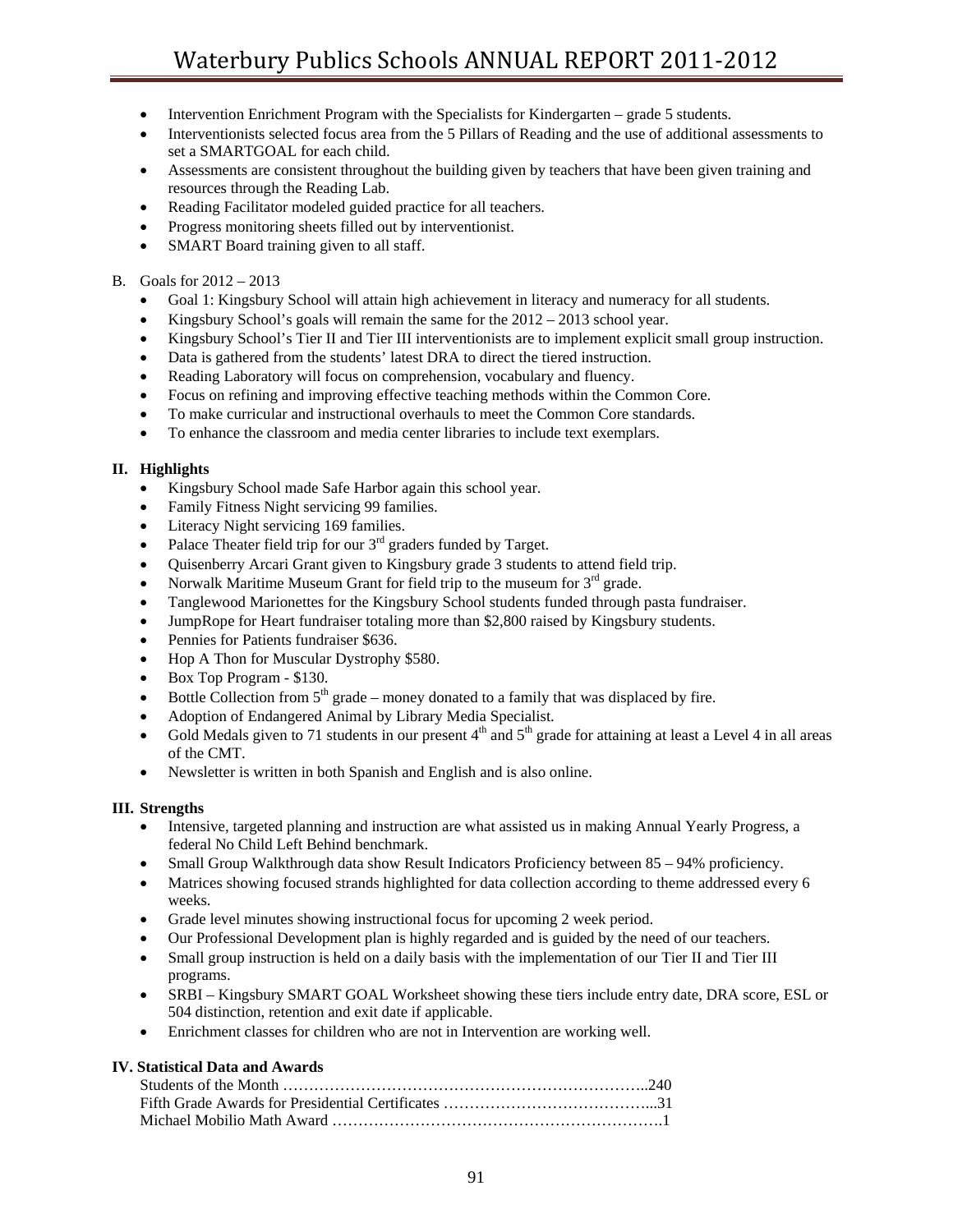| Olympics of the Mind $2^{nd}$ place North Division – $3^{rd}$ grade |
|---------------------------------------------------------------------|
| Olympics of the Mind $3rd$ place North Division – $5th$ grade       |
| Olympics of the Mind Overall Highest Individual Score               |

### Number of students transferred into Kingsbury

# **MALONEY INTERDISTRICT MAGNET SCHOOL Donna Cullen, Principal**

### **I. GOALS**

A. Accomplishment of Goals Based on School Improvement Plan

During the 2011-2012 school year our goals focused on: 1) literacy and numeracy achievement, 2) a safe and secure teaching and learning environment for students and 3) an environment that ensures parents are actively engaged in the educational process. Factors that contributed to the accomplishment of the School Improvement Plan include:

- Alignment of instruction in K-5 to CMT objectives, district curriculum, and state standards
- Teacher collaboration on grade level data teams to analyze scores, identify areas of strengths and weaknesses, individualize instruction according to needs
- Intervention Block has continued to offer Tier II and III support and to offer enrichment activities
- Literacy and numeracy blocks
- Guided Reading Program in grades 1-5
- S.Q.U.I.R.T. yearlong at-home reading program (grades 3-5)
- MIMS at-home summer reading program (Pre-K grade 4)
- School-wide SSR program in twelve week intervals
- After School Academic Program: October February (grades 3-5)
- Direct Instruction Program (grades 1 and 2)
- Corrective Reading Program (grades 3-5)
- Positive Behavior Intervention Support Program
- DRP swap (grades 3-5)
- Instructional Reading Tutors to offer additional small group instruction

The Language Arts teacher leader, Mathematics teacher leader and Writing teacher leader positions continue to be the driving force behind our Collaboration and Co-Teaching Program. These teachers concentrate on CMT objectives while they assist classroom teachers with direct student instruction, model exemplary teaching techniques, and provide the latest information about national, state, and local standards and teaching strategies. The teachers also instruct student in flexible groups based on CMT needs as well as through co-teaching models such as parallel, station, and alternative teaching.

During the 2011-2012 school year our goal to increase parental involvement was accomplished through the following initiatives:

- Our Parent Liaison has been very successful with continuing to maintain contact with parents, organizing parent activities and supporting all school initiatives
- Parent Information Board
- Student/Parent Handbook
- Monthly newsletter
- Iris System, Phone Call
- Book Bingo Night
- Japanese Parent Visits
- Welcome Back Ice Cream Social
- Pre-K Events: Pizza Night, Ginger Bread Making Night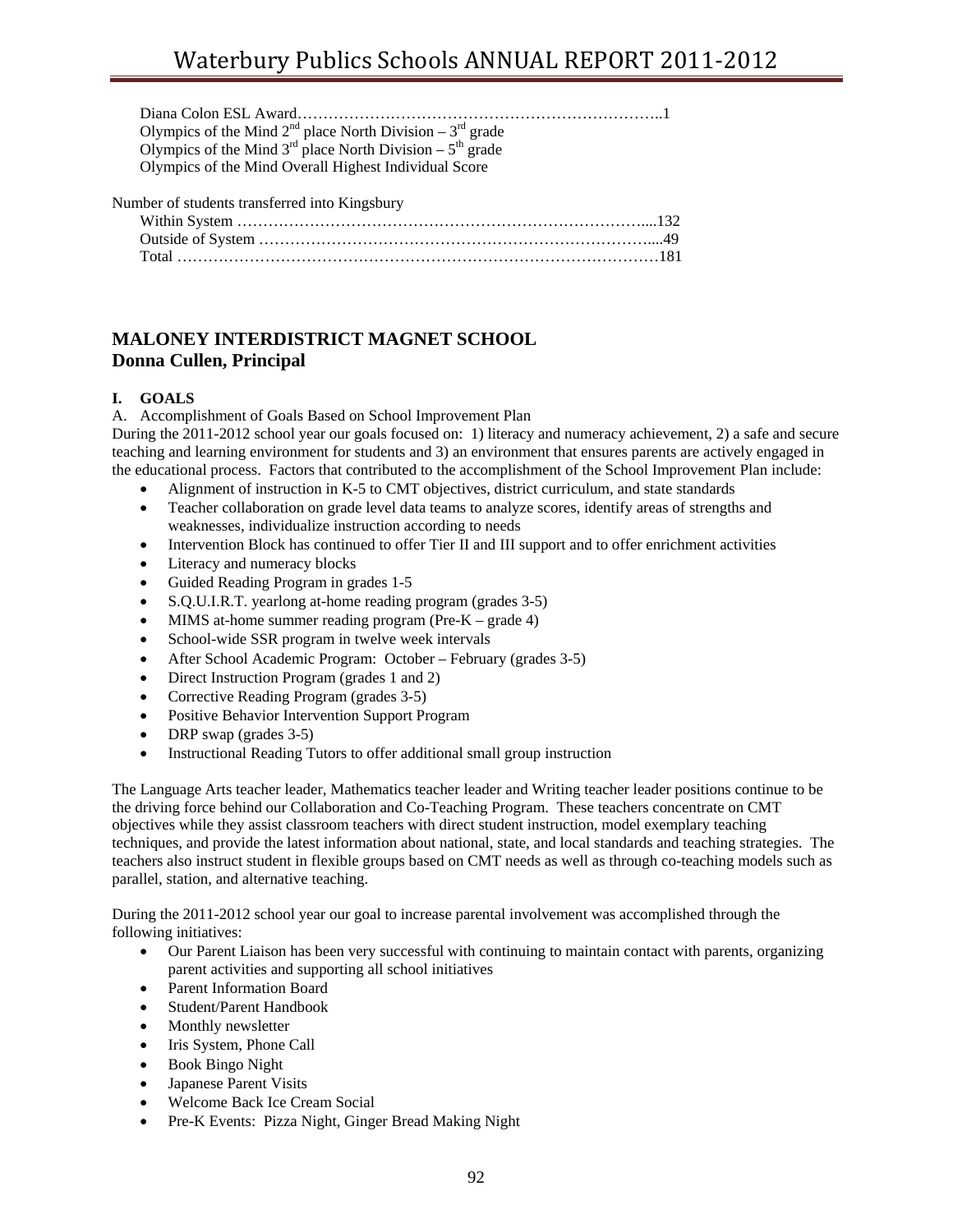- PTO Monthly Meetings
- PBIS/Reading Kick Off Pep Rally
- Student Council Induction Ceremony
- Kindergarten Exit Criteria Parent Workshop
- Kindergarten Orientation
- Guided Reading Parent Workshop
- Student of the Month Celebrations
- Open House twice a year
- Author visits
- International Student Education Conference
- CMT Parent Workshop
- Science Fair  $4<sup>th</sup>$  and  $5<sup>th</sup>$  grades
- PAC Meetings
- School Wide Field Day
- Chorus and Instrumental Concert
- $\bullet$  5<sup>th</sup> grade Promotion
- End of year Kindergarten Celebration
- Japanese New Year Celebration
- Dr. Seuss Day

During the 2011-2012 school year our diversity goals to foster understanding and appreciation for cultural similarities and differences among students, parents, and staff were accomplished through the following:

- Meeting the CSDE requirement for a minimum of 30% interdistrict enrollment in order to secure continuation of the Interdistrict Cooperative Grant. This year we maintained a 35% interdistrict enrollment. This was accomplished through a continued collaborative partnership with our participating school districts, an Interdistrict Advisory Committee, a comprehensive recruitment plan, a spring new student orientation and a strong instructional program that encompasses innovative magnets.
- Consistently providing opportunities for students to validate and celebrate their uniqueness and abilities. Samples of such programs include: Student of the Month Program, American Citizenship Award Program, Morning Announcer of the Day Program, Publishing Authors Celebration, Forever Wave, PBIS Celebrations

The Student Council served its 13<sup>th</sup> year as a service organization to the school and community. Its activities included:

- Induction Ceremony
- Operation of School Student Store
- Host to American Citizenship Award Ceremony
- Host to Orientations Day in May for New Students
- Donation of over 1000 items to the troops overseas
- Collected over \$4,000 for Pennies for Patients  $(2<sup>nd</sup>$  highest statewide)
- Food Drive
- Student led recycling program
- Donation to Student Scholarship Fund

This year's residency programs not only strengthened diversity but also enriched and supplemented our language arts and social studies curriculums. They are described as follows:

- During the grade 5 "Journey Into American Indian Territory" residency program with a cultural anthropologist, students experienced the lives of the Plains and Woodlands Indians. Through interactive group experiences, students learned about cooking, pottery, games and even constructed a longhouse and 50 foot tipi.
- Lou DelBianco, (artist/musician/storyteller), completed his third year-long residency program for grades PreK and Kindergarten. His workshops teach self-expression, improvisation and creative movement through skits based on the multicultural curriculum. For example, students studying Europe and medieval history performed fairy tales based on the story of King Arthur. Six week workshops for both grade levels culminated with performances of skits for parents.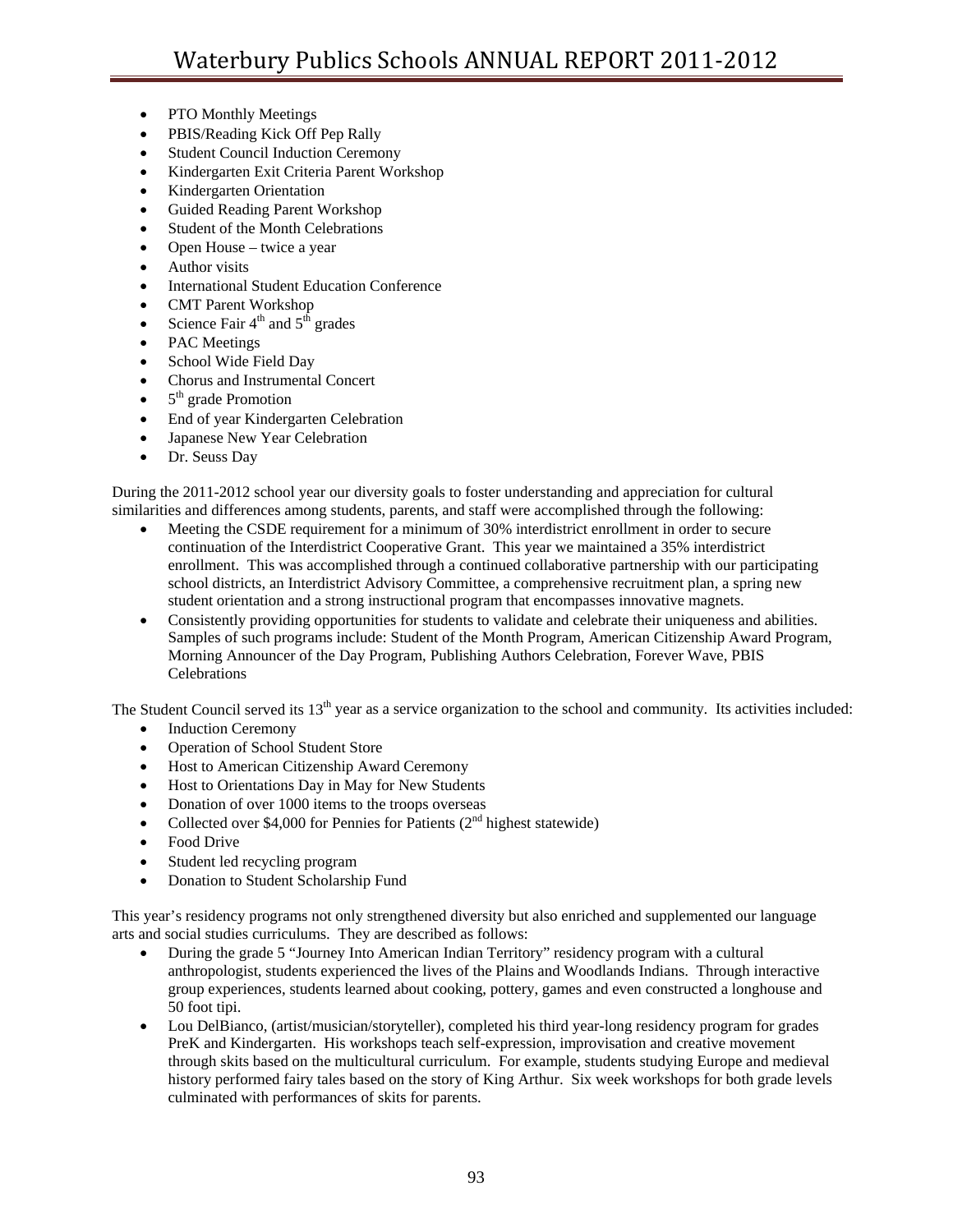- Author Stephen Swinburne was here in May to guide the grades 3 and 4 classes in writing poetry about nature. He worked with the students to create a "Writer's Tool Bag" filled with similes, metaphors, alliteration, fun words description and verbs which can be applied to writing, especially narrative story which is the focus in grade 4.
- Authors Peter Lourie and James Christopher Rumble. Storyteller, Mary Jo Maichack
- Living Rhythms Residency with Bill Scheidt was a program for grades 1 and 2 students that introduced students to Caribbean culture through hands-on experience in music, dance and poetry.
- International Education Conference for grades 4 and 5 students in participation with the U.S. Department of Education International Week 2011 was held in November, 2011 in an effort to build international understanding and prepare students for a global environment.

## B. Goals for 2012 – 2013

Our goals for the coming school year are to: 1) focus on instructional improvement with an emphasis on improving our grades 3-5 CMT scores; 2) foster an appreciation and acceptance for the similarities and differences among others; 3) strengthen parental involvement while building a strong school community; and 4) provide a safe and secure teaching and learning environment. To meet these goals we will:

- Continue to address instructional improvement through ongoing assessment, curriculum alignment with CCSS, collaborative team planning, and meaningful professional development
- Continue co-teaching in Math, Writing and Reading in grades K-5
- Continue inclusion and EIP
- Continue to maintain CSDE requirements including a minimum 30% interdistrict enrollment
- Continue to offer students a variety of multicultural programs and activities
- Continue Parent Liaison Program
- Continue implementing intervention block, which includes enrichment as well as support
- Continue to emphasize PBIS as a school-wide initiative

## **II. HIGHLIGHTS OR ACCOMPLISHMENTS FOR THE 2011-2012 SCHOOL YEAR**

- We continued to meet the magnet school requirements set by the CSDE. The interdistrict enrollment for 2010-2011 was 35%.
- Our CMT scores continue to be among the best in the city and our ERG.
- Patricia Yurchyk, Kindergarten teacher, was recognized as the Maloney School Teacher of the Year.
- At the OOM competition in May, Maloney  $3<sup>rd</sup>$  graders won second place for the west division. Our  $5<sup>th</sup>$ graders were the third place winners for the west division.
- The school raised \$500 for Global Playground.
- Throughout the year many of our students received special awards and recognition not only on the district level, but also on the community and state levels.
- In recognition of our success as an interdistrict magnet school, we continue to keep alive the Maloney Student Scholarship Fund. This year's \$500 scholarships were awarded to Megan Perez and Lauren Mendela, all college bound graduates of Kennedy High School and Terryville High School respectively. We are proud to continue this special tradition and are grateful to the sponsors whose donations have made our scholarship fund a reality.
- Fourth graders had the opportunity to travel to New Jersey to attend the Medieval Times Tournament.
- The  $3<sup>rd</sup>$  and  $4<sup>th</sup>$  grades held a poetry reading for their parents and peers, to celebrate the publishing of poems and books. The Writing Teacher Leader, in collaboration with the classroom teacher, guided the students through the narrative writing process.
- Maloney was represented by nine students at Waterbury's Hispanic Heritage Celebration.
- Grade 1 Japanese Spring Festival in conjunction with Wilby High School students. Students wore traditional Japanese kimonos and ate sushi.
- International Education Student Conference brings together our 4<sup>th</sup> and 5<sup>th</sup> grade students with parents and community members who share their wealth of knowledge on cultures and diversity.
- Career Day for students in Grades 1-5
- Sixty Maloney students were chosen to assist in creating the tiles for the Waterbury Mosaic Program.
- Students raised \$500 for Global Playground.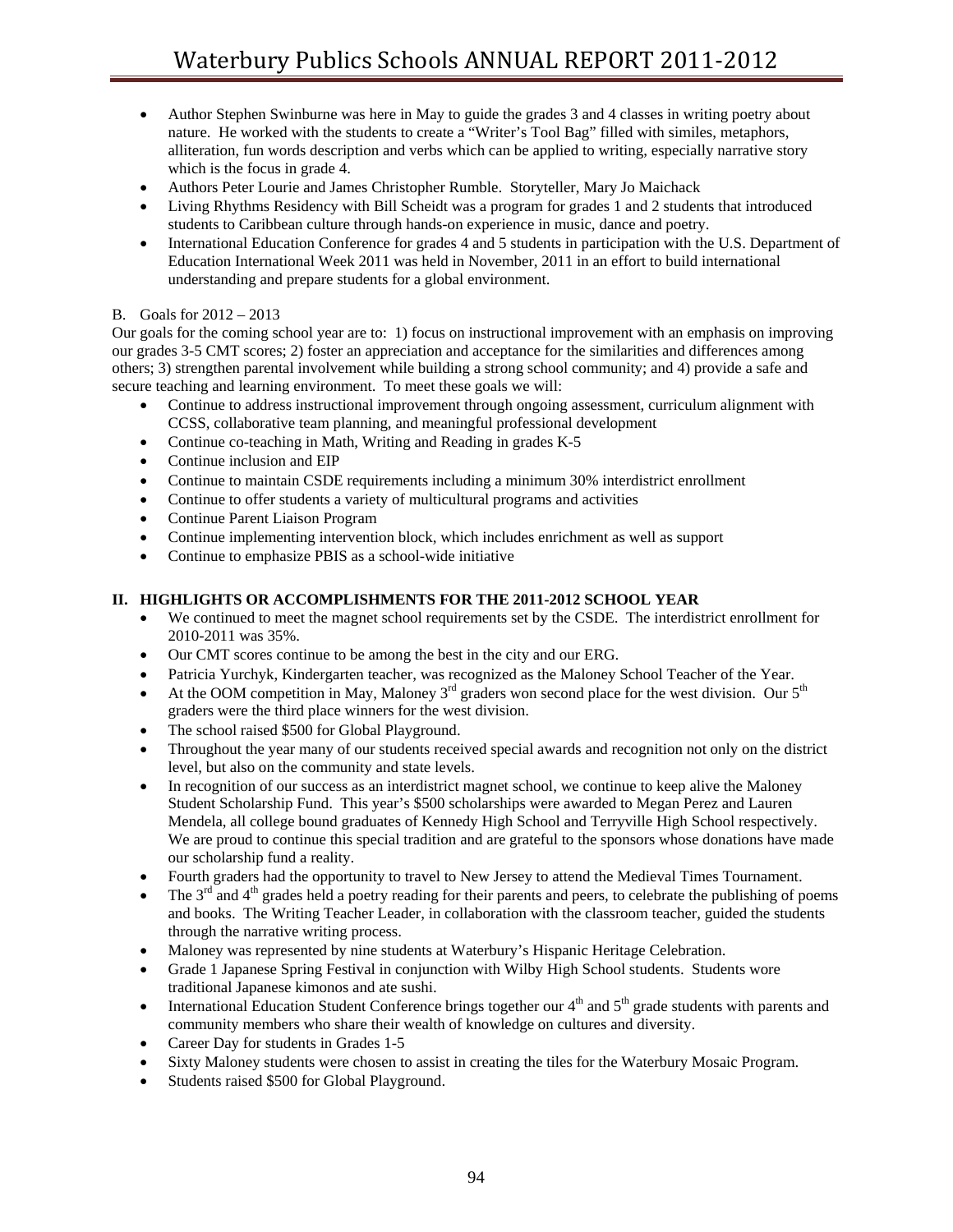## **III. STRENGTHS OF THE EDUCATIONAL PROGRAM**

 Maloney's Summer Reading Program provides students in grades PreK-4 with summer reading packets and activities designed to maintain reading comprehension. Students receive a book and activity related to open-ended questions. Students are encouraged to work with their parents and return the assignments in September.

Maloney Interdistrict Magnet School is completing its  $16<sup>th</sup>$  year of operation. The school, with its multicultural curriculum, serves students from Waterbury as well as students from 10 surrounding districts. The school offers a multicultural curriculum approach to reading, language arts, mathematics, social studies and science to children from pre-kindergarten to  $5<sup>th</sup>$  grade. Rigorous academic skills are integrated into a program that assists students in understanding, appreciating and respecting themselves and their classmates, through reinforcing character traits such as loyalty, caring, and empathy. The school provides an all-day pre-kindergarten program and regular classes for kindergarten through grade five. The school also offers a pre-school special education for children with special needs. Students with hearing impairments are offered both a self-contained and regular education program staffed by specialized teachers and assistants.

 The children benefit from a cooperative approach to classroom learning through collaborating on learning tasks and learning the importance of working with others in fair, considerate, and responsible ways. The teachers approach classroom management and discipline from an emphasis on intrinsic motivation rather than rewards and punishments. This assists each child to develop responsibility and competence in their speech and behavior, with an overall emphasis on critical thinking.

 The school was involved in three residency programs this year that reflect our mission for diversity and our goals to improve student academic achievement.

Maloney offers the following programs to its students:

- Before and After School Program
- Japanese Language and Culture Program
- A 24 station computer lab with the Channel 8 computer weather system
- Science/Math technology
- A breakfast and lunch program
- All day kindergarten
- Pre-Kindergarten Program
- Hearing Impaired Program
- Multicultural Curriculum
- Developmental Guidance Program
- State of the Art Equipment

The programs/activities are all closely coordinated with the Multicultural Curriculum and some benefit from assistance from parents and other community involvement.

Clear and Shared Focus – the school is moving forward under the principal's guidance, with a vision to utilize staff capacity and create a collaborative professional environment where responsibility is shared for raising student achievement.

High Standards and Expectations for All – a culture of success pervades each classroom. Our entire school community takes pride in and celebrates student achievement. Teachers are expected to assure daily successful experiences for every child so that self-esteem grows from concrete academic accomplishments. The principal ensures all student expectations are clear: students are expected to achieve and behave.

The Science Technology program offers students in Grades 1 through 5 the unique opportunity to explore the wonders of science and technology while utilizing many process skills that are introduced in their regular classroom. Students begin original experimentation while given the opportunity to utilize problem-solving techniques in meaningful real life ways. The class is held one hour per week.

The Japanese Language and Culture Program offers students in Kindergarten through Grade 5 Japanese language instruction three times per week for 25 minutes. Pre-K instruction begins in January. Students are exposed to a variety of thematic units. Within these units, certain essential vocabulary, structures, and cultural topics are reviewed and expanded upon while giving new students a comfortable entry point. The program offers students many opportunities to experience Japanese culture through activities such as student and parent "Japanese Luncheon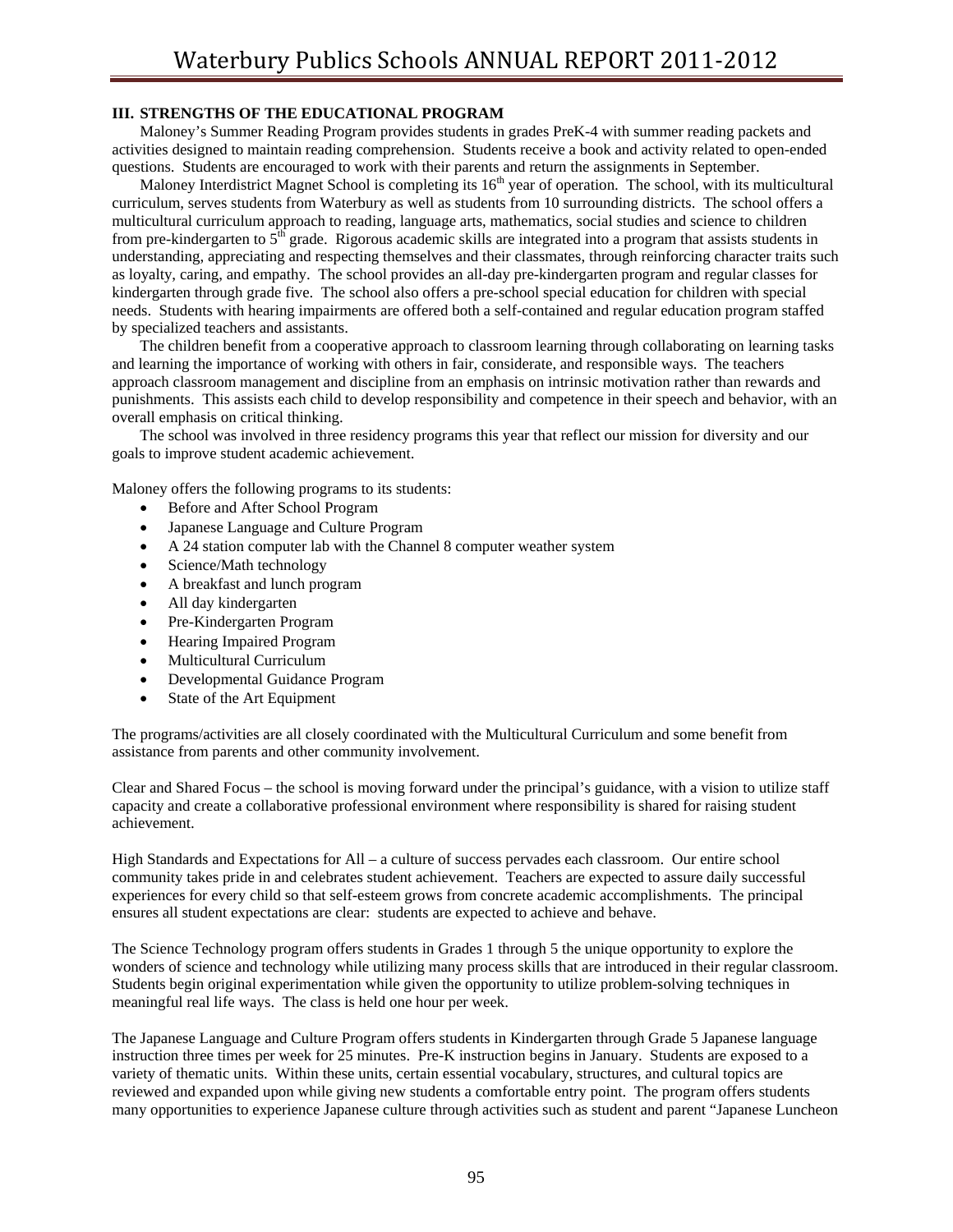with Sensei", student celebration of World Languages Week, Undokai Festival (Sports Day in Japan), and Japanese Spring Festival (a partnership with Wilby High School Life Management Students and Grade 1 students).

In addition, Maloney is a modern facility, with a clean, bright and cheerful atmosphere. It has state-of-the-art electronic capability and the building is totally handicap accessible.

## **IV. STATISTICAL DATA**

Students Receiving Awards: Students of the Month – 250 Forever Wave Service - 8 American Citizenship Award – 29 Science Fair – 32 Writer of the Month Award – 10 Artist of the Month Award – 10 Reader of the Month Award -10 Mathematician of the Month Award-10 Superintendent's Award – 1 Elk's Drug Awareness Essay Contest –  $3<sup>rd</sup>$  Place Winner

Students Transferred In/Out Building

| Within system: $In-88$  | $Out - 0$ |
|-------------------------|-----------|
| Outside system; $In-41$ | Out - 16  |

# **FRANK G. REGAN SCHOOL Noreen Buckley, Principal**

## **Goals 2011-2012:**

Regan School Students will attain high academic achievement for all students in literacy. The 2011-2012 DRA data demonstrates 38/40 kindergarten students were proficient or above, 41/48 first grade students were proficient or above, 45/50 second grade students were proficient or above, 43/50 third grade students were proficient or above, 43/52 fourth grade students were proficient or above, 47/52 fifth grade students were proficient or above. The 2011 CMT scores demonstrated that 66 students in grades 3-5 were proficient or above in the area of reading. In order to achieve AYP in 2012, 56 more students need to be proficient or above.

Regan School students will attain high academic achievement for all students in mathematics. The CMT scores from 2011 demonstrated 86/150 students in grades 3-5 earned a score of proficient or above. In order to make AYP in the area of math 56 more students need to be proficient or above.

Regan School will provide a safe and secure teaching and learning environment. Regan School follows all BOE policies and procedures for all students, staff, parents and community. The Regan school staff participated in Crisis Prevention Intervention training throughout the course of the 2011-2012 school year.

Regan School will ensure that parents are actively engaged in the educational process. Regan School's parent liaison's data demonstrates contacts through home visits, written communication, phone contacts as well as parent functions.

## **Goals for the 2012-2013:**

Students in all grades will increase literacy ability by 5%. The school will continue to deliver the highest level of instruction in the area of Reading and Language Arts. Student's data will be continuously analyzed at weekly data teams in order to drive instruction and deliver the highest quality of Tier I, Tier II, and Tier III instruction. Students will increase mathematics proficiency in all grades as measured on the CMT. School will analyze CMT scores for 2011 and implement a tiered intervention block based on the CMT scores, district assessments, and bi-weekly data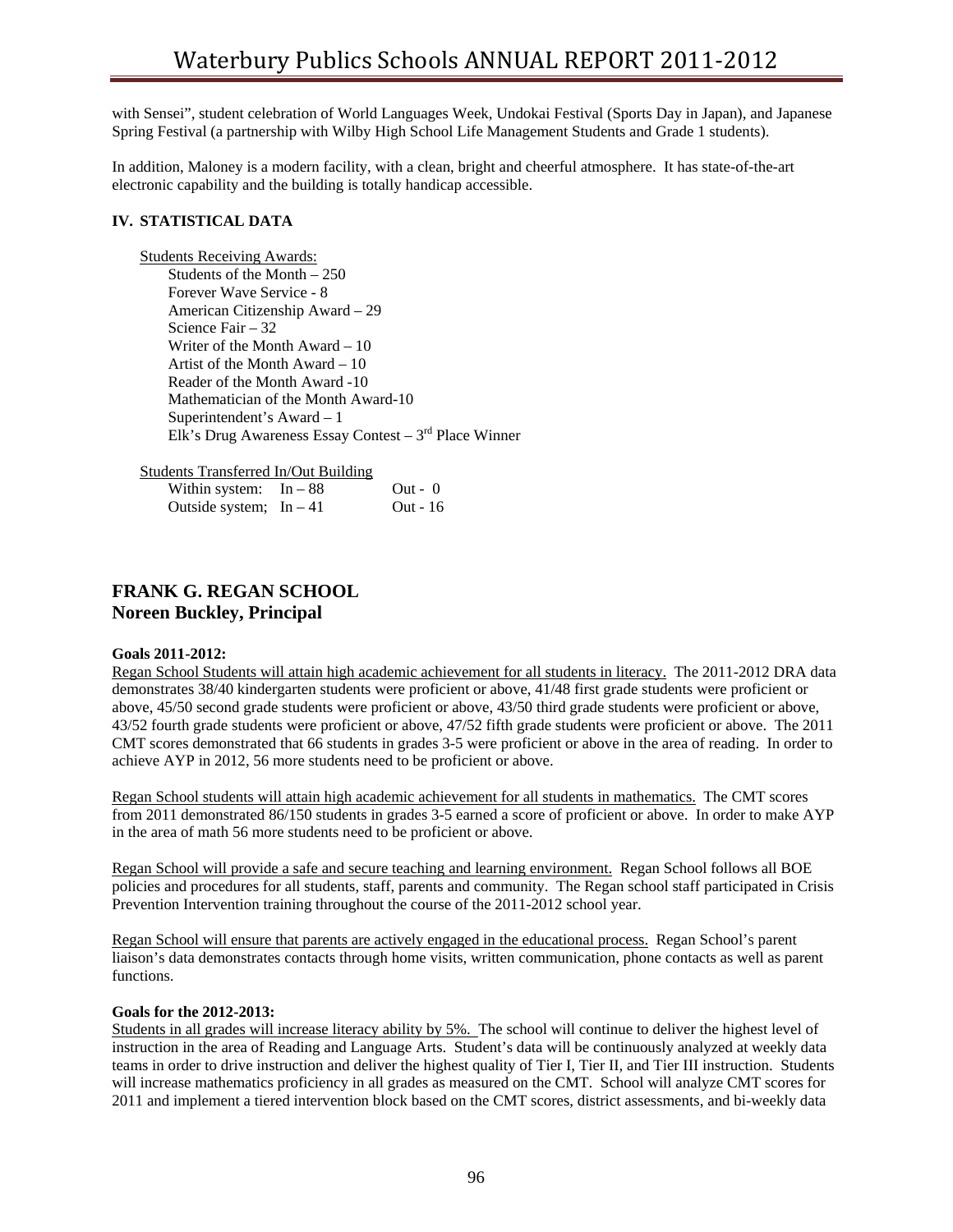team meetings. School continues to subscribe to CMT Test Prep Fun software program. Students are scheduled to attend computer lab one time per week for 45 minutes.

School will continue to decrease number of out-of-school suspensions by 5%. Through analysis of data provided to SWIS, the PBIS team will continue to implement and monitor school wide behavior at weekly data team meetings.

School will increase parent involvement by 5%. Parent liaison will continue to plan family involvement activities both at the school and in the community to encourage parents to become involved in students' school life.

#### **Highlights from the 2011-2012:**

School implemented the Literacy Academy model. All grades scheduled an uninterrupted two hour Reading Language Arts Block. Students received targeted instruction during this time, as well as Tier II and Tier III instructions for students who required it.

### **Strengths of Educational Programming:**

Weekly 45 minute data team meetings were held to develop pre and post Common Formative Assessment, discuss and monitor all students achievement in Tier I instruction, identify students requiring Tier II and Tier III instruction, begin EIP services as needed, review PBIS data and discipline issues if required. Three Title One Tutors worked from December through June to assist in language arts instruction. An Extended School Hours program took place in which students participated in community organizations and Boy Scouts and Girl Scouts program came to school weekly.

#### **Statistical Data:**

| Number of students transferred within the system is  | $136$ in $23$ out |              |
|------------------------------------------------------|-------------------|--------------|
| Number of students transferred outside the system is |                   | 82 in 32 out |

# **ROTELLA INTERDISTRICT MAGNET SCHOOL Gina Calabrese, Principal**

#### I. Goals

a. Accomplishment of Goals 2011-2012

According to results of the 2011 Connecticut Mastery Test, 80.0% of Rotella students were proficient in reading; 95.0% in mathematics; 88.6% in writing; and 90.5% in science. Working as a Professional Learning Community, Rotella teachers continue to focus on improving small-group differentiated instruction in reading, supported by literacy work stations. Scientific Research-Based Interventions (SRBI) have been fully implemented in math, reading, and behavior in grades kindergarten through 5. Instructional Data Teams meet weekly to analyze common formative assessment results and plan future instruction utilizing the 5-Step Data Process. We continue to maintain a low student suspension rate by utilizing effective classroom management techniques, Positive Behavior Intervention and Support (PBIS), individual student behavior plans, and functional behavioral assessments. Our student attendance rate remains among the highest in the district. Our School-Family-Community Team meets regularly to discuss academic programs, as well as school and district policies. We host numerous well-attended student performances which are free to parents, families, and the general public. Our Parent Liaison and our teachers have provided evening workshops and other fun activities to ensure that parents and families have plenty of opportunities to actively participate in the life of the school.

#### b. Goals for 2012-2013

Rotella Magnet School's goals for 2012-2013 are to achieve 89% reading proficiency on the 2013 CMT in grades 3, 4, and 5 and 55.9% reading proficiency on the DRA in grades 1, 2, and 3; to achieve 91% mathematics proficiency on the CMT; to reduce the number of school suspensions by 10% as measured by district suspension data; to reduce truancy by 10% as measured by district attendance data; and to increase the involvement of families in the educational process by 10% as measured by strategic district surveys and participation in school and district meetings, workshops, and events.

II. Highlights from 2011-2012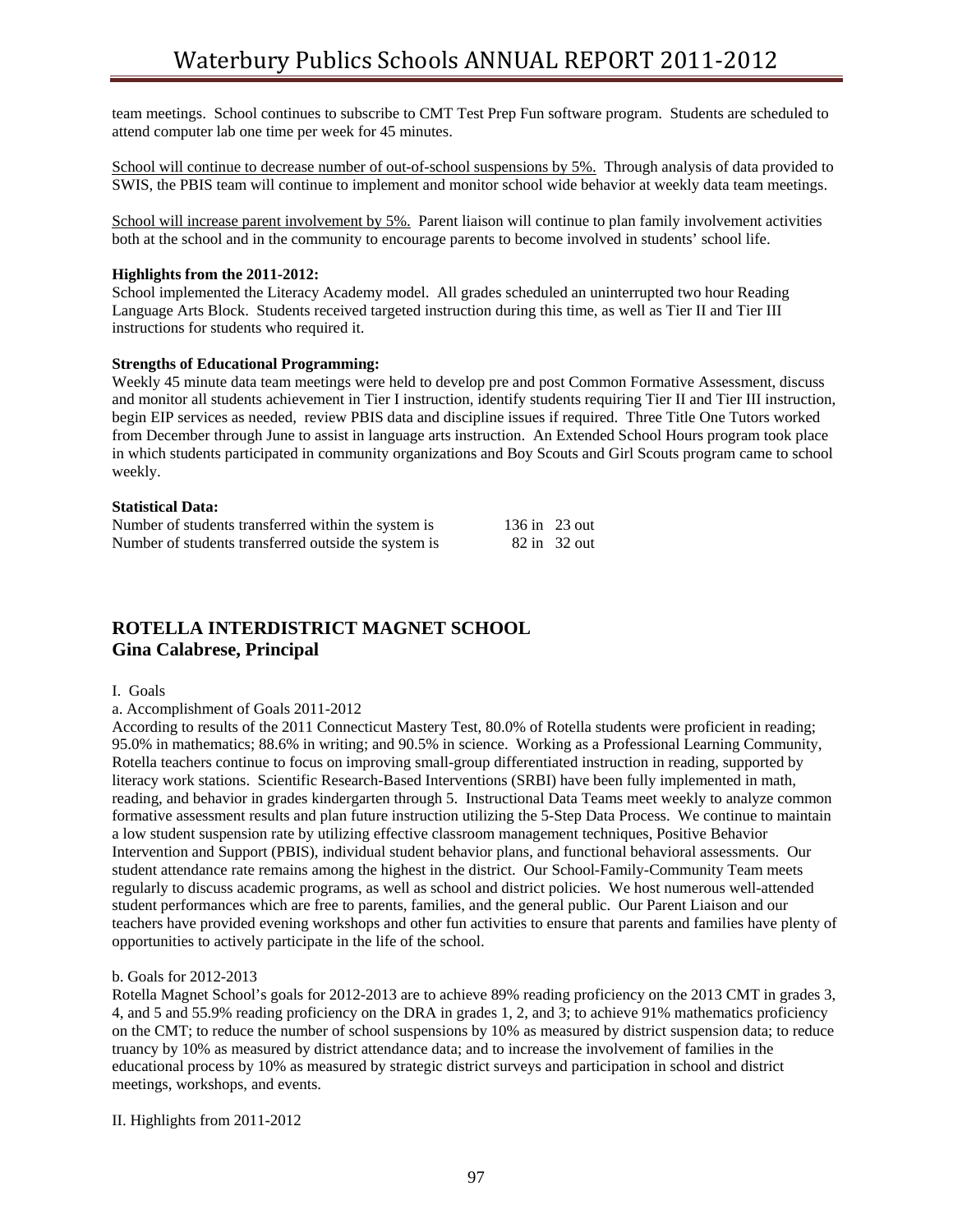Rotella was named a Magnet School of Excellence in 2010 and 2011 and a Magnet School of Distinction in 2012 by Magnet Schools of America (MSA). Principal Gina Calabrese was named Educator of the Year by the Waterbury Exchange Club. Visual Art Teacher Suzanne Dionne was presented with Artsonia's Leadership Award for the second year in a row.This award honors teachers who go beyond classroom walls to encourage family and community involvement in arts education.It also recognizes significant achievement in the area of technology integration within the school arts program.Thanks to Mrs. Dionne's efforts, Rotella Magnet School's online art gallery ranks #1 in the state of Connecticut and number 52 in the nation. For the ninth consecutive year, Rotella was awarded a combined grant from Capitol Regional Educational Services (CREC) Pupil Partners Program and Area Cooperative Educational Services (ACES). Rotella's third and fifth grade teams each performed extremely well among East Division schools in the district's annual Olympics of the Mind competition.

### III. Strengths of Educational Program

Our students consistently achieve at high levels as evidenced by their performance on the Connecticut Mastery Test and other state and district assessments. Rotella Magnet School follows CSDE and USDE curriculum standards. By integrating the arts with all areas of the curriculum, we foster the acquisition of important life skills and modes of thinking that are intrinsic to high achievement. Students exercise visual-spatial abilities, reflective thinking, and self-criticism with the willingness to experiment and learn from mistakes, skills not measured by standardized tests. They are encouraged to see beyond initial perceptions and make accurate, detailed observations of elements in their environment; form mental images internally and use them to guide actions and solve problems; and make clear connections between their schoolwork and real life outside their classroom walls. Students learn to effectively manipulate and interact with the materials, media, and equipment used in the creation of various art forms. They also take field trips to local museums; attend local symphony and theatrical performances; gain an awareness of historical and cultural connections among bodies of artistic work; and master academic skills through thematic units that reference broad aesthetic concepts common to all cultures.

### IV. Statistical Data

## a. Students Receiving Awards

In honor of Waterbury having been named as one of the nation's 100 Best Communities for Young People by America's Promise Alliance and ING for the second year in a row, Waterbury's Bridge to Success sponsored a Community Forum and Recognition Ceremony for Waterbury's 100 Best Young People, at the Palace Theater. Two Rotella students were included on that list.One of our students won an Honorable Mention in the Long Island Sound and Its Watershed drawing contest, sponsored by the Long Island Sound Foundation, Inc. Another student won First Place in the City of Waterbury's Blight Enforcement and Control Task Force's slogan contest. One our 5th graders won third place among all the  $5<sup>th</sup>$  and  $6<sup>th</sup>$  grade contestants in the Gettysburg Address Oratorical Contest that was held in May at the Waterbury Arts Magnet School.

## b. Number of Students Transferred

To date, 13 students transferred into Rotella Magnet School from within the Waterbury public school district and 0 students transferred into another district public school. The number of students transferring into Rotella from outside the system was 16. Transfers to schools outside the system numbered 21.

# **SPRAGUE ELEMENTARY SCHOOL Donna W. Perreault, Principal**

## **I.**

## **A. Accomplishment of Goals based on SIP**

Data teams met for both numeracy and literacy with focus on instructional strategies and results indicators. Time was always a factor. Support staff attended these meetings when scheduling allowed in addition to the Literacy Facilitator or Math Coach. Assessments continue to be analyzed, logged into the database, shared and used to make informed instructional decisions.

The new math series for grades 3, 4, & 5 began to move us toward thinking about the Common Core in numeracy. Our district assessments included fewer items with scoring by rubric. Everyone needed to make a shift with the coming of these assessments. Kindergarten, Grade 1 and Grade 2 used new applications with the Saxon math program in their instruction.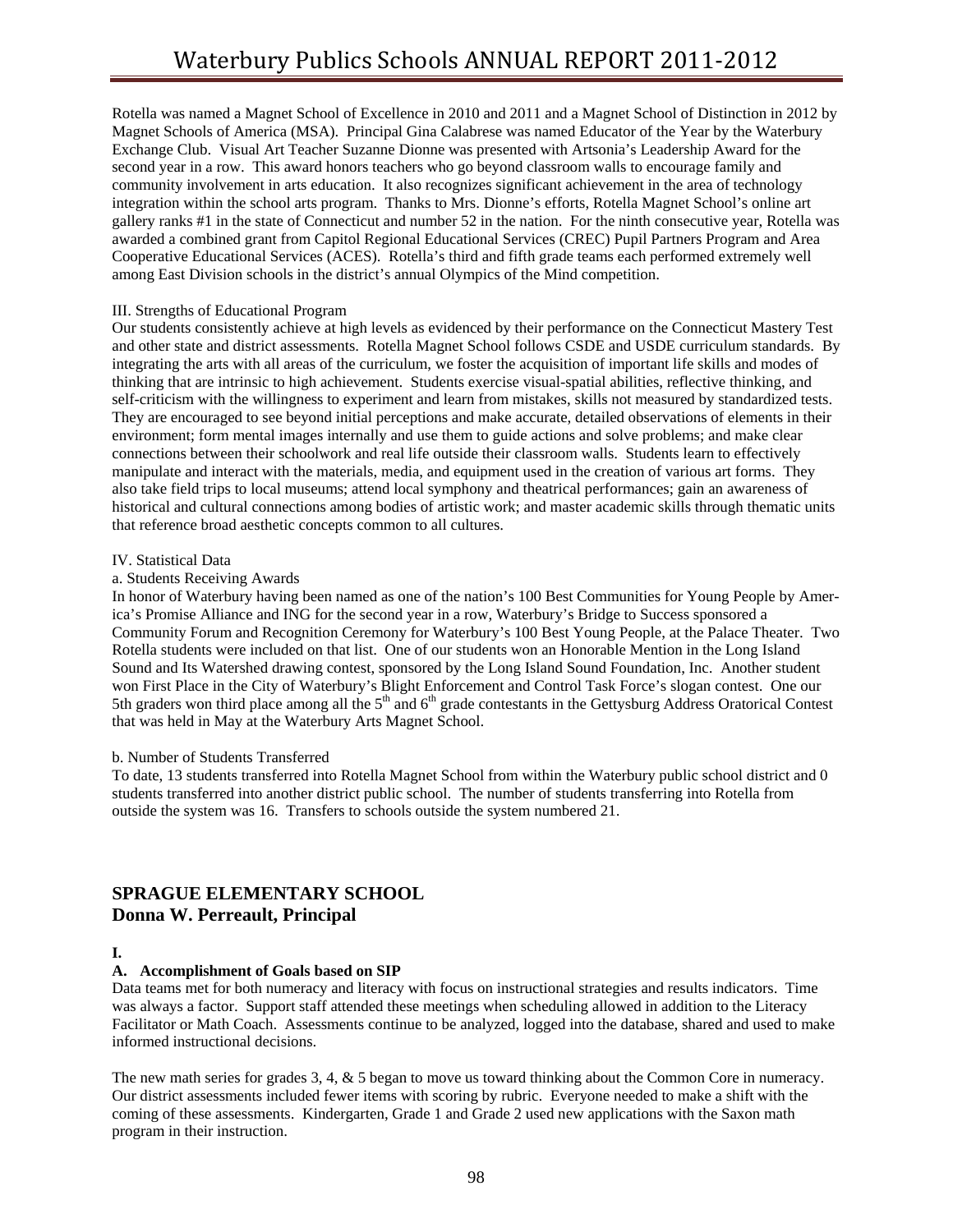We continued this year with the Literacy Academy model with an immersion class at each grade level. This group had great support and some students experienced growth. The Developmental Reading Assessment was given three times (September, January and May) this year.

Our Positive Behavior Interventions and Support team retrained students in the cafeteria expectations. Students had opportunities to earn eagles for their behavior in the cafeteria. Raffles and prizes were awarded monthly.

We continued to use the Immediate Response Information System (IRIS) to contact parents for a variety of messages. We need to continue to get current phone numbers for this to work.

### **B. Goals for 2012 – 2013**

Data teams will continue at each grade level to analyze student strengths and weaknesses in literacy and numeracy and incorporate information regarding positive behavior strategies. Grade 2 will join grades  $3, 4 \& 5$  in the new *Math Expressions.* The teachers have had some professional development and will continue to receive support through our coaches. We hope to increase the level of parent engagement in areas of literacy, numeracy and technology. We will hold our Family Night events, social action projects and Positive Behavioral Interventions and Support programming. Differentiated instruction in reading will have a focus and support as much as possible.

### **II. Highlights of 2011-2012**

Classes participated in field trips, sponsored by the Parent-Teacher Organization, and student contributions. They traveled to Central Connecticut State University, University of Connecticut at Storrs, the Mattatuck Museum, Connecticut Science Center, Beardsley Zoo and Stew Leonard's. We also had in-house visitors from CCSU Engineering students with their professor, Shakesperience Theatre Productions, and Destiny Africa, a children's choir from the Kampala Children's Center in Uganda. We held Field Day in the spring and a picnic lunch was provided by Food Service with popsicles from PAL. We continued our participation in the Truancy Clinic with 16 students. First grade students were offered an after school program for 30 sessions with activity sessions from Talcott Mountain Science Center and High Touch, High Tech, while our 2<sup>nd</sup> through 5<sup>th</sup> graders had the 21<sup>st</sup> Century After School Program available. Twenty second and third grade students participated in the Sprague Unity Network (SUN Program) with a social worker once a week to talk about positive choices individually and in small groups. There were also sessions with families that included dinner and a program. This was through a grant that will continue. Three more SMART Boards were installed in classrooms this spring. Parents continue to be invited to all our activities, including CMT practice sessions for grades 3, 4, & 5.

#### **III. Strengths of the educational program**

The ESL teachers, Special Education, Basic Skills, Reading, Speech & Language teachers and the specials teachers support the classroom teachers regularly in academic areas. The staff integrates social, behavioral, and academic goals into daily lessons utilizing supplemental materials to expand skills for mastery in content areas. Teachers communicate with parents frequently. Our Social Worker supports at-risk students and students with IEPs and our Guidance Counselor uses the core curriculum in each class and handles crises that occur. The literacy groups change as needed, with groups of students needing like skills meeting together. These groups are flexible, fluid and constantly assessed. Teachers brainstorm appropriate instructional strategies during their data teams. We held successful family night events – Harvest Celebration, an evening with Strega Nona, family science night, cultural day for second graders, our Black History celebration and CMT practice sessions. We also had our First Day Celebration with service agencies providing information for parents.

## **IV. Statistical Data**

| <b>Student Body</b> | 357<br>87 | Kindergarten - Grade 5<br>Pre-Kindergarten |           |
|---------------------|-----------|--------------------------------------------|-----------|
|                     |           |                                            |           |
|                     | 444       | <b>Total Student Body</b>                  |           |
|                     |           |                                            |           |
| Within System       |           | <b>Outside System</b>                      | Total     |
| Transfers in        | 96        | 41                                         | $137$ in  |
| Transfers out       | 88        | 36                                         | $124$ out |

Awards

- One fifth grader represented Sprague School in The Gettysburg Address speech contest

- One fifth grader received the Superintendent's Recognition Award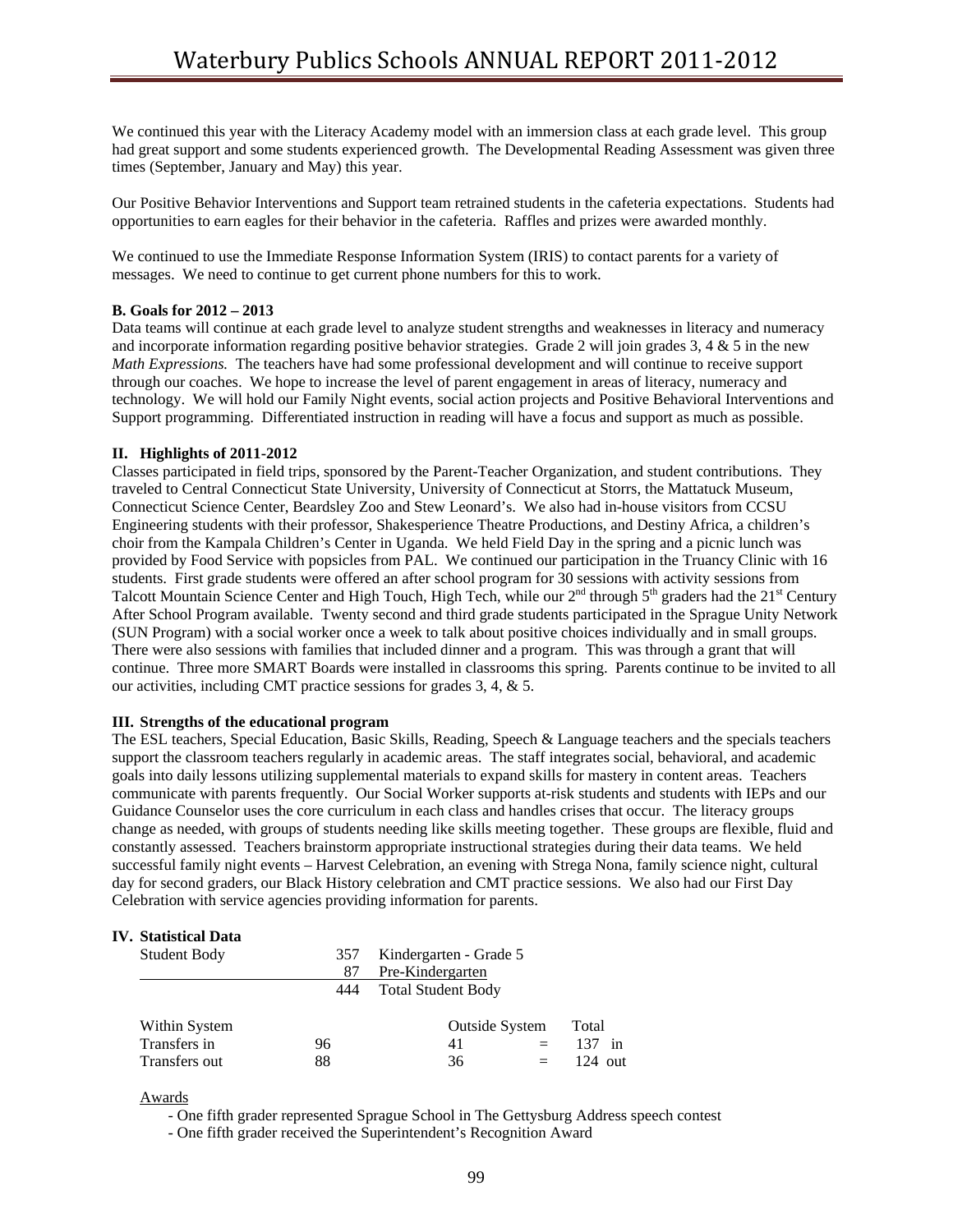Other Recognition Awards:

- Two teams from Sprague School, one at the fifth grade level and one at the third grade level, participated in the Olympics of the Mind competition.
- Student of the Month a student from each class is recognized monthly for effort, citizenship, behavior or academic achievement.
- Students were honored for Character Awards fairness, caring and responsibility.
- Three students played their instruments in the city-wide concert.
- We held our annual Summer Reader's Celebration in September with students earning certificates.
- We celebrated our custodial staff with Custodian Appreciation Day in June. We celebrated our nursing staff and teachers in May; and our secretary and office staff in April.
- Our ESL teacher was named Teacher of the Year at Sprague School.
- 32 students earned a trip to Wilby High School for Positive Behavior Intervention Support field day activities. 98 additional students earned a trip to Quassy Amusement Park for their positive behavior. We also honored the remaining students who could not attend these trips with an afternoon reward on the school grounds – this was another 58 students. Each of these 188 students had no office referrals and demonstrated appropriate behavior in the classroom and other areas of school for the entire year. They are Sprague Eagles and follow our expectations of being respectful, responsible and safe. This was an increase of 19 students over last school year.
- Seven of our fifth graders were accepted into the Middle School Accelerated Academic Program at North End Middle School.
- One teacher received a Margaret M. Generali grant and another received a Target Inc. grant.

# **WALSH SCHOOL Erik Brown, Principal**

## **Goal A**

Walsh School students have accomplished considerable growth on the DIBELS, DRA and math assessments in all grades. In the common formative assessments post-test students have consistently met the 82% or above proficiently rate. Through our Data Teams, we have been able to identify and use proven strategies in order for students to succeed in school. It is the goal of Walsh School to continue academic growth on school based, district and state assessments.

## **Goal B**

Walsh School has been very successful in the implementation of Data Teams and using Data to drive instruction. Data Teams meet weekly with Administrators, Literacy coach or math coach. During meetings pre-tests are analyzed and common strategy is discussed and implemented by teachers for a period of time. A post-test is then given. Results are analyzed and students who again do not meet proficient status are targeted with extra support. This is the second year Walsh School implemented the Literacy Academy. Students were grouped homogeneously for Reading, Language Arts, Science, and Social Studies. The Literacy Academy has been instrumental in providing support to students in need of improvement as well as students who are high achieving. Direct Instruction has been added to every grade, this should result in an increase in our standardized testing.

## **Highlights**

At Walsh School we celebrate cultural diversity. Throughout the school year, community leaders of multicultural backgrounds join us for morning meetings to share information and share stories that strengthen our school community. Walsh School is very proud that staff members are speakers of languages other than English. These languages include Spanish, Italian, Portuguese and American Sign Language. We pride ourselves in the fact that students from our Basic Skills class are welcomed not only in our classrooms but in all of our school activities. We at Walsh have hosted many events including: School-Wide spelling Bee's, Read-A-Loud Activities, Award ceremonies and Arts Gala to name a few. Walsh School is very welcoming to parents: they are invited daily to morning meeting and are hosted to a welcoming breakfast at the beginning of the school year as well as a parent picnic at the end of the year. Walsh school is very proud of the special events that are organized at our school; community day and block party, State of the WOW Community and Political Debates. We have formed a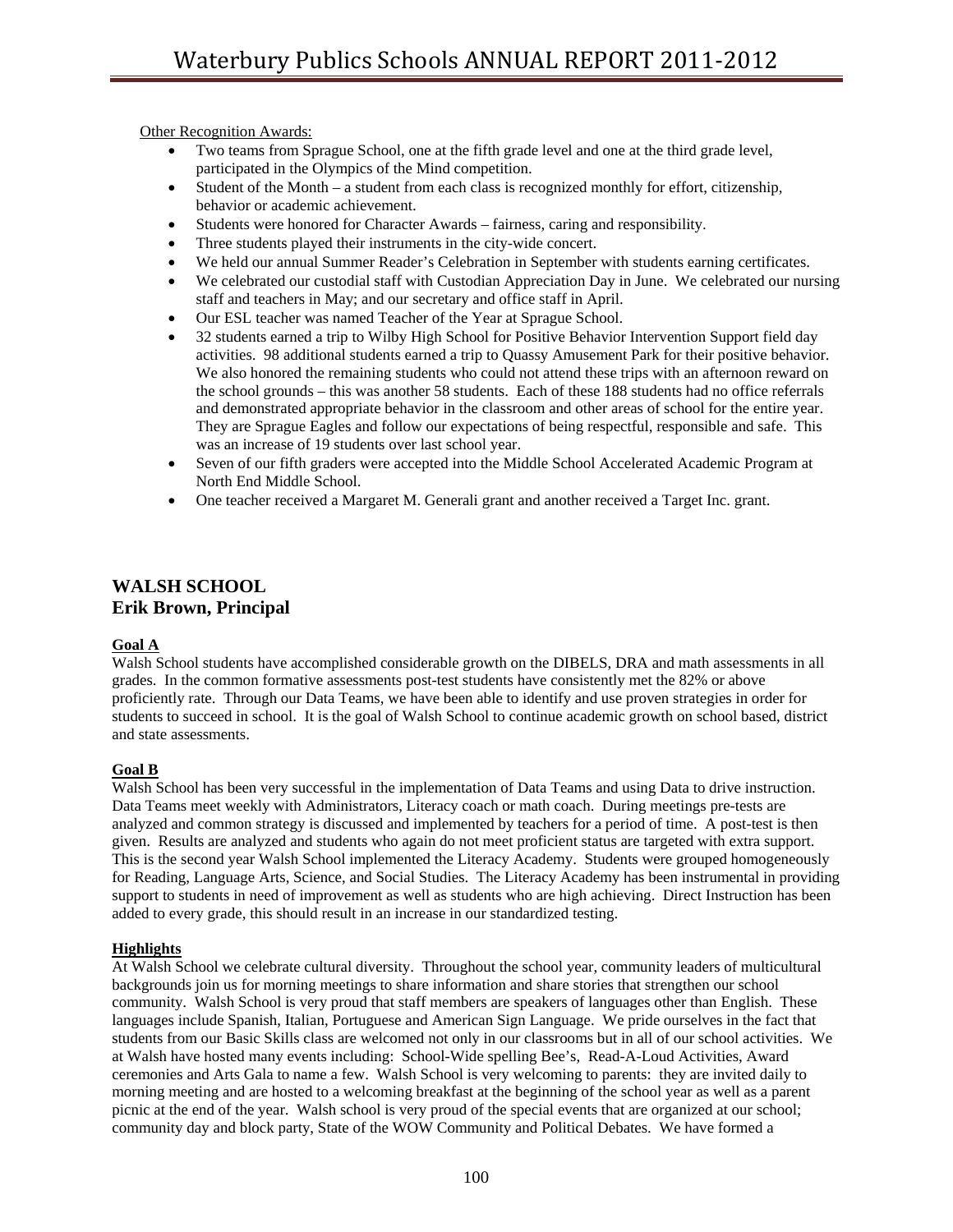partnership with Naugatuck Valley Community College to assist parents in getting a College degree. We have also added the Fatherhood Initiative.

## **Strengths**

Walsh School prides itself on the extent of parent and community involvement. We provide many social events for parents such as Arts Gala, Winter and Spring Concerts, both vocal and instrumental, Spelling Bee, Student of the Month, Math and Reading Nights, as well as Science Night. We also have many parent volunteers that assist our staff with special projects. Our community partners include the Police Department, The Department of Children and Families, Waterbury Community Center, local religious organizations, Probation Court, WOW, NOW, and PA. Some of these partners provide after school and Saturday programs along with extended teams with service agencies that support Walsh families, social, emotional and psychological well-being. Because of our strong community involvement, Walsh School, along with these agencies, was the originator of the block party - an activity that is entertaining as well as informative.

Our parents lead an empowerment group for girls, FEMALE, in fourth and fifth grade. Other parent led activities are Boy Scouts, cultural events, picnics and the 5<sup>th</sup> grade Prom.

Morning meetings are held daily. Participants include all students, staff, community leaders and parents. This serves as a venue for the Pledge of Allegiance, affirmation of Walsh School mission statement, morning announcements, student recognition, and guest speakers who provide words of encouragement to students. This event strengthens the school by setting the tone for the day.

## **Statistical Data**

The Walsh School parent organization facilitates a monthly award ceremony to recognize student achievement both academically and socially. Good character improvement in behaviors and academic certificates are awarded to students regularly. The following are the type and number of awards given this academic year.

Character Award 498 Participation Award 498 Improvement Award 498 Perfect Attendance – an average of 15 per class per month.

Number of students transferred,

Within system: transfers in 62 transfers out 27 Outside of system: transfers in 9 transfer out 51

Walsh School's Improvement Plan focuses on reading. The following are DRA Score comparisons for the years 2010-2011 and 2011-2012.

|       | 2010-2011 |
|-------|-----------|
|       |           |
|       |           |
| 32.4% | 32.4%     |
| 53.9% | 48.6%     |
| 14.0% | 18.9%     |
|       |           |
| 13.8% | 14.7%     |
| 41.4% | 15.6%     |
| 44.8% | 69.7%     |
|       |           |
| 18.3% | 7.5%      |
| 55.9% | 31.3%     |
| 25.8% | 61.3%     |
|       |           |
|       | 18.7%     |
| 29.9% | 22.0%     |
|       | 28.7%     |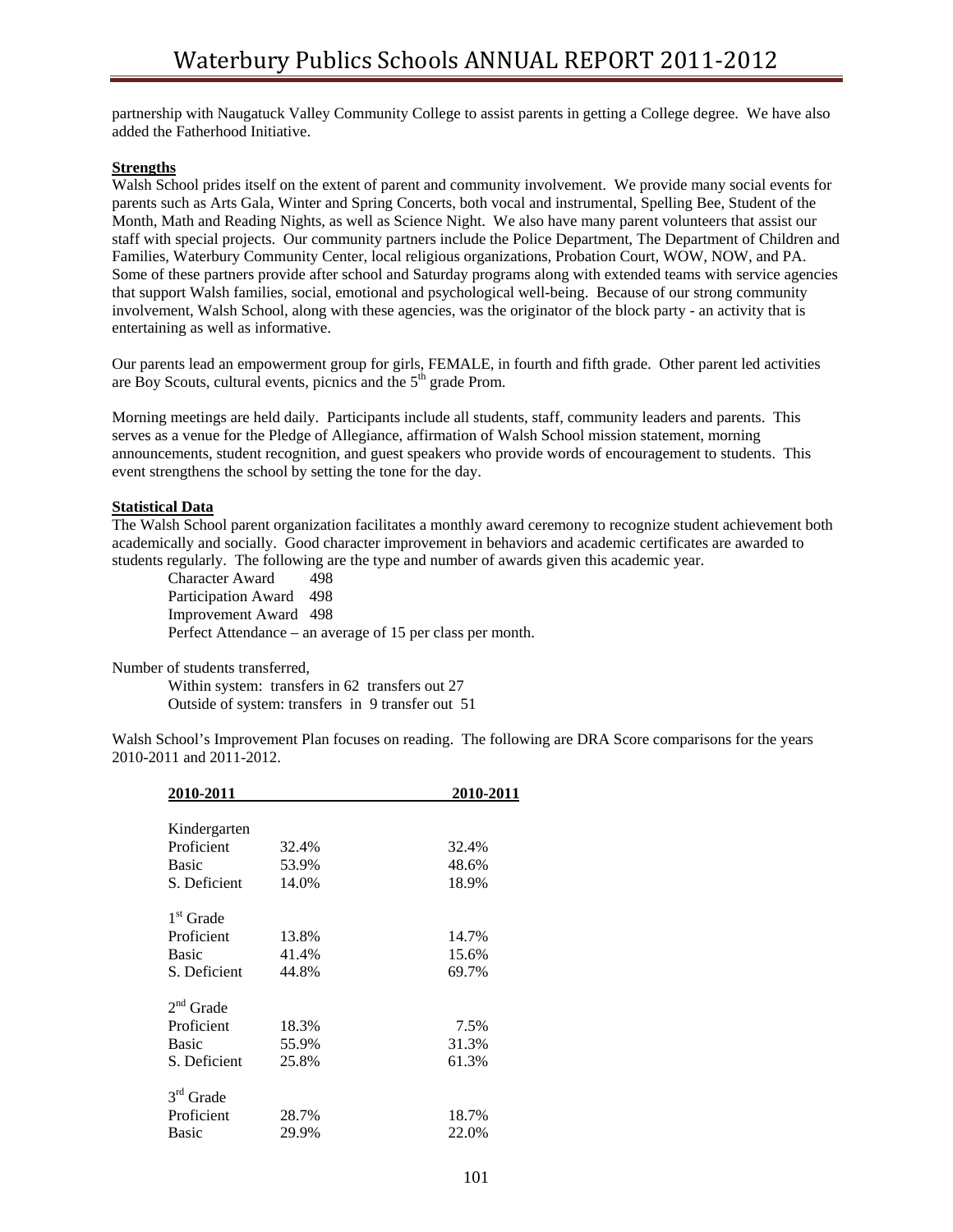| S. Deficient | 41.4% | 59.3%   |
|--------------|-------|---------|
| $4th$ Grade  |       |         |
| Proficient   | 11.4% | 17.1%   |
| <b>Basic</b> | 14.8% | 7.9%    |
| S. Deficient | 73.9% | 75.0%   |
| $5th$ Grade  |       |         |
| Proficient   | 13.7% | $0.0\%$ |
| <b>Basic</b> | 27.4% | 42.6%   |
| S. Deficient | 58.9% | 57.4%   |

498 students were tested in 2010-2011 versus 536 students tested in 2011-2012. It is evident that considerable gains were made in some grades. We will continue to use data to drive instruction. We will continue to support students who fall in the basic and substantially deficient categories. We are confident that with all supports in place, we will continue to make considerable gains.

# **WASHINGTON SCHOOL**

## **Roxanne Augelli, Principal**

## **I. Goals**

## **The accomplishment of the "immediate" 2011-2012 goal has been:**

The goal to enhance current curricular change has been met through the year-long process of understanding the Common Core. Staff worked diligently to internalize the expectations of the Common Core standards. Staff members designed curriculum maps for literacy for each grade level.

Parents at Washington School took part in an ASPIRE activity facilitated by Dr. Michelle Femc-Bagwell of the University of Connecticut. Parents shared their strengths, skills, professions, interests, relationships, and knowledge of the environment to provide the school with a detailed view of what gifts they can offer our school community.

## **Goals for the 20112-2013 school year**

1) A collaborative model will be utilized to implement, monitor and adjust Common Core Literacy Curriculum maps.

2) Design, create and implement an ASPIRE (assets, skills, professions, interests, relationships and environment) directory to support parent involvement at all levels

#### **II. Highlights of the 2011-2012 school program Family/Student Engagement Activities:**

- Back-to-School Ice Cream Social
- Clothing Swap
- Kindergarten Orientation
- Student of the Month
- Winter Carnival
- Hispanic Heritage Night
- Shakesperience Theater Production
- Daily CMT motivators/Perfect Attendance Reward Party/CMT Celebration
- Grade 3 Author's Tea
- Science Fair/Jungle Book
- Fun Day Family Fun Night
- Safety Night/Smoke House
- Gr. 2 Gingerbread Houses
- Polar Express
- Spring and Winter Concerts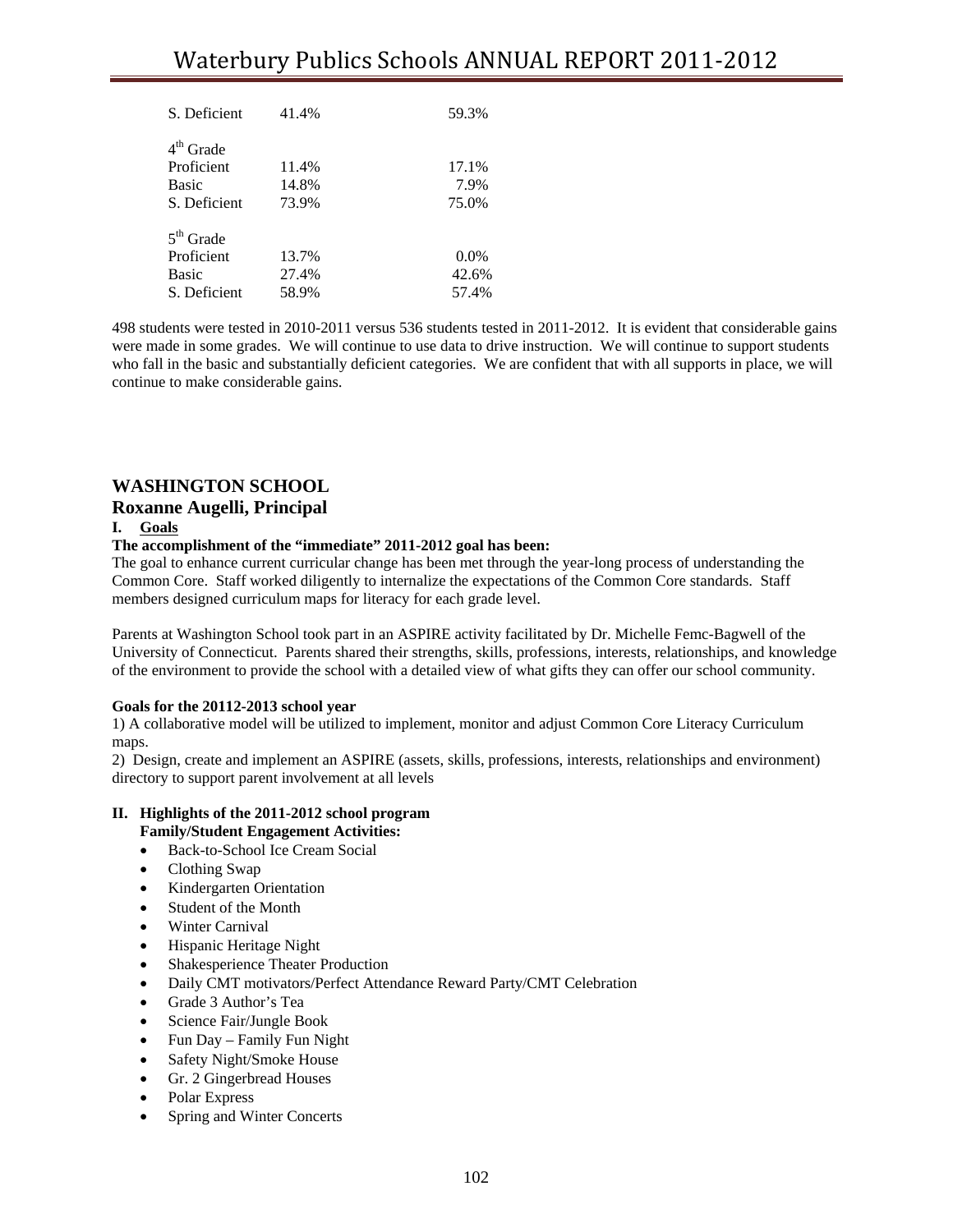- Chris Smith Bike Show
- Rock Cats game for exemplar behavior
- Holiday Shopping Store
- Wolf Bucks and Wolf Den Store
- $\bullet$  5<sup>th</sup> and 4<sup>th</sup> Grade Dress Code Adherence Dance "Disco Dance"
- Black History "One Giant Step", school-wide
- Volunteer Recognition Dinner/Breakfast
- Two-part Garden Series for Families
- Nutrition Series for Families with published Cookbook
- Box-out Bullying

## **Community/School: The persistent pursuit of community members resulted in several exciting endeavors**:

- Food Drive
- Christmas Angel
- Reading Night
- Community Officer presentations on gangs
- Energy Conservation presented by C L & P
- Spring & Winter Concerts
- Bus trip to Farmer's Market
- Maritime Aquarium of Norwalk
- Math Night

## **III. The Strengths of the Educational Program at Washington School**

A. Pro-active team (parent liaison, social worker and attendance counselor) to increase attendance and parent involvement and decrease behavior issues, parenting classes, home visits and the implementation of a "parent resource center".

B. A staff committed to the experimentation and discovery of programs by designing, testing and implementing evidence based practices as a result of communicating about and reflecting upon the school's challenges.

C. PBIS Development. All staff, family, students experienced behavioral expectations through a "stations" experience. A wolf pledge, wolf bucks and Wolf's Den (store) support the reinforcement of meeting expectations.

D. Teachers pursue a variety of avenues to provide students with life experiences that they may not otherwise have an opportunity to enjoy by applying for grants, providing for community service activities and taking students to destinations such as the Norwalk Maritime Aquarium. The Cultural Center as well as hands on exploration of ocean/sea life.

E. School and staff commitment to inclusive practices is further demonstrated by involvement in Special Olympics by coaching, fundraising and establishing unified partners.

## **Statistical Data**

Number of students who achieved honor roll status (first and second honors for all marking periods.) Total number of students selected by their teachers as Student of the Month. (Sept. - May) 144 students. Students who received special awards at the grade 5 promotion ceremony:

Presidential Award for Academic Excellence 3 Presidential Award for Academic Achievement 13 Superintendent's Award:  $\frac{1}{1}$ Memorial Award: 6

Number of students transferred in and out of the school during the 0010/2011 school year as of June 1, 2012: Within System In: 77 Out: 37

Outside the System In: 90 Out: 42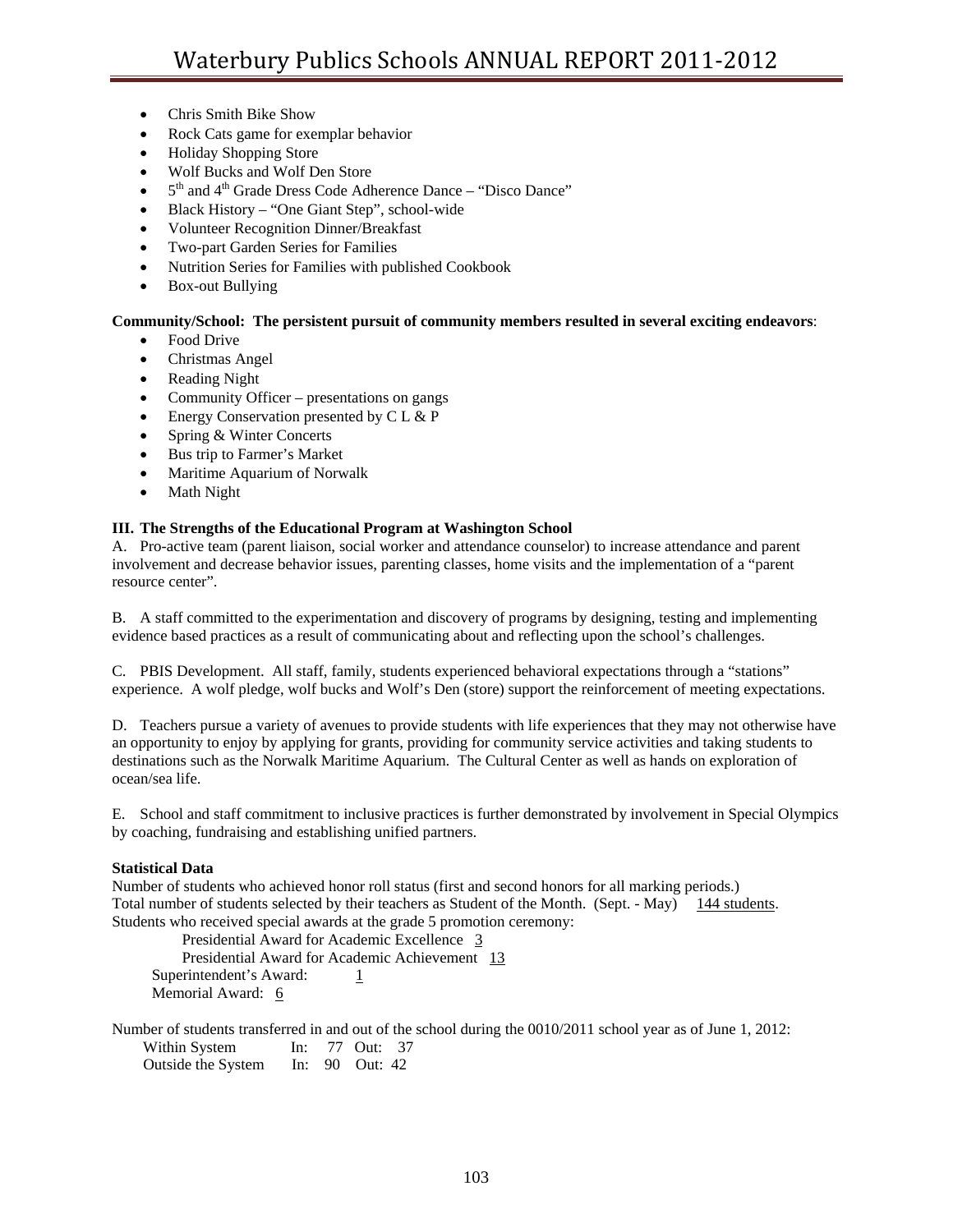# **WOODROW WILSON ELEMENTARY Robin Henry, Principal**

## I. GOALS

**a.** We have set goals for our school based on our SIP which is to increase student achievement, community involvement and improve the educational environment.

## The first goal was to attain high academic achievement in Literacy.

This is our second year adding Enrichment to our Direct Instruction block which began in October and ended June  $7<sup>th</sup>$ . Students in grades Kindergarten through fifth grade received 45 minutes of reading intervention/enrichment per day unless we were having an early dismissal. The major change to the Enrichment Block was having the teachers develop and implement the lessons. The lessons were more skilled based and richer in content. All students made growth on the DRA from September but students with an Individual Education Plan were more limited to the overall year of growth.

## The second goal was to attain high academic achievement in Numeracy.

Teachers in grades 2-5 are using a new math series which correlates with the Common Core and is much more rigorous. Kindergarten and First Grade still use Saxon but First Grade is piloting a new series and won't be using Saxon next year. The districts assessments showed steady growth in each grade level.

## The third goal was to provide a safe and secure teaching and learning environment.

PBIS is very strong in our school, and students are aware of all expectations. We did see an increase in school suspensions in and out but many were due to new students entering Wilson and others in the EIP process for behavior.

## The fourth goal was to ensure that parents are actively engaged in the educational process.

We are fortunate to have a Family Resource Center which brings in parents weekly. Our Parent Liaison has monthly meeting with parents to educate and inform on various topics. We also started a School Governance Council that has been meeting monthly. We have a monthly newsletter and use the IRIS System bi-weekly to monthly to inform our parents of upcoming events.

Upcoming Goals for 2012- 2013

- To further reduce the number of suspensions in and out-of-school.
- To continue to attain high academic achievement in Literacy through Direct Instruction and a more skills based Enrichment period. We would also like to add a school end of the year spelling bee.
- To continue to attain high academic achievement in Numeracy by having an end of the year math bee to challenge students.
- To continue to educate students on the school's PBIS Expectations.
- To have grades 2-5 using Blue Ribbon Program to progress monitor students in reading, writing, editing revising, and math.

Highlights from 2011- 2012

- Distinguished Friends Award presented by CAS to Ed Mascolo for all his effort and dedication to Wilson.
- Gettysburg Address Participant Eric Marrero did not win but did an excellent job!
- $21<sup>st</sup>$  Century Afterschool program We had 3 students compete in the CT Invention Convention at UCONN. Damian Seda and Jaydalee Medina received participation award and PrinceyAna Clark received honorable mention.
- Peace Makers Mural School Wide mural created on gym wall to represent Wilson's stop bullying campaign.
- Governance Council developed and in progress.
- Data Bulletin Boards.
- Cheerful Daisy developed this year to build up staff morale.
- Homework and CMT Family nights highest attendance in years!
- EIP Data Teams received acknowledgment from CAS of significant growth this school year with many grade levels receiving exemplar.
- Implemented and completion of all staff being CPI trained.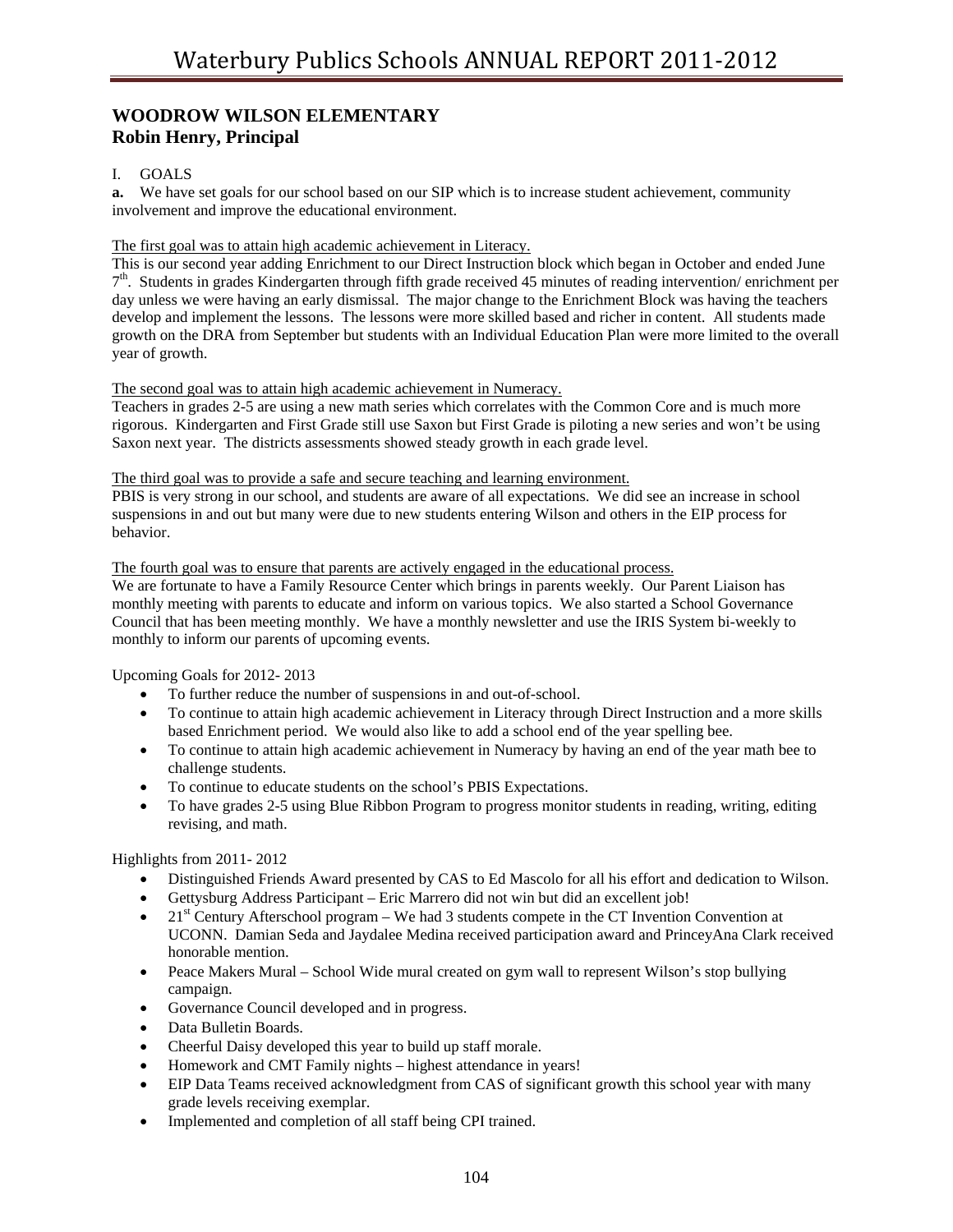Strengths of Woodrow Wilson School's Educational Program Our strengths at Woodrow Wilson are:

- Direct Instruction and Enrichment Block refined this year and we will continue to make changes to best meet the needs of all students.
- Daily Five and Café teachers in grades K-3 used this program during their L/A Block and it helps students to become a part of their learning in reading.
- Reciprocal Teaching Grade  $4 \& 5$  student fully engaged in not only reading but writing and speaking.
- The Staff is very involved in the families at Woodrow Wilson. It amazes to see the dedication and sacrifice they make each day giving up their free time and donations to the students and their families. They are truly dedicated to each student and committed to their success.
- Data Bulletin Boards students are involved in progress monitoring.
- Data Teams established and high functioning.
- Afterschool programs targeting weak skills in reading.
- Blue Ribbon Program for grades 2-5 that can progress monitor CMT skills and incorporating the Common Core State Standards.

## Students Receiving Awards

38 students were recognized and received certificates for participation in the 2011 Governor's Summer Reading Challenge.

One student in our fifth grade was awarded the Superintendent's Award on May 23, 2012 at KHS. Twelve students were honored for perfect attendance this year.

Three students were eligible to participate in the CT Invention Convention at UConn

One student won honorable mention in the CT Invention Convention

Number of students transferred

Within the system: 80 transferred in and 112 transferred out Outside of the system: 65 transferred in and 34 transferred out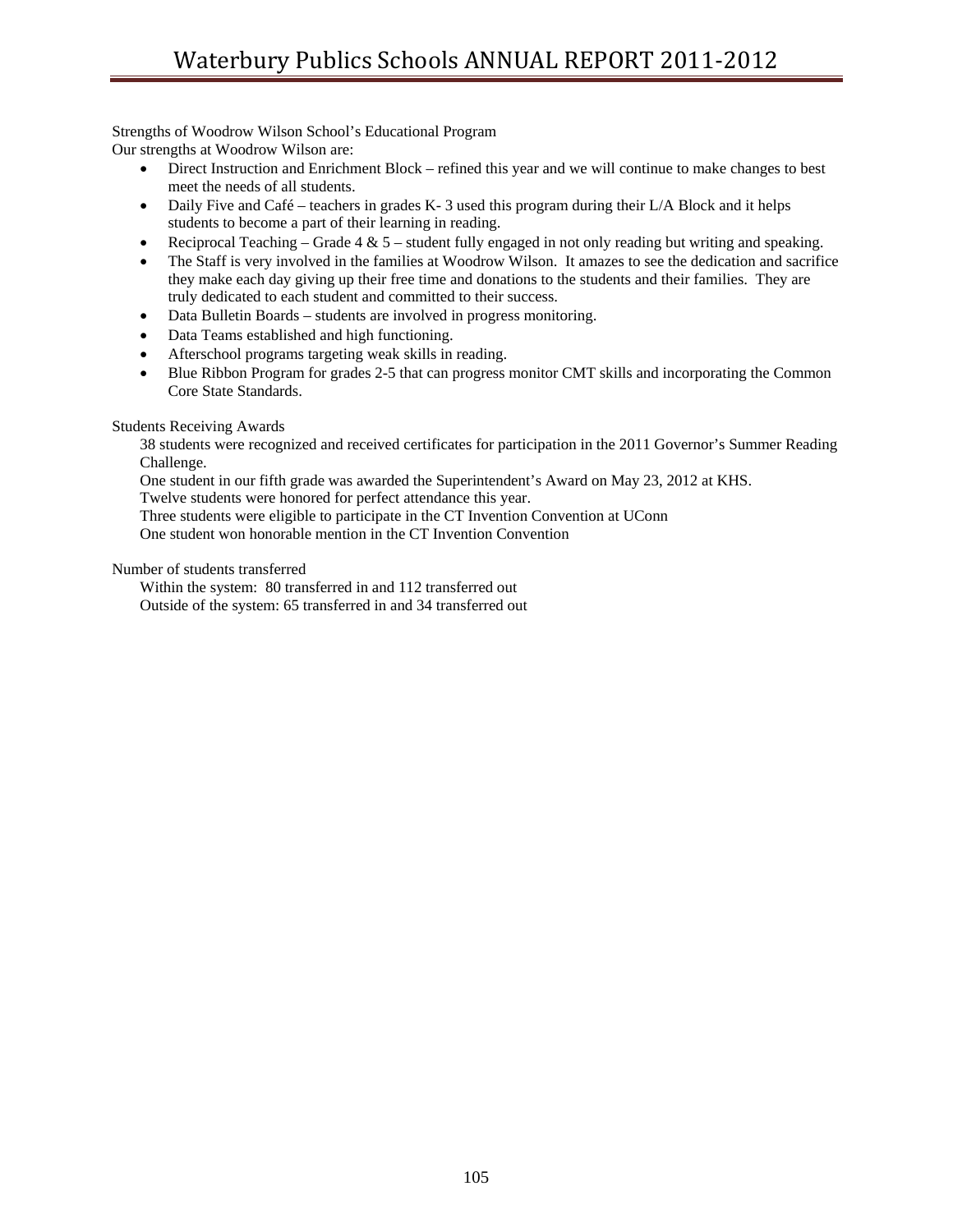# **MIDDLE AND HIGH SCHOOLS**

# **NORTH END MIDDLE SCHOOL Michael LoRusso, Principal**

## **I GOALS**

- A. Accomplishment of Goals from the School Improvement Plan
	- Our goals for 2011-12 school year were focused on four areas as described in the School Improvement Plan (SIP) **Numeracy**
	- Literacy
	- School Safety
	- Parent Involvement

 In the area of Numeracy, we did show some improvement in our math scores. Although improvement was small, we are making progress. A comparison of standardized test score reports shows that since 2005-06, sixth grade students have gone up 20.1% in math and seventh grade students have increased 14%. In reading, sixth grade students have grown 23.8 % since 2006, while seventh grade students have shown a 19.8 % increase. Eighth grade students have grown by 15.2 %. Math teachers continued their involvement in professional development throughout the course of the school year. They met with the Supervisor of Mathematics on a regular basis to discuss instruction. Specific areas of concern were addressed and a plan of action was implemented to correct these. Any issues around instruction and specific problem areas were discussed during Common Planning Time Meetings with building level administrators and our executive coach. Teachers also developed pre and post tests and discussed results during their meetings. We continued the use of district assessments to help teachers assess each student's individual progress and identify weak areas individually and as a class. The turnaround time for test results has been drastically reduced so that teachers can readily use the data to drive instruction. We have continued to integrate the use of technology into the math curriculum. Each math class is now equipped with an overhead projector that is directly linked with student calculators through our current software program. Each math class also is equipped with a SMART Board to work in coordination with the LCD projectors and our new math software. This allows teachers to work with an entire class but view the individual work from a laptop or desktop computer.

 We now have a literacy teacher able to provide service to each house, and this has allowed us to provide a Tier II intervention for students that would benefit from short term, intense instruction. Students are identified with the help of reading –language arts staff and an examination of their CMT scores. Students are pre and post tested to establish and baseline to determine progress. As student understanding improves they may be exited from the program and new students enlisted.

 In the area of school safety, we have made significant progress. To date we have experienced a 29% reduction in the number of out-of-school suspensions (OSS) since the 2010-11 school year. Our baseline data established in 06-07 was 1542 OSS. In 2008- 09 we had 904 OSS, and in 2010 we have had 715 OSS. This was a reduction from the previous year by 189 suspensions. This accounts for a 21% reduction over one school year and was 183 less than our projection of 898. As of June 6, 2012, we have had 506 OSS, with a goal for the year of 644. We are currently 138 suspensions below our goal. I feel this is directly attributable to the work of our prevention team, who has worked very hard to develop an atmosphere of trust with our students. The continuation of "In School Suspension" has proven to be an effective deterrent to OSS. We have continued to increase our overall attendance. As of June 1, 2011 our average daily attendance is 93.6 %. More importantly we had only a handful of students that exceeded the 18 day limit stipulated by our attendance policy.

 Additionally, our Positive Behavior Intervention Support (PBIS) Committee meets regularly and has been instrumental in promoting a positive school environment.

 Our parent involvement goal has moved forward slowly. We have tried hard to encourage our parents to become more involved. School information was made available to all parents via our school website, our Parent Liaison and was sent home with students on a regular basis. Parents of our Limited English Proficient (LEP) students met twice during the year to celebrate their Hispanic heritage. Over 200 people attended the two evening events. Open House was well attended with over 600 people attending in October 2011. We continued to host our spring evening tours for parents and students that will attend North End Middle School in September.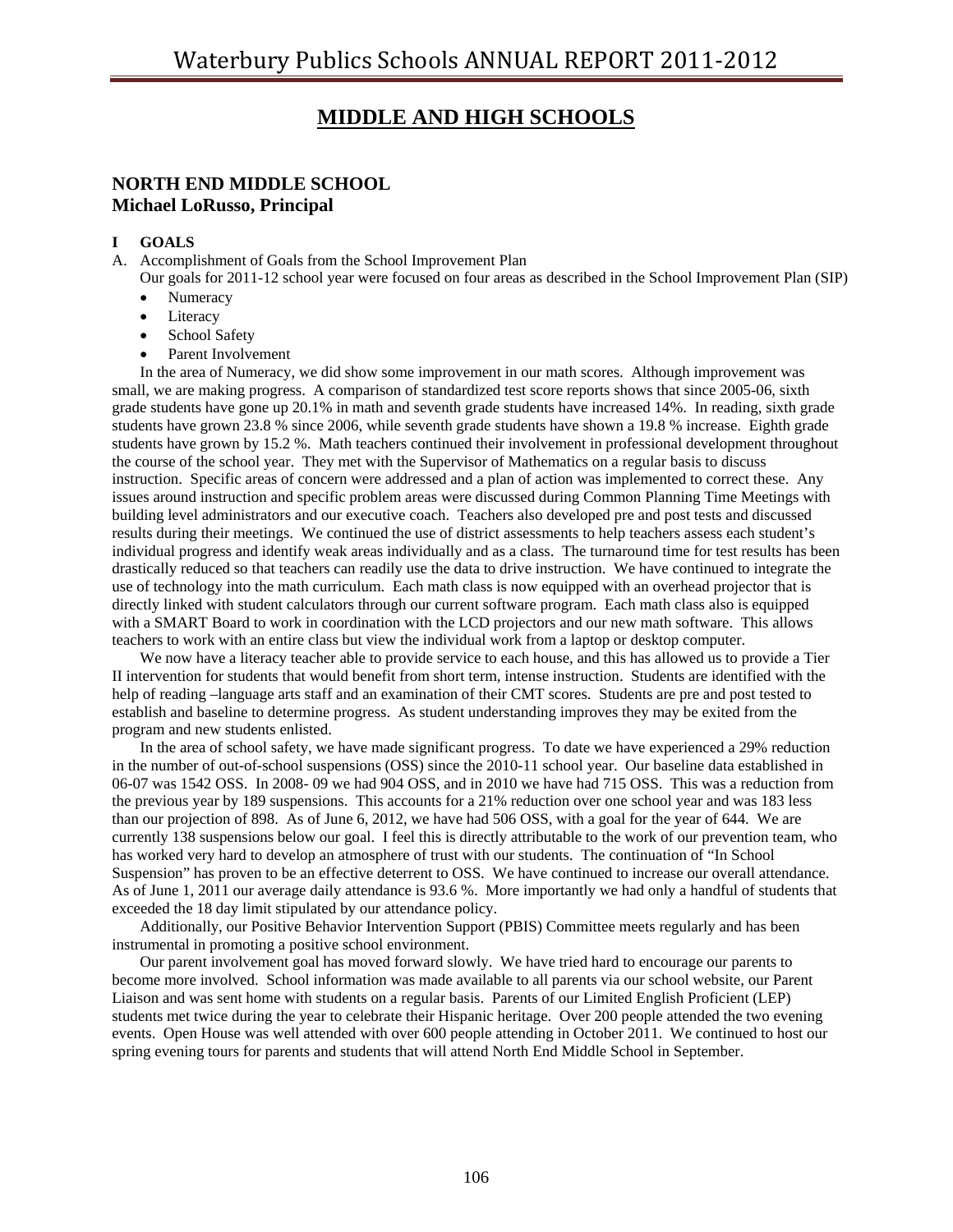## B. Goals 2011-12

The goals for North End Middle School for the 2011-12 school years will have their foundation in the District Improvement Plan, a global view for the school system and then be localized to the specific needs of North End Middle School. Our goals will be as follows:

- To increase reading proficiency for all students 15% by the end of three years as measured by the DRA, CMT and CAPT.
- To increase math proficiency for all students 15% by the end of three years as measured by the DRA, CMT and CAPT.
- To reduce the number of school suspensions by 15% over three years as measured by the district suspension data.
- To reduce truancy by 15% over three years as measured by the district attendance data.
- To increase the involvement of families in the educational process by 15% over three years as measured by strategic district surveys and participation in school and district meetings, workshops and events.

## **II HIGHLIGHTS**

 The major highlight for the 2011-12 school year was the institution of a number of instructional strategies aimed at improving student learning. We were able to identify specific students within specific sub groups that were in need of targeted instruction. Tier II interventions were then provided in math and literacy. For the 2011-12 school year we continued with the changes in our master schedule. Our Professional Learning Communities (PLC) team has been solidly in place since the 2009-10 school year. Their influence was felt throughout the building from a painting on the entry wall of a PBIS boat - inviting all to get "on board"- to our "RAMS Rule" of respect, attitude, motivation and success. In an effort to actively engage more staff in the PBIS initiative, teachers were asked to display their personal commitment to PBIS and to student learning by posting their pledge in the main entrance and above their classroom doors. Also to insure that students feel a greater connection to our school, we continued the "Our Time" program. Each month, students remained in their homerooms for the first period of the day to engage in a specific activity. The homeroom teacher and their partner were each assigned half of the class and spent the "Our Time" period getting to know each child and making a "personal connection with students. Pre-planned activities, designed by our PBIS team were used each month. Activities ranged from "getting to know you bingo", to the development of personal folders that included standardized test scores and attendance data. Students took the time to set personal goals for the school year that were periodically reviewed. Literacy teacher Michael Pannoni was selected by SMART technologies to become a certified SMART Board instructor. This gives us the unique opportunity to have a staff member professionally trained to keep our staff updated. In addition, we provided professional development for the use of the boards and their integration into our curriculums. We continued with the improvements to our Media Center by adding more books to our collection and the continuation of our "Nutmeg Book Club" and our "Enlightening the Mind" book club. The redesign of our media center has helped make it a focal point of learning. Additional computers were added to our new computer lab and quiet reading areas have made our media an attractive place for students and staff.

 We completed our relationship with "Executive Coach" Mr. Harry Dumeer, (CAS). Mr. Dumeer and North End administrators used walk-through visits as a means to give teachers feedback on their instruction. We worked extensively to promote student engagement. Teachers used a variety of activities to make learning more interactive. The continued success of our athletic teams, including several City Championships, contributed to an outstanding year. North End was also featured on WFSB Channel 3 "Cool Schools", Mark Dixon from Channel 3 highlighted our "You Make a Difference Writing Program" with Mrs. McDermott, our Italian Avatars with Mrs. Scaccianemici, our Special Services programs with Mrs. Crane and our RAMS Athletic Center.

## **III STRENGTHS**

 Our greatest asset is our staff. The involvement and commitment of our staff to our students is evident on a daily basis. They take pride in their work and strive to make our total school environment an exciting place to learn. The implementation of CPT and Common Formative Assessments (CFA) have been well received and are vital to improving instruction. Our staff has been very receptive to our efforts to coordinate instruction between grades by meeting in vertical team meetings by house and content areas groups for next year. Teams have begun to use the data that is available to them in a meaningful manner. It is no longer just meaningless information but is used to influence instruction. The cohesiveness of our administrative team has allowed us to move from crisis management to focusing on instruction. House principals James Simpson, Joseph Begnal Jr. and Jacquelyn Gilmore are unmatched in their dedication to our students. The staff at North End has made a commitment to excellence that helps us to create a positive learning environment.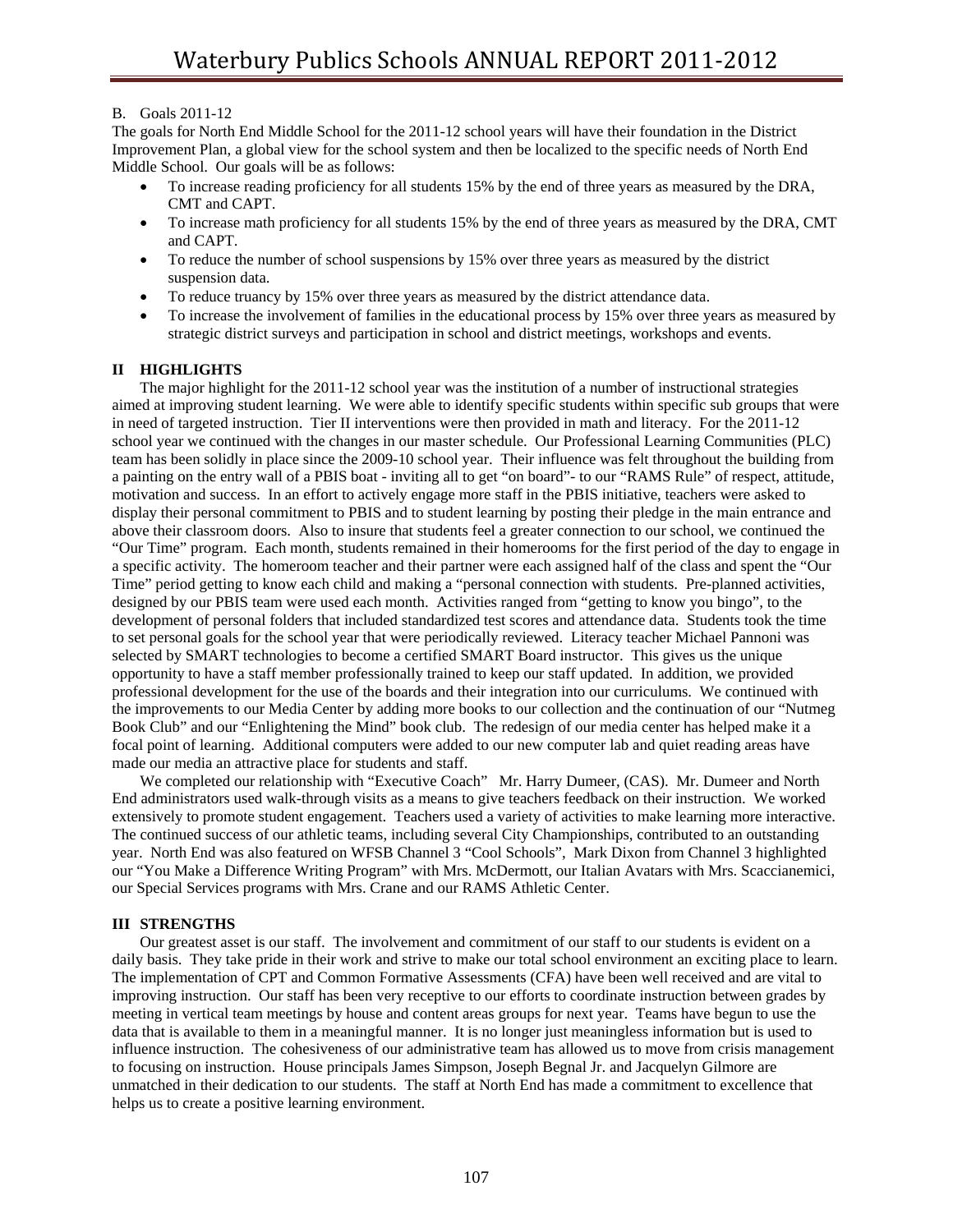## **IV STATISTICAL DATA**

| Number of students transferred in and out of your |    |             |
|---------------------------------------------------|----|-------------|
| Building (a) within system                        | in | 89 out 124  |
| (b) Outside the system                            | in | 137 out 120 |
|                                                   |    |             |

Student/Teacher ratio for school: 13:1 For academic subjects: 17:1

# **WALLACE MIDDLE SCHOOL Donald Rapuano, Principal**

## **I. GOALS:**

Accomplishments of Goals 2011-2012

## A) To improve the Academic Performance of our Students

During the 2011-2012 school year, staff used CMT and Common Formative Assessment data to drive classroom instruction. In order to provide small group instruction and Tier II levels of support, the Leadership Team created a school-wide intervention block to provide real time, Tier II instruction to students in need of improvement in a particular skill, strand, or concept in math and reading. The dates were October  $18<sup>th</sup>$ ,  $19<sup>th</sup>$ ,  $20<sup>th</sup>$ , December  $13<sup>th</sup>$ ,  $14<sup>th</sup>$ , January 31<sup>st</sup>, February 1<sup>st</sup> and 2<sup>nd</sup>. After each session, student assessment data was analyzed and the teachers planned appropriate lessons during regular class time or for the next intervention / enrichment session. Additionally, each team completed a reflective questionnaire to assess effectiveness of the intervention plan. The Leadership Team reviewed the reflection questionnaires and provided feedback to the faculty.

## B) The Implementation of Data Driven Instructional Practices

During the 2011-2012 school year, the entire master schedule was changed to allot for weekly data team meetings during the school day, previously teams met after school twice monthly. This increased collaboration time allowed for more consistency and continuity within teams. Lastly, the Connecticut Association of Schools Executive Coach and the Connecticut Accountability for Learning Initiative (CALI) consultant were able to provide teams with feedback on their progress towards the five step process, in turn, allowing teams to be more effective and efficient with the five step process.

## C) To Improve and Maintain a Safe and Healthy School Environment

Our school community was successful in improving and maintaining a safe and healthy school environment for students and staff at Wallace Middle School via the Positive Behavior Intervention Support (PBIS) program. This yearly task begins in the summer with the PBIS committee and continues throughout the year with student and staff rewards and activities. Discipline data is reviewed at PBIS committee meetings to assess the PBIS activities.

## Goals for 2012-2013

Our goal for the 2012-2013 school year is to increase effectiveness of student engagement in the classroom by the teacher engaging students in healthy and positive relationships, maintaining classroom discipline with kindness, fairness, and consistency, and engaging students in student directed learning activities. The goal will also encompass the need for completing Student Success Plans for students in all grades six through eight.

## **II. HIGHLIGHTS**

## Highlight #1 Hammond House

PBIS was used as a reward system to create a positive atmosphere in the building. In the Hammond House, I began the Make My Day Award. Teachers nominated students who demonstrated an act of kindness without expecting anything in return. I would announce their names daily during morning announcements. Also, I would send a letter to parents and the students would receive a certificate along with prizes. At the end of the school year, I had a celebration honoring all of the students. The students had pizza and bingo with prizes. With the support of the teachers, I began a Homework Club for all grades. Students would stay after school weekly with parent permission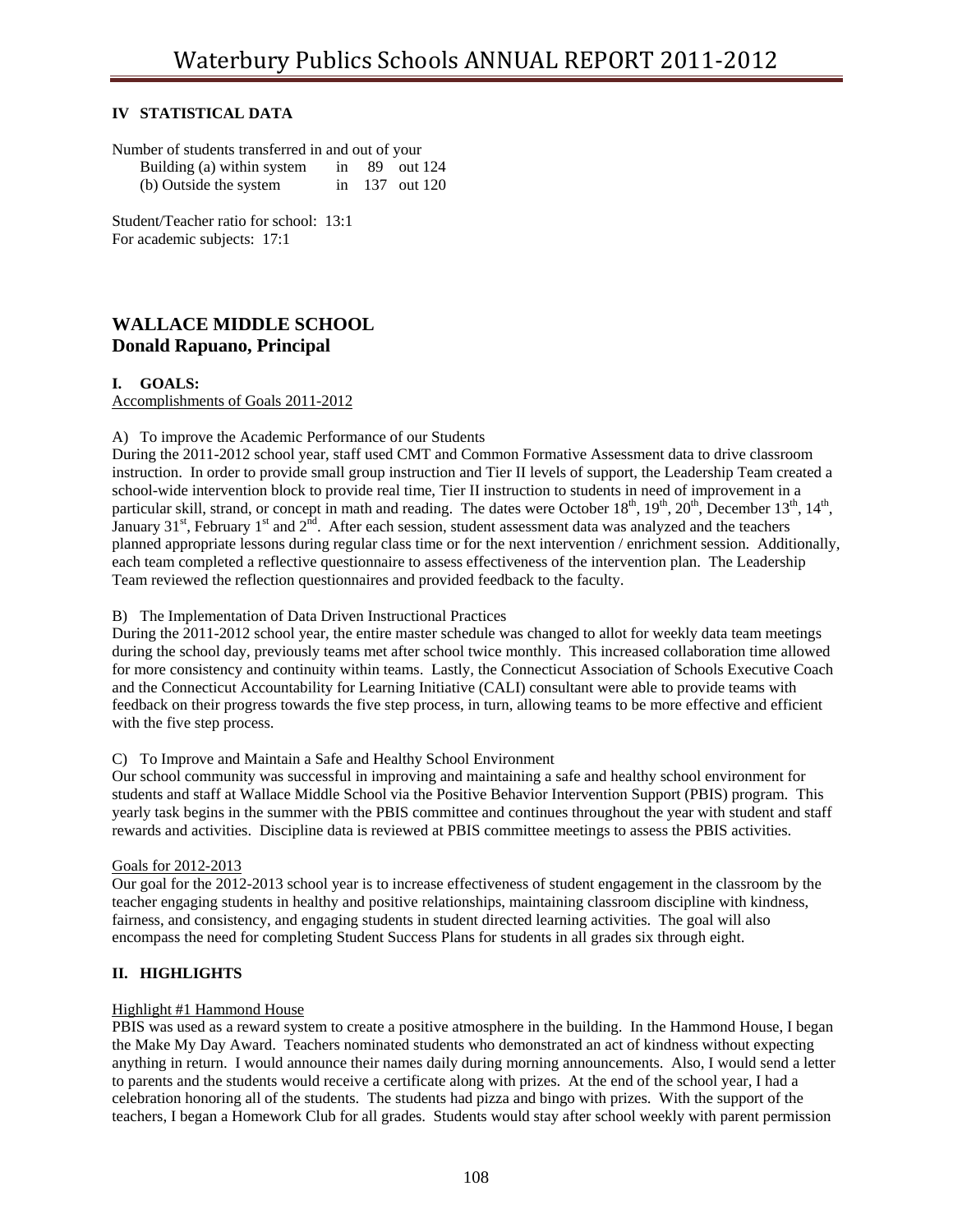to complete assignments. I also began the Word of the Day. Each week, I choose a word with a definition that dealt with character. A student would read the word, definition, and an example during morning announcements. Lastly, during the third marking period, Ms. Formato, the school counselor, and I met with students who were failing academically. We had the students write a goal addressing how they would improve their academics. Both Ms. Formato and I would communicate with the academic teachers to discuss progress and meet with the students.

## Highlight # 2 Yeshion House

Ms. Gluz and Ms. Magnavice, sixth grade teachers, took a group of 40 students to Catamount Aerial Park where they completed various obstacles up in the trees such as tight wire bridges and zip lines. The students had to embrace physical and mental challenges while facing their fears. Additionally, the students were exposed to the beautiful scenery of the Berkshire forest which contrasts the urban environment of Waterbury. Other highlights included a field trip to the Science Center in Hartford where students explored hands-on scientific matter, six students received free passes to Six Flags due to independent reading through the "Read to Succeed" program, and the students completed interdisciplinary units on bullying and Greek Mythology.

## Highlight # 3 Huckins/McCarthy House

During the 2011-2012 school year, the Huckins/McCarthy House continued to disaggregate data in pursuit of academic successes. We also utilized the Leadership Team to guide our process for intervention periods. Mrs. McGrane a sixth grade teacher co-chaired The Leo club at Wallace. They organized fundraisers as well as collected money for many city charities. Mrs. Davitt a seventh grade teacher was very instrumental in organizing the school's annual food drive to benefit needy families in the area. All food collected goes directly to the soup kitchen. She also organized the sale of 300 Earth Day t-shirts. The seventh grade science students also participated in making their own ice cream using baggies, ice, salt, milk, and vanilla as a project. This was an excellent activity involving all types of learners.

## **III. STRENGTHS of the educational program:**

- The faculty is committed to providing our students with appropriate instruction so that they can meet their academic potential.
- The Leadership Team activity drives the instructional practices of Wallace Middle School.
- The faculty is motivated and receptive to Professional Development opportunities.
- The administration and faculty is committed to the creation of a safe and healthy school climate.
- A varied set of activities were planned and implemented to encourage a safe and healthy school climate via the PBIS committee.
- The faculty is committed to providing a tiered system of intervention for students with diverse learning styles.
- The administration is committed to developing and maintaining open lines of communication with our feeder elementary schools and Crosby High School.
- By creating a cooperative relationship with parents, we are successful in addressing the needs and concerns of our students and parents.
- The IRIS phone system was used extensively to communicate to parents from the main office about a variety of school announcements.
- The Wallace Parent Teacher Organization was extremely active in building an inviting community for parents through various activities including holiday bingo nights, a carnival, and a basketball event involving teachers and the Harlem Superstars.
- The Wallace school counselors held their first Career/College Fair on May 4th. It was extremely successful with over 25 representatives from a variety of careers and colleges. The eighth grade students were inquisitive and received a lot of helpful information. Students reported afterwards that the Career/College Fair introduced them to more post-secondary options than they previously knew about. We hope to make this an annual event.
- Facilitated by Mrs. Hammond, 60 seventh and eighth graders participated with the Project Canvas program in downtown Waterbury.

## **IV. STATISTICAL DATA:**

Student Awards:

Over 250 eighth graders received awards during our Eighth Grade Awards Day ceremony. Students received awards for academic performance, attendance, and positive school behavior.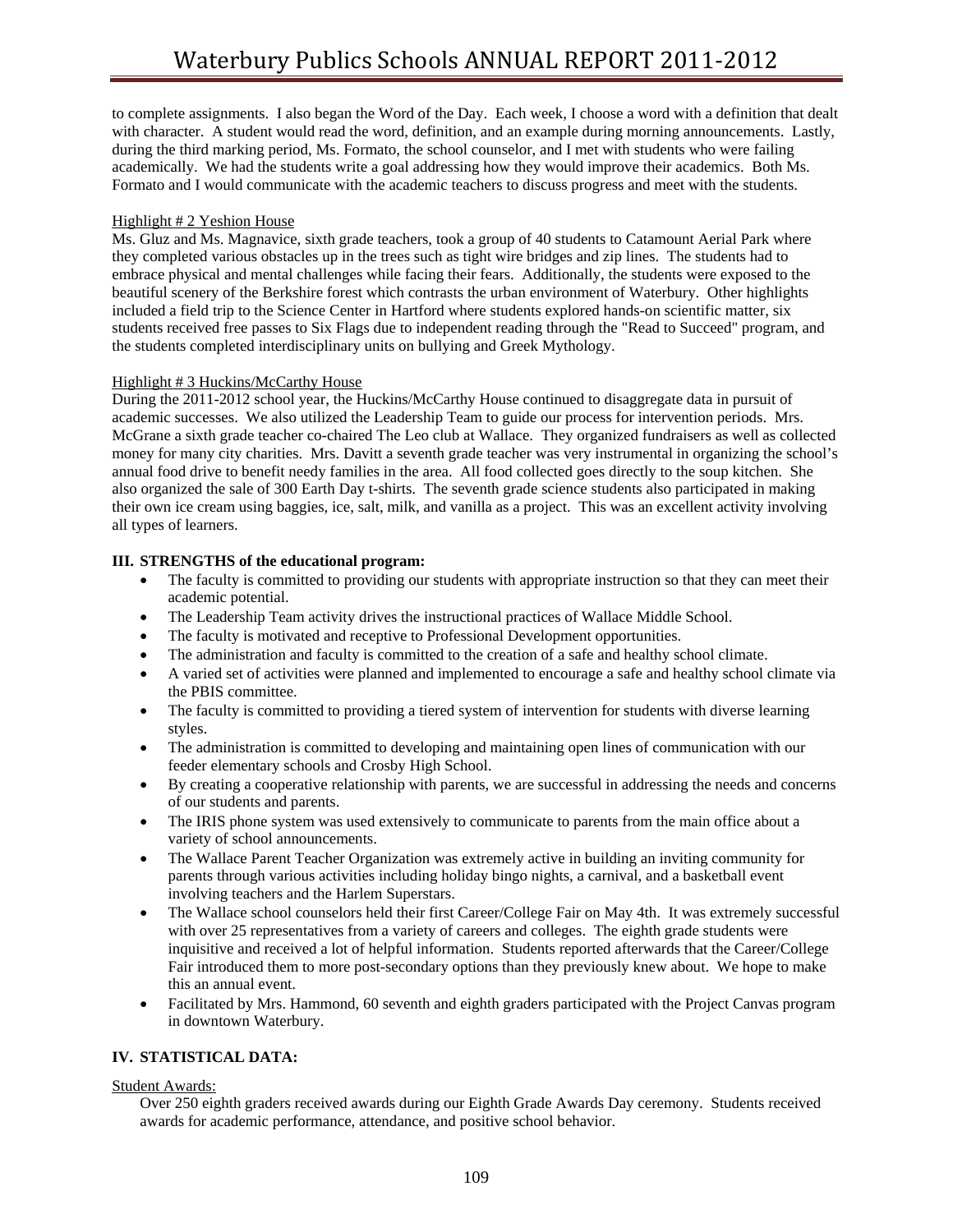Additional awards presented to graduating eighth graders: Dr. Michael F. Wallace Memorial Award Anthony Bryk Award Michael's Jewelers Award Highest Honors Award Perfect Attendance Hardest Worker Award Most Improved Award Language Arts Award Mathematics Award Reading Award Science Award Social Studies Award Art Award Foreign Language Award Music Award Technology Education Award Theater Arts Award Family and Consumer Science Award Physical Education Award Health Award Scholar Athlete Award Focus Award Super Eighth Grade Award PAWS Award

#### Transfer Information:

| Number of students transferred |         |          |  |
|--------------------------------|---------|----------|--|
| Within system                  | in $72$ | out 144  |  |
| <b>Outside System</b>          | in 49   | out $82$ |  |

# **WEST SIDE MIDDLE SCHOOL Maria Burns, Principal**

#### **1 GOALS**:

(Taken from our School Improvement Plan 2011-2012)

Implement a CommPACT\* (\*Community/Parents/Administrators/Children/Teachers) School Model, partnering with the NEAG School of Education at the University of Connecticut (UConn), school wide with the primary purpose to improve student achievement through a shared leadership model. A shared leadership model is one where adults conduct business, interact with each other, coordinate their efforts, effect academic achievement and other educational outcomes.

#### **Strategies:**

- 1. Implement a school-wide Positive Behavior Intervention Support (PBIS) system that will address school climate and reduce school suspensions
- 2. Continue to implement Data Driven Decision Making techniques at weekly content, grade level meetings through the analysis of Common Formative Assessment results and student work.
- 3. Conduct events and activities to increase parent involvement, update school website, utilize Channel 16, monthly newsletter, volunteer recruitment, school dances, kickoff celebration, leadership forum, school concerts, open house, and Aspire program (UConn).

West Side has continued use of the CommPACT leadership model with cadre work on targeted areas in need of improvement. Progress has been made on systems for student and staff recognition, school operations and tiered interventions: Data team work has been done effectively throughout the year at the grade and content level; each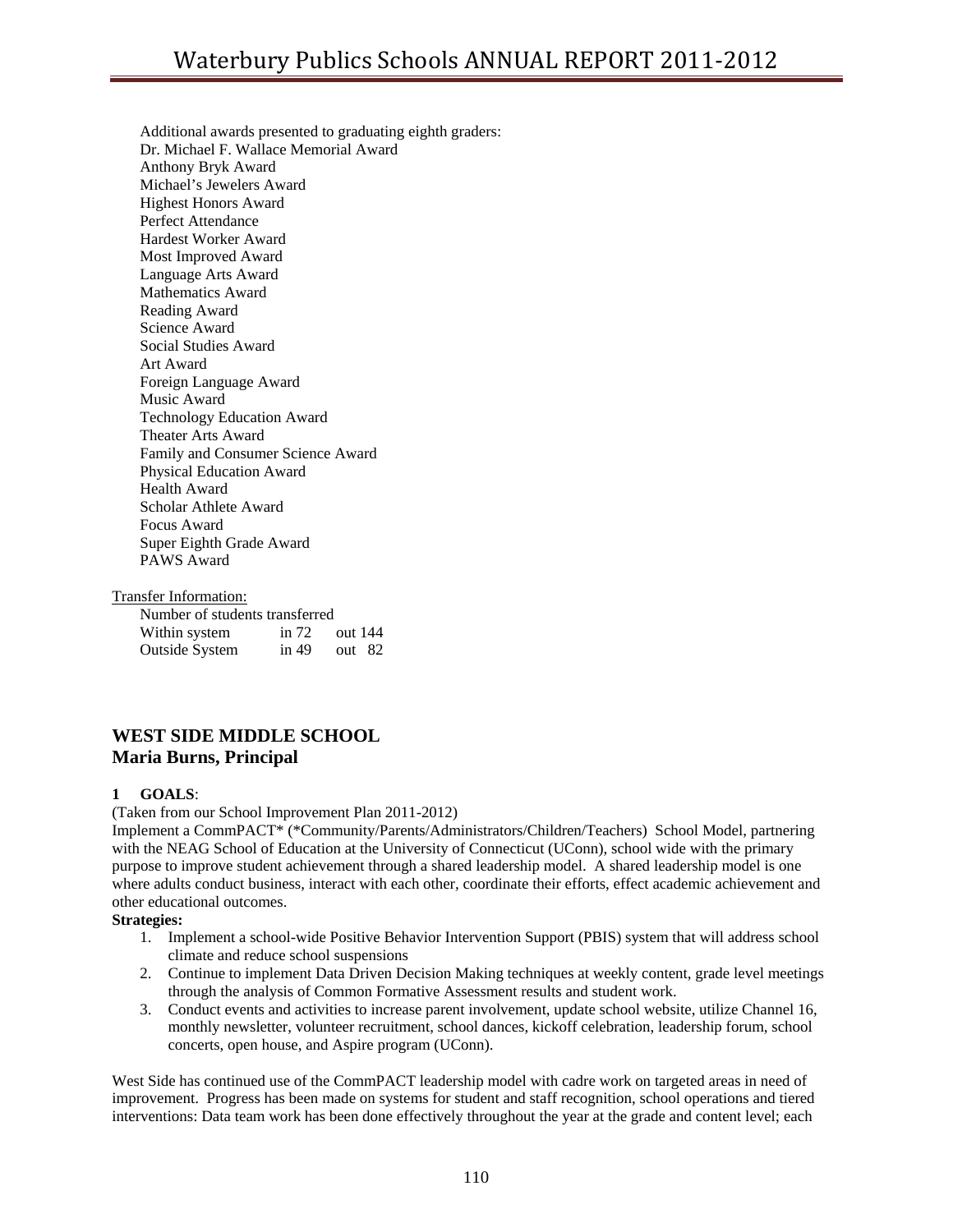team has incorporated Common Core State Standards into their work. Parent involvement has increased this year; the School Governance Council has channeled parent input in a formal manner.

#### **Goals for 2012-2013**

- To increase student achievement in Reading and Math through the CommPACT model cadre work.
- To continue to implement SEM-R; to provide strong, intensive Tier II and III supports for individual improvement in reading.
- To address skills and concepts needed to address Common Core State Standards in Math and Reading.

### **II. HIGHLIGHTS**

 West Side Middle School saw an increase in reading scores on a number of assessments including the CMT and fluency and comprehension assessments. The School Wide Enrichment Model for Reading is being utilized (third year) and has been used as a model for other reading educators in the district.

 West Side Middle School received a score of 96 on the SET (School Evaluation Tool) which assesses the Positive Behavior Support Systems, school climate and safety. This score reflects a 10 point increase since last school year.

 The School Governance Council was formed and created by-laws; they projected activities for the upcoming school year to include increasing technology in the classroom.

 The Positive Behavior Support System initiated a teacher recognition program designed with student input and a program to showcase teacher talents and accomplishments.

 The school received a POTE Foundation award for the refurbishment of a nature walk; the grade 6 science department is in the process of cleaning and rebuilding this outdoor classroom to enrich the science curriculum.

### **III. STRENGTHS**

 West Side has successfully implemented the School Wide Enrichment Model for Reading for the third consecutive year. This reading program addresses individual strengths and weaknesses and provides student growth in a customized manner.

 West Side has engaged in several school wide service projects this year including The Water Project which raised awareness about the lack of clean water in the world and raised over \$7,000.00 to build a well in Africa.

 The administrative team re-designed the master schedule for students in grades 6, 7, and 8. Unified Arts courses are offered by marking period with a concentration in one specialized area plus physical education. This change allowed for increased rapport between teachers and students, consistency with classroom expectations, improved hallway transitions and increased student performance.

#### **IV. STATISTICAL DATA**

Students Receiving Awards for 8<sup>th</sup> Grade (by type, number)

#### **Academics-261**

 Valedictorian/Salutatorian-2 First Honors- 58 Second Honors- 163 Individual Subjects-38

#### **Athletics-27**

 Soccer- 3 Cheerleading- 3 Boys' Baseball-3 Girls' Softball- 2 Boys' Basketball- 3 Swimming- 2 Girls Basketball-2 Flag Football-3 Cross Country-3 Volleyball- 3

**Attendance-17**  Perfect Attendance-17

#### **Outside Program-15**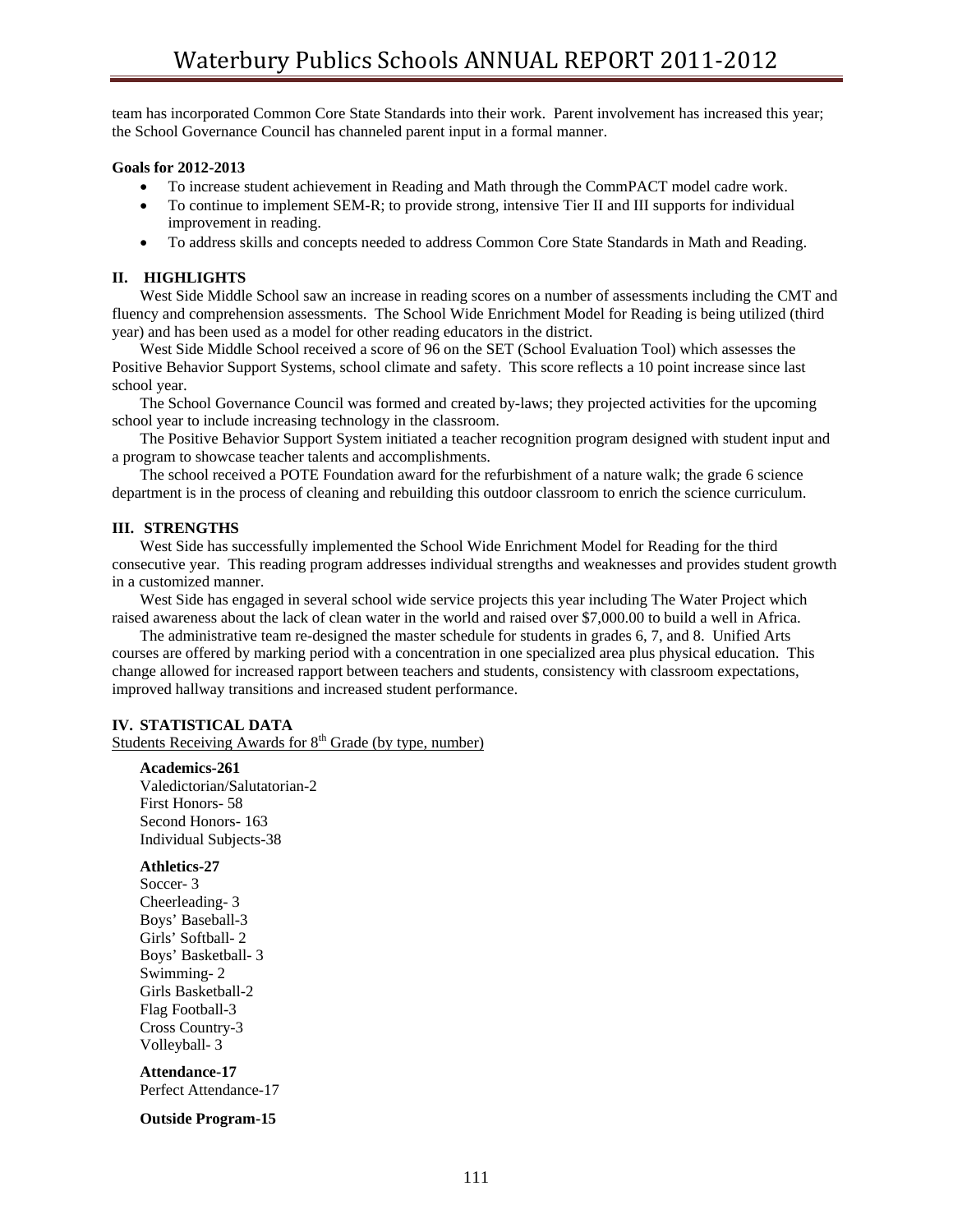## CPEP-9

 CT. Middle Level Scholar Leader Award-2 Michael's Jewelers-2 Waterbury Lions Club Art Poster Contest-1 Domenic Mecca Award-1

## **Service-15**

Good Citizenship-8 Forever Wave-5 Student Council-2

## **Other Awards Given-9**

Most Improved-9

## **Unified Arts-75**

 P.E.-12 Health-3 Art-12 FCS-9 Tech. Ed-9 Spanish-6 Chorus-6 Band-3 Guitar-3 Literacy-9 Numeracy-3

## Number of students transferred

| Within system  | in 127   | out $106$ |
|----------------|----------|-----------|
| Outside system | in $214$ | out 117   |

# **WATERBURY ARTS MAGNET SCHOOL Elizabeth S. McGrath, Principal**

## **I.A. GOALS FOR 2011-12**

Improve literacy by increasing percentage of students at proficiency or higher:

- Develop tutoring/mentoring opportunities to supplement CMT/CAPT Review; implementation of the cotaught classes in Literacy, English and Arts classes.
- Implement CMT/CAPT prep classes in middle and high school.
- Continue to develop Common Formative Assessments to identify the needs of students.

Improve numeracy by increasing percentage of students at proficiency or higher:

- Develop tutoring/mentoring opportunities in CMT/CAPT prep classes to supplement Review.
- Integrate authentic problem solving tasks into all academic areas with art related focus.
- Develop Common Formative Assessments to identify the needs of students.

Increase parent participation and involvement in all aspects of the school:

- Expand use of the school web-site and email communication to parents.
- Expand informational, training and social opportunities.

• Expand parent participation in school committees through guidance counselors and the parent liaison. Refine programmatic offerings:

- Create a cohesive, sequence of course offerings, supportive of rigor in both the arts and academic areas.
- Develop components for community service for students.
- Develop within the community arts and academics.
- Further develop co-taught collaborative classes.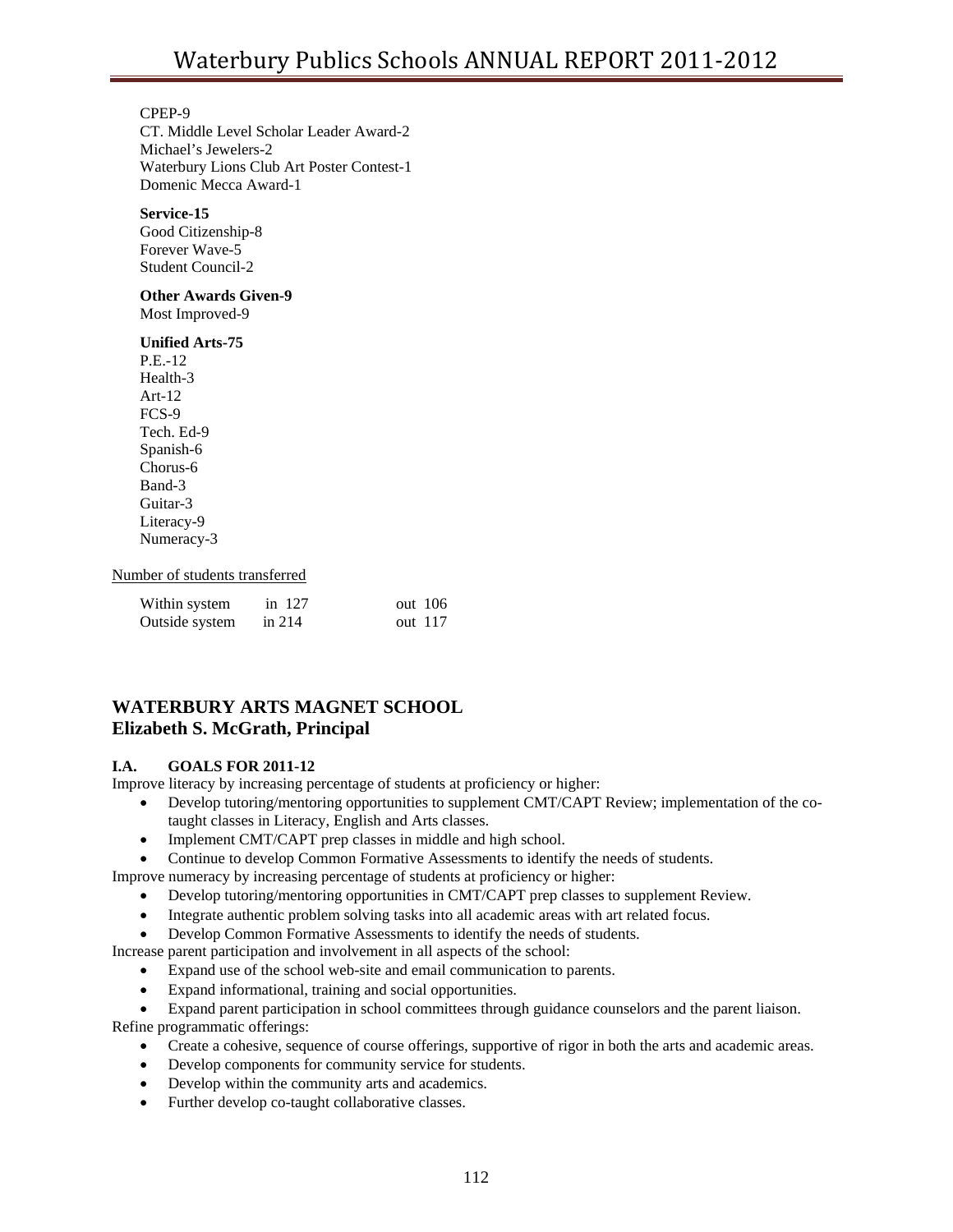## **I.B. GOALS FOR 2012-13**

Improve literacy by increasing percentage of students at proficiency or higher:

- Develop tutoring/mentoring opportunities to supplement current programs at the Tier II level.
- Refine CMT/CAPT prep classes in middle and high school.
- Continue to develop Common Formative Assessments to identify the needs of students.

Improve numeracy by increasing percentage of students at proficiency or higher:

- Develop tutoring/mentoring opportunities in CMT/CAPT prep classes to supplement current programs at the Tier II level.
- Continue to integrate problem solving into all academic areas.

• Continue to develop Common Formative Assessments to identify the needs of students.

- Increase parent participation and involvement in all aspects of the school:
	- Expand use of the school web-site, email and IRIS communication by parents.
	- Expand informational, training and social opportunities.

• Expand parent participation in school committees through guidance counselors and the parent liaison.

Refine programmatic offerings:

- Further develop electronic portfolios in order to chronicle and showcase student work in both the arts and academic areas.
- Develop components for community service for students.
- Further develop apprenticeships within the community.

## **II. HIGHLIGHTS / ACCOMPLISHMENTS**

- Planning and research of two year New England Association of Schools and Colleges NEASC Report (October 2013).
- Connecticut Music Educators Association (CMEA) Highest Awards for Instrumental and Vocal.
- Over seventy performances, Exhibit of Visual Art, Theater, Dance and Music at the Palace Theater, Apron Stage, Music Recital Hall, Atrium and in the community.
- Participation in the National Honor Society.
- Highest CMT and CAPT participation rate in the city.
- Professional level student internships at the Palace Theater and the Republican-American newspaper.
- Collaboration with Pilobolus Dance Company residency and visual art city mural collaborative.

## **III. STRENGTHS**

- A culture of excellence and high standards and respect maintained by arts and academic staff, including criteria for student participation in performances and other special activities.
- An extensive range of learning experiences for students both in the school and beyond the school in the arts and academic areas.
- An extensive range of co-curricular experiences for students with the Palace Theater, Thomaston Opera House, Shakesperience Productions, Pilobolus Dance Company, and Mattatuck Museum.
- Extensive collaboration with area institutions, including Workforce Initiative, Life Dance Company, Waterbury Symphony.
- An ongoing commitment by staff to work above and beyond normal expectations, including support of an extended day program; performances of Theater, Dance and Music; creation of numerous Art exhibitions; participation in a community service initiative (Salvation Army, Cancer Society, Red Cross, St. Jude, etc.)
- School-wide, consistent, ongoing integration of students with special needs and English Language Learners into every aspect of the life of the school.
- A strong connection between teachers, students and parents, with a strong Parent Teacher Student Organization (PTSO) and involvement of parents in many special activities and committees throughout the year.

## **IV. STATISTICAL DATA**

Scholarships, Awards, Honors:

- (18) CAPT Scholars
- (1) CAPT Super Scholars
- (16) Honor Society Inductees
- (49) Departmental Award winners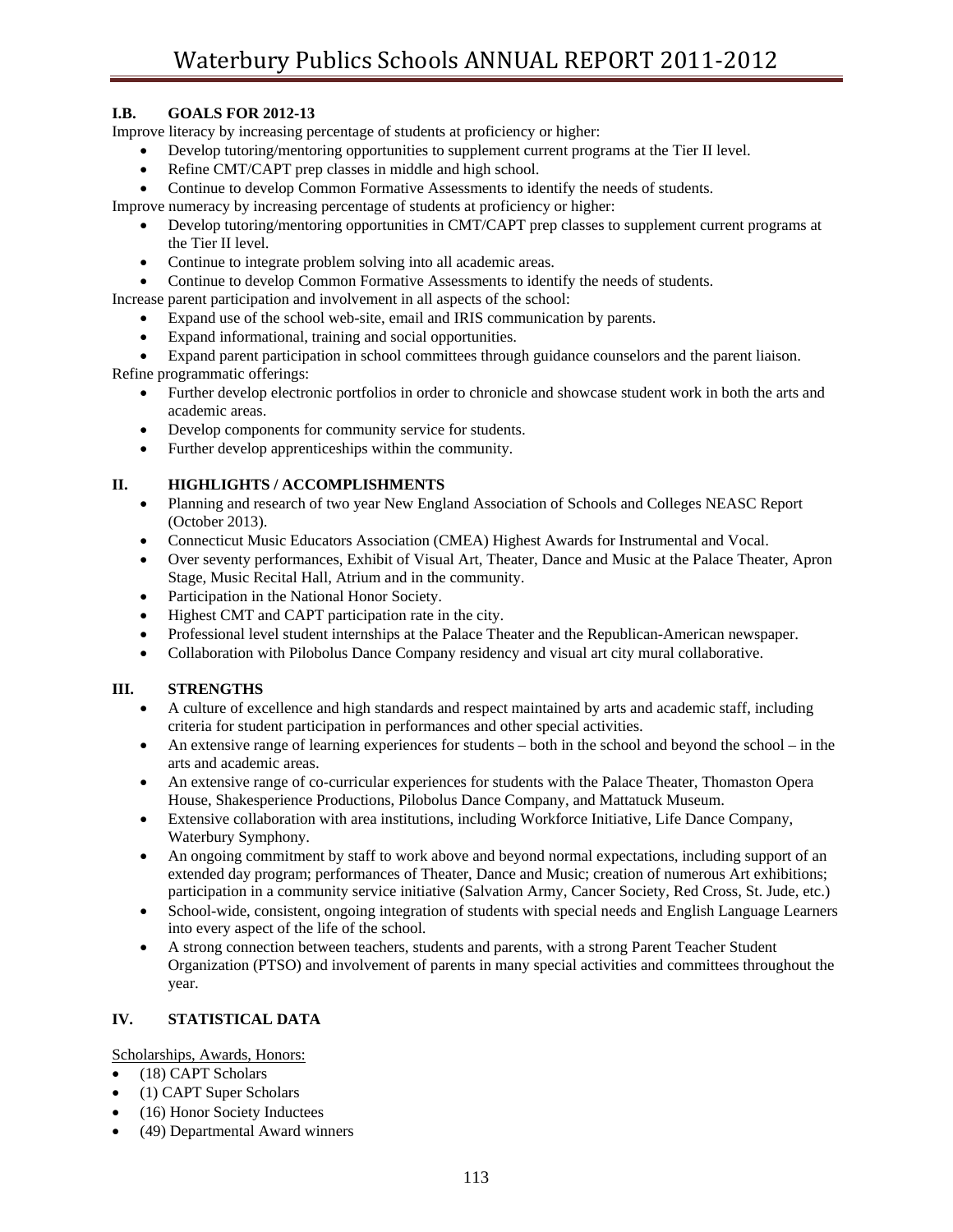- (2) President's Education Award winners
- (8) Student Certificates of Achievement from the Center for Creative Youth
- (1) Thomaston Opera House Scholarship Winner
- (20) Senior College Scholarships from outside agencies
- (2) CAS Arts Leadership Award winners
- (2) CAS Scholar-Leader Award winners
- (2) Connecticut Community Foundation Alexion Scholarships
- (2) Michael's Jeweler's Award
- (1) WAMS Theater Booster Club Award
- (1) WAMS Vocal Scholarship Award
- (2) Principal's Award
- (1) PTSO Scholarship
- (1) Governor's Scholar Semi-Finalist Award

## Number of students transferred (as Middle School and High School, projected through the end of summer 2012):

| Within system:               | 105 IN 35 OUT |            |
|------------------------------|---------------|------------|
| Outside system:              | 55 IN 30 OUT  |            |
| Graduation Information:      | Number        | Percentage |
| Graduates                    | 103           | 100        |
| Entering four-year college   | 59            | 57.2       |
| Entering two-year college    | 30            | 29.1       |
| Entering vocational training | 2             | .01        |
| Entering workforce           | 11            | .10        |
| Entering military            | $\theta$      | $\theta$   |
| Unemployed                   | 0             | 0          |
| Not graduating               |               |            |

# **CROSBY HIGH SCHOOL Dr. Louis Padua, Principal**

## **I. GOALS:**

## **a. Accomplishments of Goals 2011-12**

During the 2011-2012 school year, we used CMT/CAPT student data and Common Formative Assessment (CFA) data to inform classroom instruction. Teachers utilized CFA's specific to their content area. Through bi-monthly data teams and collaborative meetings, teachers were able to analyze CFA results to determine students' academic strengths and weaknesses. Utilizing this information, teachers were able to plan instructional strategies to address students' deficiencies. Students were periodically reassessed to determine the effects of classroom instruction. The administration along with content level supervisors monitored classroom instruction by completing teacher evaluations, reviewing teacher lesson plans and conducting walkthrough observations. Additionally, in January 2012, CAPT review packets were developed and utilized to provide targeted instruction to CAPT related items.

## **b. Goals for 2012-2013**

Our immediate goal for the 2012-2013 school year is to continue to implement and improve our efforts in promoting a school culture that embraces the Data Driven Decision Making Process. We plan on conducting several professional development workshops for our teachers in the Data Driven Decision Making process. Our goal is to use student achievement data to develop and implement instructional strategies that improve student achievement. Also, the administration will continue to improve the monitoring of the Data Driven Decision Making process by developing a school-wide universal teacher evaluation goal and by conducting frequent walkthrough observations of our data teams. Additionally, the administration will continue to require Data Teams to maintain bi-weekly agendas and minutes for periodic review by the school administration and content level supervisors.

## **II. HIGHLIGHTS**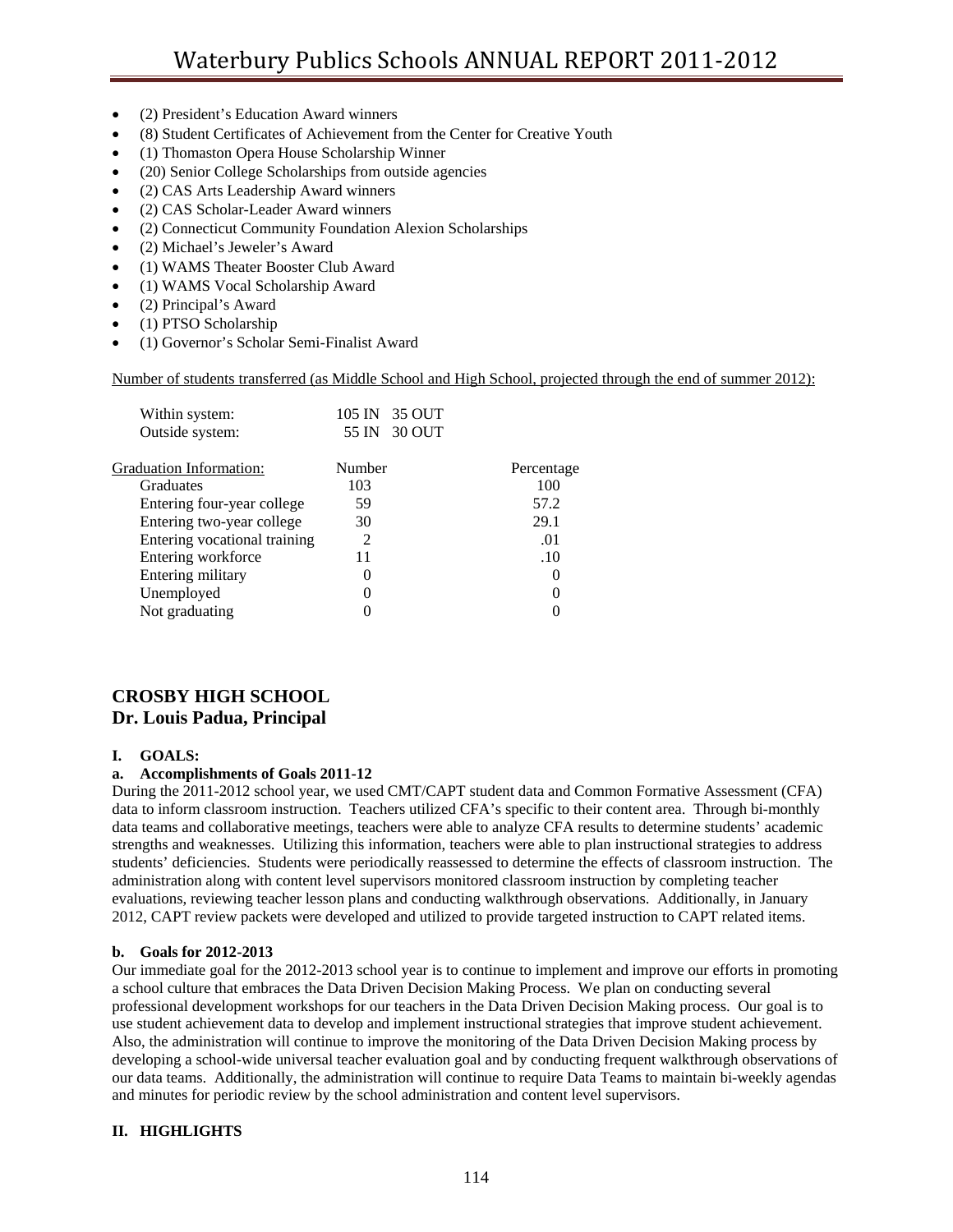- Crosby High School recently received commendations on our New England Association of Schools and Colleges (NEASC) one year special report. The Commission was pleased to learn of the following: 1) The school wide commitment to develop a process whereby school-wide and departmental rubrics are used to assess student progress. 2) The development of analytic rubrics for social and civic expectations and structures designed to assess student achievement. 3) The active involvement of the entire staff in the fiveyear curriculum revision schedule.
- Our English, Math, Science, and Social Studies Departments developed and administered Common Formative Assessments as part of our Data Driven Decision-Making Initiatives.
- The student data results were used to provide prescriptive classroom instruction to meet the academic needs of students in each of the content areas.
- Throughout the school year our students had the opportunity to meet with numerous college representatives.
- A College and Career Fair was held in April for juniors and seniors.
- A STEM fair was held in April with over fifty colleges and businesses attending.
- Speakers from "Making It Count" spoke to students about college and career planning.
- Financial Aid Information Night was held in October and was well attended by students and parents.
- Representatives from Naugatuck Valley Community College (NVCC) and the CONN-CAP (Connecticut Collegiate Awareness and Preparation) Program assisted individual students and their families in completing financial aid forms.
- Crosby's Mock Trial team won the State Mock Trail Championship and went on to represent the state in the national competition in New Mexico.
- Students in our Life Smart competition won first place in the state contest.
- One of our students won first place in the Anti Blight City-Wide poster contest.
- One of our students won the Halo Award for his role in the 2012 school play "Hairspray".
- Crosby had a very successful Carl Perkins review in June 2012. 1).The review team was very impressed with the Principal taking an active role in promoting the CTE program to middle school students. 2). The students that were interviewed were very enthusiastic about the programs that are being offered at Crosby and they have seen the importance and the relevance of the courses/programs to their futures. 3).The consultants were very impressed with the state-of-art technology in all areas; especially the Video Production Studio and the use of I-pads in the classroom.
- A CAPT incentive program was developed and implemented. The program motivated students to participate and perform at high levels. Prizes included \$100 gift cards and iPod's, and other popular items.
- Administrators, teachers, cheerleaders, walked in the  $4<sup>th</sup>$  Annual To-De-Feet Domestic Violence on May 19, 2012.
- One of our students won first place in the City-Wide Hispanic Heritage contest.
- Crosby's Robotic team continues to be successful in competition and attends annual competitions at CCSU.
- Crosby successfully partnered with Naugatuck Valley Community College (NVCC) to offer courses in English, Mathematics, Physics, Biology, Manufacturing and public speaking.
- Over twenty Crosby students began the NVCC Manufacturing program at NVCC 2011-2012 school year.
- Crosby Distributive Education Clubs of America (DECA) students attended the DECA conference field trip to Six Flags in New Jersey in May 2012.
- Crosby PBIS Program was revamped this year. Students were recognized for positive school behavior throughout the school year.
- Crosby students continue to participate in Articulation Agreements with the University of Connecticut, St. Mary's Hospital, and America's Youth Corp.
- Students are offered Math and English Lab courses to improve their performance on the CAPT Test.
- Crosby offered 12 Advanced Placement and 10 Collaborative courses with NVCC in the 2011-2012 school year.

## **III. STRENGTHS**

The faculty is committed to providing our students with appropriate instruction so that they can meet their fullest academic potential.

- The administration and staff is committed to Data Driven Design making process to increase student achievement.
- The faculty is motivated and receptive to Professional Development opportunities.
- The administration and faculty is committed to the creation of a safe and healthy school climate.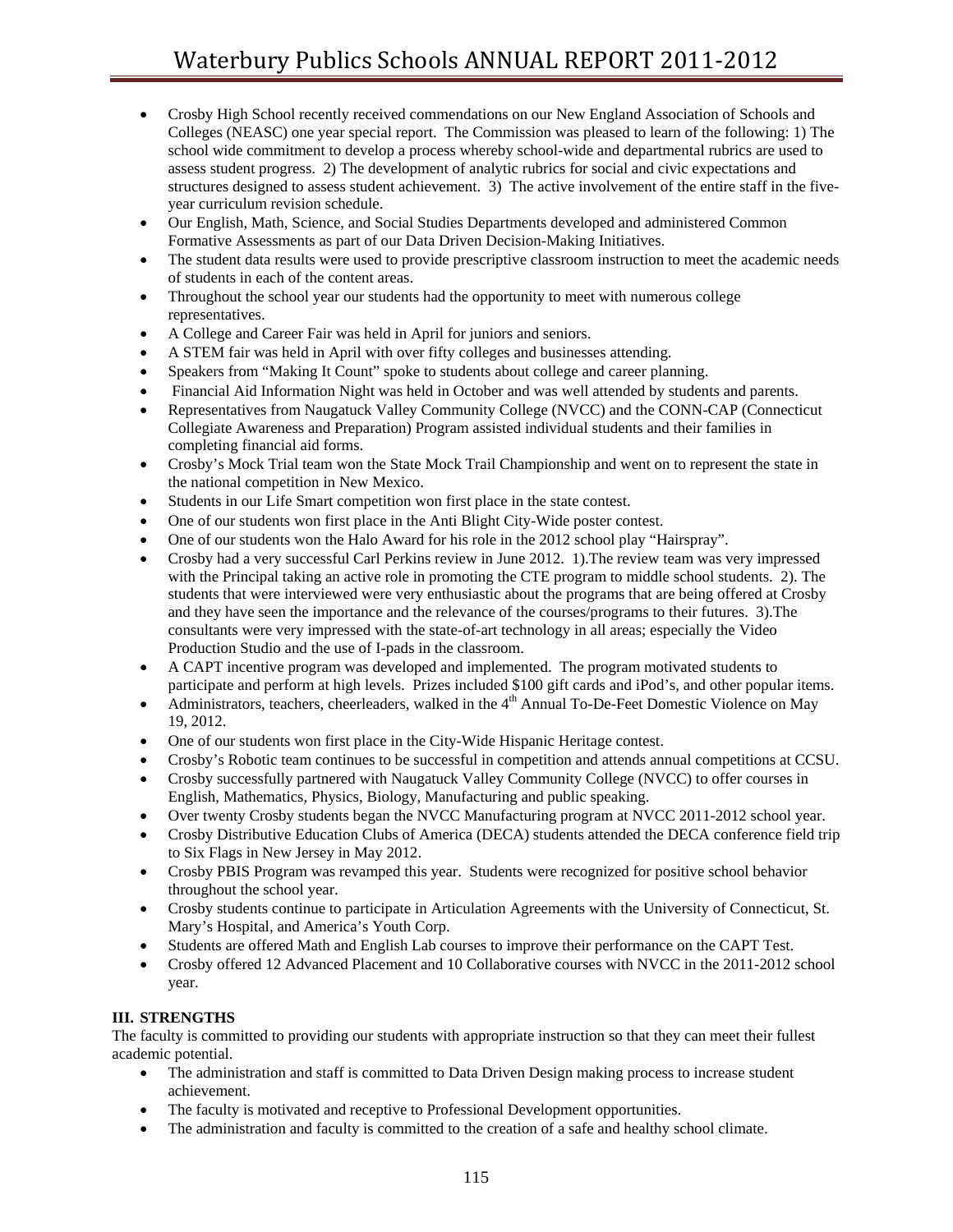- The faculty is committed to providing differentiated instruction for students with diverse learning styles.
- The administration is committed to developing and maintaining open lines of communication with our entire school community and feeder middle school.

Students are offered additional educational opportunities through our Career Academies, Culinary Arts and Junior Reserves Officer Training Corps (JROTC) Programs.

Monthly Newsletters, the school's website, and the Progress Book system, provide parents and guardians with the necessary information to actively participate in their child's education.

## **IV. STATISTICAL DATA**

Transfers within System 87 in, 113 out Transfers outside System 141 in, 178 out

Graduation Information

Number Percent

- a. Seniors 242
- b. Entering 4-year college 24%
- c. Entering 2-year college 44%
- d. Entering vocational training -10%
- e. Entering work force 16%
- f. Entering military -4%
- g. Unemployed  $0 0\%$
- h. Not graduating 2%

(\*includes 7 Special Education students retained to continue programs)

## Scholarship/Awards/Honors

Nearly 100 awards/recognitions were given out to 100 seniors on Senior Awards Night.

Members of the Class of 2012 received acceptances to the University of Connecticut, Central Connecticut State University, Southern Connecticut State University, Western Connecticut State University, Lincoln College of New England, Post University, Gateway Community College, Mercy College, Quinnipiac University, Southern Adventist University, Springfield College, Fairfield University, Stone Academy, Wells College, University of Bridgeport, Lincoln Technical Institute, Holy Cross College, Trinity College, University of New Haven and Naugatuck Valley Community College. Total scholarships, grants, and loans awarded from colleges and other sources totaled approximately \$1 million for over 100 seniors.

# **JOHN F. KENNEDY HIGH SCHOOL Michael Yamin, Principal**

## **I. GOALS:**

- a. Accomplishment of Goals 2011-2012
- Goal #1 & Goal #2: regarding literacy and numeracy: In progress.

Created a CAPT Coordinator position: The Coordinator meets with small groups of 9<sup>th</sup> graders each day from March to June. Each small group of seven to ten students meets for one entire school day. The one-time small group meeting includes administration of the Gates-MacGinitie reading test to determine the students' reading grade level, reading comprehension grade level and vocabulary grade level. The day also includes Reading for Information strategies and practice and Response to Literature strategies and practice. The data from these meetings is charted and shared with the faculty and administration. Once the Coordinator has met with every 9<sup>th</sup> grade student, the Coordinator will create groups of students (ten groups of ten) who need remediation in the fiction and non-fiction portions of the CAPT using the portfolio method until mid-February. Next, the Coordinator will present strategies in all science labs for two class periods twice during the school year, give a 45 minute practice Reading for Information test, build confidence and review strategies for the fictional portion of the test and then offer immediate support for those who need it. Finally, the Coordinator will be present in the cafeteria on CAPT testing days, building confidence levels and answering questions. After CAPT, the Coordinator will begin creating small groups of  $9<sup>th</sup>$  grade students in the same way.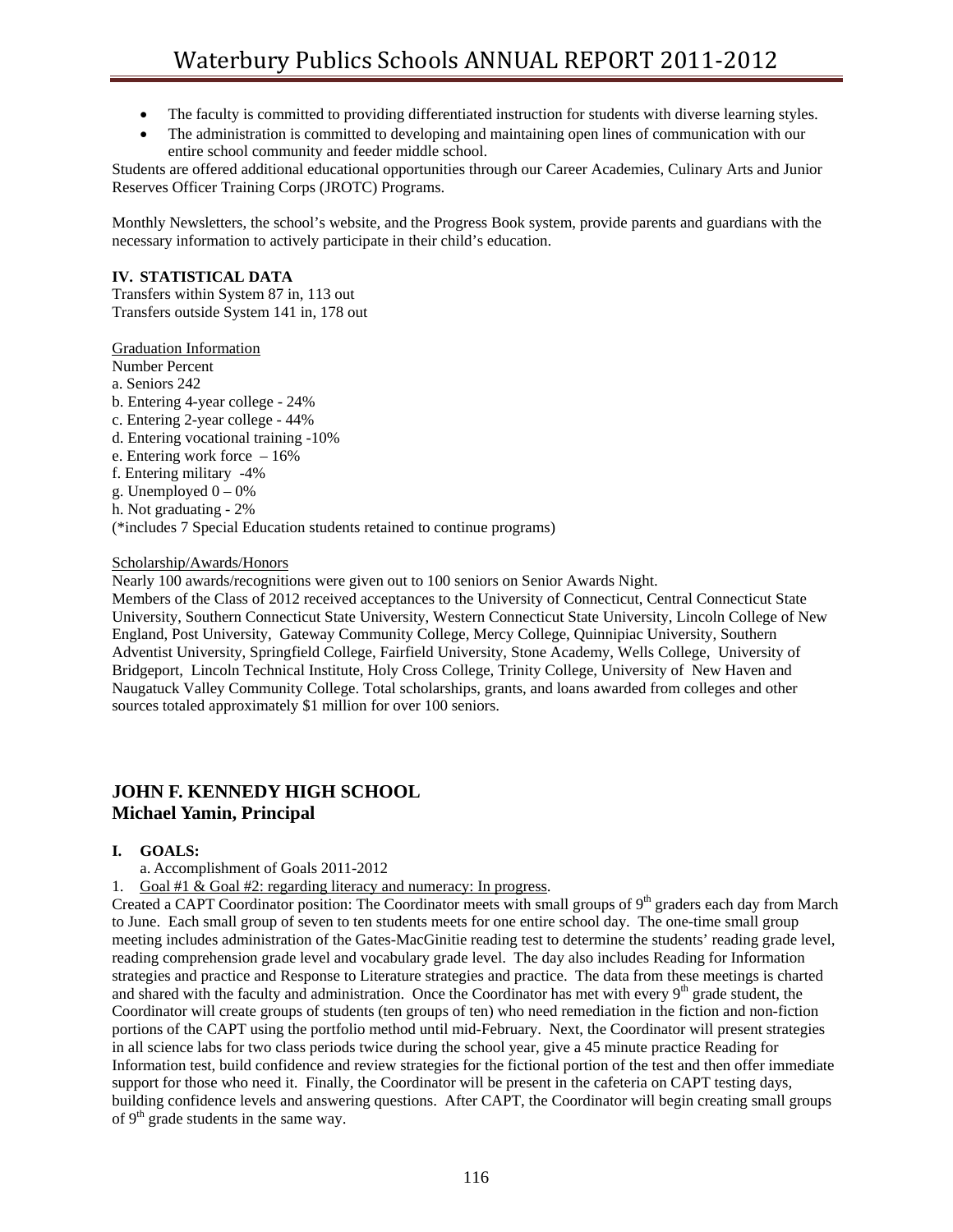Methods:

The following is a step-by-step guide of the methodology:

1)  $9<sup>th</sup>$  grade students are alphabetically chosen to meet in small groups in March. Groups of seven to ten students meet with the Coordinator for an entire school day. The Coordinator welcomes  $9<sup>th</sup>$  grade students and introduces them to the reading portion of the CAPT. The Coordinator explains the importance of the test and offers students a full day of test preparation.

2) The coordinator administers the Gates-MacGinitie test to determine each student's overall reading grade level, vocabulary grade level and comprehension grade level. The Coordinator grades the individual Gates tests and charts students' reading levels on a spreadsheet.

Goal #3 to reduce out-of-school suspensions. Goal accomplished.

- Reduced number of retentions and loss of instruction time with continued reduction in Out-of-school Suspensions (OSS) and increase in In-School Suspensions (ISS).
- Held PBIS celebration for the West district elementary schools
- Held a Perfect Attendance contest. Recognized PBIS students with movies, celebration, bracelets, etc…
- Goal #4 to provide a welcoming environment for parents. Goal in the process
- Held Cultural/international day and invited parents
- Bi-lingual speaking staff in main office and guidance to increase ability to be receptive to families
- Held College Fair and invited parents
- Two PTSA meeting in which computers were raffled and the attendance was over 50 parents at each meeting, 75% percent higher than typical environment.

Goals 2012-2013: To increase student performance.

## **II. HIGHLIGHTS from 2011-2012**

- Created a Kennedy / West Side Mentorship program for at risk students.
- International Business class sponsored a Cultural Day.
- Developed two new half year courses.
- Mary Carini and Frank Purcaro, two Kennedy High School teachers, received THE UCONN EARLY COLLEGE EXPERIENCE "ROOKIE(S) OF THE YEAR" AWARD FOR EXCELLENCE IN FIRST-YEAR COURSE INSTRUCTION. This award recognizes a First-Year UConn Early College Experience instructor teaching one or more UConn ECE courses. UConn ECE instructors are recognized as University of Connecticut adjunct faculty members.
- English and journalism students won four more New England Scholastic Press Association journalism awards, bringing their total to 50 awards since 2004. The ceremony was May 4, 2012 at Boston University.
- The journalism/public speaking course (058-059), through an articulation agreement with Naugatuck Valley Community Technical College, offered students college credits.
- Mrs. Martone won a 2012 Kappa Delta Pi (KDP) International Honors Society in Education Teacher of Honor award.
- Developing a 5k for September 29th at Kennedy High School to increase community outreach and to help support our school's PBIS program.
- Dr. Paolino represented Kennedy High School World Languages at a conference at Central Connecticut State University.
- Italian Club participated in UNICO Annual Day of Community Service on April 20<sup>th</sup> non–perishable food drive to benefit Greater Waterbury Interfaith Ministries.
- The H.O.P.E. Club continues to make a positive difference in our community. The students in the club participated in the "Relay for Life" campout on June 2-3, 2012. They also collected money for the American Cancer Society with raffles, cookie and candy sales.
- Kennedy's H.O.P.E. club volunteered their services around Waterbury: Tutored students at the North End, Recreational Center and W.O.W. Center, volunteered at local convalescent homes, served dinner and handed out clothing to less fortunate people at the W.O.W., Recreational Center on Thanksgiving Day.
- Volunteered time gift wrapping during the Christmas season at the Waterbury Mall, donated coats for the needy in Waterbury, participated in a Breast Cancer Awareness Walk in October 2011, Stop and Shop A-plus fund raising program, Principal's Challenge.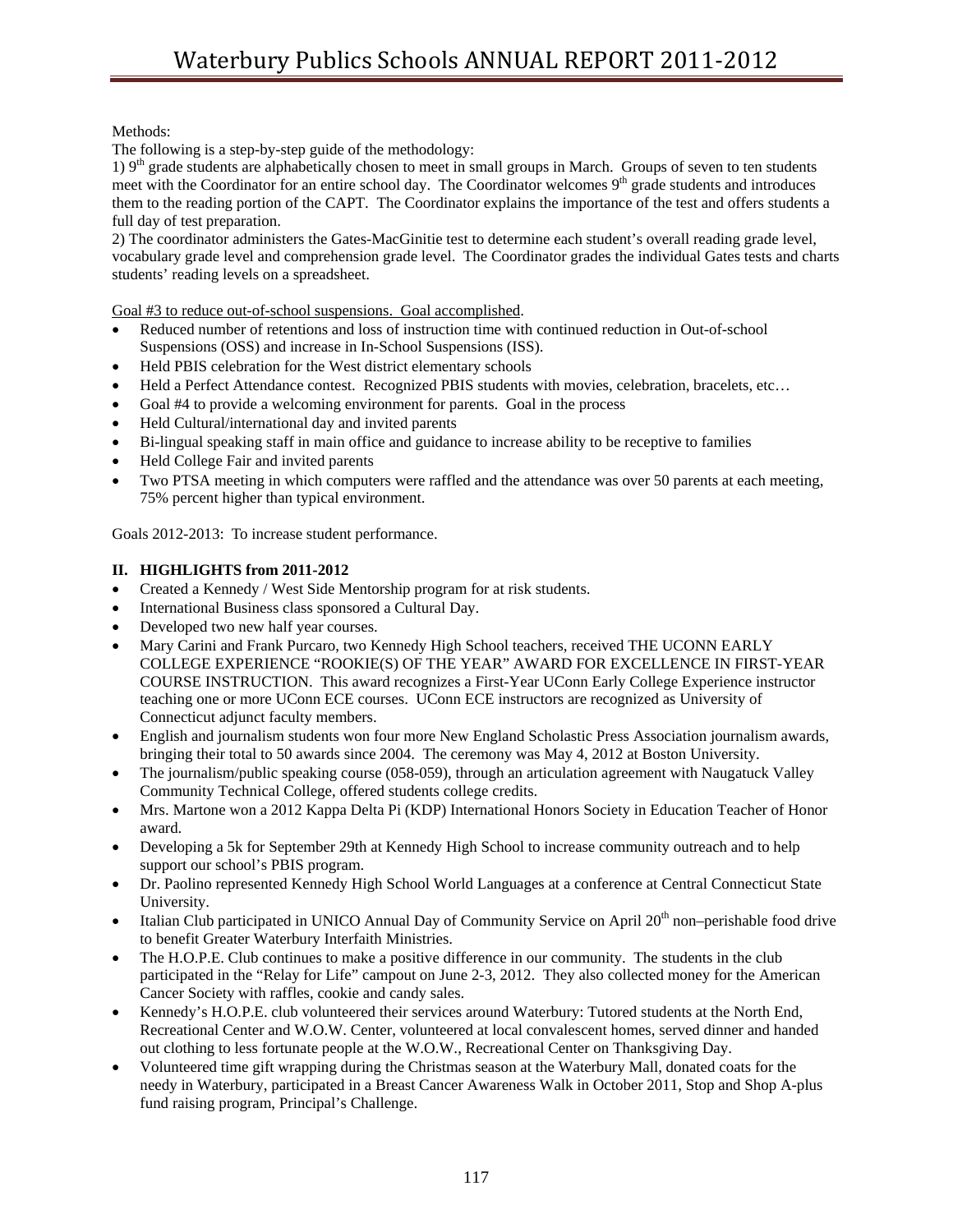- Field trip to South Carolina with 12 H.O.P.E. and YES students. Students took educational tours around the area, donated books to an after-school program and participated in Habitat for Humanity May  $16<sup>th</sup>$  through the 21st, 2012.
- The highlights for the Kennedy High School Science Department for the 2011-12 school years focused on the Development of Interactive Rubrics, Technology, Search, Robotics, and Lab Safety.
- Technology: Technology was a focus for the Science Department during the 2011-12 school year. Last year the SMART Boards were installed in every classroom, and our goal last year was to get them up and running and to become somewhat operational. We began the transition last year from overhead technology to using Power Point, Smart Notebook, IPADS, and interactive animations, etc… to assist teachers to enhance best practices, in preparation for various lessons, labs, or activities. The Science Department has met its goal of becoming fully operational, which has enhanced student interest and learning. Through the use of Power Points, Smart book Notebook, IPADS, and Interactive animations to enhance lesson understanding and engagement, teachers have indicated it is a powerful tool to reach students. We will continue evolving with the use of SMART Board technology for next year.
- SEARCH- SEARCH is a program associated with the Connecticut Department of Environmental protection. SEARCH participated, along with one hundred other high schools in Connecticut. The program is designed to have high school students test and monitor water quality in Connecticut streams and rivers in their area. SEARCH also sends a copy to the Army Corps of Engineers at Hop Brook for their review.
- 2011 Waterbury Tech Expo We held a booth at an event where local technology/engineering companies/groups got together and inspired high school students about technology/engineering in the Waterbury.
- Comcast Cares Day We cleaned up Fulton Park in Waterbury. We mulched the playground, picked Success Stories.
- Our Top Programmer was accepted to Boston College to study math and physics. He plans to pursue a Master's Degree in engineering.
- Students from Kennedy High School's Technology and Pre-engineering department participated this year in the FIRST Sikorsky STEM (Science, Technology, Engineering & Math) Challenge. The Challenge is based on the national STEM challenge whereby teams of students are given an engineering challenge to solve. Connecticut, with Sikorsky as a sponsor, developed this in-state version with schools from across the state.
- During the awards ceremony at Sikorsky Aircraft on June 7th, the team was presented with individual trophies and a 'Best Trade Study' award plaque for their development of a new engine mount for the Corsair F4U.

## **III. STRENGTHS of Educational program**

John F. Kennedy High School (KHS) promotes "academic excellence" and "individual opportunities" for real-life application of knowledge. The administration and faculty believes that all students can be successful. This year the faculty and staff of John F. Kennedy High School revised its mission statement and created the required New England Association of Schools and Colleges (NEASC) Standard; Core Values and Beliefs. The School Leadership Team, through a true Professional Learning Community (PLC) process voted on the new Core Values and Belief statement and aligned a revised set of school wide rubrics. They are completely computerized and "cutting edge" with technology. It will be displayed at the annual New England Conference for Secondary Schools in October 2012. We are a fully accredited comprehensive high school. We offer a full range of advanced placement (AP) courses and college articulated courses. Students are offered Math and English lab courses to meet state standards as defined by the Connecticut Academic Performance Test (CAPT). KHS has also created a literacy specialist this year with the focus on a Tier II intervention model to reduce the achievement gap in literacy across all subgroups. KHS offers 14 Advanced Placement (AP) courses and 17 cooperative classes with local colleges. Teachers acknowledge our culturally "diverse" student body by incorporating lessons to prepare our students for postgraduate education as well as real world situations. "Individual opportunity" is a common goal among the staff, reflective in the various opportunities available to KHS's students through 41 clubs, groups, and athletic teams. The academic offerings at KHS have grown to 500 plus classes. The offerings create a focused curriculum that provides an opportunity for enrichment and enhancement. Students must align their classes with core requirements, but programs are available to students such as Allied Health, Early Childhood Education, Students of Academic Renown (SOAR), and Manufacturing programs.

Throughout the year, many KHS students participate in programs, clubs, or extracurricular activities which provide community service opportunities. Students in the SOAR Program are required to perform at least 10 community service hours per year. The HOPE club raised over fourteen thousand dollars in unison with the YES club and traveled to South Carolina to work with Habitat for Humanity. National Honor Society applicants are required to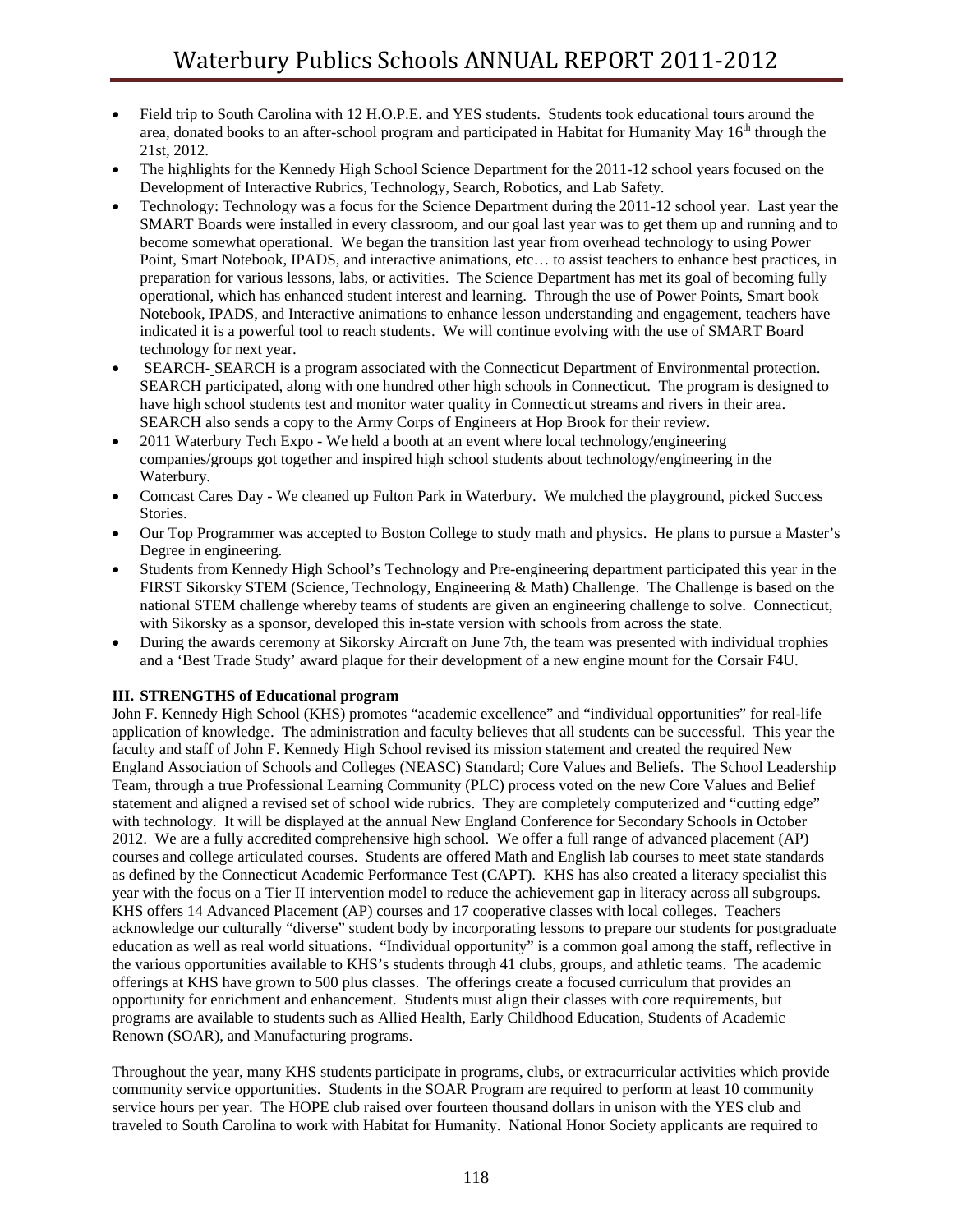perform 40 community service hours by their junior year. Members of the Eagle Flyer provided dinners for needy families during the holiday season. Key Club collects donations for UNICEF, Toys-for-Tots, and the American Cancer Society. Student Council sponsors a Red Cross Blood Drive, raises money for Cystic Fibrosis, and supports a holiday can/food drive. DECA Club sponsors the "Fill-a-Bus" toy drive and holiday parties for elementary school students. KHS's clubs, extracurricular activities, and athletic teams provide students the "opportunity" to pursue "individual" interests and "foster social development." Within these groups, students assume leadership positions, work cooperatively, enhance interpersonal relationships, and develop personal responsibility.

## **IV. STATISTICAL DATA:**

| Students Receiving Awards (by type, number) |         |         |
|---------------------------------------------|---------|---------|
| Number of students transferred              |         |         |
| Within system in 101 out 108                |         |         |
| Outside system in 179 out 161               |         |         |
| High Schools Only;                          |         |         |
| Graduation Information:                     | Number  | Percent |
| Graduates                                   | 259/312 | 83%     |
| Entering four-year college                  | 104/312 | 33.3%   |
| Entering two-year college                   | 81/312  | 26%     |
| Entering vocational training                | 9/312   | 2.9%    |
| Entering work force                         | 40/312  | 12.8%   |
| Entering military                           | 4/312   | 1.3%    |
| Unemployed                                  | 12/312  | 3.8%    |
| Not graduating                              | 53/312  | 17.0%   |
|                                             |         |         |

Scholarships, Awards, Honors \$779, 406.00 this year in awards/scholarships

## **WILBY HIGH SCHOOL Robyn Apicella, Principal**

#### **I. GOALS:**

## **a. Accomplishment of Goals 2011-2012**

The Wilby High School Improvement plan is modeled after the District Improvement Plan. The School Improvement Team and staff assessed and interpreted results from calibrated CAPT format, benchmark and quarterly data assessment sets in both Literacy and Numeracy. This information was analyzed during department meetings and Professional Development days, increasing collaboration between department and content teachers and enhancing instruction and learning. The implementation of English Writing Portfolios, My Access Writing Lab and Read 180 program for  $10<sup>th</sup>$  grade, increased proficiency by 13% over last year. All departments were given State Education Resource Center (SERC) data team training and were self assessed by using State Department Rubric of Data Team Proficiency. Wilby's plan also provided a systematic, collaborative, pro-active approach that helped to reduce dangerous actions and support appropriate behaviors through Positive Behavior Intervention Support (PBIS) strategies. This year one of our goals was to increase parental involvement in school activities. We held 19 family functions that improved participation by 30%. We conducted our Advisory program weekly, and covered topics such as bullying and cyber bullying. Wilby High School received full New England Association of Schools and Colleges (NEASC) accreditation and commendations in all seven teaching and learning support standards.

## **b. Goals 2012-2013**

Wilby High school will continue to identify and utilize best practices for maintaining a safe learning environment through conflict resolution and a collaborative approach with staff, students and parents to ensure intervention prior to referral. Next year we will be implementing advisory program two times a month, in which Student Success Plans will be embedded. We will continue to offer our Advanced Placement (AP) program and offer comprehensive training for AP and Pre-AP vertical team teachers. Next year we will be reinstituting AP United States Government and Politics. Students will continue to attend after school tutorial sessions and Saturday prep sessions throughout the year. Our goal is to have 310 AP exams administered to Wilby students for the 2012-2013 school years. Wilby will expand vertical teaming between Wilby and North End Middle School and dual enrollment opportunities with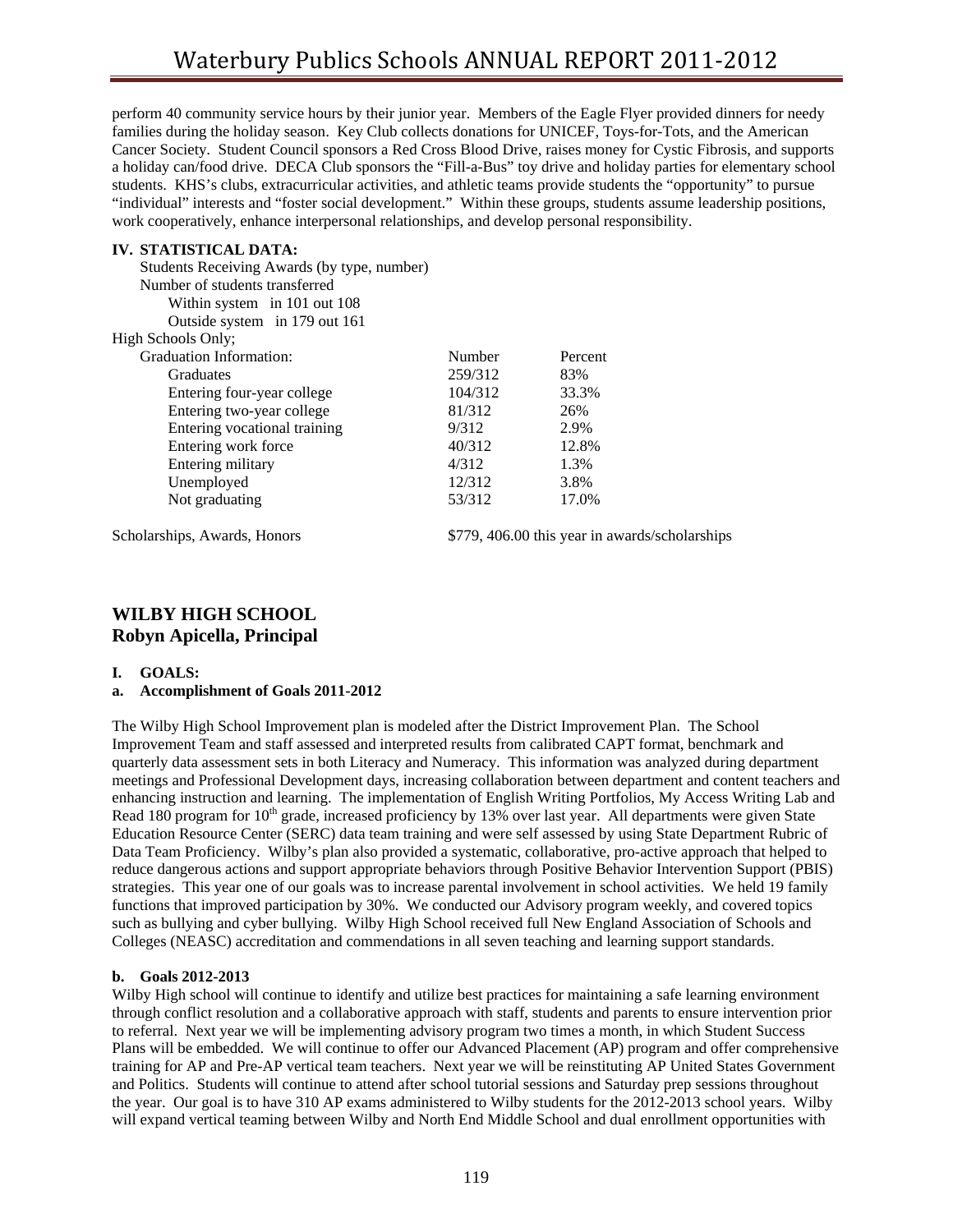Naugatuck Valley Community College. Wilby will continue to attain high achievement in Numeracy and Literacy with calibrated assessments, SMART Boards, laboratory equipment and a tutor for remediation in those areas by the use of My Access and Read 180 programs.

## **II. HIGHLIGHTS from 2011-2012**

Our Allied Health program worked closely with the UCONN Medical Center and Waterbury Hospital. Results of the May 2012 Connecticut / National Occupational Competency Testing Institute test included gains in seven out of ten academic standards and a three point gain in overall exam average (74.4%). Our Technology Department constructed and raced an Electrathon Electric Alternative Energy vehicle in May and won first place at Limerick Park. The Science Department continues to partake in the Innovative Technology Experiences for students and Teachers Grant (ITEST) Cyber Challenge. Students in the freshman and sophomore class participated in numerous fieldtrips and workshops. The Guidance Department's annual College Fair had over 50 colleges and universities represented and over 500 students participated in this event. The Guidance Department implemented the Naviance/Family Connection with a career facilitator doing career inventories on all  $9<sup>th</sup>$  and  $10<sup>th</sup>$  graders. The Guidance Department utilized the software for  $11<sup>th</sup>$  and  $12<sup>th</sup>$  grade college applications and scholarship eligibility. The English Department had an English instructor who conducted the pilot program College Access and Challenge (CAC) with Naugatuck Valley Community College. Our Media Center continues to be the educational hub for Wilby, hosting numerous events including book fairs, reward ceremonies, concerts, the CLP book club, CBIA presentations, a mentorship program and parent forums and 1,051 class sessions.

## **III. STRENGTHS:**

The strength of Wilby's educational program is that the staff is committed to maximizing student outcomes, ensuring both academic and personal growth in a climate and culture conducive to learning. The staff works together as a cohesive unit to celebrate the diversity of our population with many cultural events. Wilby High school has expanded our dual enrollment courses in conjunction with Naugatuck Valley Community College. Student currently participate in programs such as manufacturing and public speaking. NVCC also has expanded into our High School through cooperative programs with targeted students in Mathematics and English. Wilby has a multitude of course selections to help accommodate the diverse needs of students. In the spring of 2012 Wilby High School was informed that we had an extremely favorable self study and report from the visiting committee in the fall of 2011. The report of the visiting committee noted 59 total commendations across the teaching and learning and support standards for accreditation. We currently have 13 AP courses and numerous honor classes. For those students who desire to pursue a military career, we have the ROTC. For those interested in the health field we have our Allied Health program. We also have 37 inclusion classes for Special Ed and a very strong Tech Ed program with a television studio. We continue to review the data to make any improvements and necessary changes.

## **IV. STATISTICAL DATA**

## **A. Scholarships/Awards/Honors**

To date, approximately 61 seniors received college scholarships totaling approximately \$ 1.7 million during the 2011-2012 school years. Figures will increase as financial aid package confirmations occur. To date, 86 students (Grades 9-12) received multiple awards, honors and accolades at the annual Awards night assembly. Many community awards are renewable each year.

## **B. Number of students transferred**

| Within system  | in/116 | out 118 |
|----------------|--------|---------|
| Outside system | in/125 | out/181 |

## **C. Graduation Information**

|                              | Number | Percent |
|------------------------------|--------|---------|
| Graduates                    | 298    |         |
| Entering 4-year college      | 62     | 21%     |
| Entering 2-year college      | 141    | 47%     |
| Entering vocational training | 18     | 6%      |
| Entering work force          | 9      | 3%      |
| Entering military            | q      | 3%      |
| Unemployed                   | 9      | 3%      |
| Not graduating*              | 38     | 13%     |

\*Includes students returning for 5th year.

To date, of 298 seniors, 260 are graduating June 2011**.** At this time**,** the above figures are approximate.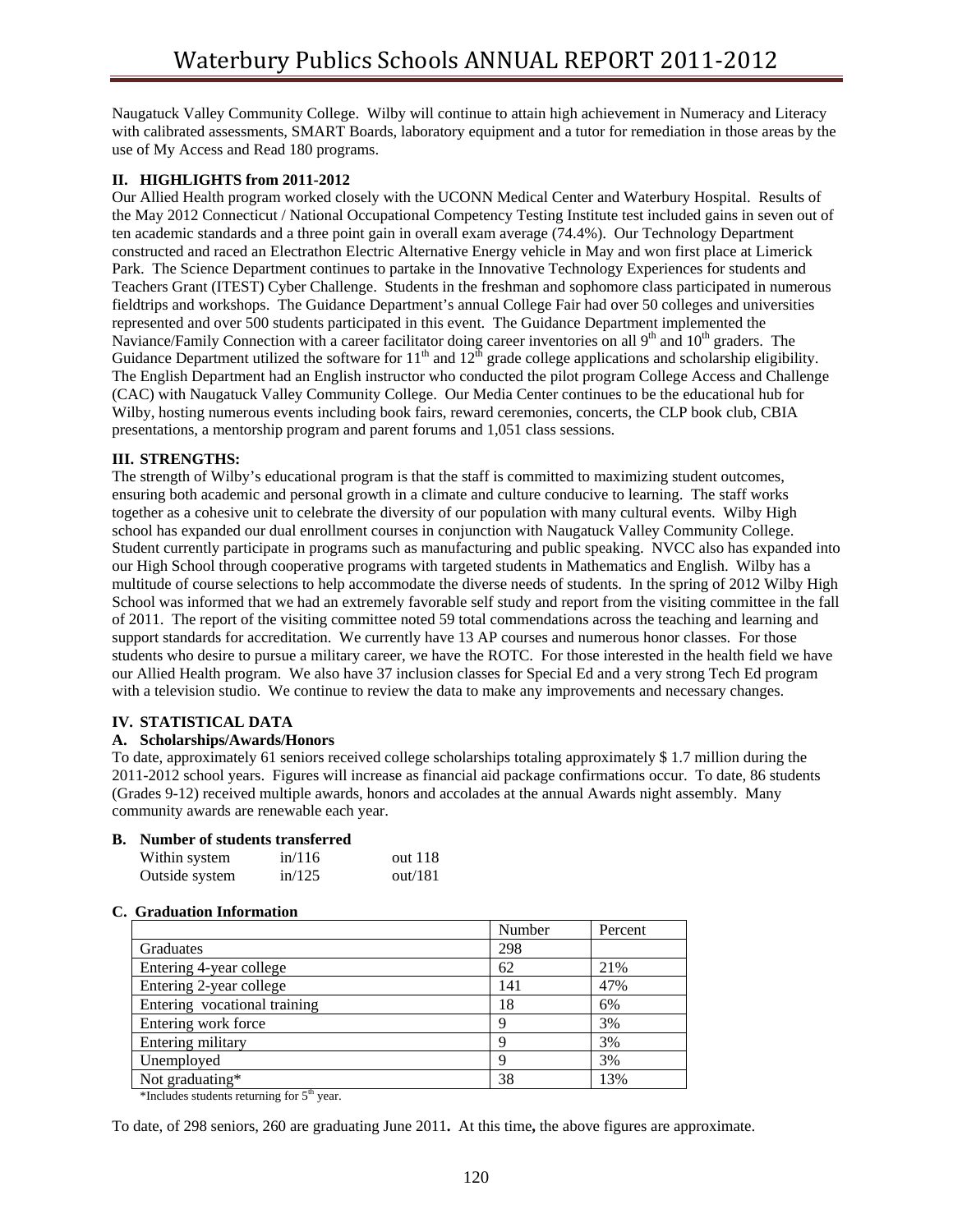# **ALTERNATIVE PROGRAMS Michele Buerkle, Supervisor**

## **I. GOALS**

#### *Accomplished 2011-2012 Annual Goals*

The Alternative Programs will attain high academic achievement for all students in Literacy.

 Literacy has again been our focus this school year. All teachers attended weekly data team meetings where teachers evaluated student assignments and discussed reading strategies to address students' deficiencies. Each teacher implemented the strategies, assessed students' work, and collected data. This data was used to drive the instruction and professional development. This year, literacy based, multicultural, and other thematic lessons were planned. Cross-curricular instruction included school-wide themes. Vocabulary and language development was a main focus. Word Walls were also used throughout the school. Additional methods of implementation were informal observations, walk-through checks, and the teacher evaluation process. The Read 180 program was fully implemented throughout the middle school program this year. High school students are assigned to Read 180 through a PPT or as a Scientific Research Based Intervention (SRBI). Assessment data showed significant growth for all students utilizing this program. All grade 10 students were scheduled for a literacy course. Instruction in literacy focused on reading literary texts with an emphasis on vocabulary development and comprehension. A Tier II and III literacy intervention period was also provided this year. This class was designed to provide instruction in reading, writing, and CAPT preparatory skills. Specific CAPT test items and vocabulary were highlighted. Students were instructed using sample test items. The course was rigorous using CAPT language and high-level questioning techniques to guide students' critical thinking, analyzing, and synthesizing. Students below proficiency were targeted for this course. A course in writing continued to be a requirement for tenth graders. A writing rubric and holistic scoring were used to improve student writing skills. Students used their skills to write books, a newsletter, and poetry this year. Students were very proud of their accomplishments. Again this year, through collaborative efforts, students put their poems to music and created their own raps. Students were engaged and excelled in this area. Students enjoyed presenting all of their creative work to parents and the student body at various performances and presentations throughout the school year. Course offerings were expanded to include a high school Scholastic Aptitude Test (SAT) class. Through this course, students not only prepared for the S.A.T. exam, but enhanced their oral and written language skills, as well as test-taking strategies. S.A.T. practice assessment data showed a marked increase in scores as a result of this course. A public speaking course was offered to high school students this year. Through this course, students developed research and note-taking skills, writing and speaking skills. Students learned not only to research and present facts, increase their knowledge and language base; they began to formulate opinions based on fact and used their knowledge and learned skills to present information, as well as debate analyzing, synthesizing, and applying knowledge both orally and in written text. Students were eager to share their knowledge, skills, and newly found confidence as they completed this course. A newspaper club continued to be offered for students. Students learned interview techniques, writing and editing articles, as well as photographing newsworthy stories. The newspaper continued to be enjoyed by the students and staff and is also another means to involve parents and families bridging school and home communication. Data shows an increase in students' grades and assessments.

#### The Alternative Programs will provide a safe and secure teaching and learning environment.

 This year, the Positive Behavioral Incentive Support Program (PBIS) continued to be implemented. The Alternative PBIS program is designed to bring consistency to classroom management. There is a hierarchy of consequences, and students have many opportunities to learn and display appropriate classroom behavior. Students who earn the necessary number of behavior points for following the set classroom rules earn a special activity or reward at the end of each week. Through ongoing team meetings and data analysis, this program is revised as needed. A benefit of this program is that a positive school climate continues to build. Character Counts is one facet of the PBIS model and has been part of our weekly student recognition activities for the past seven years. Specific character attributes are taught each week. Students are recognized for displaying appropriate behavior and rewarded every week.

 The Prevention Center is another feature of the Alternative Programs. The Center is available to students throughout the school day. A counselor provides individual counseling, peer mediation, violence prevention, and other services. This has been an integral part of our program and has allowed students to deescalate and to return to their classrooms. This Center is vital to the success of our students. This year the use of the Prevention Center was expanded to provide small group and individual counseling. Topics varied and were based on the students' needs. Counselors were assigned to all middle school and grade 9 homeroom classes. Each counselor provided instruction utilizing the guidance and transition curriculum. Through this program, individualized behavior, career, and life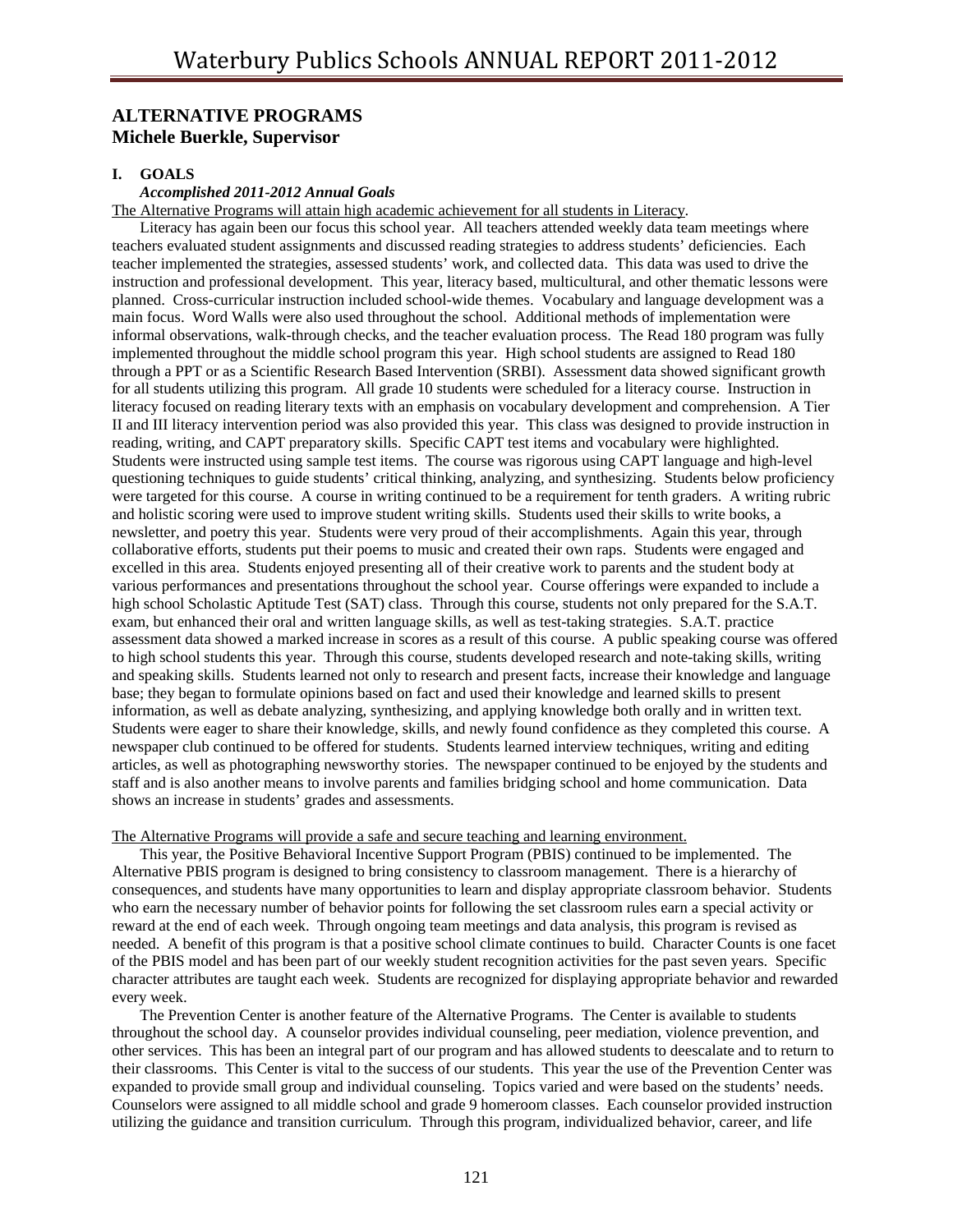goals were established. Counselors helped students identify areas in need of improvement and plan strategies to assist them in becoming successful students and citizens. The school counselor planned and provided careerplanning programs which included field trips to colleges and technical programs, guest speakers, and individual counseling to all students in grades 6-12. The Naviance Program was introduced to all high school students. The senior class was provided individualized assistance in navigating this program. A Student Council and Advisory Committee continue to function as an advisory board to the principal. Through this committee, students are afforded the opportunity to be heard and be part of the school climate decision-making process, planning events. Students take on a leadership role when meeting with the student body to discuss a variety of student issues and concerns. Students involved with this initiative have demonstrated personal growth, confidence, and are learning leadership skills. This committee has a positive impact on the school climate.

## The Alternative Programs will attain high academic achievement for all students in numeracy.

 This year, a new math position was added to the Enlightenment Program. As a result, Tier II interventions were provided in a small classroom setting as recommended. A math coach was assigned to Enlightenment this year. The math coach provides individual and small group instruction for students experiencing difficulty and need intervention. The math coach also provides college preparatory assistance for students preparing for college. Through collaboration with NVCC, mentors have worked with the middle school population providing tutoring in math. The extra attention and assistance has proven to be a valuable experience to our students. This year, the middle school and high school math teachers and Excel teachers met with the math coach to form a math data team. The data team consisted of all teachers of math including self-contained and Special Education teachers within the Alternative Programs. Teachers used benchmark assessments to collaborate on best practices and plan instruction. All teachers attended District math curriculum and assessment meetings. Their attendance during our weekly data team meeting was critical in keeping the Alternative School math curriculum aligned with the District. Also, teachers received benchmark assessments, pacing guides and materials through this collaborative process. Professional Development in the area of technology was also provided through collaboration with the math supervisor.

### The Alternative Program will ensure that parents are actively engaged in the education process.

 A school-based team continued to develop a plan to increase parent participation. This year our Hispanic Awareness Celebration and Black History Celebration was a huge success. Students presented their work to the school, community, friends, and families. The Alternative Programs staff also planned the second Annual Arts & Science Fair, which was well-attended and a success. Students were thrilled to exhibit their work and give an oral presentation. Parents and community members enjoyed this program. We also held our third annual School & Family End of the Year Picnic. This year, students earning honors status were recognized during a special ceremony and breakfast. As the year progressed, the number of students earning honors increased twofold! Our school newspaper highlighted all student successes. Our newspaper is mailed to parents to keep them informed of all positive events held at the school. We have received positive feedback regarding the school newspaper from students, as well as parents. We will continue to provide the newspaper course/club offering in the future. We will continue to plan events of this nature as data shows an increase of parent participation for these events.

## *Goals for the 2012-2013 Year*

## The Alternative Programs will attain high academic achievement for all schools in Literacy.

 Literacy will continue to be the focus for the next school year. Teachers of all core courses will dedicate instruction time to reading comprehension, vocabulary development, responding to text, and other skill-building strategies to improve student achievement. All staff will continue to participate in weekly data team meetings as a professional learning community. The team will develop consistent instructional strategies. Teachers will be required to create and administer common formative assessments on a regular basis to measure student achievement. This data will continue to be collected and analyzed; the results will drive instruction. The results will be used to plan additional prescriptive instructional support to address the needs of students identified as below proficiency in those areas. The Read 180 Program will continue to be offered throughout the middle school program and as needed for high school students when determined through a PPT or Early Intervention Plan. All grade 10 students will be enrolled in a literacy course. This course will focus on vocabulary development, literacy instruction, and prepare students for the CAPT. Course offerings will continue to include a high school S.A.T. class.

## The Alternative Programs will provide a safe and secure teaching and learning environment.

 The Positive Behavioral Incentive Support (PBIS) team will continue to examine and analyze data using the AS400 and SWISS systems. The data will be used to plan incentives, make changes to schedules, and plan appropriately for student success. Counselors will continue to work collaboratively with teachers. An advisory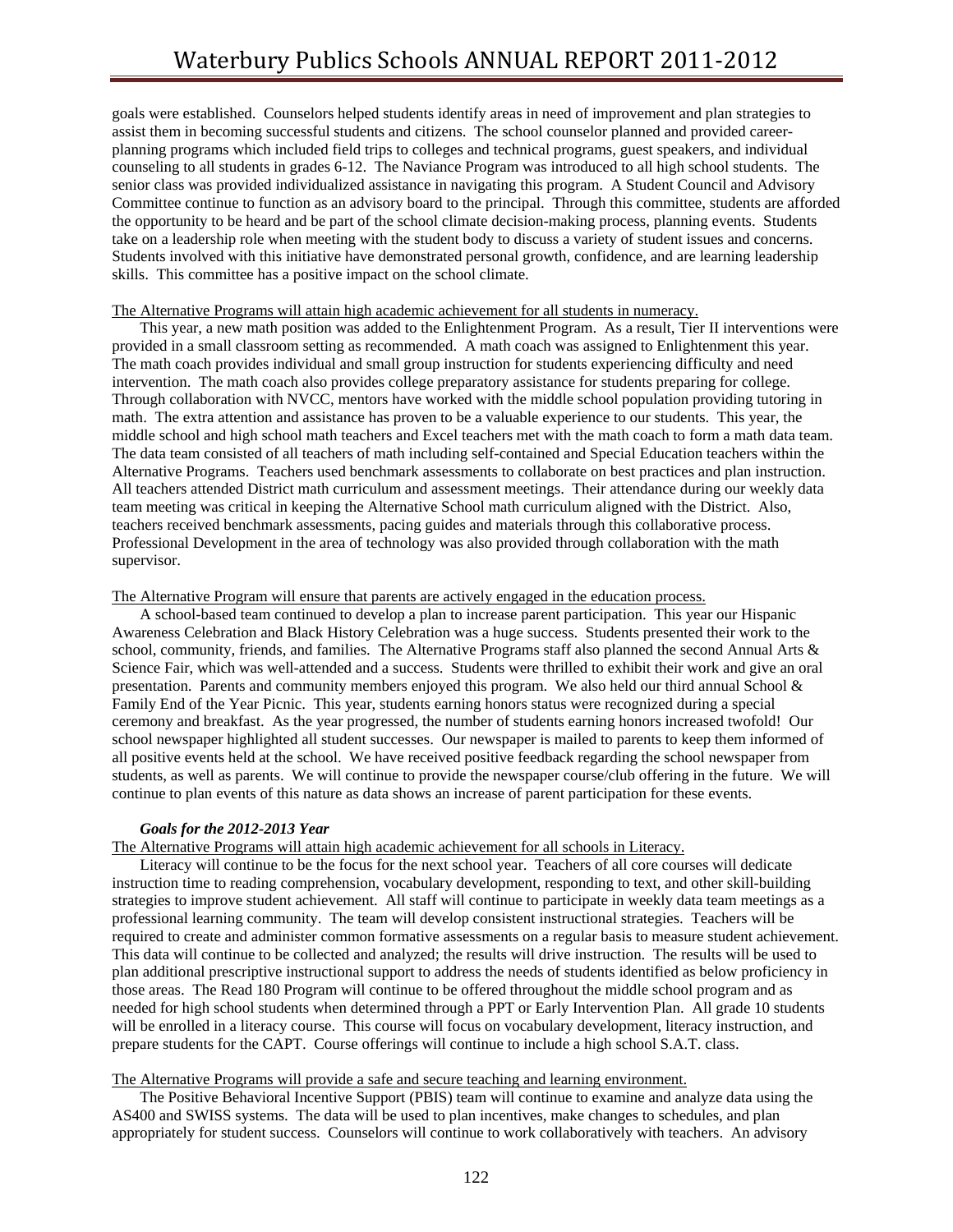period will remain in the schedule, but the plan of implementation will be revised. Teachers and other staff members will act as advisors to students. Individual counseling will continue to be a vital part of the program. All staff will continue to contact parents with student attendance, behavior, and academic progress reports. Staff members will continue to document results of all contacts as this information is utilized in developing individualized programs for students. Professional development will be provided to staff in the area of PBIS. Teachers will learn the next steps of implementation of the program. Teachers will be expected to teach and model the behavioral expectations. Through collaboration with the Diversion staff and use of data, a graduated response model in dealing with student discipline and other issues will be developed and implemented.

#### The Alternative Programs will ensure that parents are actively engaged in the education process.

 Multicultural programs will continue to be planned as they have been quite successful. Community members and parents actively participate in these events creating a positive, nurturing learning environment. Other programs which highlight student success and foster a positive school climate, as well as community involvement, will continue to be implemented.

#### The Alternative Programs will attain high academic achievement in numeracy.

 Teachers will continue to work closely with the math supervisor in order to keep abreast of best practices, to align and add rigor to the math curriculum with the District and to utilize common assessments. The use of technology will be expanded for both teachers and students. SMART Boards, web-based programs, and other technology have been purchased. Professional Development will be provided. I am confident that through the use of these innovations, students will be motivated, engaged and spend more time on task, leading to student success. Online learning will be implemented in some of the classrooms this year. Students will have the opportunity to retrieve credit, as well as accelerate their opportunity to earn credits through this program design. Math and English will be the first of these courses offered. The online learning will be utilized as blended learning in other courses. Expansion of this program will be explored throughout the 2012-2013 school year.

#### **II. Highlights**

 The Community Involvement Program continues to be successful in fostering a positive school-to-community link. Students were provided the opportunity to experience a sense of pride and self worth through this program. Students continued their work at Haven Health Convalescent Home assisting the elderly. They also volunteered at the WOW Center and the local soup kitchens. The Waterbury pre-school classes at Driggs were added this year. Selected students read stories and assisted pre-k students with art projects and other lessons. Our students enjoyed working with young children. The middle school students were also afforded the opportunity to participate this year. Participation was based on student attendance and behavior. The site for the middle school students was the new P.A.L. location working with volunteers from the police department. This was a wonderful opportunity for our students to build a positive relationship with the local law enforcement. Students worked very hard in an effort to earn time at this job site. Parents continue to express support for this program based on their child's improvement in the areas of truancy and self esteem.

Enlightenment School was awarded a grant, Know How 2 Go, for the purpose of preparing students for college. The Enlightenment Scholastic Aptitude Test Preparation Course was created and was very successful this year. Students expanded their vocabulary and writing skills. Students learned test-taking skills. Through this program, students practiced authentic S.A.T. exams over three Saturdays. These students did participate in all college information sessions and field trips. Data showed an increase in S.A.T. scores.

 This year the college awareness program continues to be a success. All students were trained in utilizing the Naviance Program. The middle and high school students participated in several field trips to various college campuses. There they were administered entrance exams and toured the facility. Our juniors and seniors were assigned to a mentor who was able to answer questions about college life. The students ate lunch with their mentor in the union hall and observed an actual class! This experience was life changing for some of our students. The freshman and sophomore class attended presentations at school and were administered a career inventory. All students met with the guidance counselor on an individual basis. Parents were also invited to these meetings and information was provided. Group career planning was scheduled throughout the school year. Through this initiative, an increased number of students have shown interest in attending college. Also this year, all of our seniors have applied to local colleges or have a career plan.

#### **III. The strengths of the educational program are as follows:**

1. The teaching staff is committed to educating "at risk" students. Teachers continue to go beyond the requirements of their job description.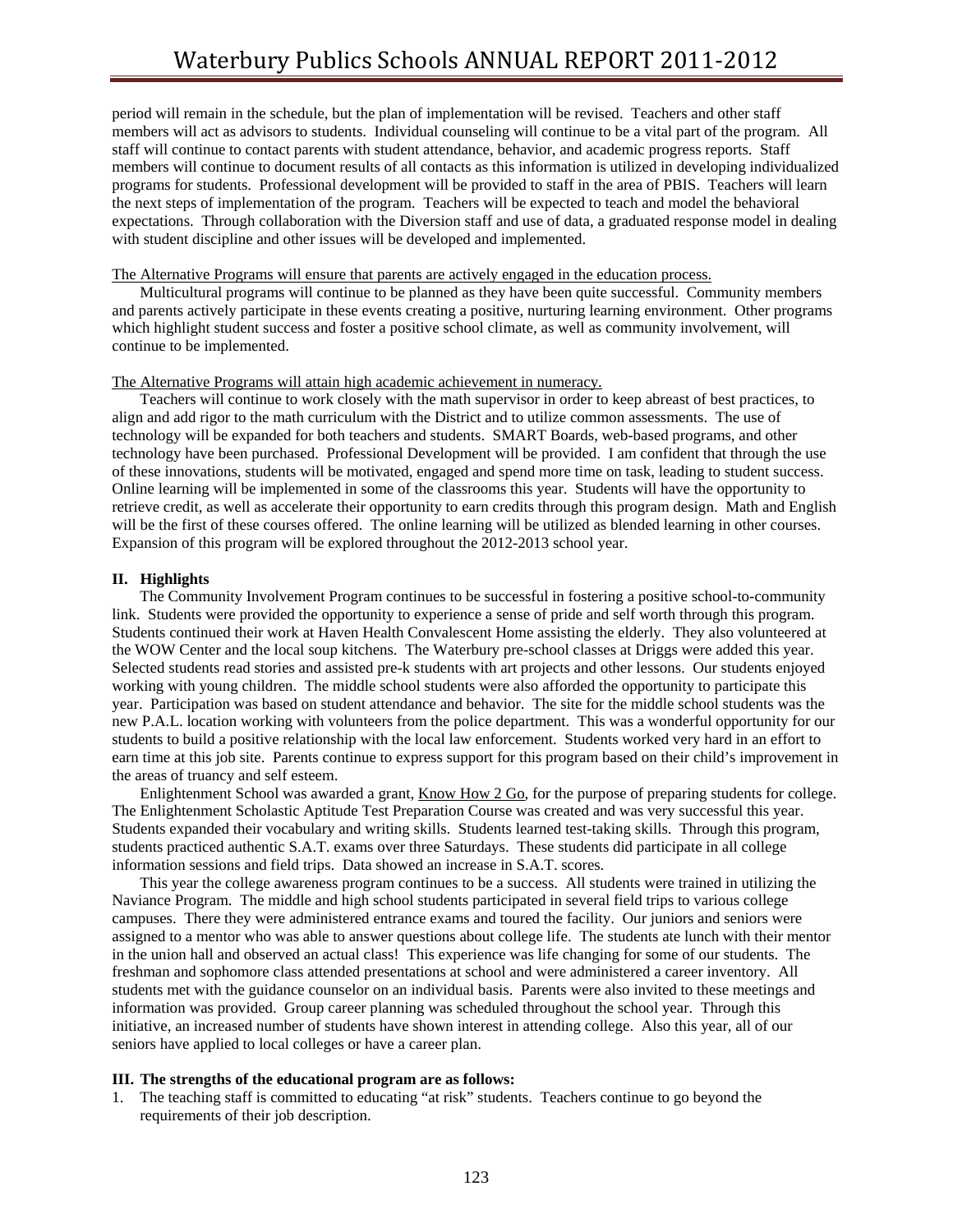- 2. The support team continues to have a positive impact on students. The support staff addresses the multitude of student issues through a team approach. This team has assisted students, parents, and staff in resolving many student-related problems. The team also provides additional support to students and their families when necessary. The "Character Counts" program, an incentive program for appropriate school behavior, and the attendance program, is offered through the Prevention Center staff. Individual behavior plans, crisis intervention, peer mediation, and peer mentoring are just a few programs that are the responsibility of the support staff. These programs are vital in securing the health, safety, and education of our students.
- 3. Course offerings are continuously being monitored and revised to meet student needs while adding rigor to raise expectations.
- 4. Students' needs are addressed and programs are designed to help individuals meet with success. A variety of other activities and field trips provided experiential learning and language development to our students.
- 5. The Community Involvement Program continues to provide students with prevocational skills. Many students have been so successful they continue to volunteer and others have found employment opportunities through this program. Course offerings will be expanded for next year.
- 6. An advisory period is mandatory for all middle and high school students. Through this course, students are provided instruction aligned with the guidance, prevention, and transition curriculum. The advisory period is vital to student success and revisions are made as needed.

## **IV. Statistical Data**

Number of students transferred in and out of building within system:

In  $-154$ ; Out  $-30$ 

Number of students transferred in and out of building outside the system:

In  $-0$ ; Out  $-116$ 

Graduation Information (for all Alternative Programs)

|                              | Number                      | Percent |
|------------------------------|-----------------------------|---------|
| Graduates                    | 22                          | 88.0%   |
| Entering 4-year college      | $\theta$                    |         |
| Entering 2-year college      | 11                          | 44.0%   |
| Entering vocational training |                             | 4.0%    |
| Entering work force          | 3                           | 12.0%   |
| Entering military            |                             | 4.0%    |
| Unemployed                   | $\mathcal{D}_{\mathcal{A}}$ | 8.0%    |
| Not graduating               |                             | 16.0%   |

Scholarships/Awards/Honors

 Enlightenment High School Awards 1Business 1Citizenship 1English 1Literacy 1Mathematics 1Science 1Social Studies 1Reading 1 Art 1 Physical Education 1 Technology Education 1 Family and Consumer Science 2 Most Improved Enlightenment Middle School Awards 1 Citizenship 1 Reading 1 Language Arts 2 Mathematics 1 Science 3 Social Studies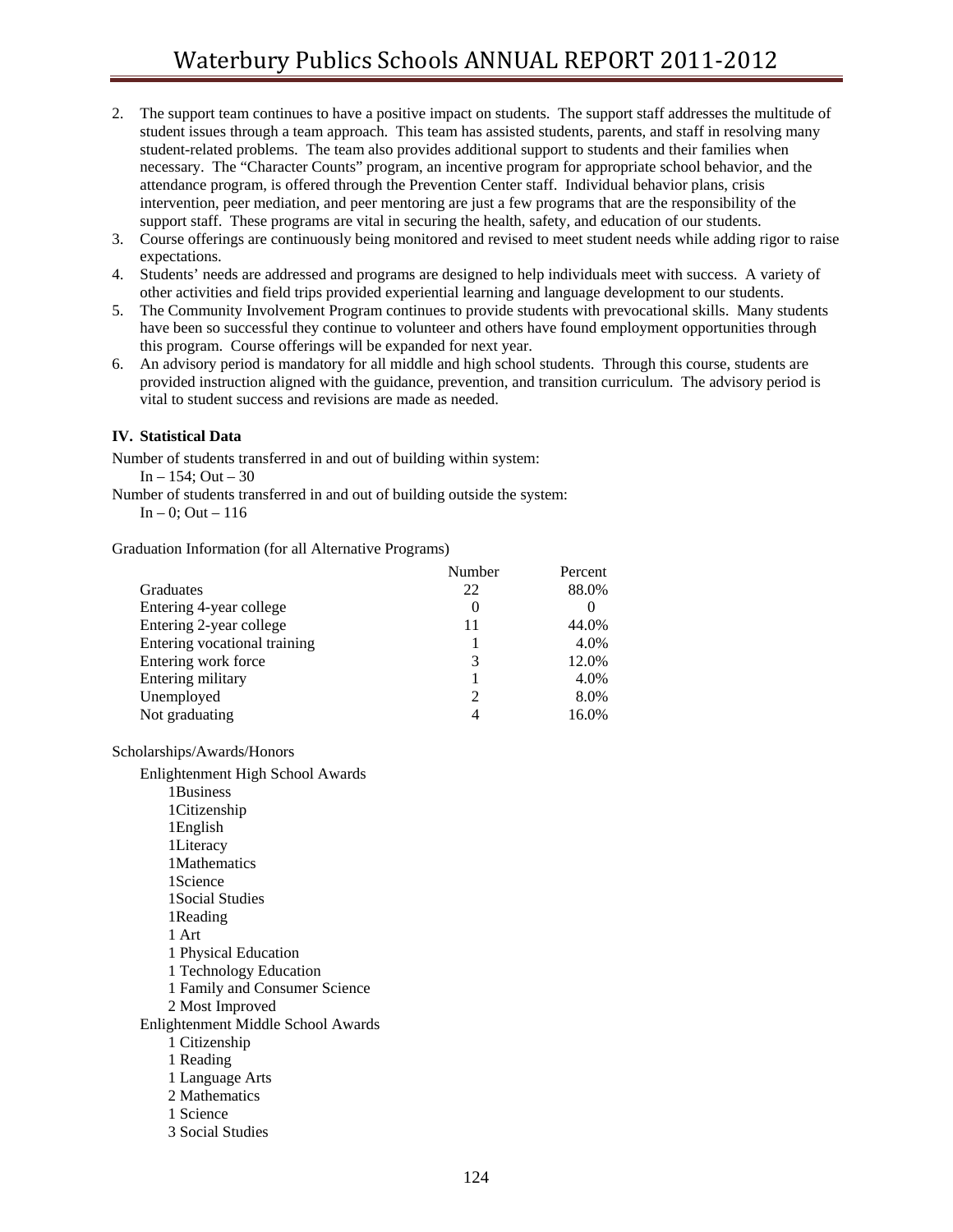4 Most Improved Excel Program Awards 4 Academic Achievement 6 Most Improved 5 Citizenship 3 Reading 2 Life Management 1 Literacy 2 Mathematics 1 Science 1 Writing 1 Social Studies 2 Art 1 Physical Education 1 Community Involvement Other Awards 2 Superintendent's Award 2 OdysseyWare 1 SAT Award 1 Perfect Attendance 2 School Spirit 1 Community Involvement 4 ELL Program Awards

# **WATERBURY ADULT EDUCATION Antonio Musto, Principal**

## **I. GOALS**

#### A. **Accomplishment of Goals 2011-2012 \*\*\*\*\*\*\* Note: All statistical data generated by Computer Associates is available on our Connecticut Adult Reporting System in July.**

- 1. Provide transitional support services across program areas.
	- Guidance department served as a one stop center for students in all program areas to obtain information and direction about Waterbury Adult Education (WAE) program offerings and requirements, social service agencies, medical care directory, and post-secondary educational opportunities. Collaboration among program personnel precipitated an increased number of students receiving transitional and support services.
	- **Representatives from selected social agencies, post-secondary schools, job training facilities, and the labor** market met with students in all program areas to disseminate viable data necessary for discerning transitional and life skills decisions.

2. Revise curriculum to reflect the skills and critical thinking competencies crucial to meeting the challenges of the  $21<sup>st</sup>$  Century.

- Throughout the program year, teachers have been reviewing existing curriculums and course outlines for alignment to State and CASAS standards. In all program areas the initial revision phase has begun and curriculums are being developed for new courses. Teachers have reviewed instructional material for content that is indicative of contemporary, age appropriate formats that reflect the current trends in education and employment acquisition.
- While in the process of curriculum revisions within the Adult Basic and GED program areas, CANMI trained teachers have implemented evidenced-based instructional strategies and initiated the use of instructional materials that reflect the core standards in adult numeracy.
- 3. Monitor learning gains and high school completion rates.
	- Core Indicator 1 (Demonstrated improvements in literacy skill levels in reading, writing, numeracy, problem solving, and English acquisition): Site records indicate a measurable improvement in reading,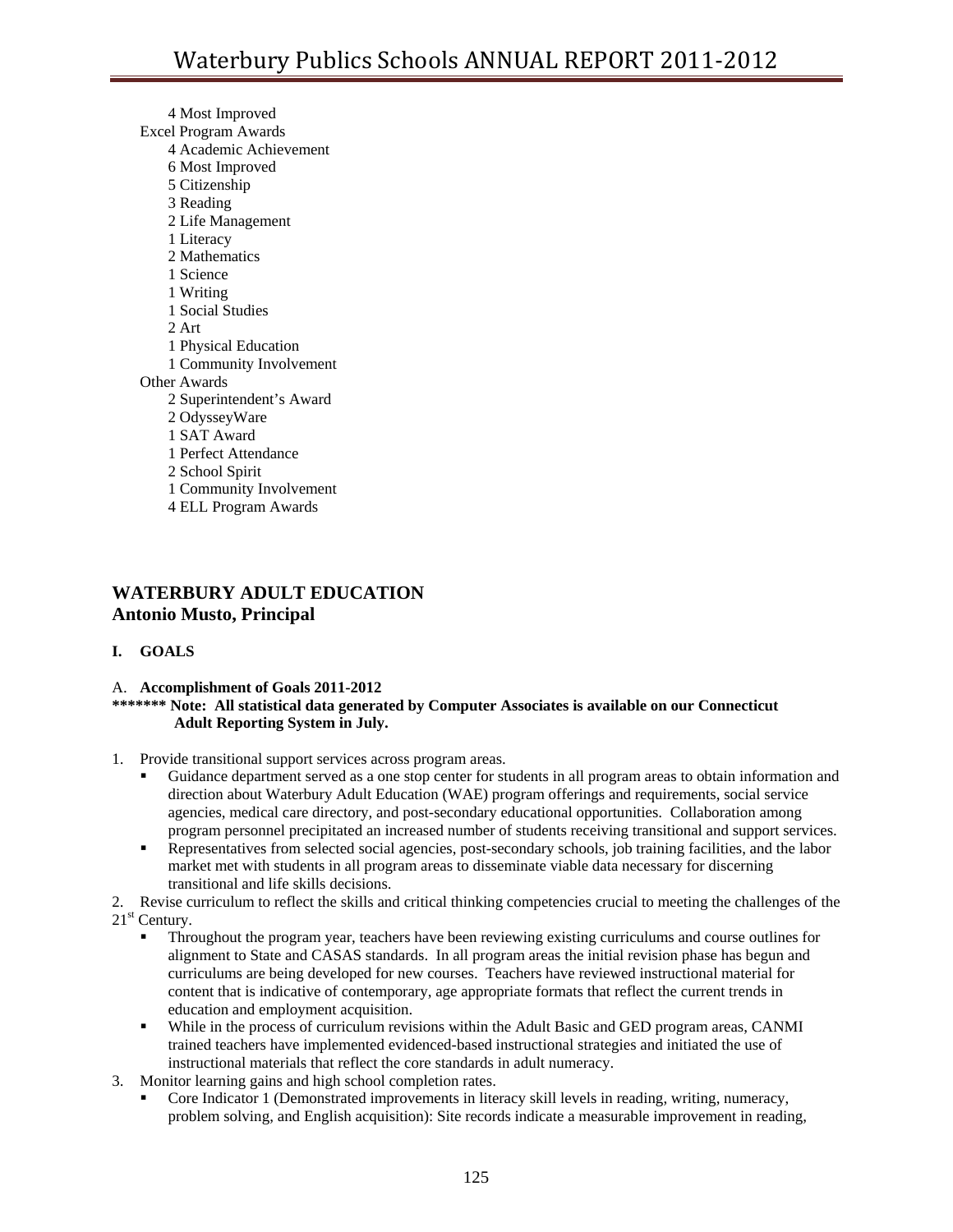writing, and numeracy skill levels. Students in the ABE/GED and ESL program areas have surpassed the state targeted benchmarks pertaining to CASAS scale score gains by performance skill areas and student advancement in educational functioning levels.

- Core Indicator 2 (Placement in, retention in, or completion of post-secondary education, training, unsubsidized employment or career advancement): Self-reporting documents indicate that nearly 80% of our graduating class has been accepted into or in the process of completing registration for post-secondary education, job training programs, the military, or have entered employment.
- Core Indicator 3 (Receipt of secondary diploma or its equivalent): 333 students in the high school completion program have earned a diploma.
- 4. Facility
	- Continue to monitor pursuit of larger plant facilities to accommodate the program's needs.
- 5. Professional Development

All program areas participated in the on-site collaboration sessions that afforded teachers the opportunity to address and resolve issues concerning student retention, learning gains, curriculum revisions, and effective instructional strategies. All instructors gained proficiency in using technology in instructional strategies, specifically SMART Board applications. Differentiated instruction and an introduction to the CCSS workshop was offered to the teaching staff. The staff participated in workshops for sexual harassment and Title IX. Staff participated in many ATDN and SDE workshops. Workshop topics included Functional Writing (multi-levels), Mathematics Institute (CASAS), Reading Disabilities, Transition Program, Department of Labor, AHSCDP Overview, CARS Forest & Trees Program, Serving Youth with Disabilities Conference, CAACE Conference, Regional Facilitators Roundtable, Regional Directors Roundtable, Administrator Workshops, and CCS Facilitator Advisory Board sessions. The ABE department attended STAR and Numeracy training.

## B. **Goals for 2012-2013**

- 1. Assess and Heighten Retention Rates.
	- Sustain the successful resource room/study hall and continue to provide student access to the computer lab for personal and school related work before and after class schedules.
	- Attendance counselor, guidance counselors, and program facilitators synchronize efforts to address the barrios to students completing the 60 hours of instruction provided for each course, and supply regularly attending students with renewable ten trip bus passes.
- 2. Restructure curriculums and instructional strategies to reflect needs of the  $21<sup>st</sup>$  Century.
	- Using teacher collaboration and professional development days throughout the program year, teachers review the Common Core State Standards and begin the process of revising existing curriculums for alignment to State standards.
	- Initiate instructional activities that reflect interdisciplinary knowledge and skills that demonstrate critical thinking applications in reading, literacy, technology, writing, and core subject areas.
- 3. Monitor learning gains and Secondary Education Completion.
	- Core Indicator 1: Attain targeted percentage of learners completing the educational functioning levels.
	- Core Indicator 2: Increase the percentage of students within each educational functioning level who make gains.
	- Core Indicator 3: Expand the number of ABE and ESL intermediate students who advance and enter the high school credit diploma program or the GED preparation classes.
- 4. To participate in professional development activities aimed to facilitate our program's goals.
	- All program areas participate in on-site collaboration sessions that afford teachers the opportunity to address issues concerning student retention, learning gains, curriculum revisions, and effective instructional strategies.
	- ABE/GED teachers continue to engage in workshops that are designed to incorporate a wide range of research-based instructional strategies in the effective delivery of math and reading content standards.
	- Program wide teachers participate in an interactive workshop presented by the Transitional- Career coordinator, school counselors, and representatives from the labor market, post secondary school, military, and job training programs.
	- Teachers participate in a variety of Adult Training & Development Network workshops that are focused on writing strategies, serving adults with learning disabilities, CCS/competency-based education, GED policies and strategies, technology applications, ESL strategies, and workplace education.
- 5. Continue to monitor pursuit of larger plant facilities to accommodate the program's needs.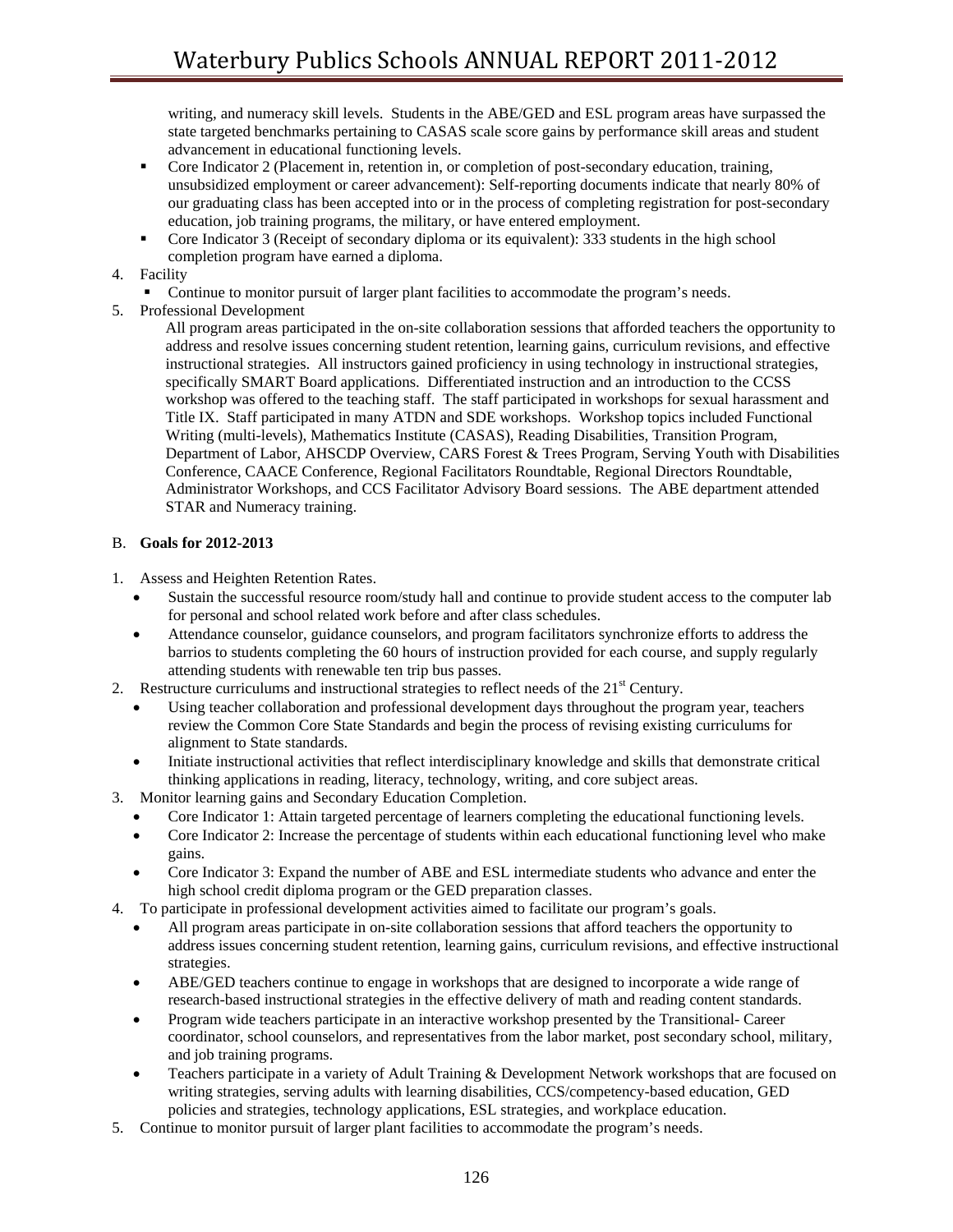## II. **HIGHLIGHTS**

- 1. Throughout this past year, interagency partnerships and collaboration flourished.
- A new partnership was formed with Liberty Tax Service. Liberty Tax provided free financial literacy classes to our ESL students.
- All students were exposed to career exploration.
- Study skills class was expanded. Career exploration class was added to the low functioning ABE students.
- The stock market instructional game was added to the consumer math class.
- STAR reading program was successful. Six staff members were trained and are using STAR.
- Instruction in ESL, mathematics, phlebotomy, and certified nursing assistant for WorkForce/One Stop, Interfaith Agency and Family Services clients continues.
- **ESL** and GED preparation for OIC is ongoing.
- ESL instruction for Chase School, and La Casa
- Basic skills and ESL instruction & assessment with LVA
- **The IBEST, Integrated Basic Education and Skills Training program was a success.**
- 2. All goals and learning gains exceeded targets in the two Program Improvement Grants.
- Industry Concept Education Workplace Education Program
- Career Development Program Employability skills development for ESL students The Career Development Program expanded to the ABE program. We are in the process of re-applying for new funding to continue the programs.
- 3. Student-oriented initiatives had a positive impact on students, as evidenced by the increased retention rate and program completers.
- The strategic use of classroom aides in the basic skills classes
- The administration's open-door policy for students and staff
- The school newspaper continues to be a positive fact or towards student learning. Many students contribute articles.
- Art class is showcasing students artistic talents has been a positive addition to the curriculum.

## III. **STRENGTHS**

- 1. High morale, enthusiasm, and open communication within the student and staff populations continues to have a positive effect on student performance.
- 2. Superior student performance in achieving learning gains in CASAS reading, writing, and math standardized assessments.
- 3. The ability of instructors to modify teaching strategies to address the highly diversified classes.
- 4. Servicing and meeting the needs of targeted populations (LEP adults, students with disabilities, teens, displaced workers, underemployed)
- 5. Re-organized the registration process making it more efficient.
- 6. Increased collaboration between high school counselors, career counselor, attendance counselor and ESL/ABE counselors.

## **IV. STATISTICAL DATA**

- a. Awards
- Academic Awards, 12
- ACE Award, 1
- Awards of Distinction, 4
- Emblem Club Awards, 2
- Superintendent's Award, 1
- b. Number of Student Transfers
- **\*\*\*\*\*\*Please note: The data is not complete an exact count will be available in July when the state CARS system report is final.**
- Within the Waterbury Public School System: in 1,524
- \* We are not required by the State to keep dropout data.

Transferring Schools

Crosby , 264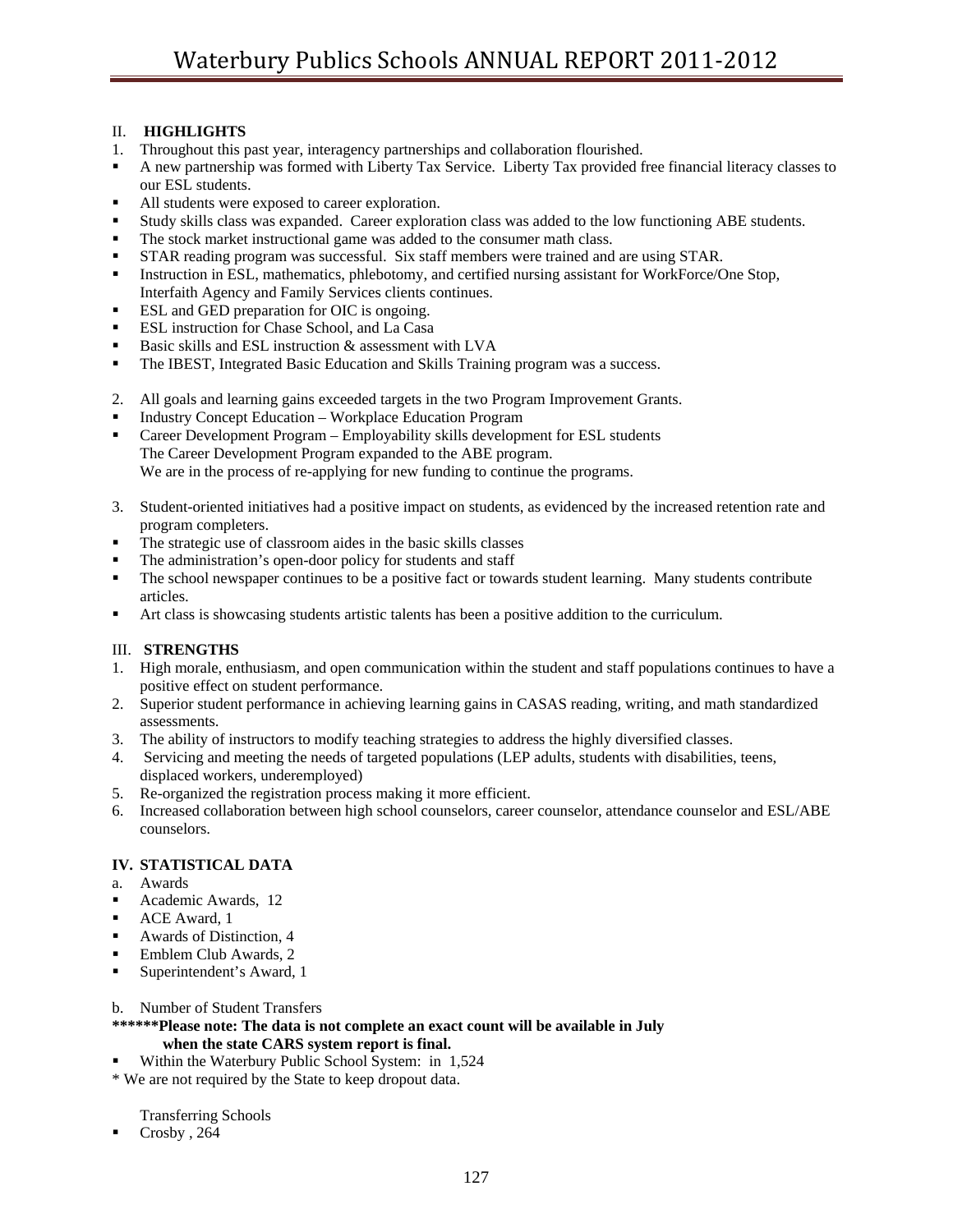- **Enlightenment**, 134
- Kennedy, 242
- $\blacksquare$  WAMS, 11
- $\blacksquare$  Kaynor, 5
- $\blacksquare$  Wilby, 214

In District Total: 870 as of 6-1-12

| C <sub>1</sub> | <b>Graduation Information</b> | Number | Percent |
|----------------|-------------------------------|--------|---------|
| $\blacksquare$ | Graduates: 333 100%           |        |         |
| $\blacksquare$ | Entering four-year college:   | 60     | 18%     |
| $\blacksquare$ | Entering two-year college:    | 127    | 38%     |
| $\blacksquare$ | Entering vocational training: | 72     | 22%     |
| $\blacksquare$ | Entering workforce:           | 50     | 15%     |
| $\blacksquare$ | Entering military:            | 16     | 5%      |
|                | Unemployed:                   |        | 1%      |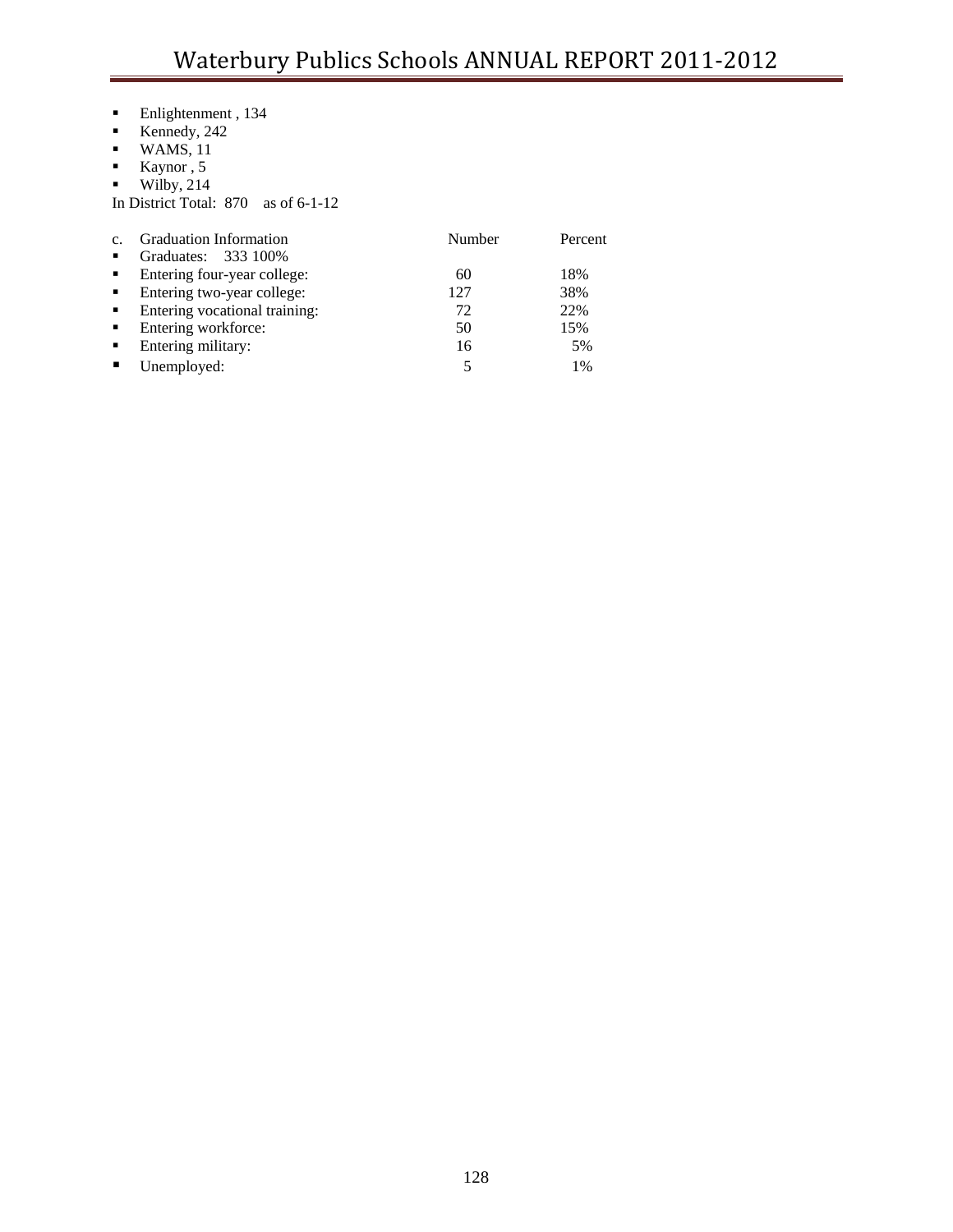## **Glossary of Terms**

**Accountability:** the notion that people (e.g., teachers, administrators) or an organization (e.g., a school, school district, state department of education) are held responsible for improving student achievement.

**ACES (Area Cooperative Education Services):** the Regional Educational Service Center (RESC) for the twentyfive school districts in south central Connecticut.

**Adequate Yearly Progress (AYP):** an individual state's measure of yearly progress toward achieving state academic standards. It is the minimum level of improvement that states, school districts, and schools must achieve each year, according to the No Child Left Behind Act.

**AIMSweb:** a web-based assessment, data management, and reporting system that provides the framework for Response to Intervention (RTI) and multi-tiered instruction.

**Alignment:** the degree to which assessments, curriculum, instruction, instructional materials, professional development, and accountability systems reflect and reinforce the educational program's objectives and standards.

**Assessment:** the measurement of knowledge, skills and beliefs to determine the level of student achievement in a particular content area (e.g., performance-based assessments, written exams, quizzes).

**BCBA:** Board Certified Behavior Analyst.

**Behavior Disorder Learning Center (BDLC):** special classroom for students in need of extra assistance due to a behavior disorder.

**Benchmark:** a description of a specific level of student achievement expected of students at particular ages, grades, developmental levels, or during a specific point in the school year.

**Benchmark Assessment:** interim assessments administered periodically to measure students' mastery of standardsbased curriculum objectives.

**Best Practice:** a technique or methodology that has been proven to reliably lead to a desired result through research and experience.

**Capitol Region Education Council (CREC):** cooperative organization which advocates public education. Information on programs, job bank, message board and links to sites of interest.

**Connecticut Accountability for Learning Initiative (CALI):** a state-wide model of continuous school and district improvement with the goal of closing Connecticut's achievement gaps.

**Common Assessments:** a broad term for assessments that are given routinely to all students in a grade and/or content area and that are the same for all students in a grade or course. Common assessments may be **summative or formative.** 

**Common Core State Standards:** set of academic standards that provide a consistent, clear understanding of what students are expected to learn, so teachers and parents know what they need to do to help them. The standards are designed to be robust and relevant to the real world, reflecting the knowledge and skills that our young people need for success in college and careers. They are a national set of standards that are being adopted by individual states across the United States, including Connecticut.

**Common Formative Assessments (CFA):** assessments that are the same across a grade level and/or content area, are used to inform and adjust instruction, and are not used to evaluate student progress for a grade.

**CRE - Coordinated Review Effort:** review of school food service programs that includes checking for proper accounting of free and reduced meals, compliance with nutritional requirements, and the like.

**Crisis Prevention Intervention (CPI):** program utilizing strategies to prevent and de-escalate student behavior that may otherwise lead to confrontational or negative behavior.

**Connecticut Parent Information and Resource Center (CT PIRC):** a resource for Connecticut families that provides statewide support to families, community and faith-based organizations, and educators.

**Curriculum:** guaranteed course of study and learning objectives that integrates standards, instructional strategies, materials, and assessments to ensure that all students are able to achieve standards.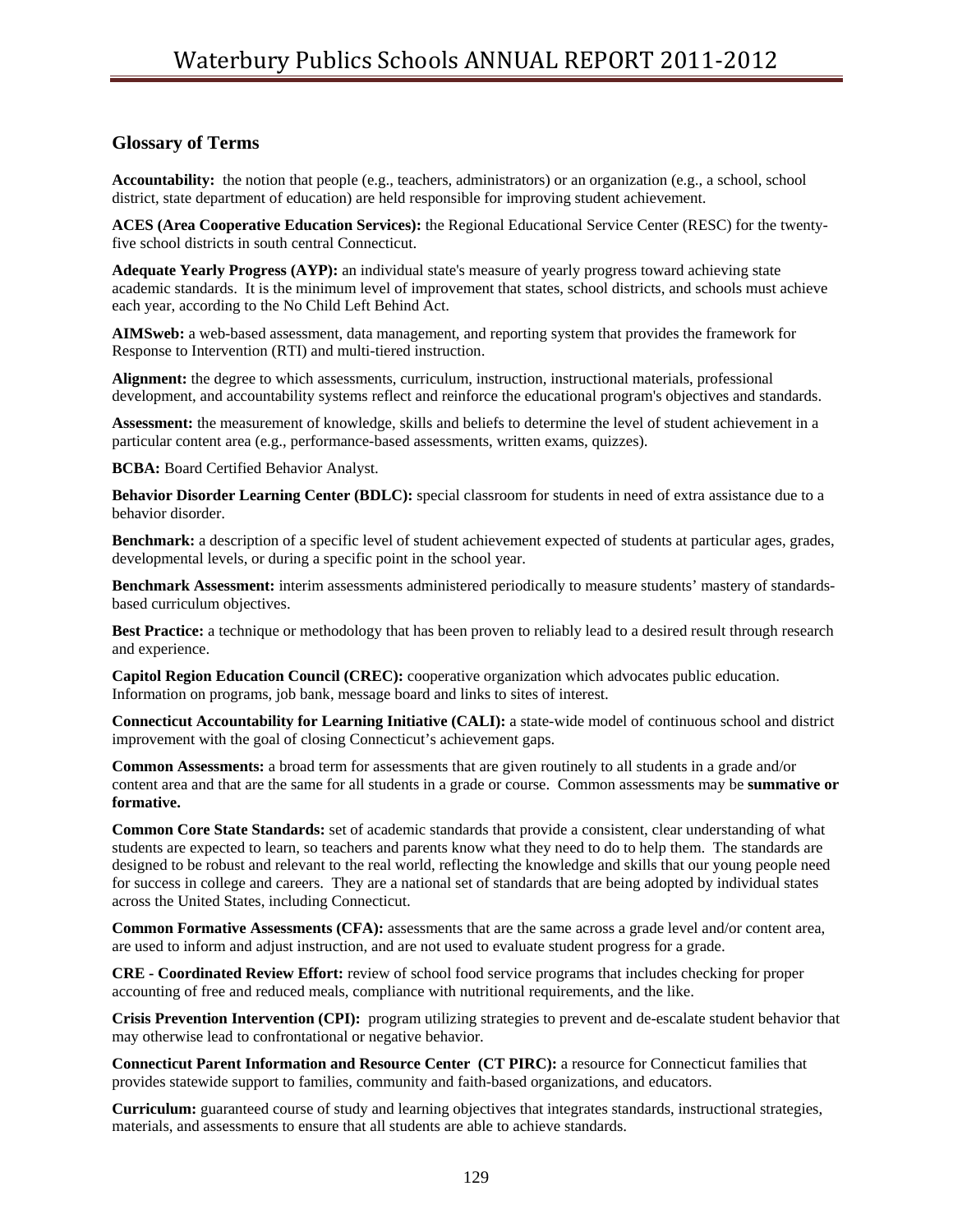**Curriculum-based Measures (CBMs):** measures for ongoing monitoring of students' progress through a curriculum.

**Curriculum Framework**: the Connecticut framework for a content area or developmental level (i.e. early childhood) provides the guidelines for PK–12 student learning.

**Data-Driven Decision Making (DDDM):** a process by which district leaders, school leaders, teachers and parents review cause and effect data to determine strengths and prioritize areas in need of improvement to inform instruction, curriculum and policy decisions to positively impact student achievement

**Data Teams:** teams of educators that participate in collaborative, structured, scheduled meetings which focus on the effectiveness of teaching as determined by student achievement. Data Teams adhere to continuous improvement cycles, analyze trends, and determine strategies to facilitate analysis that results in action. Data Teams can occur at the state, district, school, and instructional level.

**Data Team Leader:** educator who is responsible for leading the data team. Responsibilities may include facilitating meetings, communicating work to the larger community, focusing discussions around data, challenging assumptions, establishing meeting agendas, meeting monthly with principal and other Data Team leaders, and championing the work of data-driven decision making.

**Developmental Reading Assessment (DRA):** standardized test that assesses reading comprehension and fluency based on the developmental stage of student.

**Degrees of Reading Power (DRP):** an assessment of reading comprehension.

**Differentiated Instruction (DI):** an approach to teaching that emphasizes ways to meet the differing needs and learning styles of students within the general education setting, for example, through the use of flexible small groups, different instructional materials, or different ways of presenting the same content.

**District Data Team (DDT):** team of central office educators, with teacher, administrator and support staff representation, who meet monthly to monitor the implementation and efficacy of district improvement plans, and analyze disaggregated benchmark data from all schools in the district to make curriculum and policy decisions .

**District Improvement Plan (DIP):** a strategic plan for improvement in academic achievement across a district.

**District Reference Group (DRG):** classification system in which districts that have public school students with similar socioeconomic status and need are grouped together. Grouping like districts together is useful in order to make legitimate comparisons among districts.

**EIP - Early Intervention Project:** purpose is to empower educators to meet the needs of students in the classroom.

**Effective Teaching Strategies (ETS):** nine categories of research-based instructional strategies that were identified to be most effective in a meta-analysis conducted by Marzano, Pickering & Pollock (2001). They include: identifying similarities and difference, summarizing and note taking, reinforcing effort and providing recognition, homework and practice, nonlinguistic representations, cooperative learning, setting objectives and providing feedback, generating and testing hypotheses, cues questions and advance organizers (Connecticut has added a tenth strategy, non-fiction writing, based on the research of Douglas Reeves).

**ESL:** English as a Second Language.

**ESOL:** English for Speakers of Other Language.

**Extended School Hours (ESH):** an after school program**.** 

**Fidelity of Implementation:** use and delivery of curricula, instructional strategies, behavioral systems, and interventions in the manner they were designed and intended to be used (e.g., adhering to the treatment time and key features required for a particular intervention).

**Formative Assessment:** process used by teachers to determine how to adjust instruction in response to student needs, and by students to adjust learning strategies. Formative assessments are used to inform and adjust instruction, and are not used to evaluate student progress for a grade.

**Grade Level Expectations (GLE):** a description of what students should know and be able to do at the end of a grade level.

**Holistic Accountability:** a system that includes not only academic achievement scores, but also specific information on curriculum, teaching and leadership practices. It includes a balance of quantitative and qualitative indicators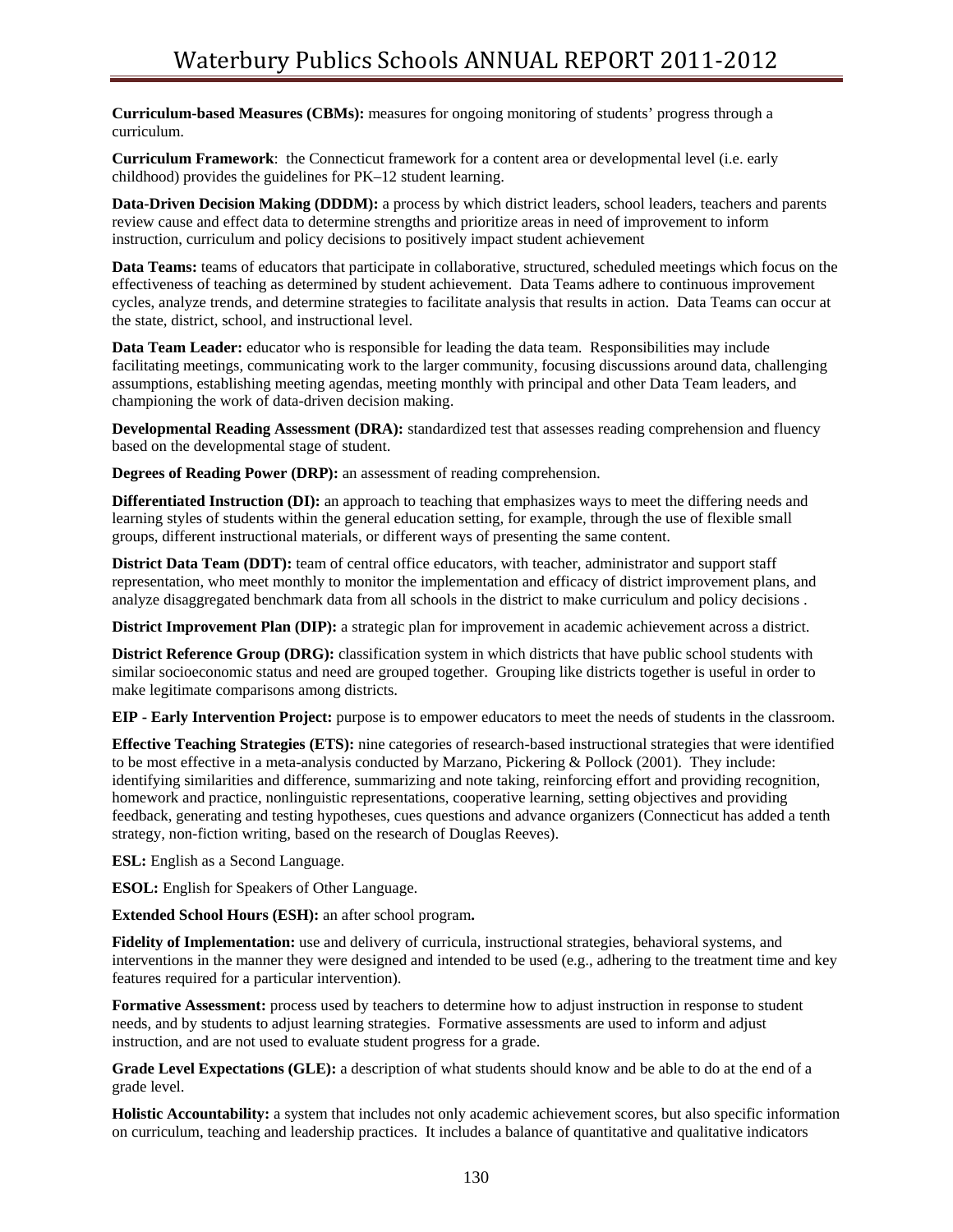focuses on the progress of individual students. Holistic accountability includes Tier I, II and III Indicators (Douglas Reeves, 2004).

**Horizontal Data Team:** team of educators that are responsible for data analysis and instructional/curricular decision-making for a particular grade level.

**Instructional Data Team:** team of educators that are responsible for data analysis and instructional/curricular decision-making for a particular grade level (horizontal team) or content area across grade levels (vertical team); they include school leaders, specialists, and behavioral/mental health personnel. Common formative assessment data and samples of student work are analyzed to identify strengths and weaknesses in student learning and determine what adult actions and instructional strategies will best address students and learning objectives. The team reconvenes to analyze the effectiveness of the selected strategies as determined by common summative assessments.

**Individualized Education Plan (IEP):** a plan developed to address the special education needs of a specific student; including the education services that specific student is to receive.

Least Restrictive Environment (LRE): removing a special needs student from the general education environment as little as possible by providing specially designed instruction and supplementary aids and services in the general education classroom.

**Looking at Student Work (LASW):** the collaborative analysis of student work by educators, using a structured protocol, to inform instruction; it is an integral component of the Data Team process.

**Local Norms:** average patterns of performance defined in relation to a local population, such as that of a school or district.

**Middle School Accelerated Academy (MSAA) Program:** a program in Waterbury Public Schools that offers more rigorous instruction to students at the middle school level that have demonstrated the capacity to work at an advanced level.

**National Norms**: average patterns of performance defined in relation to a national population.

**Naviance:** particular brand of college and career readiness software.

**NEASC - New England Association of Schools and Colleges:** the New England area school accreditation organization.

**NAEYC** – **National Association for the Education of Young People:** organization that provides accreditation process for preschools.

## **OCR:** Office of Civil Rights.

**Performance-based Assessment (PBA):** an assessment of student learning that calls for a demonstration and/or application of learned content that is integrated into lessons.

**Positive Behavior Intervention Support (PBIS):** program that seeks to modify student behavior in a positive way by providing rewards to students who exhibit good behavior, thereby encouraging other students to behave in more positive ways.

**Priority Standard:** learning standard that a school district has determined to be of particular importance for the students based on what has been collaboratively determined based on data and professional judgment to be important in life, school and on the state assessment. Priority standards are standards that endure over time, give students leverage in other content areas and prepare them for the next grade. Priority standards are revisited on an annual basis so that revisions can be made as new data are available (also known as a Power Standard).

**Professional Learning Community (PLC):** collegial group of educators who are united in their commitment to continuous adult and student learning, work and learn collaboratively to realize a common mission, visit and review other classrooms, and participate in decision making.

**Progress Monitoring:** regularly using data to track students' progress toward a goal, or a school or district's progress toward a goal for increased student achievement.

**Response to Intervention (RtI or RTI):** please see *Scientific Research-Based Interventions.*

**Results Indicators:** describes the specific behaviors (both student and adult) that the Data Team expects to see as a result of implementing agreed-upon strategies. Results indicators help Data Teams to determine whether or not the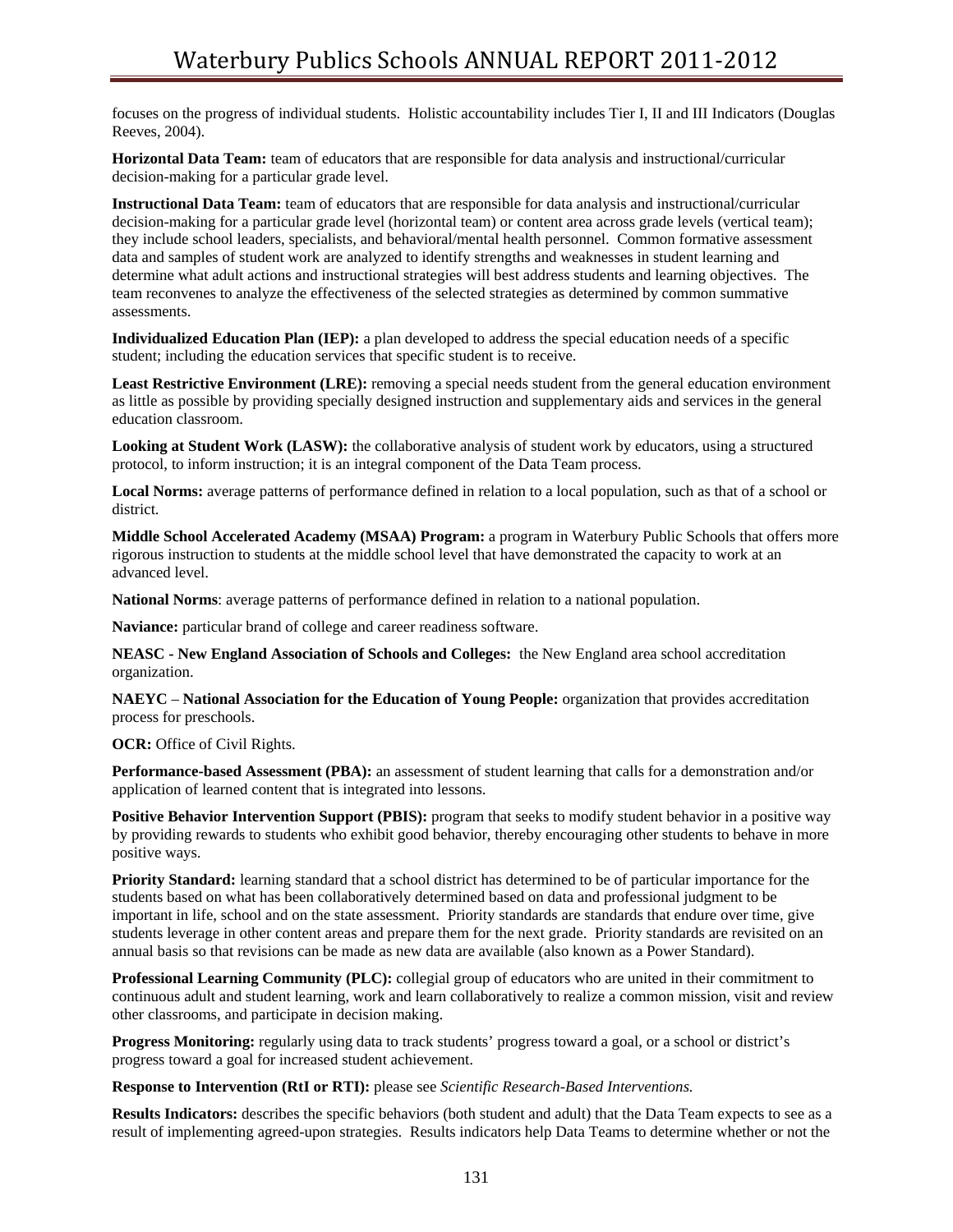strategies, if implemented with fidelity, are working prior to a summative assessment so that mid-course corrections can be made.

**Rubric:** scoring guide composed of set criteria and related levels of proficiency that is used to evaluate a student's performance, product, or project.

**School Climate:** The nature of the interrelationships among the people in the school community physically, emotionally and intellectually; how the people within the school community treat one another (adult to adult interactions, adult and student interactions and student to students interactions) through their actions, verbal and non-verbal exchanges, tone of voice and the use/abuse of inherent power advantages.

**School Data Team:** team of school educators, including the principal, teacher representatives, and behavioral/mental support staff, who meet monthly to monitor the implementation and efficacy of the school improvement plan, and monitor the progress of Instructional Data Teams to make curriculum and policy decisions.

**School Improvement Plan (SIP):** school strategic plan that spells out the strategies and goals the school staff will use to improve student achievement.

**Scientific Research-Based Interventions (SRBI):** the use of educational practices, which have been validated through research as effective, for improved student outcomes. Educational practices that are implemented in a school or district which, through data analysis, demonstrate effectiveness (also known as Response to Intervention).

**SMART Goal:** a goal that is specific, measurable, achievable, relevant/realistic, time-bound (e.g., The percentage of sixth grade students that are proficient in estimation will increase from 57% to 75% as measured by the Spring 2010 Connecticut Mastery Test.

**State Education Resource Center (SERC):** a nonprofit agency primarily funded by the Connecticut State Department of Education. SERC provides professional development and information dissemination in the latest research and best practices to educators, service providers, and families throughout the state, as well as jobembedded technical assistance and training within schools, programs, and districts.

**Student Success Plan (SSP):** The Student Success Plan is an individualized student-centered plan that engages every student based on their unique interests and strengths helping them to understand the relevancy of education to achieve postsecondary educational and career goals. The SSP will begin in Grade 6 and continue through high school. It will provide the student support and assistance in setting goals for academic, career, social, emotional, and physical development that meet rigorous high school and postsecondary expectations. The SSP and supporting activities, such as student portfolios, experiences outside the classroom, dual concurrent credit, along with academic/personal records should be electronic and portable following the student from school to school and district to district.

**Summative Assessment:** assessments that are employed mainly to assess cumulative student learning at a particular point in time (e.g., the Connecticut Mastery Test, the Connecticut Academic Performance Test).

**Targeted Prep Time Academy (TPTA):** Waterbury Public Schools program that provides targeted students with extra academic assistance.

**Teacher Support/Intervention Teams:** teams of educators that are responsible for data analysis and decisionmaking in Tier II and Tier III and that may overlap with data teams; they include certain core members (e.g., the school principal, the school psychologist) as well as other members that may rotate on and off the team depending on the needs of the student under consideration (e.g., special educators, reading/language arts consultants or coaches).

**TIENET:** special education case management software.

**Tier I Indicator:** specific indicators used to determine whether state and district learning expectations have been achieved as evidenced by student "effect" data (e.g., The percentage of Latino students that are proficient in estimation will increase from 57% to 75% as measured by the Spring 2010 Connecticut Mastery Test).

**Tier II Indicator:** specific actions taken by adults to "cause" student achievement outcomes (e.g., 100% of faculty, student support staff and administrators will participate in the data team process).

**Tier III Indicator:** narrative analysis of relationship between Tiers I and II; this can include conclusions, questions raised, next steps, etc.